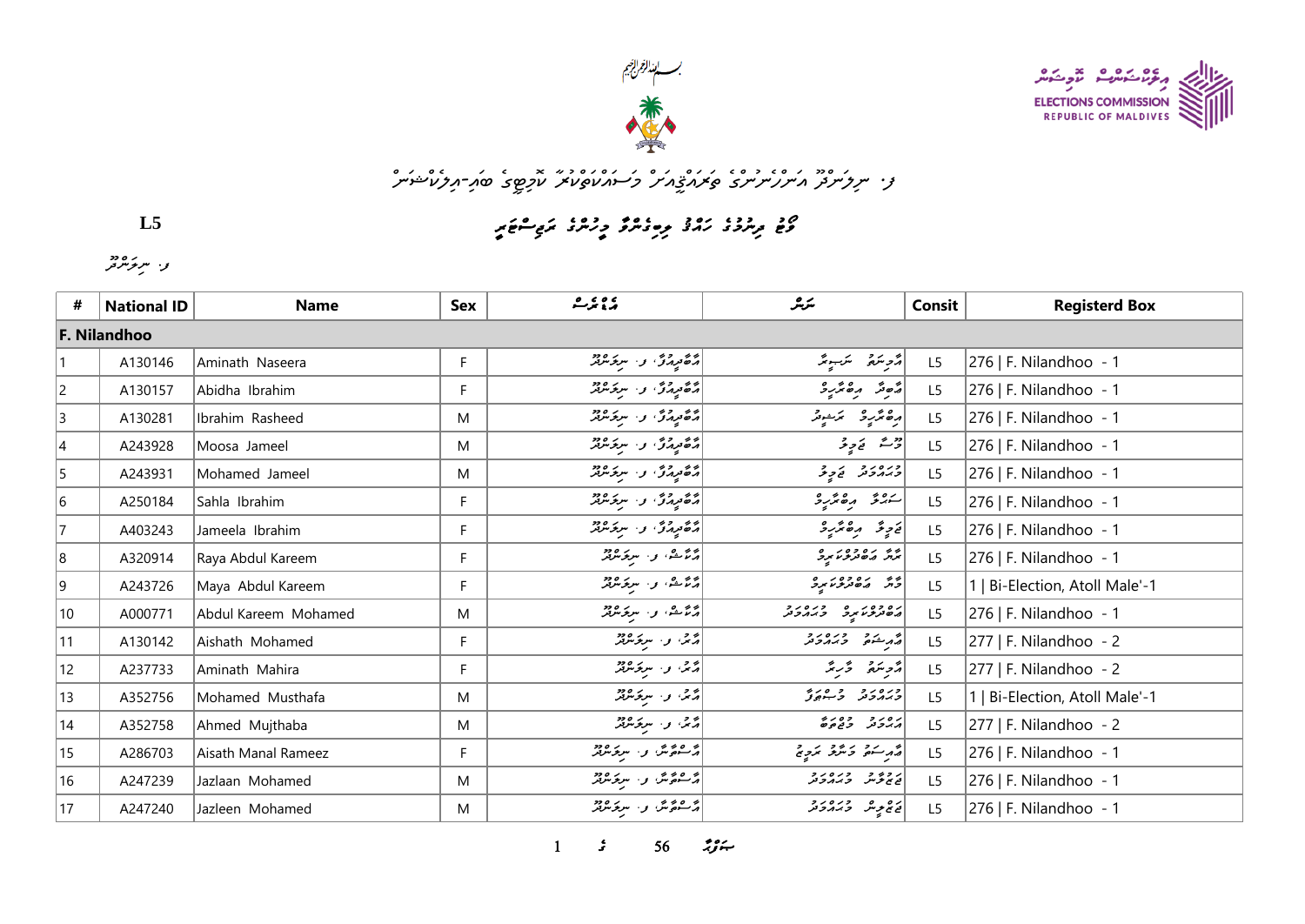| 18 | A243862 | Jawadha Mohamed       | F | پر ۱۳۵۵ و. سربر ۱۶۵۵<br>  پر سوچسربر     | يو پېړه د د                                                                                                                                                                                                                                                                                                                                                                                                | L <sub>5</sub> | 276   F. Nilandhoo - 1         |
|----|---------|-----------------------|---|------------------------------------------|------------------------------------------------------------------------------------------------------------------------------------------------------------------------------------------------------------------------------------------------------------------------------------------------------------------------------------------------------------------------------------------------------------|----------------|--------------------------------|
| 19 | A407701 | Jauza Mohamed         | F | ۇ ھۇش نەسىر دەدد                         | د ه په دره د د                                                                                                                                                                                                                                                                                                                                                                                             | L5             | 276   F. Nilandhoo - 1         |
| 20 | A130362 | Ahmed Rasheed         | M | ۇ ھۇش نەسىر ھەد                          | پروتر برشیتر                                                                                                                                                                                                                                                                                                                                                                                               | L5             | 1   Bi-Election, Atoll Male'-1 |
| 21 | A130386 | Fathimath Ibrahim     | F | در عدم مثل و السر کردود                  | ژّەدە مۇھمىي د                                                                                                                                                                                                                                                                                                                                                                                             | L <sub>5</sub> | 276   F. Nilandhoo - 1         |
| 22 | A152899 | Hawwa Rasheeda        | F | پر 20 پر اور سربر مردر                   | بروۇ - برَجونگر                                                                                                                                                                                                                                                                                                                                                                                            | L5             | 1   Bi-Election, Atoll Male'-1 |
| 23 | A130111 | Moosa Rasheed         | M | پر عږم شي و. سربر مرور                   | روم تم تمزید                                                                                                                                                                                                                                                                                                                                                                                               | L5             | 276   F. Nilandhoo - 1         |
| 24 | A130112 | Moomina               | F | ۇ شۇش را سرىر مەد                        | د ډېر مثر                                                                                                                                                                                                                                                                                                                                                                                                  | L <sub>5</sub> | 276   F. Nilandhoo - 1         |
| 25 | A130097 | Aishath Rasheedha     | F | ۇ ھۇش بى سۆسرىتر                         | <br>  مەرسىنى ئىمىسىمىتىلىكى<br> -                                                                                                                                                                                                                                                                                                                                                                         | L5             | 276   F. Nilandhoo - 1         |
| 26 | A122190 | Khadeeja Abdul Raheem | F | پر شوچر و. سربر موجد                     | ژرپه ده ده در و                                                                                                                                                                                                                                                                                                                                                                                            | L5             | 276   F. Nilandhoo - 1         |
| 27 | A125249 | Zulaikha Rasheeda     | F | پر عۇش و. سرىرىدىگر                      | $\begin{array}{ c } \hline \\[-1.5mm] \displaystyle \sqrt{2} \, \sqrt{2} \, \sqrt{2} \, \sqrt{2} \, \sqrt{2} \, \sqrt{2} \, \sqrt{2} \, \sqrt{2} \, \sqrt{2} \, \sqrt{2} \, \sqrt{2} \, \sqrt{2} \, \sqrt{2} \, \sqrt{2} \, \sqrt{2} \, \sqrt{2} \, \sqrt{2} \, \sqrt{2} \, \sqrt{2} \, \sqrt{2} \, \sqrt{2} \, \sqrt{2} \, \sqrt{2} \, \sqrt{2} \, \sqrt{2} \, \sqrt{2} \, \sqrt{2} \, \sqrt{2} \, \sqrt$ | L <sub>5</sub> | 276   F. Nilandhoo - 1         |
| 28 | A079909 | Ismail Rasheed        | M | پر عائد پر سربر مارد                     | أره عقوقه عجم المحمد المحمد                                                                                                                                                                                                                                                                                                                                                                                | L5             | 276   F. Nilandhoo - 1         |
| 29 | A074032 | Shaheema Ibrahim      | F | د ځې وسروسرند                            | شربرق رەمۇرۇ                                                                                                                                                                                                                                                                                                                                                                                               | L5             | 277   F. Nilandhoo - 2         |
| 30 | A056920 | Ahmed Umar            | M | د ځې وسروسرند                            | دەرو دىرو                                                                                                                                                                                                                                                                                                                                                                                                  | L <sub>5</sub> | 277   F. Nilandhoo - 2         |
| 31 | A130344 | Aishath Waarisa       | F | رئمي والبرغامة                           | د مرڪبر - د عرب                                                                                                                                                                                                                                                                                                                                                                                            | L <sub>5</sub> | 277   F. Nilandhoo - 2         |
| 32 | A237332 | Mohamed Maahid        | M | أيموب و· سربر وديد                       | ورەر د پەر                                                                                                                                                                                                                                                                                                                                                                                                 | L <sub>5</sub> | 1   Bi-Election, Atoll Male'-1 |
| 33 | A245754 | Mariyam Inasha        | F | رحمي والبربخندقة                         | دەرە بەشق                                                                                                                                                                                                                                                                                                                                                                                                  | L5             | 277   F. Nilandhoo - 2         |
| 34 | A327283 | Abdulla Maid          | M | د کار، و ا سرکرسرټر                      | أضفض الله وحجم وتمر                                                                                                                                                                                                                                                                                                                                                                                        | L <sub>5</sub> | 1   Bi-Election, Atoll Male'-1 |
| 35 | A330470 | Abdul Aleem Hameed    | M | أَرَّهُ مِنْ الْمُتَوَسَّرَ الْمُرْكَّبُ | رەۋەر پە ئەچەر                                                                                                                                                                                                                                                                                                                                                                                             | L5             | 277   F. Nilandhoo - 2         |
| 36 | A305344 | Asma Hameed           | F | د ځو، و سروسرند                          | ئەشق ئەدەر                                                                                                                                                                                                                                                                                                                                                                                                 | L <sub>5</sub> | 277   F. Nilandhoo - 2         |
| 37 | A377053 | Abdulla Shaaheen      | M | أركاحي والبريحانين                       | أرة قرالله شرير                                                                                                                                                                                                                                                                                                                                                                                            | L5             | 277   F. Nilandhoo - 2         |
| 38 | A377054 | Sahuma Hameed         | F | رژوم و سرومین                            | سەرى بەرلا                                                                                                                                                                                                                                                                                                                                                                                                 | L5             | 277   F. Nilandhoo - 2         |
| 39 | A239490 | Abdul Azeez Hameed    | M | أَرَّةَ مِنْ الْمُتَوَسِّرَةَ            | رەۋەرىپى كېچە                                                                                                                                                                                                                                                                                                                                                                                              | L <sub>5</sub> | 1   Bi-Election, Atoll Male'-1 |
| 40 | A239493 | Zahna Hameed          | F | أَرَّةَ مِنْ الْمُتَوَسَّلَةُ            | پرویگر   پرویگر                                                                                                                                                                                                                                                                                                                                                                                            | L <sub>5</sub> | 1   Bi-Election, Atoll Male'-1 |
| 41 | A239497 | Abdul Haleem Hameed   | M | أَرَّهُ مِنْ الْمُتَوَسَّلَةُ            | رەۋە ئۇچە ئەرەر                                                                                                                                                                                                                                                                                                                                                                                            | L <sub>5</sub> | 1   Bi-Election, Atoll Male'-1 |
| 42 | A130274 | Azeeza                | F | رژومو، واسترتدهای                        | لأسيء                                                                                                                                                                                                                                                                                                                                                                                                      | L5             | 277   F. Nilandhoo - 2         |
| 43 | A000847 | Zakariyya Hameed      | M | د عود او استر عرفتر                      | ئەنىر بەر ئەچ ئىر                                                                                                                                                                                                                                                                                                                                                                                          | L <sub>5</sub> | 277   F. Nilandhoo - 2         |
| 44 | A130098 | Abdul Gadir           | M | د ځو، و سرومرنز                          | ره وه و و د<br>  پرې ترنو د تربر                                                                                                                                                                                                                                                                                                                                                                           | L <sub>5</sub> | 277   F. Nilandhoo - 2         |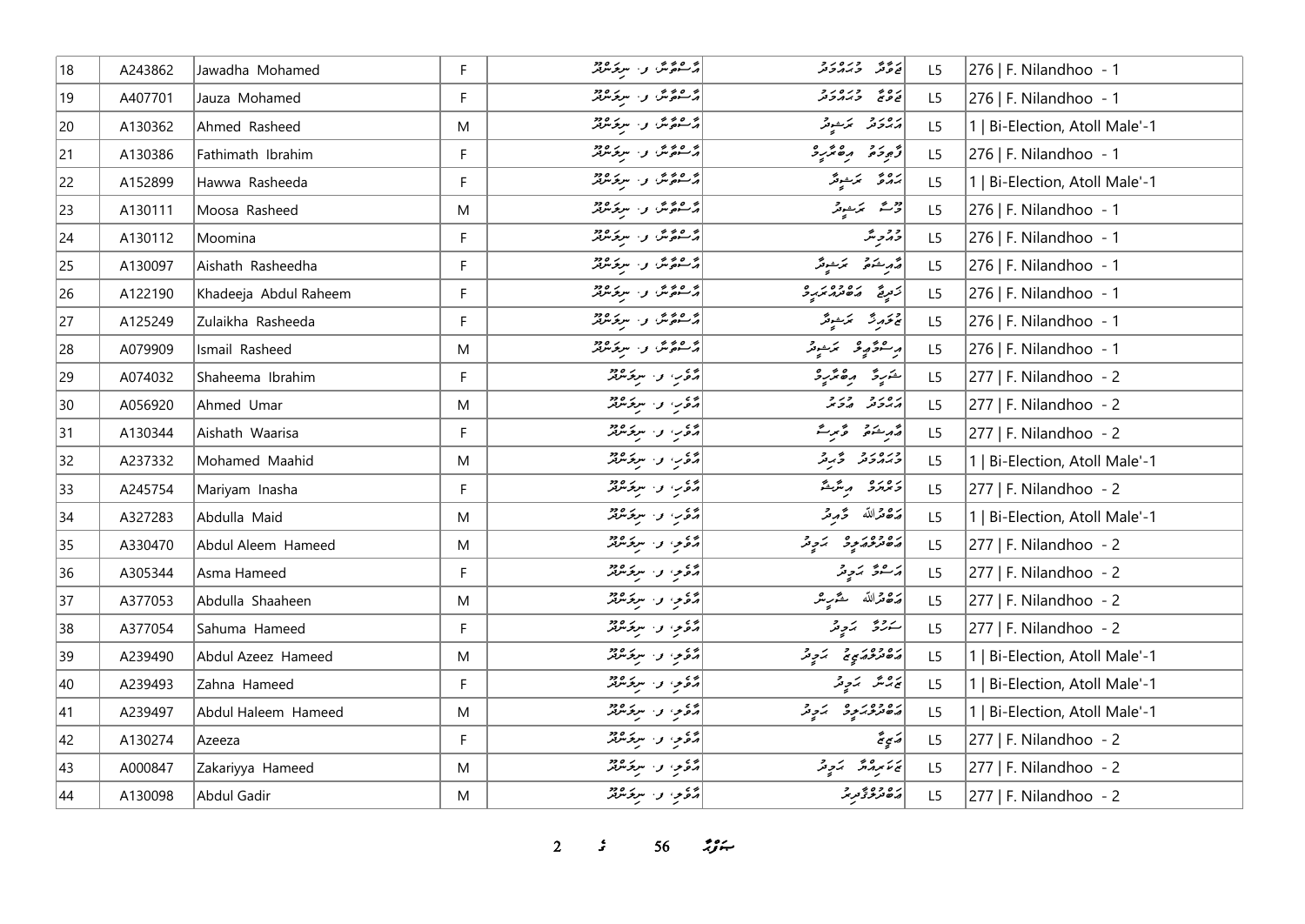| 45 | A130295 | Ibrahim Rasheed       | M         | دروی، وسوچه میزد                                                                                   | رە ئرىر ئىن ئىشىر                                                                                                                                                                                                                                                                                                                                                                                                                                                                             | L <sub>5</sub> | 277   F. Nilandhoo - 2         |
|----|---------|-----------------------|-----------|----------------------------------------------------------------------------------------------------|-----------------------------------------------------------------------------------------------------------------------------------------------------------------------------------------------------------------------------------------------------------------------------------------------------------------------------------------------------------------------------------------------------------------------------------------------------------------------------------------------|----------------|--------------------------------|
| 46 | A399556 | Ahmed Irufaan         | ${\sf M}$ | دروی و سرومین                                                                                      | دەر د مەرگە                                                                                                                                                                                                                                                                                                                                                                                                                                                                                   | L5             | 277   F. Nilandhoo - 2         |
| 47 | A399259 | Nasha Ibrahim         | F         | أرترده و سرومبر                                                                                    | يترشى مەھەردى                                                                                                                                                                                                                                                                                                                                                                                                                                                                                 | L5             | 277   F. Nilandhoo - 2         |
| 48 | A305446 | Afrah Ali             | M         | شهرت وسيخترق                                                                                       | پروېژنه پړېد                                                                                                                                                                                                                                                                                                                                                                                                                                                                                  | L <sub>5</sub> | 277   F. Nilandhoo - 2         |
| 49 | A154511 | Ali Manik             | M         | أركاني المستخرج المراجع                                                                            | پَه پِه چَسرِ بِرْ                                                                                                                                                                                                                                                                                                                                                                                                                                                                            | L <sub>5</sub> | 277   F. Nilandhoo - 2         |
| 50 | A233818 | Shareefa Mohamed      | F.        | أروكر، و- سركر الرقم                                                                               | شهرو وره در                                                                                                                                                                                                                                                                                                                                                                                                                                                                                   | L <sub>5</sub> | 277   F. Nilandhoo - 2         |
| 51 | A237547 | Shazuraa Ali          | F         | دَرِسَ و سِرَوَسْهُرٌ                                                                              | شەچ ئەڭ ئەي                                                                                                                                                                                                                                                                                                                                                                                                                                                                                   | L <sub>5</sub> | 1   Bi-Election, Atoll Male'-1 |
| 52 | A243792 | Ashfaq Ali            | M         | دَرِمَرَ، وَ- سِرْمَامِیْرُ                                                                        | رَڪُوڙَ - ارَجِ                                                                                                                                                                                                                                                                                                                                                                                                                                                                               | L5             | 277   F. Nilandhoo - 2         |
| 53 | A237860 | Abdul Azeez           | M         | د مرتر، او ، اسریکردونو                                                                            | رە دور پە                                                                                                                                                                                                                                                                                                                                                                                                                                                                                     | L5             | 1   Bi-Election, Atoll Male'-1 |
| 54 | A237802 | Ilyas Ahmed           | M         | أركان المستحار المسترك                                                                             | مەئەر ئەرەر د                                                                                                                                                                                                                                                                                                                                                                                                                                                                                 | L <sub>5</sub> | 1   Bi-Election, Atoll Male'-1 |
| 55 | A237807 | Abdul Razzag Ahmed    | M         | أركان المستحامة                                                                                    | ג ס כ ס ג ס ג כ ג כ ג כ<br>השינות הנוג ה ב הג כ ינ                                                                                                                                                                                                                                                                                                                                                                                                                                            | L <sub>5</sub> | 277   F. Nilandhoo - 2         |
| 56 | A130072 | Azeeza Idrees         | F.        | أركان المستخرج المحمد                                                                              | ړېږ پر تریپر شو                                                                                                                                                                                                                                                                                                                                                                                                                                                                               | L5             | 277   F. Nilandhoo - 2         |
| 57 | A238545 | Ahmed Thoyyib         | ${\sf M}$ | درموا واسترعاه                                                                                     | أرور و دورد                                                                                                                                                                                                                                                                                                                                                                                                                                                                                   | L5             | 1   Bi-Election, Atoll Male'-1 |
| 58 | A130252 | Fathimath Ahmed       | F.        | أأترموا والسرقر فاقتد                                                                              | و برو بره برو                                                                                                                                                                                                                                                                                                                                                                                                                                                                                 | L <sub>5</sub> | 276   F. Nilandhoo - 1         |
| 59 | A130346 | Ahmed Shaaheen        | M         | روش، و- سردسمبر                                                                                    | پرونز گے پہ                                                                                                                                                                                                                                                                                                                                                                                                                                                                                   | L5             | 276   F. Nilandhoo - 1         |
| 60 | A130399 | Aishath Hameed        | F         | دَوِحْهُ، و. سِرْدَسْمْدْ                                                                          | د م شو د سو مرح د                                                                                                                                                                                                                                                                                                                                                                                                                                                                             | L5             | 276   F. Nilandhoo - 1         |
| 61 | A250270 | Mohamed Shaheen       | M         | دَ وِحَدٌ، وَ الْمُؤْمَرُيْنَ                                                                      | ورورو څړیو                                                                                                                                                                                                                                                                                                                                                                                                                                                                                    | L <sub>5</sub> | 276   F. Nilandhoo - 1         |
| 62 | A250272 | Mariyam Ahlaam        | F.        | دَمِثَّة، وَ- سِمَرَسْتِرْ                                                                         | دەرە بەدۇە                                                                                                                                                                                                                                                                                                                                                                                                                                                                                    | L5             | 276   F. Nilandhoo - 1         |
| 63 | A250273 | Fathimath Ahulaam     | F         | أرويش والسرومين                                                                                    | أزّودَه بردوّه                                                                                                                                                                                                                                                                                                                                                                                                                                                                                | L5             | 276   F. Nilandhoo - 1         |
| 64 | A250275 | Ali Shah              | M         | ړوگ، وا سروسمبر                                                                                    | $\begin{bmatrix} 0 & \frac{\sigma_1}{\sigma_1} & \frac{\sigma_2}{\sigma_2} & \frac{\sigma_1}{\sigma_1} & \frac{\sigma_2}{\sigma_2} & \frac{\sigma_1}{\sigma_2} & \frac{\sigma_1}{\sigma_2} & \frac{\sigma_2}{\sigma_1} & \frac{\sigma_2}{\sigma_2} & \frac{\sigma_1}{\sigma_2} & \frac{\sigma_2}{\sigma_2} & \frac{\sigma_2}{\sigma_2} & \frac{\sigma_2}{\sigma_2} & \frac{\sigma_2}{\sigma_2} & \frac{\sigma_2}{\sigma_2} & \frac{\sigma_2}{\sigma_2} & \frac{\sigma_2}{\sigma_2} & \frac{\$ | L5             | 1   Bi-Election, Atoll Male'-1 |
| 65 | A244678 | Shah Ismail           | M         | ړوگ، وا سروموټر                                                                                    | شر مستركم و                                                                                                                                                                                                                                                                                                                                                                                                                                                                                   | L5             | 276   F. Nilandhoo - 1         |
| 66 | A130255 | Abdulla Hussain       | M         | دَ وِحٌ ی ) و ا سروَسْرَيْرُ                                                                       | أرة قرالله برسكورير                                                                                                                                                                                                                                                                                                                                                                                                                                                                           | L <sub>5</sub> | 276   F. Nilandhoo - 1         |
| 67 | A130256 | Ali Hussain           | M         | أروغ في المستخدم المستقر                                                                           | رَمِ پُرِ سَمَرِ شَر                                                                                                                                                                                                                                                                                                                                                                                                                                                                          | L5             | 1   Bi-Election, Atoll Male'-1 |
| 68 | A130258 | Hawwa Ismail          | F.        | أروغ في المستخدم المعنى المستخدم المستخدم المستخدم المستخدم المستخدم المستخدم المستخدم المستخدم ال | پروژ پر عوضو                                                                                                                                                                                                                                                                                                                                                                                                                                                                                  | L5             | 276   F. Nilandhoo - 1         |
| 69 | A243697 | Aishath Hashiya       | F.        | أروغ في المستخدم المعنى المستخدم المستخدم المستخدم المستخدم المستخدم المستخدم المستخدم المستخدم ال | محمد مشور محمد محمد المحمد المحمد المحمد المحمد المحمد المحمد المحمد المحمد المحمد المحمد المحمد المحمد المحمد                                                                                                                                                                                                                                                                                                                                                                                | L5             | 276   F. Nilandhoo - 1         |
| 70 | A243701 | Abdul Rasheed Hussain | ${\sf M}$ | رَمُوَةٌ في سِرَةٌ مِنْهُمْ                                                                        | دەدەبرىدو جەمئىر                                                                                                                                                                                                                                                                                                                                                                                                                                                                              | L5             | 276   F. Nilandhoo - 1         |
| 71 | A243704 | Haadiyaa Abdul Wahid  | F.        | أروغ ي المستخلفة المستخلفة                                                                         | در دره ده در د                                                                                                                                                                                                                                                                                                                                                                                                                                                                                | L5             | 276   F. Nilandhoo - 1         |

**3 3 56** *if***<sub>s</sub>**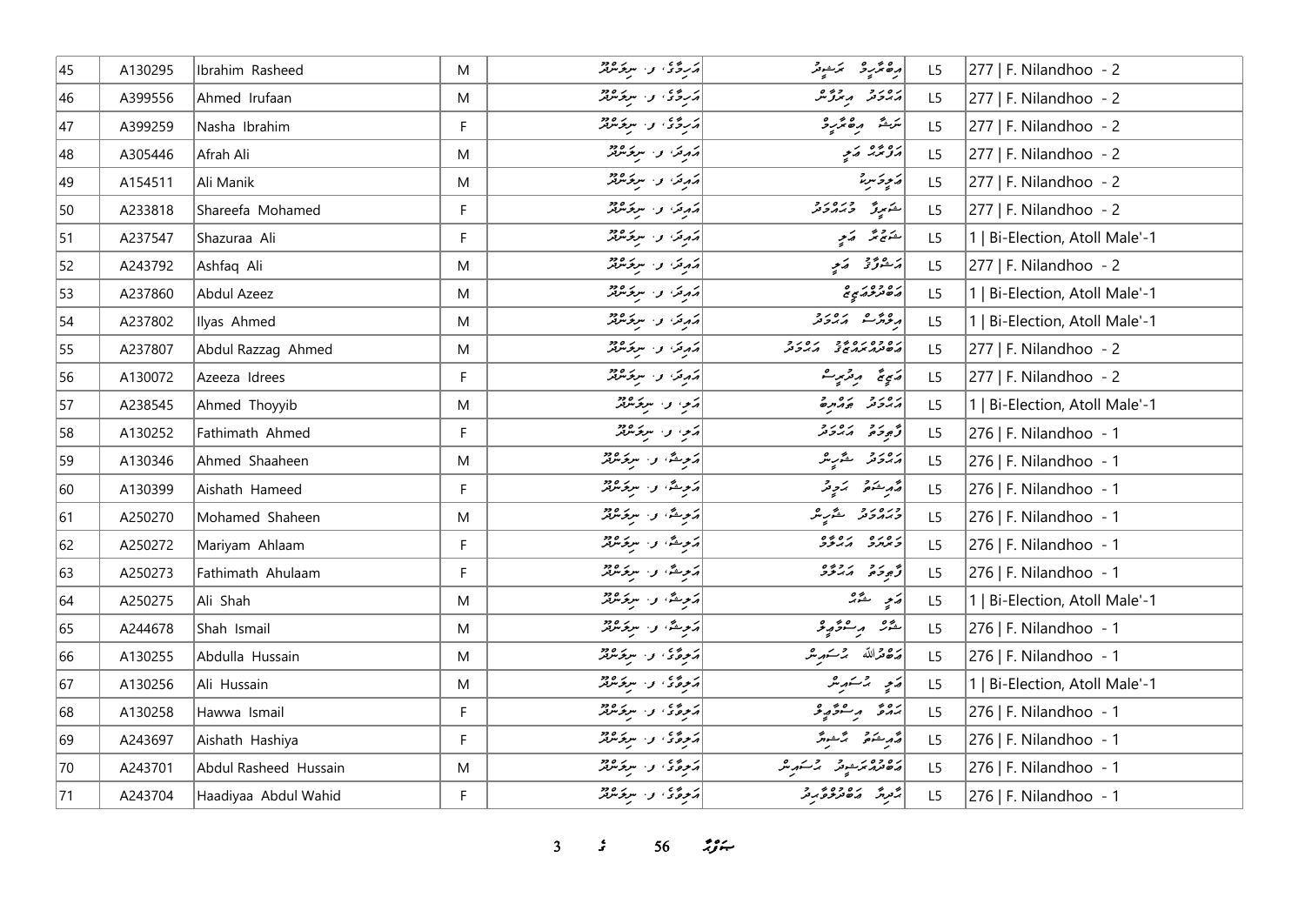| 72 | A243705 | Husham Abdul Wahid  | M  | د پروگا و سرپر مردم                                   | ا د ۶۵ می ده وه ۶ د و ا                    | L <sub>5</sub> | 276   F. Nilandhoo - 1         |
|----|---------|---------------------|----|-------------------------------------------------------|--------------------------------------------|----------------|--------------------------------|
| 73 | A121660 | Ahmed Hussain       | M  | أروغ ي المستخلفة المستخلفة                            | دەرو جەسىر ش                               | L5             | 276   F. Nilandhoo - 1         |
| 74 | A122168 | Hamidha Hussain     | F. | 1207 - 1207 - 1207 - 120 E .<br>1207 - 1208 - 120 E . | پڑونڈ پر سکر پر                            | L5             | 276   F. Nilandhoo - 1         |
| 75 | A007480 | Abdul Aleem Hussain | M  | در دی و است ده دور<br>  در خروگان و استروشهر          | رە دەر دەر باسكىرىش                        | L5             | 1   Bi-Election, Atoll Male'-1 |
| 76 | A024382 | Abdul Wahid Hussain | M  | أأروح في والمسرور المرد                               | رەدەپرىر برخىرىر                           | L5             | 276   F. Nilandhoo - 1         |
| 77 | A060180 | Ibrahim Hussain     | M  | أروه في المستحصر المستخدم                             | أرەنمىر ئەسىر ش                            | L5             | 1   Bi-Election, Atoll Male'-1 |
| 78 | A000240 | Ibrahim Rauf        | M  | دۇيج، بىسىر ئىرلىر                                    | ده تر په دروه<br>  د ه تر په سمدن          | L5             | 1   Bi-Election, Atoll Male'-1 |
| 79 | A131135 | Safiyya Ahmed       | F  | دۇچ، ئەسىرىمىدە                                       | بتورش رورو                                 | L <sub>5</sub> | 1   Bi-Election, Atoll Male'-1 |
| 80 | A250262 | Ahmed Imran         | M  | ئەڭنى، ئەسىرىكىرلىر                                   | دەرە بەۋىگە                                | L5             | 1   Bi-Election, Atoll Male'-1 |
| 81 | A250331 | Asiya Ibrahim Rauf  | F. | أَرَدُّى وَ سِرْقَسْ لَهُ                             | پی سوز از ده در دره در دره در این در در در | L <sub>5</sub> | 1   Bi-Election, Atoll Male'-1 |
| 82 | A250334 | Fathimath Zahiya    | F. | دَدَّج، و سردَسْرَتْهُ                                | قەمۇمۇس ئىم بىر                            | L <sub>5</sub> | 277   F. Nilandhoo - 2         |
| 83 | A384991 | Aminath Iradha      | F  | پرچروی و سروه د                                       | أأزجه المعتقر                              | L5             | 276   F. Nilandhoo - 1         |
| 84 | A243796 | Mariyam Suha        | F  | پره پروه یکی در سرپر ۱۹۶۵                             | د ۱۵ د مه د م                              | L5             | 1   Bi-Election, Atoll Male'-1 |
| 85 | A238511 | Thasleema Ismail    | F. | د ۵ ۶۶ و ، و ، سربر ۶۶۵                               | پر شموِیْ پر سر شو پوی                     | L <sub>5</sub> | 1   Bi-Election, Atoll Male'-1 |
| 86 | A238513 | Saudha Ismail       | F. | د ۱۳۶۵ و. سرپر ۱۳۵                                    | ستهتر مسترحية                              | L <sub>5</sub> | 1   Bi-Election, Atoll Male'-1 |
| 87 | A037132 | Ismail Mohamed      | M  | د ۱۳۶۵ و ۱۰ سربر ۱۳۵                                  | أرسونه وره دو                              | L5             | $ 276 $ F. Nilandhoo - 1       |
| 88 | A113298 | Shaheedha Ismail    | F. | د ۱۳۶۵ و ۱۰ سربر ۱۳۵                                  | شەرىئە بەسىئى ئەرقى                        | L5             | 276   F. Nilandhoo - 1         |
| 89 | A130042 | Aishath Abdulla     | F  | پرچروی و سروه د                                       | أصمر منحق صكائلة                           | L5             | 276   F. Nilandhoo - 1         |
| 90 | A129259 | Mohamed Faiz        | M  | پرچرچی، په سربخ مرکز                                  | ورور و و د                                 | L <sub>5</sub> | 276   F. Nilandhoo - 1         |
| 91 | A243643 | Mohamed Rasheed     | M  | رچمۇي بى سىر ھەر                                      | ورەرو كەشەر                                | L5             | 1   Bi-Election, Atoll Male'-1 |
| 92 | A243645 | Aishath Rasheedha   | F  | دچری و سروه د                                         | مەرخۇم ئىزخوش                              | L5             | $ 276 $ F. Nilandhoo - 1       |
| 93 | A130215 | Azlifa Adam         | F. | رج دی که استروپیو                                     | پرځ پوتر په پره                            | L <sub>5</sub> | 276   F. Nilandhoo - 1         |
| 94 | A106768 | Samsunnisa Ibrahim  | F. | د شمې و. سروسرو                                       | سور دوسرے مقدرو                            | L <sub>5</sub> | 276   F. Nilandhoo - 1         |
| 95 | A272189 | Aiman Ahmed Naeem   | M  | المستعملية والمستخفظة                                 | أمر كامل من من من الله المجموعة            | L5             | 276   F. Nilandhoo - 1         |
| 96 | A332169 | Zydan Ahmed         | M  | كاسكىرى، و- سركرىينى                                  | پروگر پرور و                               | L5             | $ 277 $ F. Nilandhoo - 2       |
| 97 | A111943 | Ahmed Shafaz        | M  | دستموی، و سروسرد                                      | پره پر چې په چې پر چې چې                   | L5             | 277   F. Nilandhoo - 2         |
| 98 | A119774 | Ahmed Shakeeb       | M  | دستمبری، و، سربرصرفر                                  | دەرو شىرق                                  | L5             | 277   F. Nilandhoo - 2         |

*4 s* 56 *ig*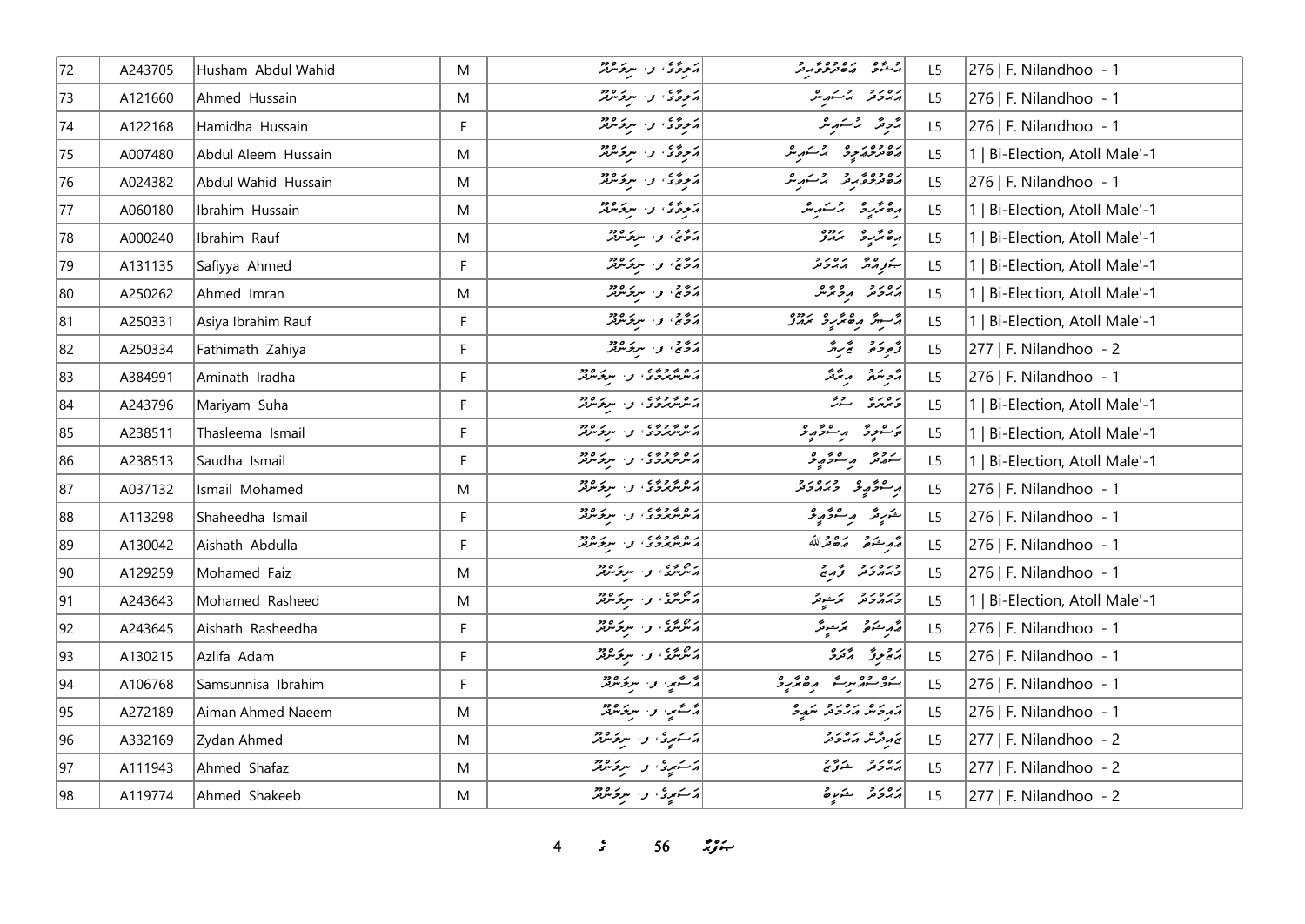| 99  | A130106 | Mohamed Abdul Rahman   | M            | دستمبری، و ا سربخشاند     | כנסנכ נסכסנספס<br>כגתכת הסתח <i>גב</i> ל            | L <sub>5</sub> | $ 277 $ F. Nilandhoo - 2       |
|-----|---------|------------------------|--------------|---------------------------|-----------------------------------------------------|----------------|--------------------------------|
| 100 | A057390 | Ahmed Abdul Rahman     | M            | دستهوی و سروه پو          | ره د د ده ده ده ده و                                | L5             | 1   Bi-Election, Atoll Male'-1 |
| 101 | A130216 | Aishath Abdul Rahman   | F            | دکستهری، و- سرنوشرفز      | انجم شوه ده وه ده نوه<br> وگرشونو انده تر مربر تر س | L5             | $ 277 $ F. Nilandhoo - 2       |
| 102 | A130302 | Mariyam Shirumeena     | $\mathsf{F}$ | دستمبری، و، سرقرمرفر      | دەرە ھىرونگر                                        | L5             | 277   F. Nilandhoo - 2         |
| 103 | A130303 | Sausan Abdulla         | F            | دستمبری، و استره دود      | يتمر شوشه وكالحدة الله                              | L5             | 277   F. Nilandhoo - 2         |
| 104 | A235937 | Habeeba Abdul Rahman   | F            | د سکیږي، و. سرنومبرد      | 20000000000000                                      | L5             | 1   Bi-Election, Atoll Male'-1 |
| 105 | A235941 | Abdulla Hishan Mohamed | M            | دستهری و سروهید           | روح الله برحمه وبروير                               | L5             | 1   Bi-Election, Atoll Male'-1 |
| 106 | A235942 | Ahmed Arushad          | M            | دستمبری، و استرسمبر       | پروتر   پرشکار                                      | L5             | 1   Bi-Election, Atoll Male'-1 |
| 107 | A235951 | Aminath Ifasha         | F            | پرسکیږی، و، سرکوشهر       | دوسمة المرتشة                                       | L5             | 277   F. Nilandhoo - 2         |
| 108 | A235956 | Nasra Mohamed          | F            | دستمبری، و ا سربرماند     | ش وره در د                                          | L5             | 1   Bi-Election, Atoll Male'-1 |
| 109 | A243725 | Arushaan Mohamed       | M            | دسوے و. سرقرمرتز          | أروث ورەرو                                          | L5             | 276   F. Nilandhoo - 1         |
| 110 | A130311 | Aishath Ahmed          | F            | دسوسه اور سرقرمرتز        | وكرمشتم وكالمروح                                    | L5             | $ 276 $ F. Nilandhoo - 1       |
| 111 | A039820 | Mohamed Ibrahim        | M            | دسوسه واسيؤنثرنثر         | ورەرو مەھرىر                                        | L5             | 276   F. Nilandhoo - 1         |
| 112 | A305744 | Iyaasha Mohamed        | F            | دسوسه اور سرقومثرثر       | پرسم دره دو                                         | L5             | $ 276 $ F. Nilandhoo - 1       |
| 113 | A378599 | Aishath Firasha        | $\mathsf F$  | ژے پروگا اور استر شرفتر   | قەرشۇق رىڭىشە                                       | L5             | 276   F. Nilandhoo - 1         |
| 114 | A130228 | Ismail Ibrahim         | M            | د شمروٍ دی، او، اسرتوسرټر | أرعونه ومعرو                                        | L5             | 1   Bi-Election, Atoll Male'-1 |
| 115 | A240586 | Fathimath Nadha        | F            | پرکسترېږي، او، سرپر مربر  | وَّ جوحه حَمَدَّ اللَّهُ اللَّهُ                    | L5             | 1   Bi-Election, Atoll Male'-1 |
| 116 | A130265 | Ahmed Areef            | M            | پره عمر، و . سرغ مربر     | د د د د پرو                                         | L5             | 1   Bi-Election, Atoll Male'-1 |
| 117 | A130266 | Aneega Ali             | F            | پروستمبر، و- سربرمرفتر    | وكاسيقى وكالمح                                      | L5             | 1   Bi-Election, Atoll Male'-1 |
| 118 | A023131 | Mohamed Arif           | M            | پره عمر، و . سربرمهر      | ورەر د دېر                                          | L5             | 1   Bi-Election, Atoll Male'-1 |
| 119 | A068885 | Ali Ahmed              | M            | پره عمر، و . سرگرمرګر     | ړَ په دروره                                         | L5             | $ 276 $ F. Nilandhoo - 1       |
| 120 | A112284 | Jameela                | F            | پره عمل و سرگرمور         | تح تر تَرَ                                          | L5             | 276   F. Nilandhoo - 1         |
| 121 | A122169 | Arifa Ali              | F            | پره عمر، و . سرغ مرتز     | أة يروٌ أو يَبِي                                    | L <sub>5</sub> | 276   F. Nilandhoo - 1         |
| 122 | A247095 | Ismail Atheed          | M            | پروستمبر، و- سربرمرفتر    | برڪنۇپە ئەبەتر                                      | L <sub>5</sub> | 1   Bi-Election, Atoll Male'-1 |
| 123 | A247096 | Moosa Kaleem           | M            | پروستمبر، و- سربرمرفتر    | رضع الأموية                                         | L5             | 1   Bi-Election, Atoll Male'-1 |
| 124 | A249829 | Shaiha Ahmed           | F            | پره عمي، وسير پره دو      | شكرت كالرور                                         | L5             | 1   Bi-Election, Atoll Male'-1 |
| 125 | A377901 | Nadheema Moosa         | F            | د دوه ، و سرومبر          | لتربرى المحراث                                      | L <sub>5</sub> | 1   Bi-Election, Atoll Male'-1 |

 $5$   $56$   $79$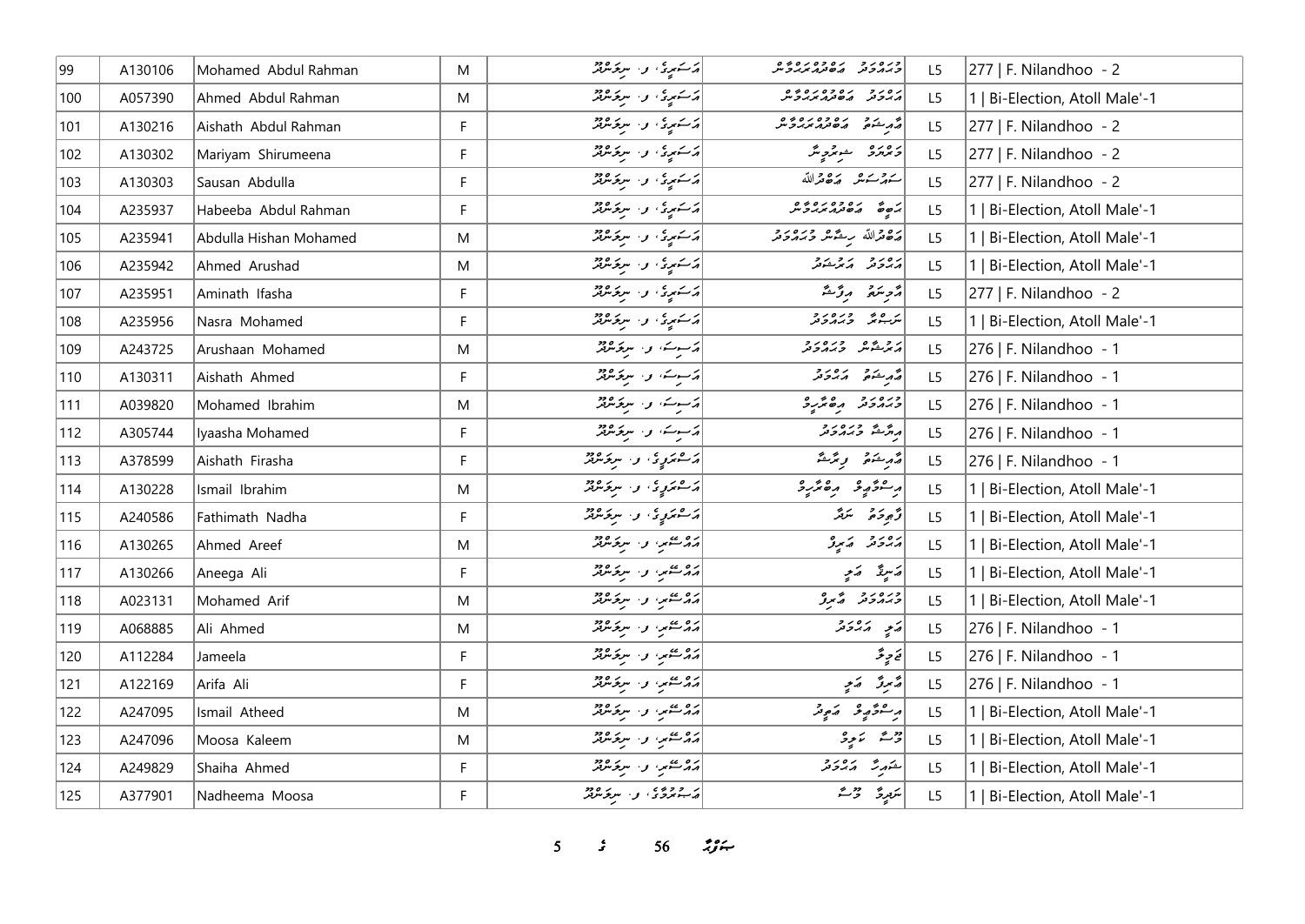| 126 | A393956 | Mohamed Nadheeh       | M           | در دوه ، او استخسره دو                                         | ورەرو شەرە                                                       | L <sub>5</sub> | 276   F. Nilandhoo - 1         |
|-----|---------|-----------------------|-------------|----------------------------------------------------------------|------------------------------------------------------------------|----------------|--------------------------------|
| 127 | A130079 | Fathimath Naeema      | F           | در دوه ، او استر مرده دو                                       | وَّجْوَحَهُ مَسَمَّدٍ حَ                                         | L <sub>5</sub> | 276   F. Nilandhoo - 1         |
| 128 | A076130 | Moosa Naeem           | M           | در ۱۶۶۶ و. سرور دور                                            | وقت التمدي                                                       | L5             | $ 276 $ F. Nilandhoo - 1       |
| 129 | A091106 | Haseeba Sulaiman      | F           | در دوه ، او استر ۱۶۵                                           | ئەسوڭ سىغەرگەش                                                   | L5             | 1   Bi-Election, Atoll Male'-1 |
| 130 | A239012 | Wajeeh Moosa          | M           | در ۱۶۶۶ و ۱۰ سربر ۱۶۵۰                                         | دَيِرْ مِنْ شَرْ                                                 | L5             | $ 276 $ F. Nilandhoo - 1       |
| 131 | A239016 | Ahmed Mashoodhu       | M           | در دوه ، او استر مرده دو                                       | ره رو در ۱۶۶۵ ورو                                                | L5             | 276   F. Nilandhoo - 1         |
| 132 | A243806 | Ahmed Shan            | M           | در دوه ی . د . سربوسرد                                         | رەر ئەھ                                                          | L5             | $ 276 $ F. Nilandhoo - 1       |
| 133 | A043972 | Abdul Razzag Ismail   | M           | پرېږي او د سربولنډيو                                           | גם כם גם ביב נגיע ביבוע בי                                       | L5             | 1   Bi-Election, Atoll Male'-1 |
| 134 | A058988 | Mariyam Hassan        | F.          | درگار و سرکرمرد                                                | دەرە برىكى                                                       | L5             | $ 277 $ F. Nilandhoo - 2       |
| 135 | A250278 | Mohamed Kaleem        | M           | ئەتەق بىر سىرىكىنىڭ                                            | ورەرو ئەرە                                                       | L <sub>5</sub> | $ 277 $ F. Nilandhoo - 2       |
| 136 | A250280 | Sulthana Abdul Razzaq | F           | درگار و سرکرمرکز                                               | 22010201 2002<br>سوچوش مەھەم بىر بىر                             | L <sub>5</sub> | 1   Bi-Election, Atoll Male'-1 |
| 137 | A243964 | Shara Abdul Razzaq    | F           | درگار و سرگرمرګر                                               | ر ده ده وه د ه و و<br>شوند گه هام مردم و د                       | L5             | $ 277 $ F. Nilandhoo - 2       |
| 138 | A130152 | Aishath Ibrahim       | F           | روځونځان سرخش                                                  | أقرم شكرة المره تركز                                             | L <sub>5</sub> | 1   Bi-Election, Atoll Male'-1 |
| 139 | A111827 | Farhana Ibrahim       | F           | روځونځه و سرخشتن                                               | كرومير مده مراجع                                                 | L <sub>5</sub> | $ 277 $ F. Nilandhoo - 2       |
| 140 | A236041 | Mariyam Nishadha      | $\mathsf F$ | روځونځه و سرخس                                                 | د ۱۵ مرسم شور محمد بر                                            | L5             | 1   Bi-Election, Atoll Male'-1 |
| 141 | A236606 | Ibrahim Ismail        | M           | أرْبِرُوْمِوْدُ و سِرْدَمْنْدْ                                 | رە ئرىرى بە سۇربۇ                                                | L <sub>5</sub> | 277   F. Nilandhoo - 2         |
| 142 | A236608 | Abdhul Azeez Ibrahim  | M           | رَرُوُوِیْ وَ سِرَوْسُ                                         | رەدورى ھەرد                                                      | L5             | $277$   F. Nilandhoo - 2       |
| 143 | A130338 | Abdul Hafeez Ibrahim  | M           | أَرَبَرُوْ وَلَا اللَّهِ وَاللَّهُ وَلَا اللَّهُ وَلَا لِلَّهُ | مەمروبىر ئەھەر ئە                                                | L <sub>5</sub> | 1   Bi-Election, Atoll Male'-1 |
| 144 | A130339 | Siadha Ibrahim        | F           | أوَوَدَّى وَ سِرْدَمْنْدْ                                      | سروقر رەتمرو                                                     | L5             | $ 277 $ F. Nilandhoo - 2       |
| 145 | A130280 | Mohamed Ismail        | M           | دروی و سروه دو                                                 | ورەرو بەسۇپەتى                                                   | L5             | 277   F. Nilandhoo - 2         |
| 146 | A236607 | Ahmed Iqbal           | M           | دروه و سرومود                                                  | أرور ووقعى                                                       | L5             | 1   Bi-Election, Atoll Male'-1 |
| 147 | A130011 | Najma Ismail          | F           | دروی و سرگرموژ                                                 | يروي - پر سرگرېږي د                                              | L <sub>5</sub> | 277   F. Nilandhoo - 2         |
| 148 | A062384 | Abdulla Ismail        | M           | دروی و سروکردو                                                 | أضفعهالله مرعوضي                                                 | L <sub>5</sub> | 1   Bi-Election, Atoll Male'-1 |
| 149 | A023231 | Abdul Rasheed Ahmed   | M           | أمريري والبريح مريد                                            | د ۶ وه بر شوتر به بر د و د<br>  پر ه تر پر بر سوتر به بر بر و تر | L5             | 277   F. Nilandhoo - 2         |
| 150 | A025370 | Abdulla Ahmed         | M           | موسری و سرفرماند                                               | أرجع قرالله كالمروج                                              | L5             | 277   F. Nilandhoo - 2         |
| 151 | A012744 | Abdul Samad Ahmed     | M           | مَصِرِينَ وَاسْرِحَامَدُوْرَ                                   | ره وه بربر و بره برو<br><mark>مر<i>ه در کرد</i> بربر</mark> و تر | L <sub>5</sub> | 1   Bi-Election, Atoll Male'-1 |
| 152 | A123765 | Ahmed Moosa           | M           | ړ <sub>مومون</sub> ی، و. سربرمدند                              | رەر دىر                                                          | L <sub>5</sub> | 277   F. Nilandhoo - 2         |

 $3$   $56$   $3\frac{6}{10}$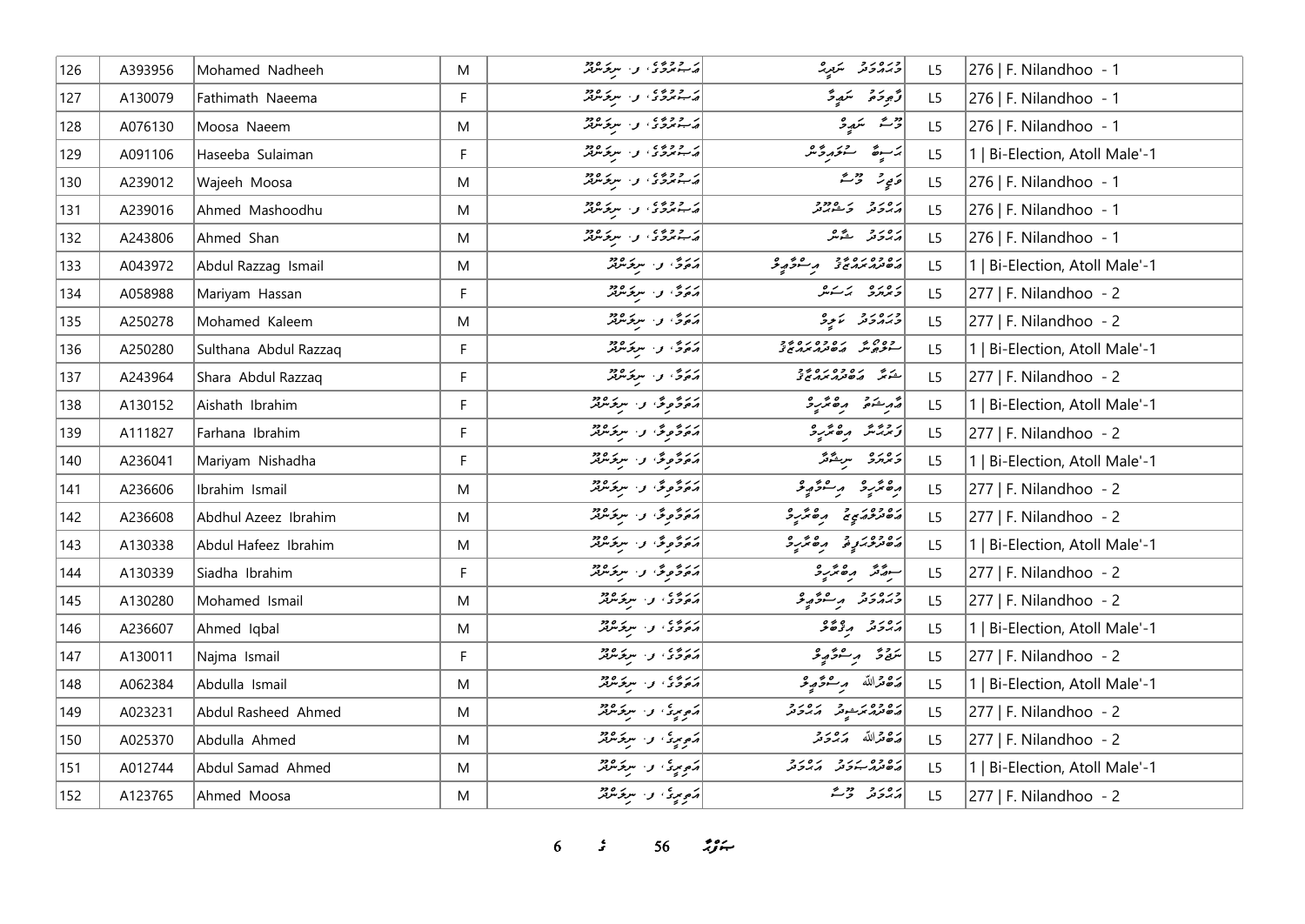| 153 | A123766 | Mariyam Hameedha         | F         | دَوِيرِدُ و سِرْ مِرْدَ دُرْ       | دەرە بەدقە                                                                                           | L <sub>5</sub> | 277   F. Nilandhoo - 2         |
|-----|---------|--------------------------|-----------|------------------------------------|------------------------------------------------------------------------------------------------------|----------------|--------------------------------|
| 154 | A236656 | Mariyam Suha Abdul Azeez | F         | أنوبرتى والبرودية                  | ر ه ره د د د د وه د د                                                                                | L5             | 277   F. Nilandhoo - 2         |
| 155 | A347216 | Nazan Abdul Azeez        | M         | أنه مردًا واستروه من               | ر په ده ده ده د د                                                                                    | L5             | 1   Bi-Election, Atoll Male'-1 |
| 156 | A243888 | Ali Azheen Khaleel       | M         | درج في المستخدم المركز             | ړَی د پی پنګ دَی پو                                                                                  | L5             | 276   F. Nilandhoo - 1         |
| 157 | A248810 | Aishath Moosa            | F         | پرچى، بى سىرتكىرلىر                | أقرم شكرة وحرمش                                                                                      | L5             | 276   F. Nilandhoo - 1         |
| 158 | A248818 | Aminath Madheeha Khaleel | F.        | پرچي او استر مرکز مرکز             | أَرُوبِنَهُمْ - وَمَرِيَّةَ - رَجِيحَ                                                                | L <sub>5</sub> | 1   Bi-Election, Atoll Male'-1 |
| 159 | A248819 | Mariyam Nazeeha          | F         | درج في المستخدم المركز             | د ۱۵ د ص مريږ گ                                                                                      | L5             | 1   Bi-Election, Atoll Male'-1 |
| 160 | A248820 | Abdulla Azmeel Khaleel   | M         | د د و . سرکرسرګر                   | رەقمەللە رىموچە ئەچە                                                                                 | L5             | 1   Bi-Election, Atoll Male'-1 |
| 161 | A248821 | Fathmath Sameeha Khaleel | F         | درج في المستخدم المركز             | ژُهِ دَهْ کُمْ کِ دَرِ دُمْ دَ                                                                       | L5             | 1   Bi-Election, Atoll Male'-1 |
| 162 | A113217 | Azuhan Khaleel           | M         | د د ه، و . سرکرسرګر                | پرچین زېږو                                                                                           | L <sub>5</sub> | 276   F. Nilandhoo - 1         |
| 163 | A010341 | Ibrahim Khaleel          | M         | پرځ و سرگرموټر                     | رەپر بۇ ئېچى                                                                                         | L5             | 276   F. Nilandhoo - 1         |
| 164 | A072687 | Ali Moosa                | M         | پروژبر عربی فی از سربر میتر        | $\begin{bmatrix} 2 & 2 \\ -2 & 2 \end{bmatrix}$                                                      | L5             | 276   F. Nilandhoo - 1         |
| 165 | A121723 | Abdulla Saaheen          | M         | پرولوگرونگرون سرگروژو              | أرة قرالله گريگر                                                                                     | L5             | 1   Bi-Election, Atoll Male'-1 |
| 166 | A122818 | Abdul Majeed Ali         | M         | د د در شروع و . سروسرتر            | رە دەر يوتر - مَرىج                                                                                  | L5             | 276   F. Nilandhoo - 1         |
| 167 | A148844 | Abdul Ganee Ali          | M         | پروژبر عربوی، و اسرپر مرد          | رەدە ئەس كەبر                                                                                        | L5             | 276   F. Nilandhoo - 1         |
| 168 | A158949 | Azra Ali                 | F         | پروژبر عربي عي او ، استر عربي در د | پرځ پټر په کړې                                                                                       | L5             | 276   F. Nilandhoo - 1         |
| 169 | A247247 | Aishath Azima            | F.        | پروژو مربوعی او ، سربر مربو        | أشركت شفوخ                                                                                           | L5             | 276   F. Nilandhoo - 1         |
| 170 | A247254 | Niuma Ahmed              | F.        | رومرمهوش والبرخيص                  | روم در در                                                                                            | L5             | 276   F. Nilandhoo - 1         |
| 171 | A247264 | Fathimath Areesha        | F.        | رومزهرچری و سرخشد                  | أرٌ ورَ وَ الله الله الله عليه الله الله الله الله عليه الله الله الله عليه الله الله الله الله الله | L5             | 276   F. Nilandhoo - 1         |
| 172 | A247265 | Mohamed Alim             | M         | رومرمهوش والبرخيص                  | ورەر دۇرۇ                                                                                            | L5             | 1   Bi-Election, Atoll Male'-1 |
| 173 | A243942 | Jeeha Ismail             | F.        | دره در به سر دره دو                | ءِ تَرَ مِرْ مُتَوَمِّدٍ                                                                             | L <sub>5</sub> | $ 277 $ F. Nilandhoo - 2       |
| 174 | A314889 | Mihaadh Ismail           | ${\sf M}$ | دەم دى، بىر سرىز سرچ               | ورمحد وبسفوه وع                                                                                      | L5             | 277   F. Nilandhoo - 2         |
| 175 | A235568 | Majidha Ismail           | F         | د» برگې و٠ سرگرمرګر                | دَّى پَرْ مَ سُرْ دَيْرِ مَنْ                                                                        | L <sub>5</sub> | 277   F. Nilandhoo - 2         |
| 176 | A235572 | Mohamed Majudhee         | M         | دره بری و سرخسته                   | ورور ورو                                                                                             | L5             | 277   F. Nilandhoo - 2         |
| 177 | A235575 | Maahidha Ismail          | F.        | د» برگی و . سرگرمرفتر              | ۋېرىئى پر سىتى ئوچ                                                                                   | L5             | 1   Bi-Election, Atoll Male'-1 |
| 178 | A235578 | Mariyam Rushdha          | F         | ديمبري والترفيص                    | د ۱۵ د ۱۵ و ۱۵ وگر                                                                                   | L5             | 1   Bi-Election, Atoll Male'-1 |
| 179 | A130349 | Majda Ismail             | F.        | دی بری و سرومبرد                   | دەۋر بەشۇر ۋ                                                                                         | L5             | 277   F. Nilandhoo - 2         |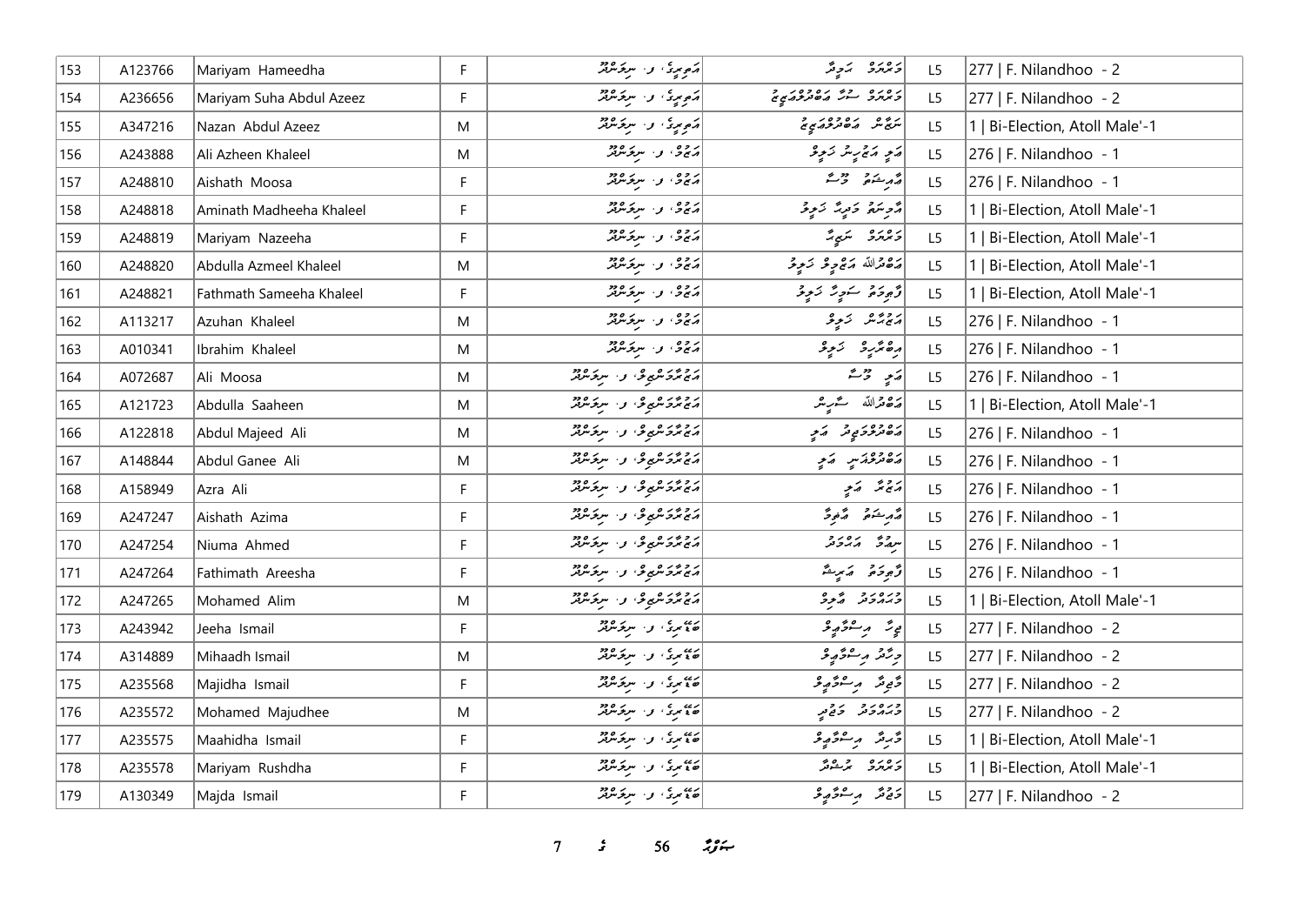| 180 | A079366 | Ismail Mohamed          | M           | ئەممىرى، بىر سرىخىنىڭر              | وبحقوقه وبرورو                                                  | L <sub>5</sub> | $ 277 $ F. Nilandhoo - 2       |
|-----|---------|-------------------------|-------------|-------------------------------------|-----------------------------------------------------------------|----------------|--------------------------------|
| 181 | A040912 | Mohamed Ahmed           | M           | قَرَيْمٌ وَ سِرْوَسْ                | ورەرو رەرو                                                      | L <sub>5</sub> | 277   F. Nilandhoo - 2         |
| 182 | A130053 | Azeeza Ali              | F           | قارِيقٌ و البروکردو                 | پَي تَه پَهِ پِ                                                 | L5             | $ 277 $ F. Nilandhoo - 2       |
| 183 | A238942 | Fathmath Anooza         | $\mathsf F$ |                                     | و بر د بر دوره                                                  | L5             | 1   Bi-Election, Atoll Male'-1 |
| 184 | A380983 | Aishath Shifaza Mohamed | F           | ھَ پِنَمُّ، وَ ِ سِرْحَسْرُمْرُ     | أهر يشم الشوقرة المردور و                                       | L5             | $ 277 $ F. Nilandhoo - 2       |
| 185 | A380984 | Ahmed Shifaz Mohamed    | M           | مَرِيمٌ، و- سرتر سمير               | رەر د شرگە دىرەر د                                              | L5             | 1   Bi-Election, Atoll Male'-1 |
| 186 | A320913 | Aishath Janaan Ahmed    | F           | جوړځئ واستوس                        |                                                                 | L <sub>5</sub> | 276   F. Nilandhoo - 1         |
| 187 | A243637 | Saifulla Waseel         | M           | ئەنگەى ئەسترىمىتى                   | ستهرِرٌ الله - حَرْجُهُ                                         | L5             | 1   Bi-Election, Atoll Male'-1 |
| 188 | A243638 | Saudullah Shazeel       | M           | ە يەتتى، بىسى ئىلمى                 | سَمَّدَ تَدَلَّلَهُ شَمَّعِ ثَرَ                                | L5             | 1   Bi-Election, Atoll Male'-1 |
| 189 | A130267 | Shamsulla Fazeel        | M           | قارِيحى والبريح مركز                | خۇر 2الله ترىنون                                                | L5             | 1   Bi-Election, Atoll Male'-1 |
| 190 | A027498 | Hafeeza Hameed          | F           | قارِيجى والبرىمى                    | برَرٍ پُر برَ بِرَ بِرَ                                         | L5             | 276   F. Nilandhoo - 1         |
| 191 | A059604 | Abdulla Khaleel         | M           | قارِيجى) و سروَسْرَيْرُ             | پره ترالله ټریونکه                                              | L5             | 1   Bi-Election, Atoll Male'-1 |
| 192 | A022255 | Fazeela Moosa           | F           | ئەرگۇئ بى سرىگە ئالل                | ۇنىدۇ ئۇس                                                       | L <sub>5</sub> | 1   Bi-Election, Atoll Male'-1 |
| 193 | A012346 | Moosa Ahmed             | M           | جي گڏي وڪيوري                       | دیم پرور د                                                      | L5             | $ 276 $ F. Nilandhoo - 1       |
| 194 | A023130 | Nazeela Moosa           | $\mathsf F$ | ئەرگۇئ بى سىرىگە ئە                 | يې پوځي خ <sup>م</sup> ث                                        | L5             | 276   F. Nilandhoo - 1         |
| 195 | A023132 | Jaleela Moosa           | F           | قارِيحى و سرومهم                    | يَا يَوِنَدُ الرَّحْتُ                                          | L5             | 1   Bi-Election, Atoll Male'-1 |
| 196 | A023134 | Ageela Moosa            | F           | ئەنگەى بە سېۋىترلىر                 | رَبِي وَ حَمْ                                                   | L5             | 1   Bi-Election, Atoll Male'-1 |
| 197 | A023137 | Nasrulla Jaleel         | M           | قارِيْ دى، و ، سروَسْرَيْرْ         | سَرَ-عِمْدَاللّه صَحِيرٌ                                        | L5             | 1   Bi-Election, Atoll Male'-1 |
| 198 | A023125 | Waseela Moosa           | F           | تەركۇرى بىر سىرتىرلىر               | ئەسپۇر ئۇستە                                                    | L5             | 1   Bi-Election, Atoll Male'-1 |
| 199 | A023126 | Shazeela Moosa          | $\mathsf F$ | تەرىپى ئىستىرى                      | المتهوقر الرحمي                                                 | L5             | $ 276 $ F. Nilandhoo - 1       |
| 200 | A023127 | Fathuhulla Ageel        | M           | ئەرگەى ئەسىرىسى                     | تروج الله - مرتبي محر                                           | L5             | 1   Bi-Election, Atoll Male'-1 |
| 201 | A000729 | Ahmed Moosa             | M           | د ده د ، و . سرو مرد                | پرورو دوسته                                                     | L5             | 277   F. Nilandhoo - 2         |
| 202 | A077774 | Abdul Gadir Moosa       | M           | د وه د .<br>  ۱۵ کرد او . سرگرس     | رەدە يورچە تەس                                                  | L5             | 277   F. Nilandhoo - 2         |
| 203 | A078278 | Azeeza Moosa            | F           | د وه و.<br>  تصريحي و المسروحين     | $\begin{vmatrix} 2 & 3 & 2 \\ 2 & 2 & 3 \end{vmatrix}$          | L5             | 1   Bi-Election, Atoll Male'-1 |
| 204 | A078279 | Habeeba Moosa           | F           | د وه د .<br>  ۱۵ ترس و . سرتوس      | $\begin{bmatrix} 2 & 3 & 2 & 2 \\ -3 & 6 & 2 & 7 \end{bmatrix}$ | L5             | 1   Bi-Election, Atoll Male'-1 |
| 205 | A130037 | Moosa Maniku            | M           | د د د ، و ، سرو مرد                 | رسم معجم سرير                                                   | L5             | $ 277 $ F. Nilandhoo - 2       |
| 206 | A130151 | Aminath Ahmed           | F           | د وه و.<br>  ۱۵ ترس و ۱۷ سرکومترلمر | د پره د د د د                                                   | L5             | 277   F. Nilandhoo - 2         |

**8** *s* **56** *n***<sub>y</sub> <b>***n*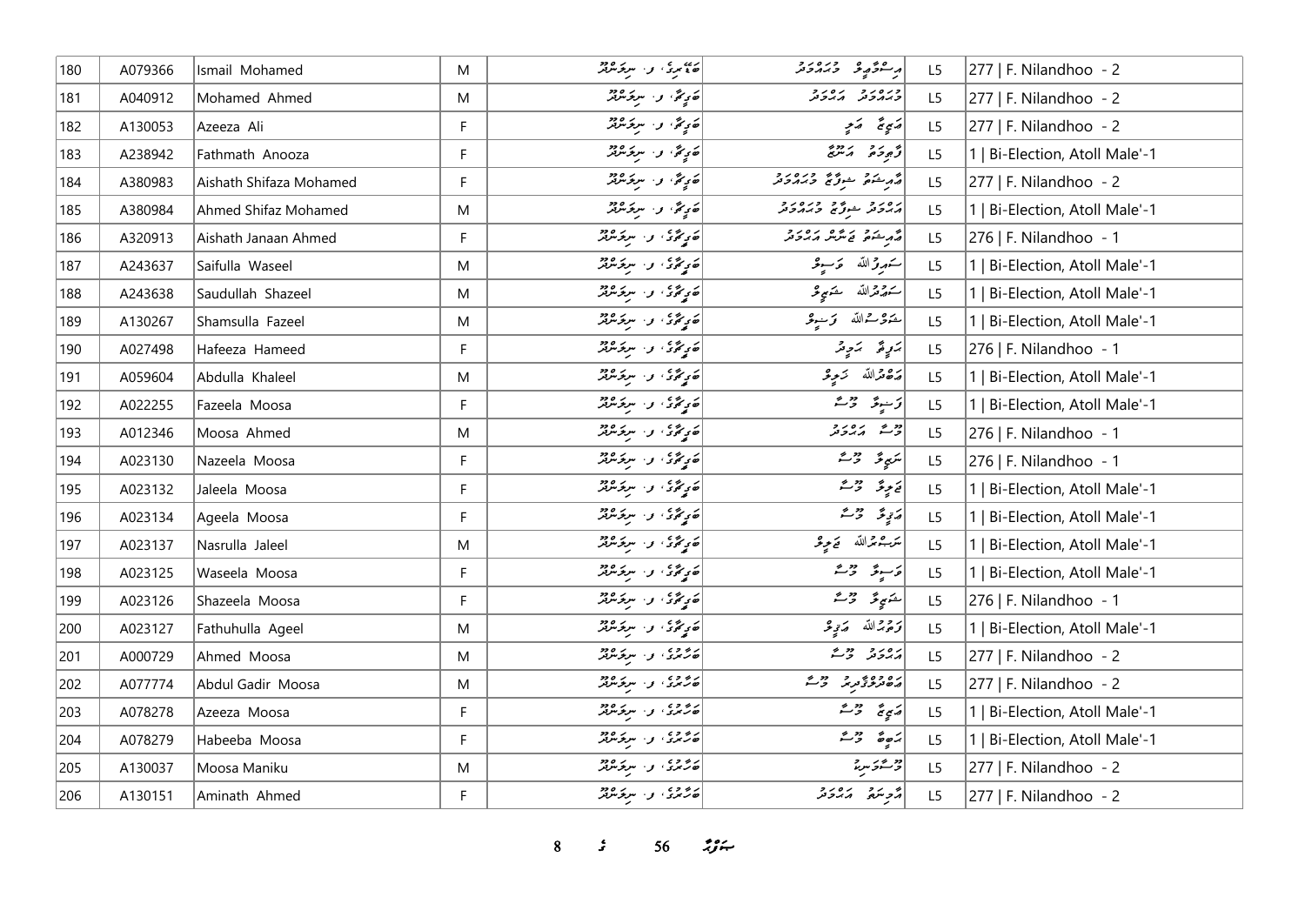| 207 | A122201 | Abdulla Moosa      | M  | ەر دەر.<br>ھەترىرى، بىر سىرىكىلىر                                                                                                                                                                                            | مَدْهُ مِنْ اللّهِ وَمَرْ مَنْ | L5             | 1   Bi-Election, Atoll Male'-1 |
|-----|---------|--------------------|----|------------------------------------------------------------------------------------------------------------------------------------------------------------------------------------------------------------------------------|--------------------------------|----------------|--------------------------------|
| 208 | A243717 | Saamila Moosa      | F  | د وه و.<br>  ۱۵ تاریخ و سرکومیل                                                                                                                                                                                              | سەرۇ ۋى                        | L <sub>5</sub> | 1   Bi-Election, Atoll Male'-1 |
| 209 | A130200 | Fathimath Hussain  | F  | ئەسترىسىمى، بەر سېتىرلىر                                                                                                                                                                                                     | و برو د مسكور مر               | L <sub>5</sub> | $ 277 $ F. Nilandhoo - 2       |
| 210 | A130095 | Ahmed Hussain      | M  | ئەرەپ ئۇ، بولسىز ئەرە                                                                                                                                                                                                        | أرەر دىم ئەسەر ش               | L5             | 277   F. Nilandhoo - 2         |
| 211 | A114303 | Mariyam Moosa      | F  | پەرەم ئەس بىر ئەدە                                                                                                                                                                                                           | دەرە دور                       | L5             | 277   F. Nilandhoo - 2         |
| 212 | A071630 | Abdul Gany Moosa   | M  | په دره ده، و، سروسرمر                                                                                                                                                                                                        | دەدەن ئەس                      | L5             | 277   F. Nilandhoo - 2         |
| 213 | A069380 | Moosa              | M  | ھ محمد مشار اور مرکز میں                                                                                                                                                                                                     | ديمه                           | L5             | 1   Bi-Election, Atoll Male'-1 |
| 214 | A130224 | Fathmath Hussain   | F  | ج محركر مصر المستخدم المستخدم المستخدم المستخدم المستخدم المستخدم المستخدم المستخدم المستخدم المستخدم المستخدم المستخدم المستخدم المستخدم المستخدم المستخدم المستخدم المستخدم المستخدم المستخدم المستخدم المستخدم المستخدم ا | قرموقو بمسكر                   | L <sub>5</sub> | 1   Bi-Election, Atoll Male'-1 |
| 215 | A130324 | Abdul Gadir Moosa  | M  | مهرد مده، و البرد معد                                                                                                                                                                                                        | رە دەپر دەپرى ئەس              | L5             | 277   F. Nilandhoo - 2         |
| 216 | A130335 | Aminath Moosa      | F  | پەرەم ئەس بىر ئەدە                                                                                                                                                                                                           | پڑے شہر میں جو ک               | L <sub>5</sub> | 277   F. Nilandhoo - 2         |
| 217 | A250167 | Ibrahim Moosa      | M  | پەرجى، ن سرىر مەد                                                                                                                                                                                                            | أرە پر دەپ                     | L5             | 277   F. Nilandhoo - 2         |
| 218 | A250175 | Abdul Hameed Moosa | M  | پره کرم کشور اور سربر مرور                                                                                                                                                                                                   | رە دەر دەر دەر                 | L5             | 277   F. Nilandhoo - 2         |
| 219 | A362808 | Abdulla Khaleel    | M  | پھر سکھر ؟ ، او ، سرچ سرچر                                                                                                                                                                                                   | رَحْمَدْاللّه زَمِرْ تَرْ      | L <sub>5</sub> | 1   Bi-Election, Atoll Male'-1 |
| 220 | A130263 | Suwaida Ismail     | F. | ج محر سكور ؟ ، و . سر يكون مرتكز                                                                                                                                                                                             | شقەر قىر مەشقۇر                | L5             | 276   F. Nilandhoo - 1         |
| 221 | A238955 | Asiya Naeem        | F  | پھر سکھر ؟ او است میں میں میں میں<br> <br>                                                                                                                                                                                   | تەسىر ئىمدى                    | L5             | 1   Bi-Election, Atoll Male'-1 |
| 222 | A238956 | Aishath Shafaza    | F  | پھر سکھر ؟ او است میں میں میں میں<br> <br>                                                                                                                                                                                   | د مرشوم په شورځ مخ             | L5             | 1   Bi-Election, Atoll Male'-1 |
| 223 | A238957 | Ashfaaq Naeem      | M  | پۇسكىرى بولسوچىدىگر                                                                                                                                                                                                          | ى شۇقۇق سىم ق                  | L5             | 1   Bi-Election, Atoll Male'-1 |
| 224 | A238958 | Ismail Asif        | M  | پھر سور ؟ ، و اسر مرمد                                                                                                                                                                                                       | أراع ومحمد والمساور            | L5             | 1   Bi-Election, Atoll Male'-1 |
| 225 | A090362 | Mohamed Musthafa   | M  | پھر سکھر ؟ او است میں میں میں میں<br> <br>                                                                                                                                                                                   | ورەرو وەرە                     | L5             | 1   Bi-Election, Atoll Male'-1 |
| 226 | A092017 | Shafiyya Naeem     | F. | پھر سکھر ؟ ، او اسر پخت مریش                                                                                                                                                                                                 | شرور شمير                      | L <sub>5</sub> | 276   F. Nilandhoo - 1         |
| 227 | A092411 | Shafeega Naeem     | F  | پھر سکھر ؟ ، او اسر پی مرکز میں تھر<br>                                                                                                                                                                                      | شَرْرٍ کَمْ سَمَدٍ وَ          | L5             | 1   Bi-Election, Atoll Male'-1 |
| 228 | A096722 | Ibrahim Naeem      | M  | ج محر سور ؟ ، و ، سر بر مرور                                                                                                                                                                                                 | رە ئرىق سەيۋ                   | L <sub>5</sub> | 276   F. Nilandhoo - 1         |
| 229 | A058166 | Ahmed Shafeeu      | M  | پھر سکھ کا اور سربھ سرچی سرچی                                                                                                                                                                                                | دەر د شەرق                     | L5             | 276   F. Nilandhoo - 1         |
| 230 | A057079 | Ali Ahmed          | M  | ەمەدە، بەسىرەدە                                                                                                                                                                                                              | پر په پرورو                    | L5             | 1   Bi-Election, Atoll Male'-1 |
| 231 | A049910 | Ibrahim Ahmed      | M  | ے معروف اور سربر موجد<br>حامد تریزی اور سربر مربعہ                                                                                                                                                                           | <br>  ده تر ره در در د         | L5             | 1   Bi-Election, Atoll Male'-1 |
| 232 | A093557 | Habeeba Ahmed      | F  | مهروری و اسروکلیم                                                                                                                                                                                                            | أبره قلم أبروتر                | L5             | $ 277 $ F. Nilandhoo - 2       |
| 233 | A095005 | Hawwa Fikuree      | F  | ەپرە» دى.<br>ھەمزىرى ئى. سرىگەندىر                                                                                                                                                                                           | بره څه ورغمبه                  | L5             | 277   F. Nilandhoo - 2         |

*9 s* 56  $\frac{2}{3}$  *s*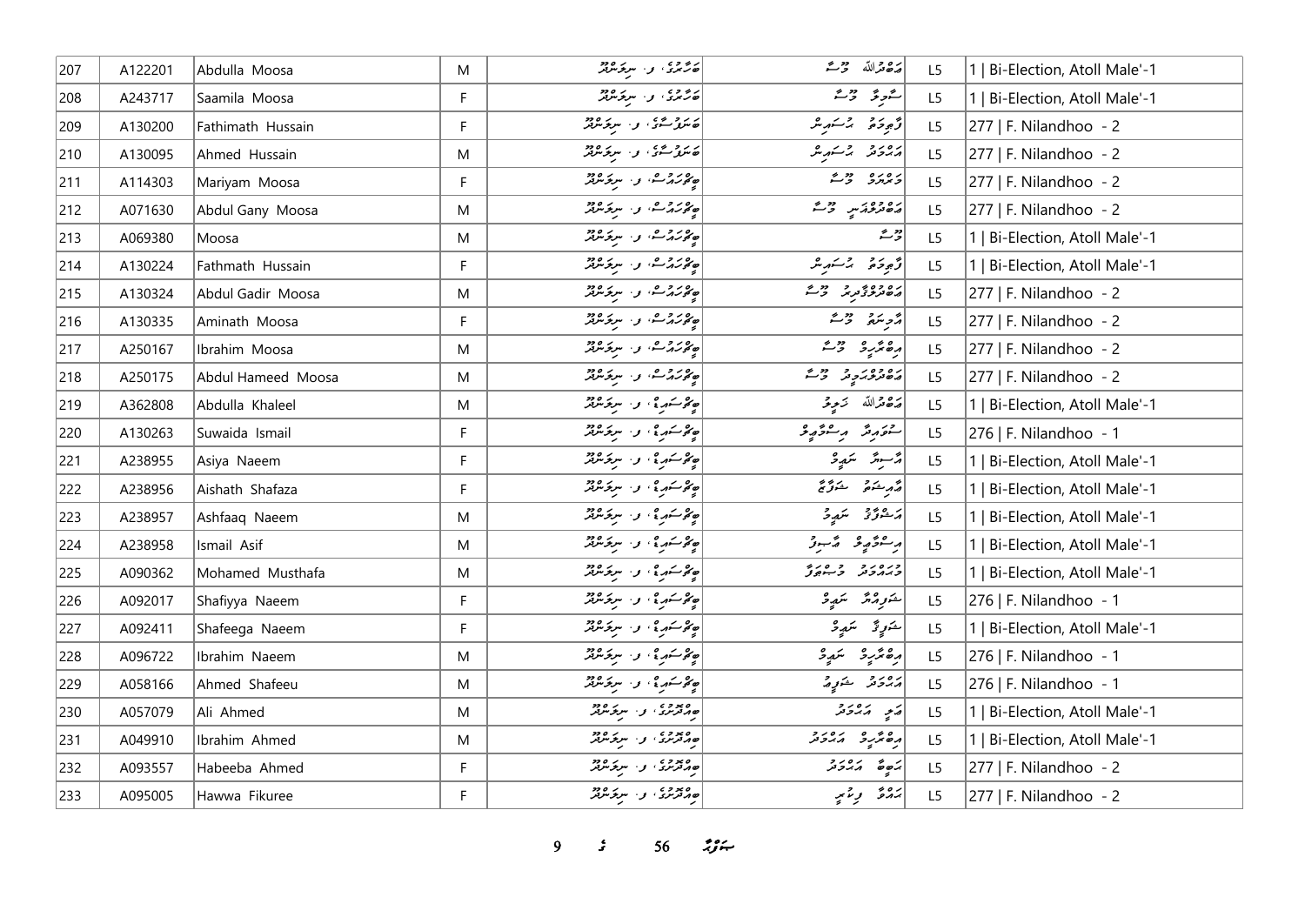| 234 | A072307 | Ahmed Hussain       | M         | ەمدەر، بىر سرگرىدە                                                                                                                                                                                                   | پرورو پر شهر می           | L <sub>5</sub> | 277   F. Nilandhoo - 2         |
|-----|---------|---------------------|-----------|----------------------------------------------------------------------------------------------------------------------------------------------------------------------------------------------------------------------|---------------------------|----------------|--------------------------------|
| 235 | A124801 | Fathimath Zahura    | F         | ے معدد ہے۔<br>جام فرس ہیں اس کو س                                                                                                                                                                                    | د پوځو پر چر              | L5             | 277   F. Nilandhoo - 2         |
| 236 | A111714 | Hawwa Rasheeda      | F         | صرگی، و- سرگرمونژ                                                                                                                                                                                                    | رەم ئەش <sub>ى</sub> قر   | L5             | 277   F. Nilandhoo - 2         |
| 237 | A000159 | Ibrahim Waheed      | M         | صرگی، و اسرکرمرفر                                                                                                                                                                                                    | رە ئرىر ئىي               | L5             | 277   F. Nilandhoo - 2         |
| 238 | A305336 | Mahil Ibrahim       | ${\sf M}$ | صرفی، و البرقرمزنر                                                                                                                                                                                                   | ڈرو رہ ٹرو                | L5             | 277   F. Nilandhoo - 2         |
| 239 | A247560 | Ahmed Rizwan Ismail | ${\sf M}$ | دوه د ه که استخلافه                                                                                                                                                                                                  | رەر دېم دې محمد مرت دې چې | L5             | 1   Bi-Election, Atoll Male'-1 |
| 240 | A105066 | Fathimath Ahmed     | F.        | ووه دره من المسرع وود<br>  صوره ش                                                                                                                                                                                    | و د د د د د د             | L5             | 277   F. Nilandhoo - 2         |
| 241 | A130196 | Aishath Ibrahim     | F.        | دوه بره و مرکزمود                                                                                                                                                                                                    | أقهر ينكفى وكالحريرة      | L5             | $ 277 $ F. Nilandhoo - 2       |
| 242 | A130319 | Ali Waheed          | M         | دوم پی و سرومبرد                                                                                                                                                                                                     | ړَی دَرِیز                | L5             | 276   F. Nilandhoo - 1         |
| 243 | A243723 | Fathmath Shereen    | F         | 20 درم در سرو مرور در در                                                                                                                                                                                             | قهوخو شهرش                | L <sub>5</sub> | $ 277 $ F. Nilandhoo - 2       |
| 244 | A130192 | Hawwa Zahira        | F.        | ەر ھوگ و سرگرمون                                                                                                                                                                                                     | بَرْدُعٌ تَجْ سِمَّرٌ     | L5             | 277   F. Nilandhoo - 2         |
| 245 | A091978 | Ahmed Rasheed       | M         | در عروق و سرقر عرقر                                                                                                                                                                                                  | رەر د سمت قر              | L5             | 1   Bi-Election, Atoll Male'-1 |
| 246 | A091920 | Mariyam Rasheeda    | F         | 20 مهومة ، وسيرومبر                                                                                                                                                                                                  | دەرە بەئدىگر              | L5             | 277   F. Nilandhoo - 2         |
| 247 | A088138 | Samiha Hussain      | F         | 20 شروعٌ، و· سروَسريرٌ                                                                                                                                                                                               | شورژ بر شهر ش             | L5             | 1   Bi-Election, Atoll Male'-1 |
| 248 | A130283 | Hussain Ibrahim     | M         | می شروعی و سربر معمد<br>  حدیثر و شربر معمد                                                                                                                                                                          | برسكر شره وهقرير          | L5             | 277   F. Nilandhoo - 2         |
| 249 | A249567 | Ibrahim Khaleel     | ${\sf M}$ | 20 شروعٌ، و· سرتر شرقرٌ                                                                                                                                                                                              | رەنژىرد زىرد              | L5             | 1   Bi-Election, Atoll Male'-1 |
| 250 | A249569 | Aminath Raufa       | F         | 20 شروعٌ، و· سرقرشريْرٌ                                                                                                                                                                                              | أرمح سرور المروري         | L5             | 277   F. Nilandhoo - 2         |
| 251 | A249572 | Aishath Unadha      | F         | 20 مع محمد محمد من المستقرر من من المستقرر المستقرر المستقرر المستقرر المستقرر المستقرر من المستقر<br>  مستقرر المستقرر المستقرر المستقرر المستقرر المستقرر المستقرر المستقرر المستقرر المستقرر المستقرر المستقرر ال | أقهر يشكون والمترفكر      | L5             | 1   Bi-Election, Atoll Male'-1 |
| 252 | A243891 | Ismail Shaheedh     | M         | 20 شروعٌ، و· سرقرشريْرٌ                                                                                                                                                                                              | أبر سموَّ موسطح مسَندِ م  | L5             | 1   Bi-Election, Atoll Male'-1 |
| 253 | A406799 | Mariyam Rifasha     | F         | وه و و ی<br>  ه تره ترکی او ۱۰ سرترسربر                                                                                                                                                                              | دەرە برۇڭ                 | L5             | 276   F. Nilandhoo - 1         |
| 254 | A130376 | Raniyya Naseer      | F         | وه وه و.<br>  صوصوی او استوسربر                                                                                                                                                                                      | برسره بره برسور           | L5             | 276   F. Nilandhoo - 1         |
| 255 | A235371 | Mohamed Mausoom     | M         | وه وه ي<br>  صوصوگ ي سرگرس                                                                                                                                                                                           | כנסנכ נכפס                | L <sub>5</sub> | 276   F. Nilandhoo - 1         |
| 256 | A235383 | Ahmed Mausoom       | M         | وه وه و.<br>  ه توره نور البرنومبرتر                                                                                                                                                                                 | גפי כביבים                | L5             | 276   F. Nilandhoo - 1         |
| 257 | A235386 | Fathimath Risma     | F         | وه وه و.<br>  صوصوی او استوسربر                                                                                                                                                                                      | توجد حرصة ح               | L5             | 276   F. Nilandhoo - 1         |
| 258 | A235390 | Hassan Naseer       | M         | وه وه و.<br>  ه توره کو ۱۰ سرتوس                                                                                                                                                                                     | يرسكانكرا التركيب مرتبة   | L5             | 276   F. Nilandhoo - 1         |
| 259 | A235395 | Mohamed Maish       | ${\sf M}$ | وو و و ، و ، سربر و دو                                                                                                                                                                                               | ورەرو ۋېرىش               | L5             | 276   F. Nilandhoo - 1         |
| 260 | A024769 | Ali Mohamed         | M         | وه وه و.<br>  ه توره نور البرنومبرتر                                                                                                                                                                                 | د په دره د د              | L5             | 276   F. Nilandhoo - 1         |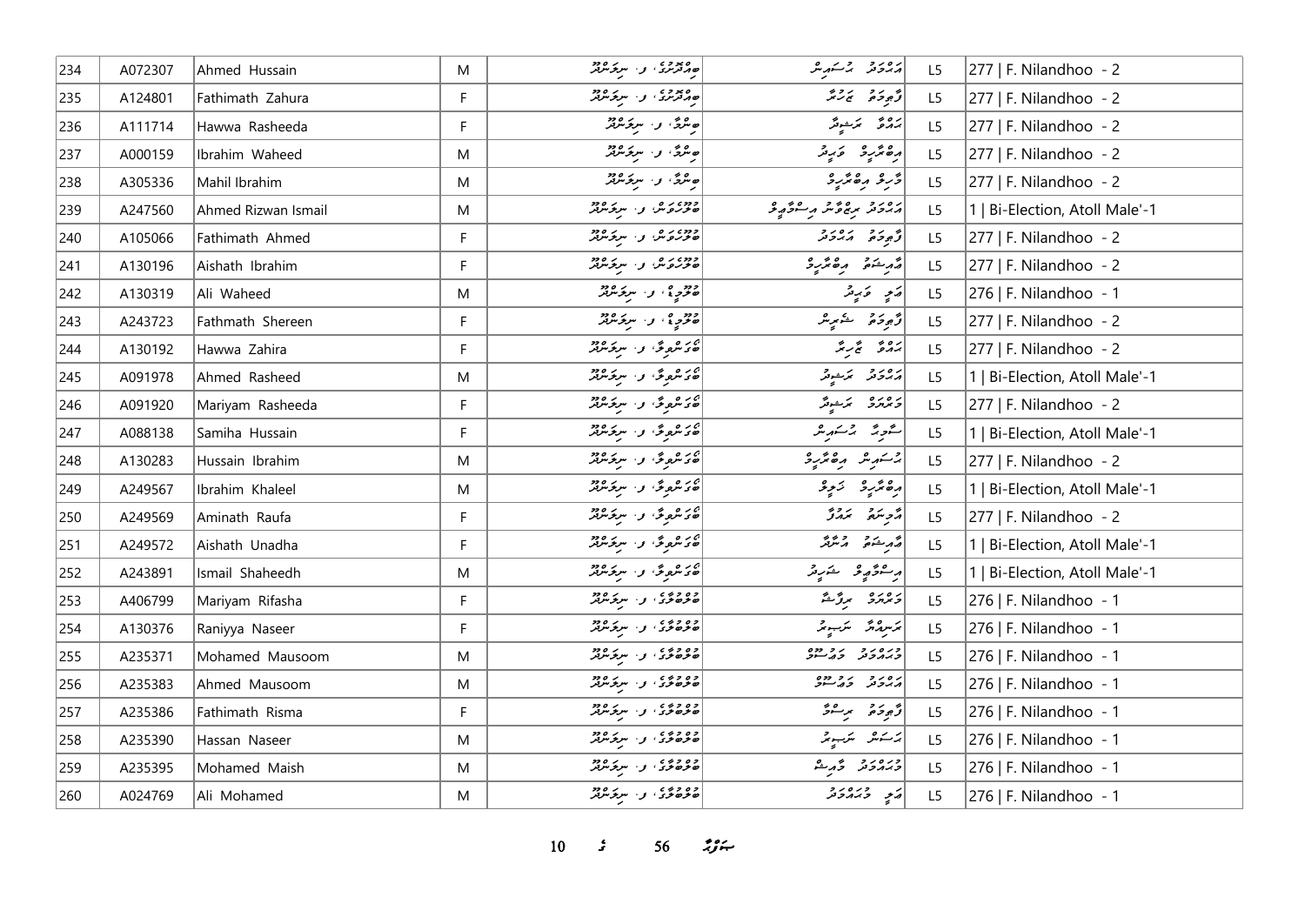| 261 | A129992 | Haleema Abdul Rahman | F. | وه ووی کې سرو وو                                                                                            | پر ده ده ده ده و م                                    | L <sub>5</sub> | 276   F. Nilandhoo - 1         |
|-----|---------|----------------------|----|-------------------------------------------------------------------------------------------------------------|-------------------------------------------------------|----------------|--------------------------------|
| 262 | A129994 | Aishath Abdul Rahman | F  | 2009ء<br>  صوصوی، بی سرپوس                                                                                  | د در ده ده ده ده و                                    | L5             | 276   F. Nilandhoo - 1         |
| 263 | A130127 | Hussain Ismail       | M  | صحر سری او اسر نیروز مربعد                                                                                  | جسكريند الرسفة كالحيافة                               | L5             | 276   F. Nilandhoo - 1         |
| 264 | A130043 | Ahmed Ismail         | M  | صحر سرع السر عرض العربية العربية السر                                                                       | أرەر دېم موگړى                                        | L5             | 276   F. Nilandhoo - 1         |
| 265 | A152617 | Abdul Salam          | M  | ھ ترسری، و اسروکسرفر                                                                                        | پره ده پر پروه                                        | L5             | 276   F. Nilandhoo - 1         |
| 266 | A130239 | Sabira Ismail        | F  | صحر سرعى، وسيرى قرير                                                                                        | لشور مستورو                                           | L5             | 276   F. Nilandhoo - 1         |
| 267 | A239577 | Sinan Mohamed Naseem | M  | صحر سری او استر مورد معرفتر                                                                                 | سوشهو وره دو مرسور                                    | L5             | 276   F. Nilandhoo - 1         |
| 268 | A130178 | Moomina Hussain      | F. | پرس د وه د او د سروس                                                                                        | دورېگر برخته پر                                       | L <sub>5</sub> | 277   F. Nilandhoo - 2         |
| 269 | A130176 | Abdul Majeed Hussain | M  | ئۇيدىك ئار ئەسىر ئارەت ئار ئار ئارلار ئارلار                                                                | دەۋەرەپەتى برسىرىش                                    | L5             | 277   F. Nilandhoo - 2         |
| 270 | A115969 | Mariyam Hussain      | F. | پر پر در دی در این در دورد<br>  با برنگزشونتروژی او ۱۰ سربونتری                                             | د ورو بر عهد عر                                       | L5             | 277   F. Nilandhoo - 2         |
| 271 | A047903 | Hawwa Ibrahim        | F. | ئۇيدىك ئارىق بول سىرى ئارەت ئار                                                                             | ده د مگرد                                             | L5             | 277   F. Nilandhoo - 2         |
| 272 | A092499 | Mohamed Hussain      | M  | ئۇيدىك مەم ئەسىر مەم                                                                                        | ورەرو روسىرى                                          | L5             | 277   F. Nilandhoo - 2         |
| 273 | A078805 | Abdul Razzag Hussain | M  | پر پی د ه و د او اور مربود.<br>  تا برنتر شوسرو د او اور مربود.                                             | ره ده ده ده و در مر                                   | L5             | 1   Bi-Election, Atoll Male'-1 |
| 274 | A243844 | Abdulla Fayaz        | M  | ئۇيرىكرىكرى بىر سركرىدىگر                                                                                   | أرجح فرالله وكرمج                                     | L5             | 277   F. Nilandhoo - 2         |
| 275 | A246070 | Abdul Mumin          | M  | ئۇيدىك ئامۇق بىر سىزىتىرلىر                                                                                 | ره وه و و و ه                                         | L5             | 277   F. Nilandhoo - 2         |
| 276 | A246071 | Aishath Fareedha     | F. | پر پی در ۲۵ و در است و ۲۵ و در ۲۵ و در ۲۵ در بالار به ۱۳۵ و در ۲۵ و در ۲۵ در ۲۵ و در ۲۵ و ۲۵ و ۲۵ و ۲۵ و ۲۵ | مەرخىق كەيپىتى                                        | L5             | 277   F. Nilandhoo - 2         |
| 277 | A246074 | Mueena Abdul Shakoor | F. | ئۇيدىك ئامۇق بىر سىزىتىرلىر                                                                                 | و شهر ده وه درود                                      | L5             | 277   F. Nilandhoo - 2         |
| 278 | A246075 | Adam Khaleel         | M  | د پره ده وي .<br>  تا برنترنشونترن کو از سربونترنتر                                                         | پژرو تریدو                                            | L <sub>5</sub> | 1   Bi-Election, Atoll Male'-1 |
| 279 | A246077 | Ibrahim Waheed       | M  | انو پی د ه د د .<br>انگریتر شوندگان او . سربوسربر                                                           | رەپر رەپەر ئەر                                        | L5             | 277   F. Nilandhoo - 2         |
| 280 | A246078 | Aminath Rifga        | F  | ار پرېش ده دی.<br>د سرپېژنه مرد د او او سربر مربع                                                           | مزمر منفرقة                                           | L5             | 277   F. Nilandhoo - 2         |
| 281 | A321989 | Afrah                | M  | ه په ده وه و.<br>تا مرس شوش کال او استروس پر                                                                | پروپرته                                               | L5             | 277   F. Nilandhoo - 2         |
| 282 | A305339 | Ahmed Eman           | M  | گوشرمریز، و سرخسرمر                                                                                         | ړه پر د څر                                            | L <sub>5</sub> | 276   F. Nilandhoo - 1         |
| 283 | A047255 | Muneera Ibrahim      | F. | ئۇيترىترىيوكى بولىسىدىقىدا                                                                                  | دسمبد رەترىرد                                         | L5             | 276   F. Nilandhoo - 1         |
| 284 | A130161 | Aneesa Ibrahim       | E  | ئۇيترىترىسىدى بولىسىدىنى                                                                                    | دە ئەرد<br> پرسریٹ                                    | L5             | 276   F. Nilandhoo - 1         |
| 285 | A238549 | Ejaz Abdul Qadir     | M  | ئۇشترىسىدى بىر سرىتىشتى                                                                                     | أريح ومصرور و                                         | L5             | 1   Bi-Election, Atoll Male'-1 |
| 286 | A242694 | Habeeba Ibrahim      | F. | ئۇھۇرى، بىر سرىزىلىر                                                                                        | $\begin{vmatrix} 2 & 2 & 3 \ 2 & 2 & 3 \end{vmatrix}$ | L5             | 276   F. Nilandhoo - 1         |
| 287 | A130201 | Mariyam Ibrahim      | F. | ئۇھۇرى بى سرىمىدىگر                                                                                         | وبرمزد مقتررة                                         | L5             | 276   F. Nilandhoo - 1         |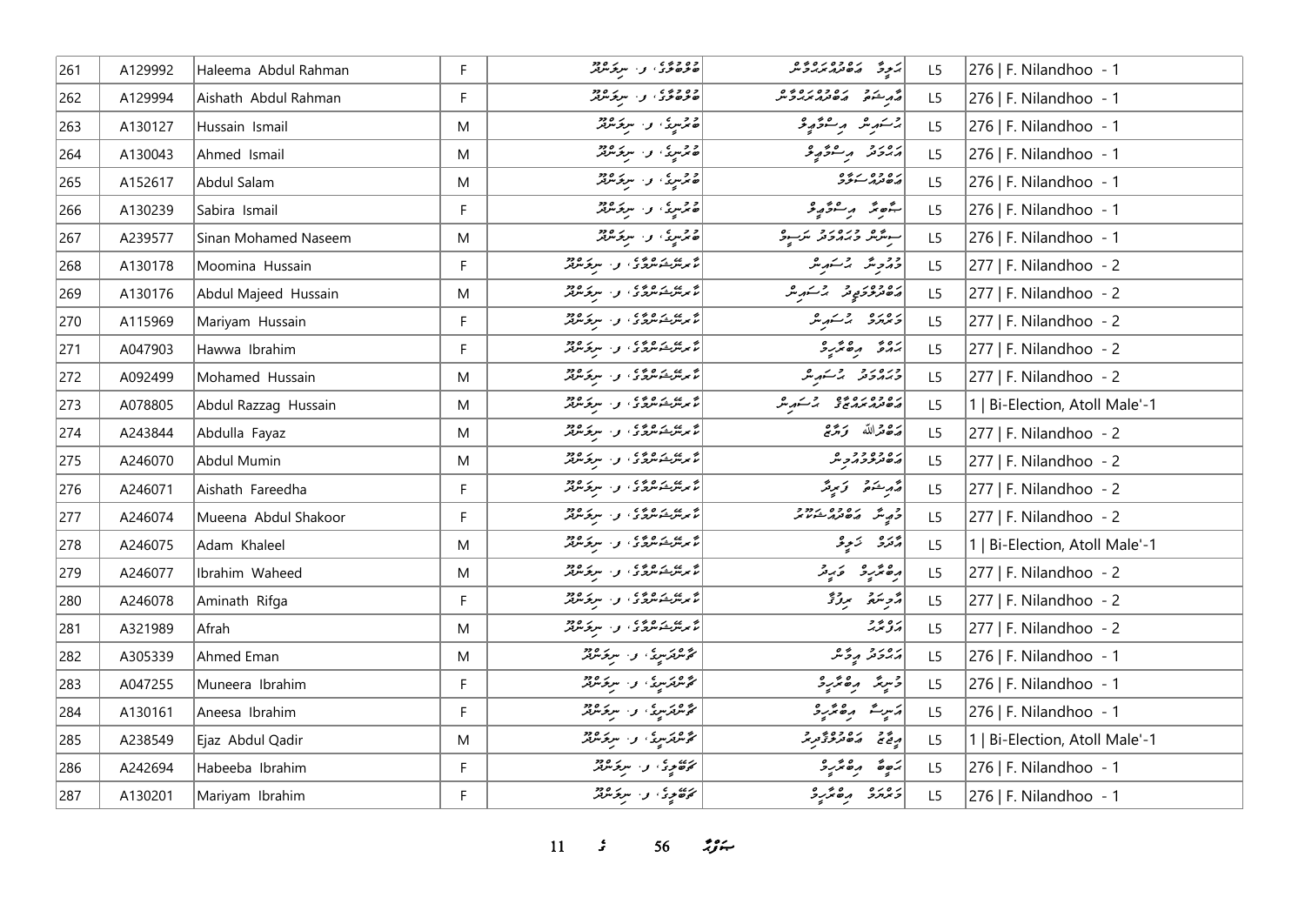| 288 | A079349 | Hamza Ibrahim         | M           | نم <i>ەھم</i> ود، و سرىر مەد                                  | رویج رەمۇرو                    | L <sub>5</sub> | 276   F. Nilandhoo - 1         |
|-----|---------|-----------------------|-------------|---------------------------------------------------------------|--------------------------------|----------------|--------------------------------|
| 289 | A293393 | Mariyam Suneyna       | F           | رى<br>كۆھمچەك كەسىرى ئىرىم                                    | د ۱۵ د می شود.<br>  د بر پره د | L5             | 1   Bi-Election, Atoll Male'-1 |
| 290 | A293396 | Aishath Shifla        | F           | پھوٹی وا سرگرمائی                                             | د پرېده د د ژگر                | L5             | 276   F. Nilandhoo - 1         |
| 291 | A293398 | Mohamed Shahil        | M           | پرې دي، و. سرگرمرګر                                           | ورەرو ئەربى                    | L5             | 276   F. Nilandhoo - 1         |
| 292 | A079483 | Jameela Ibrahim       | F           | ۽ پاءُ تار سرقائين                                            | فاحرٍ قد أركاه تركز ح          | L <sub>5</sub> | 1   Bi-Election, Atoll Male'-1 |
| 293 | A092642 | Abdul Latheef Ibrahim | M           | ۽ پاڻ ٿا واسر تر مرين                                         | دەدە دە ئەھكرى                 | L <sub>5</sub> | 276   F. Nilandhoo - 1         |
| 294 | A130110 | Ibrahim Moosa         | M           | ۽ پارچي واسرچس پر                                             | أرە پۇرو دىم                   | L <sub>5</sub> | 276   F. Nilandhoo - 1         |
| 295 | A130130 | Salma Ibrahim         | F           | * يې د گڼه و٠ سروکلوټر                                        | سودة مقتردة                    | L <sub>5</sub> | 1   Bi-Election, Atoll Male'-1 |
| 296 | A242352 | Fathimath Nasiha      | F           | * يې د گڼه و٠ سروکلوټر                                        | ژَهِ دَهُ تَرَ سَرَ سَرَ       | L <sub>5</sub> | 276   F. Nilandhoo - 1         |
| 297 | A242353 | Aishath Shakeeba      | F           | ۽ پاڻ وسرپر مري                                               | وأمر مشكور مشكورة              | L <sub>5</sub> | 1   Bi-Election, Atoll Male'-1 |
| 298 | A242356 | Mohamed Shakeeb       | M           | پی و د سر د سر د مرد                                          | ورەر د شرىق                    | L <sub>5</sub> | 276   F. Nilandhoo - 1         |
| 299 | A242358 | Jaleela Ibrahim       | F           | پی و دی و . سروسرپر                                           | فارچۇ رەھرىرى                  | L <sub>5</sub> | 276   F. Nilandhoo - 1         |
| 300 | A130027 | Abdul Wahab Mohamed   | M           | ترەي بى سرىگە بىر                                             | ره ده ده ده در در در د         | L5             | 276   F. Nilandhoo - 1         |
| 301 | A072772 | Ali Adam              | M           | ر و وه پرو و .<br>  تره بربرترین . و . سربرسرتر               | ړَی پرورو                      | L <sub>5</sub> | 1   Bi-Election, Atoll Male'-1 |
| 302 | A236596 | Ismail Adam           | M           | د و وه پو و په د سر د ه وو<br>  قره بور ترس په او ۱۰ سرچ سربر | پرستو په په پره                | L <sub>5</sub> | 277   F. Nilandhoo - 2         |
| 303 | A236597 | Hussain Ibthisham     | M           | د و وه پو و په د سر د مود<br>  تره بربر ترس په د سر ترس       | جسكور مرە موشۇقى               | L5             | 277   F. Nilandhoo - 2         |
| 304 | A236598 | Humaidh Ibrahim       | M           | ر و وه پرو و .<br>  تره بربرترین . و . سربرسرتر               | جزير في المعالم المعنى         | L5             | 277   F. Nilandhoo - 2         |
| 305 | A236599 | Aiha Ibrahim          | F           | د ۶۵ و د د د .<br>  تره بربر ترس د . سربر سرتر                | גَرِبُّ رِهِ پُرِ دِ           | L <sub>5</sub> | 277   F. Nilandhoo - 2         |
| 306 | A130384 | Ibrahim Adam          | M           |                                                               | دە ئەر ئەرە                    | L5             | 277   F. Nilandhoo - 2         |
| 307 | A130231 | Mariyam Ahmed         | $\mathsf F$ | دروه ، و البری دود                                            | גפגם גפגב                      | L5             | 277   F. Nilandhoo - 2         |
| 308 | A130268 | Ali Manik             | M           | در وی.<br>  فری وی) - و - سرپوسرهر                            | ړېږ ښره                        | L <sub>5</sub> | 277   F. Nilandhoo - 2         |
| 309 | A236660 | Naseeba Ali           | F           | دروه  سرکزمین                                                 | لترسيرة الأمي                  | L <sub>5</sub> | 277   F. Nilandhoo - 2         |
| 310 | A055095 | Shakeeba Ali          | F           | دروه  سرکزیونژ                                                | لشكيرة الأمر                   | L <sub>5</sub> | 1   Bi-Election, Atoll Male'-1 |
| 311 | A111628 | Ismail Rafeeu         | M           | دروه  سرکزمانی                                                | ر شۇرغۇ ئىرو                   | L <sub>5</sub> | 1   Bi-Election, Atoll Male'-1 |
| 312 | A111651 | Najeeba Ali           | F           | در وی.<br>  فری وی) - و - سرپوسرهر                            | تنوٍمٌ     مَرۡ                | L5             | 1   Bi-Election, Atoll Male'-1 |
| 313 | A129694 | Rugiyya Ibrahim       | F           | دوروی و سرومبرد                                               | برزم مقبره                     | L5             | 276   F. Nilandhoo - 1         |
| 314 | A122191 | Muslima Abdulla       | F           | ەرە، ئەستەرەد                                                 | 3 محمودً 125 مقرالله           | L5             | 276   F. Nilandhoo - 1         |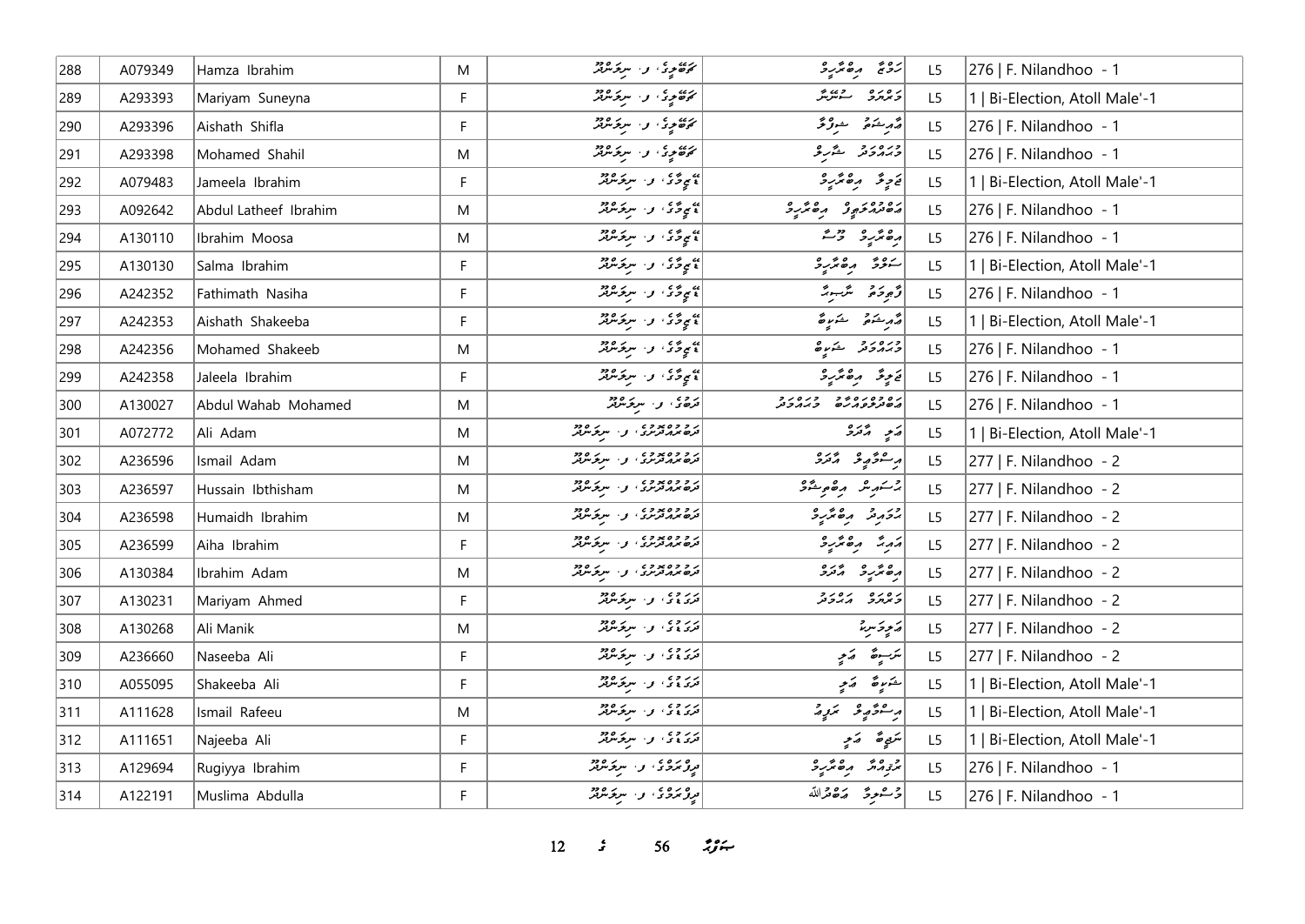| 315 | A238989 | Abdul Hakeem Abdulla      | M         | مروتروی و سرقرمرفر                                    | رە دەبر يە ئەھەراللە                      | L <sub>5</sub> | 276   F. Nilandhoo - 1         |
|-----|---------|---------------------------|-----------|-------------------------------------------------------|-------------------------------------------|----------------|--------------------------------|
| 316 | A156818 | Abdul Faththah            | ${\sf M}$ | در دره در سرگرموژد<br>  فرما سرگان او ۱۰ سرگرمانگر    | ر ه د ه ر ه د د<br> په ه تر تر تر م       | L5             | 277   F. Nilandhoo - 2         |
| 317 | A235507 | Mohamed Nishaan           | M         | در ده و در سربر ۱۶۵                                   | وره رو سرگرمر                             | L5             | 277   F. Nilandhoo - 2         |
| 318 | A377094 | Shahula Abdul Faththah    | F         | در ده در سرکرده دو                                    | درود ده ده ده ده وه<br>شرکتر مان تروز مرد | L5             | 277   F. Nilandhoo - 2         |
| 319 | A243791 | Hamda Hameed              | F         | ترج ترگ کی سرکر میں                                   | برونژ برونژ                               | L5             | $ 277 $ F. Nilandhoo - 2       |
| 320 | A237323 | Hussain Rasheed           | M         | توپروی و سروسر                                        | بركستهر مكر الكركسون                      | L5             | 1   Bi-Election, Atoll Male'-1 |
| 321 | A237324 | Mohamed Rasheed           | ${\sf M}$ | تروژدگان او استروپه                                   | ورەرو كەشپەر<br><i>دى</i> رمەن كەشپەر     | L5             | 1   Bi-Election, Atoll Male'-1 |
| 322 | A237325 | Ibrahim Rasheed           | M         | تروردی، و سروسه                                       | رە ئۇر ئەس ئەسىر                          | L5             | 1   Bi-Election, Atoll Male'-1 |
| 323 | A130007 | Abdul Hameed Ibrahim      | M         | تروژدگی، و سروسرتر                                    | دەور دە بەھگرو                            | L5             | $ 277 $ F. Nilandhoo - 2       |
| 324 | A130038 | Ismail Zahir              | ${\sf M}$ | مرثوما مشكل وسير مربوع مربور                          | ر شۇرچى ئېرىز                             | L5             | $ 277 $ F. Nilandhoo - 2       |
| 325 | A237321 | Ibrahim Jailam            | M         | قرمرا والسرقرموثر                                     | برەترىرو ئەرىخۇ                           | L5             | 276   F. Nilandhoo - 1         |
| 326 | A243790 | Naima Abdul Latheef       | F.        | قرمر، و- سرقرمرفز                                     | شهرد مصر مصر و                            | L5             | 276   F. Nilandhoo - 1         |
| 327 | A130375 | Abdul Latheef Ibrahim     | M         | قرمر، و- سرقرمرفر                                     | د ووړي و هغه د هغه د                      | L5             | 276   F. Nilandhoo - 1         |
| 328 | A130392 | Azeeza Ibrahim            | F         | قرمرا اوا البرقر عرفتر                                | رَبِيءَ مِنْ مِرْدَة                      | L5             | 276   F. Nilandhoo - 1         |
| 329 | A324991 | Abdul Nafiu Abdul Latheef | ${\sf M}$ | قرمر، و- سرقرمرفر                                     | د ۵۶۵ و د ۵۶۵ و و                         | L5             | 276   F. Nilandhoo - 1         |
| 330 | A380985 | Jaishan Abdul Majeed      | F.        | پره ده در ده و .<br>  ترس و ه و گوی او . سر و سر و در | پر سماهی ده ده در د                       | L5             | 1   Bi-Election, Atoll Male'-1 |
| 331 | A244690 | Jeehaan Abdul Majeed      | F         | موه ده در ده د  سر مورد د                             | يې شهر په موجود چې تر                     | L5             | 276   F. Nilandhoo - 1         |
| 332 | A023135 | Hawwa Ahmed               | F         | پر ٥ ر ٥ ر ٢٥ ر ٠ ٢٠ سر ۶۶ م.                         | رەپ رەرد                                  | L5             | 276   F. Nilandhoo - 1         |
| 333 | A010681 | Ibrahim Faisal            | M         | قرشرة من سربر معرض                                    | رەپرىر زىرىند                             | L5             | 1   Bi-Election, Atoll Male'-1 |
| 334 | A010682 | Sabeeha Ahmed             | F         | ترعوعوا والترقيع مرقر معرفتر                          | پنه پر پر در د                            | L5             | 1   Bi-Election, Atoll Male'-1 |
| 335 | A010683 | Wafiyya Ahmed             | F.        | قريرة عرب سربر مرد                                    | פֿנַחת הייכע                              | L5             | $ 277 $ F. Nilandhoo - 2       |
| 336 | A099784 | Ameen Faisal              | M         | ترعوعو، و سربر مرد                                    | ړَ <sub>چ</sub> ِسُ دَرِښک                | L5             | 1   Bi-Election, Atoll Male'-1 |
| 337 | A130035 | Sameeha Ahmed             | F         | قرشقرمی و سرخترفتر                                    | سكوبة المتفاقات                           | L5             | $ 277 $ F. Nilandhoo - 2       |
| 338 | A243857 | Ahmed Aman Ibrahim        | M         | ترعوي والبرقر عرقر                                    | رەر د رو مەھەر دە                         | L5             | 1   Bi-Election, Atoll Male'-1 |
| 339 | A079664 | Sameera Ibrahim           | F         | ا دوبر ه، او ۱۰ سربر ۱۶۵ و                            | سَوِيرٌ رِهْ بَرْرِدْ                     | L5             | 277   F. Nilandhoo - 2         |
| 340 | A011080 | Ahmed Rafeeu              | M         | دوی هم، او ۱۰ سربر ۱۶۵ دو                             | پرورو کرده                                | L5             | 277   F. Nilandhoo - 2         |
| 341 | A238474 | Aishath Dhon Manik        | F.        | دوي هي. سرکوه دو                                      | أقرم شده بده در در در                     | L5             | 277   F. Nilandhoo - 2         |

*s* 56 *ig*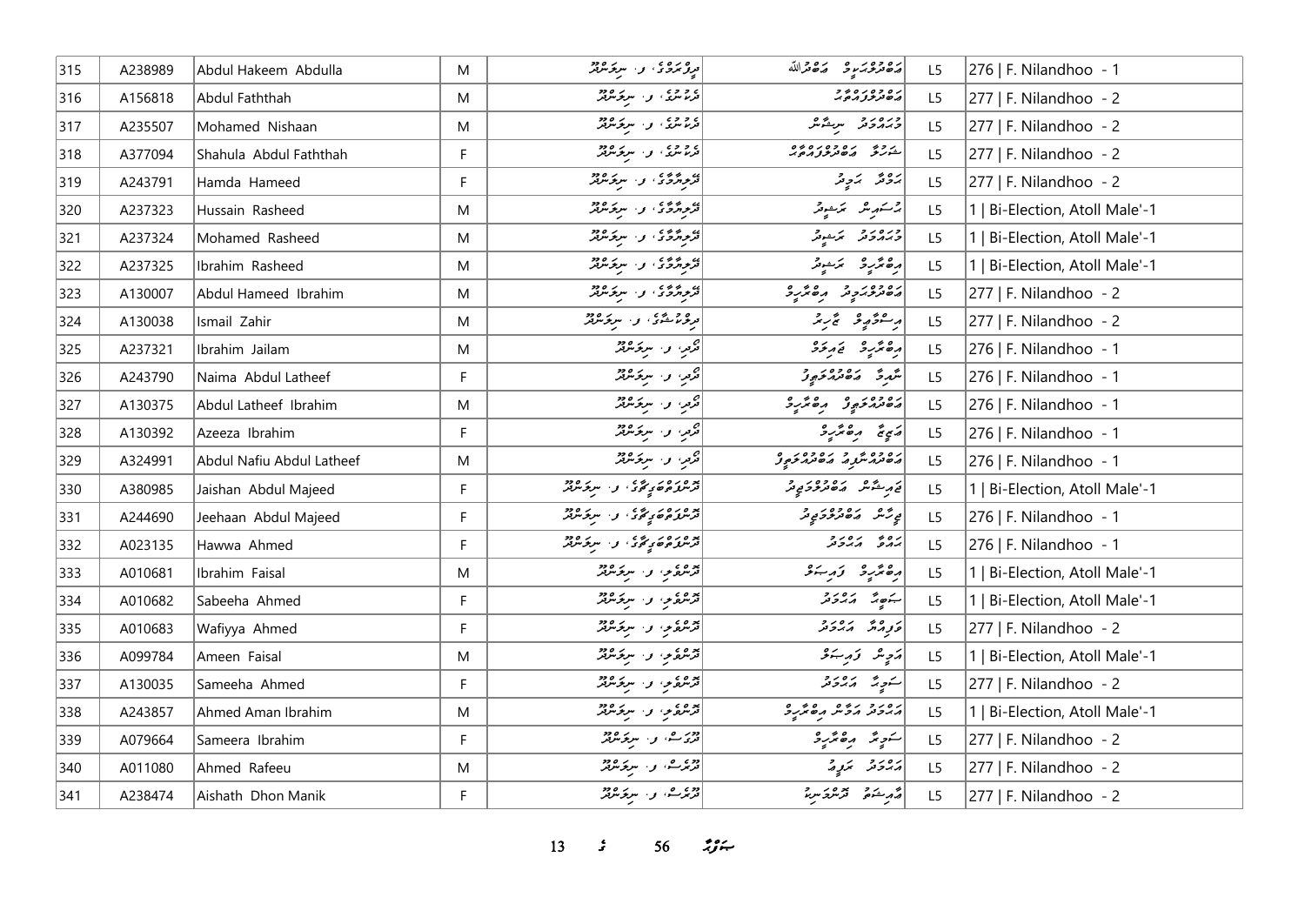| 342 | A236661 | Fathimath Rishfa           | F. | قریرے، و، سربر عرفر                                                 | وٌمودَة برِحْرُ                                                            | L <sub>5</sub> | 277   F. Nilandhoo - 2         |
|-----|---------|----------------------------|----|---------------------------------------------------------------------|----------------------------------------------------------------------------|----------------|--------------------------------|
| 343 | A236662 | Mohamed Hamdhoon           | M  | تریزرے، و، سربرحوثر                                                 | وره رو ده دوه<br>د پروتر پروترس                                            | L <sub>5</sub> | $277$   F. Nilandhoo - 2       |
| 344 | A236663 | Mariyam Shifa              | F. | دوی هی، او ۱۰ سربر ۱۹۶۵                                             | و ده دره سندگی                                                             | L5             | 277   F. Nilandhoo - 2         |
| 345 | A236664 | Abdulla Shammoon           | M  | تریزے، و سربرمیر                                                    | شە دە دە ھ<br>  پر ۱۵ قرالله                                               | L5             | 1   Bi-Election, Atoll Male'-1 |
| 346 | A377096 | Aminath Nafa               | F  | قریرے، وسیوکرفر                                                     | أزمر ينتقر التنقر                                                          | L <sub>5</sub> | 277   F. Nilandhoo - 2         |
| 347 | A393442 | Ahmed Nadheem              | M  | قرس و- سرقرمرفز                                                     | برەر ئە سىرو                                                               | L5             | 277   F. Nilandhoo - 2         |
| 348 | A238546 | Mohamed Nadeem             | M  | قرس و سرکرمرفر                                                      | دره رو در پر پر چ                                                          | L5             | 1   Bi-Election, Atoll Male'-1 |
| 349 | A238536 | Aishath Faraha             | F. | قرس و سرگرمرفر                                                      | د مشتور زيرد                                                               | L5             | 277   F. Nilandhoo - 2         |
| 350 | A238550 | Fathimath Janaa            | F  | قرس و سرکرمرفر                                                      | وَجوحَر وَ يَمَرَّ                                                         | L5             | 1   Bi-Election, Atoll Male'-1 |
| 351 | A130251 | Zahida Moosa               | F  | قرس و- سرقرمرفز                                                     | تجریر وحیقہ                                                                | L <sub>5</sub> | 277   F. Nilandhoo - 2         |
| 352 | A130300 | Aishath Abdul Wahab        | F. | ویرو وی<br>  فروتربری کل سرپوسرټر                                   | در ده ده ده ده ده<br>  در شوی در مورد در م                                 | L5             | 277   F. Nilandhoo - 2         |
| 353 | A130394 | Fathimath Abdul Wahhab     | F  | ویرو و د<br>  فروتریزی او ۱ سربوسربر                                | و د د ده ده ده دو                                                          | L5             | 277   F. Nilandhoo - 2         |
| 354 | A236600 | Zahura Abdul Wahaab        | F  | ون ۶ و ،<br>  تروتریزی ، و ، سربوسربر                               | د و په ده وه ده وه<br>  پن رسمه په مصر مرضو ه رسمه                         | L <sub>5</sub> | 1   Bi-Election, Atoll Male'-1 |
| 355 | A236601 | Zahiya Abdul Wahaab        | F  | ويرووي <br>  تروتريزي   والمسرومين                                  | انج ره ده ده ده ده و                                                       | L5             | 277   F. Nilandhoo - 2         |
| 356 | A236602 | Ahmed Faiz                 | M  | ون ۶ و ،<br>  تره ترس ، او ، اسر ترس تر                             | د د د د ته و د                                                             | L <sub>5</sub> | 277   F. Nilandhoo - 2         |
| 357 | A236603 | Mariyam Nisha              | F  | ون ۶ و ،<br>  تره ترس ، او المسرح سربر                              | و دور و سرگ                                                                | L5             | 1   Bi-Election, Atoll Male'-1 |
| 358 | A236604 | Aishath Loona              | F. | ویرو و د<br>  فروتربری ، و ، سربوسربر                               | قەربىئەتى قۇنىگە                                                           | L5             | 277   F. Nilandhoo - 2         |
| 359 | A236605 | Abdulla Nishath            | M  | ویرو وی<br>  تروتریزی کو : سربوسرتر                                 | 20% الله سريحهم                                                            | L5             | 277   F. Nilandhoo - 2         |
| 360 | A243785 | Aminath Zoona Ismail       | F  | وړ، د و د و د سربوسربر<br>  تروترس و سربوسربر                       | أۇجەسى تېڭر مەشۇر قو                                                       | L <sub>5</sub> | 277   F. Nilandhoo - 2         |
| 361 | A130013 | Hawwa Moosa                | F. | وړه و ده .<br>  تره ترمرو ، او ، اسرپوسرټر                          | برە ئەستە                                                                  | L <sub>5</sub> | 277   F. Nilandhoo - 2         |
| 362 | A122174 | Ahmed Abdul Wahhab Mohamed | M  | وړه و ده .<br>  تره ترمرد ، او ، اسرپوسرټر                          | ر ه ر و بره وه ر ه د و بره ر و<br>د برو تر این ه تر فرو بر سر و بر بر و تر | L5             | 277   F. Nilandhoo - 2         |
| 363 | A130005 | Zubaida Ali                | F. | ويرووي <br>  تروتريزي   والمسرومين                                  | ج ھەر قىچە كەمچ                                                            | L <sub>5</sub> | 277   F. Nilandhoo - 2         |
| 364 | A130116 | Ahmed Ali                  | M  | أو د کره و څو سر د او د                                             | پروتر   پرتو                                                               | L5             | 276   F. Nilandhoo - 1         |
| 365 | A130117 | Mohamed Sabah              | M  | ءَ مِرْحَمْنْ وَ عَنْ الْمَرْحَمَّةِ لِلْمَرْكَبَةِ وَالْمَرْكَبَةِ | $0.61$ $0.000$                                                             | L5             | 276   F. Nilandhoo - 1         |
| 366 | A130118 | Khadeeja Hussain           | F  | ءَرِدَسْءَمِدُّ، وَسَرَدَسْنَدْ                                     | زَمِرِيَّ كَرْسَهِرْسْ                                                     | L5             | 276   F. Nilandhoo - 1         |
| 367 | A083504 | Ibrahim Ali                | M  | ءَ مِردَ مَنْ وَحَوْدَ وَ السِرْ مَرْمَتْهُ                         | رەپرىي كەي                                                                 | L5             | 276   F. Nilandhoo - 1         |
| 368 | A091778 | Aminath Ali                | F. | }رەكشۇمۇ، ن-سرىمىللە                                                | قرم تمریخ الا کمیچ                                                         | L5             | 276   F. Nilandhoo - 1         |

*14 s* 56 *z*<sub>3</sub> *s*<sub>1</sub>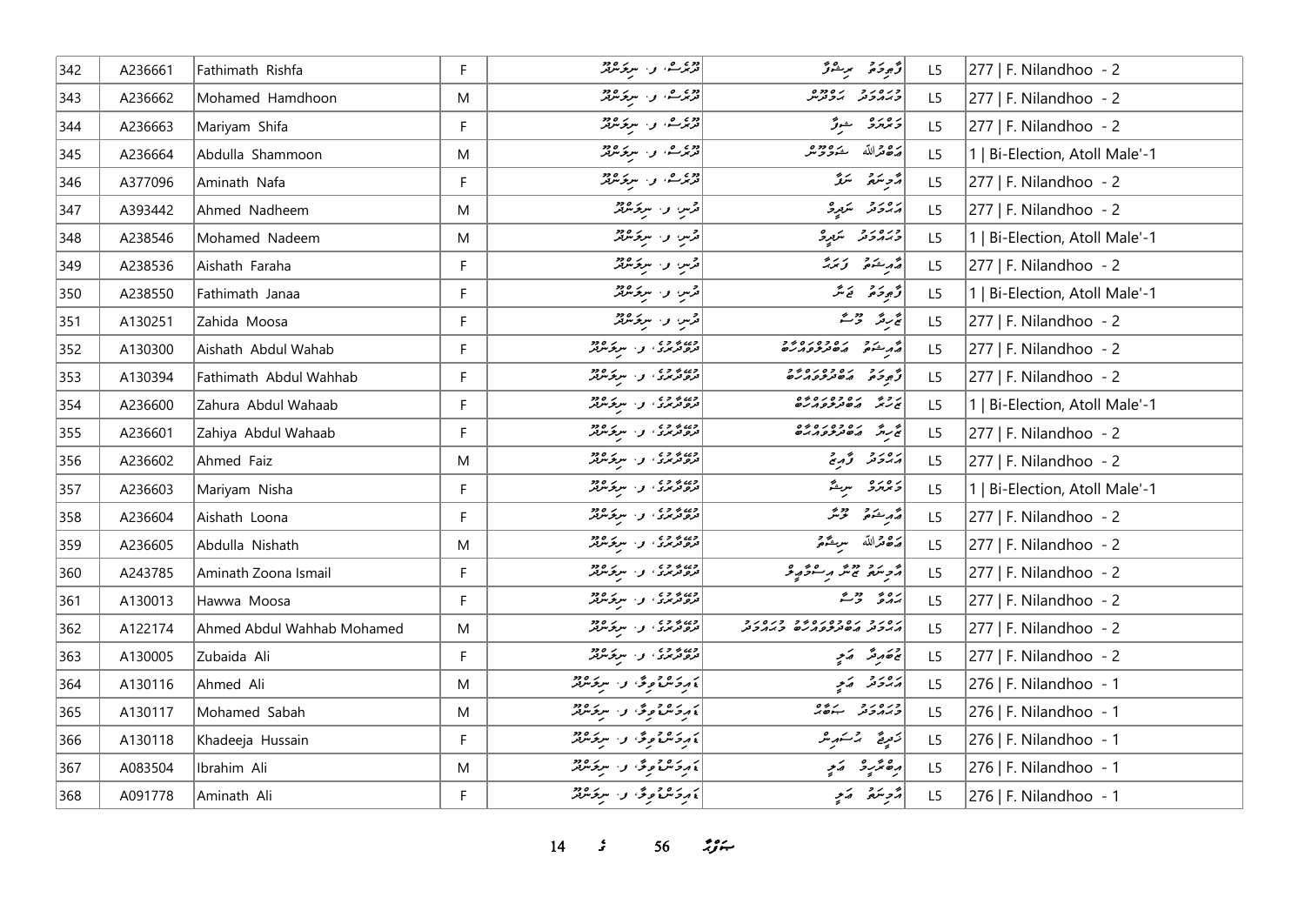| 369 | A246983 | Abdul Majeed Ali            | M  | ءَ مِردَ مَنْ وَحَوْدَ وَ السِرْ مَرْمَتْهُ               | رە دورى پر ئەي                                                 | L <sub>5</sub> | 276   F. Nilandhoo - 1         |
|-----|---------|-----------------------------|----|-----------------------------------------------------------|----------------------------------------------------------------|----------------|--------------------------------|
| 370 | A066528 | Simla Mohamed               | F. | د د د د .<br>  د ترندی او . سربوسرتر                      | سوقر ورەرو                                                     | L5             | 276   F. Nilandhoo - 1         |
| 371 | A023887 | Abdul Gadir Mohamed         | M  | دووی کی سروه دو                                           | ره وه و د و ره ر و<br>  پره ترڅنگ تر پر د چر د تر              | L <sub>5</sub> | 276   F. Nilandhoo - 1         |
| 372 | A058907 | Ali Shahid                  | M  | انگلانوا و سرقاندند                                       | رَمِ شَرِيرٌ                                                   | L <sub>5</sub> | 276   F. Nilandhoo - 1         |
| 373 | A033727 | Abdul Razzaq Mohamed        | M  | پروتو، وسرقرمان                                           | גם כם גם מם כגם גב<br>השינות מהיו ב גורכינ                     | L5             | 276   F. Nilandhoo - 1         |
| 374 | A082879 | Mohamed Rashid              | M  | أووى والبروهير                                            | دره رو گرشور                                                   | L5             | 276   F. Nilandhoo - 1         |
| 375 | A163031 | Jalala Abdul Qadir          | F  | أوادى وسيروه                                              | پر حدّث ماه وه وه حديث مريد                                    | L5             | 276   F. Nilandhoo - 1         |
| 376 | A130249 | Shaira Abdul Razzaq         | F  | در دی و سروگرفته                                          | شگه مگر می ده دره ده<br>شگه مگر مگر مگر می مگر                 | L5             | 276   F. Nilandhoo - 1         |
| 377 | A130241 | Aishath Ismail              | F. | انگرېزي وا سرچمنګر                                        | قەرىشىق بوسىۋە يۇ                                              | L <sub>5</sub> | 276   F. Nilandhoo - 1         |
| 378 | A247056 | Aminath Najeeba             | F. | انگلانوا و سرقاندند                                       | رژویزه تربی                                                    | L <sub>5</sub> | 276   F. Nilandhoo - 1         |
| 379 | A247059 | Ahmed Sajid                 | M  | أووى والبروهير                                            | رەر دېر مقبر                                                   | L5             | 1   Bi-Election, Atoll Male'-1 |
| 380 | A247061 | Shaidha Abdul Razzaq        | F. | پروتو، وسرترمین                                           | شهر می ده وه ره موج                                            | L5             | 276   F. Nilandhoo - 1         |
| 381 | A247066 | Ismail Saaidh               | M  | 20 کوم و سرکر مرکز                                        | راعىم ئەھمەتىر                                                 | L <sub>5</sub> | 276   F. Nilandhoo - 1         |
| 382 | A247076 | Sathiaa Abdul Razzag        | F. | أوادى وسروناوو                                            | ا مشهور مقدم مده وجد                                           | L5             | 276   F. Nilandhoo - 1         |
| 383 | A247077 | Hassan Shaam                | M  | روی و سرفرمند                                             | بر کيمر استرو                                                  | L <sub>5</sub> | 1   Bi-Election, Atoll Male'-1 |
| 384 | A244682 | Niusha Abdul Razzaq Mohamed | F  | أووى والبروهير                                            | مرد شهر ده وه ده ده وره د و<br>سرد شهر می تورد بود تحریر در تر | L5             | 276   F. Nilandhoo - 1         |
| 385 | A305338 | Alsan Ibrahim               | M  | الرکنگ و استرکسی                                          | أروسكر رەپزىر                                                  | L5             | 276   F. Nilandhoo - 1         |
| 386 | A104909 | Ibrahim Rasheed             | M  | درجر، و البرنج مربور                                      | رەڭرىر كەشىر                                                   | L <sub>5</sub> | 276   F. Nilandhoo - 1         |
| 387 | A130364 | Sakeena Ali Adam            | F  | دوروے، و، سروسربر                                         | سكمونتر وكبحر ومحرجر                                           | L5             | 1   Bi-Election, Atoll Male'-1 |
| 388 | A240595 | Ahmed Rabiu                 | M  | ء وء بروًى الله البرود.<br> الماس بروكي الله البروس       | رور و و                                                        | L <sub>5</sub> | 276   F. Nilandhoo - 1         |
| 389 | A240596 | Ali Firaagu                 | M  | د عروسروگو، او ، اسرپر عروم                               | ړی ویژی                                                        | L5             | 276   F. Nilandhoo - 1         |
| 390 | A240597 | Aminath Waafira             | F. | د عروری و سرومبرد                                         | أرمح سنتعمر وتحريثه                                            | L5             | 1   Bi-Election, Atoll Male'-1 |
| 391 | A122200 | Ibrahim Umar                | M  | د عروروی، و ا سرخ عرفتر                                   | أرەنگرىز مەدىر                                                 | L5             | 276   F. Nilandhoo - 1         |
| 392 | A130063 | Aishath Nasira              | F  | پر مرکز کرده و سرکز مرکز                                  | أَمُّهْ مِسْتَمَعْ مُسَرِّئِزٌ                                 | L5             | 276   F. Nilandhoo - 1         |
| 393 | A130066 | Rafia Agisa                 | F  | ء وء بروًى الله البرود.<br> الماس بروكي الله البروس       | پژوِرْ - دْ توبْ                                               | L5             | 1   Bi-Election, Atoll Male'-1 |
| 394 | A130067 | Rafiu Abdul Ghanee          | M  | پرچرې کې د سرکر مرکز                                      | بَرُومْ   مەھىر جەزىپ                                          | L5             | 1   Bi-Election, Atoll Male'-1 |
| 395 | A130068 | Mohamed Wafir               | M  | اء موفر بروی او اسر نومبرد.<br>افریقی بروی او اسر نومبرد. | دره رو د څر تر                                                 | L5             | 276   F. Nilandhoo - 1         |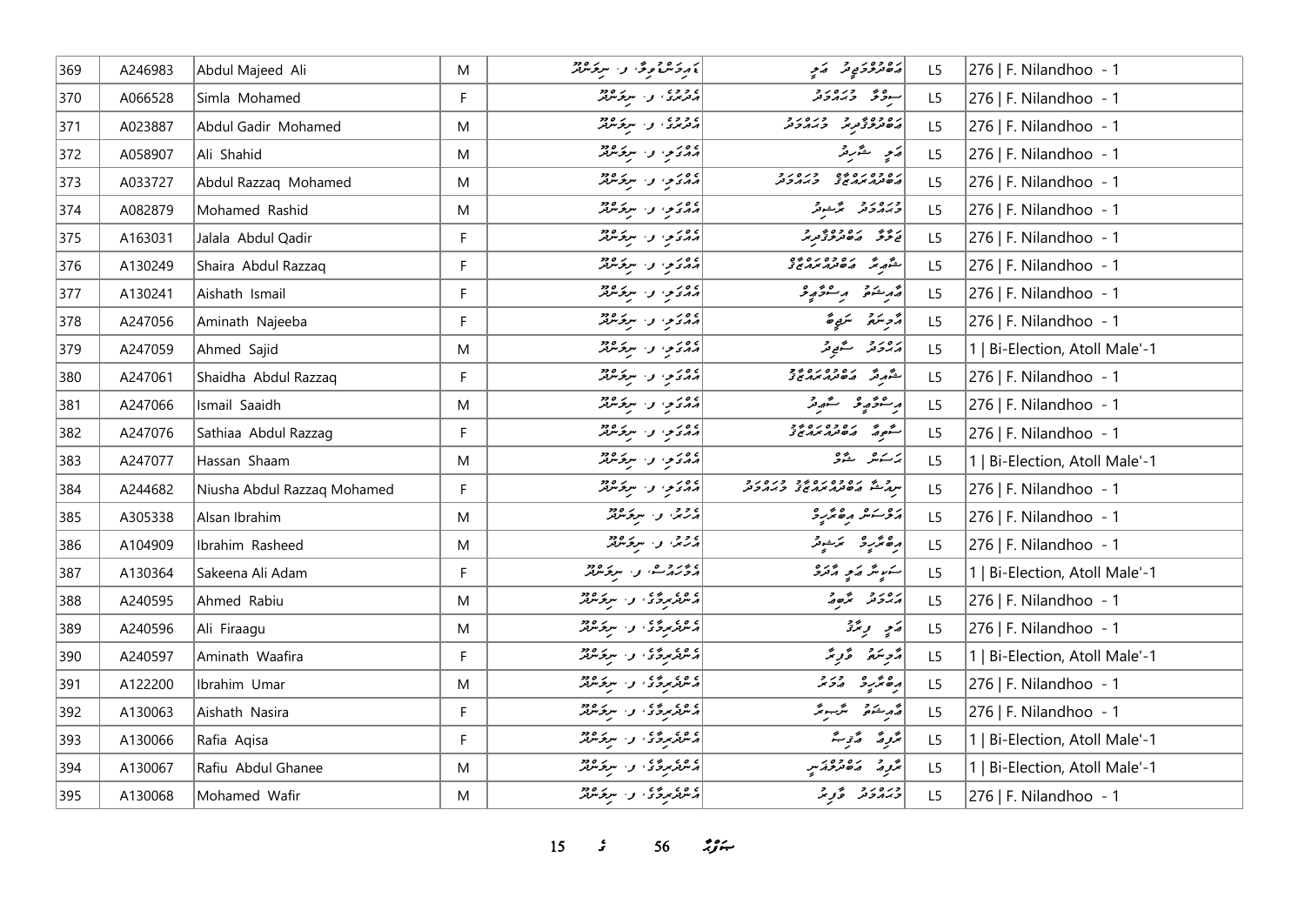| 396 | A075705 | Ali Najeeb             | M         | پر هر پر پر پر سر پر سرچر شرفتر                                                             | ړَم په سَمَوٍهُ                                                                | L <sub>5</sub> | 1   Bi-Election, Atoll Male'-1 |
|-----|---------|------------------------|-----------|---------------------------------------------------------------------------------------------|--------------------------------------------------------------------------------|----------------|--------------------------------|
| 397 | A095203 | Mariyam Ibrahim        | F.        | د عروسرد د المسر عروم د المسر المسر د المسر و در المسر مسر و در الله الله الله مسر الله و د | ويرمزه مصريرة                                                                  | L5             | 276   F. Nilandhoo - 1         |
| 398 | A026417 | Ismail Umar            | M         | د عروروی، و ا سروسرد                                                                        | بر شۇم ئۇ ئەر ئە                                                               | L5             | 276   F. Nilandhoo - 1         |
| 399 | A390941 | Hurasa Najeeb          | F.        | د مروروی و سرومبرد                                                                          | ر جمر شهر شریع ش                                                               | L5             | 276   F. Nilandhoo - 1         |
| 400 | A390942 | Abdul Badeeu Najeeb    | ${\sf M}$ | د عروری و سرومبرد                                                                           | د ۱۳۵۵ د سرد سرد شرح                                                           | L <sub>5</sub> | 1   Bi-Election, Atoll Male'-1 |
| 401 | A333651 | Noora Abdul Razzaq     | F.        | د هوندي و سروه د                                                                            | מי נספטנסטב<br>התי הסנגיגה ב                                                   | L5             | 276   F. Nilandhoo - 1         |
| 402 | A012736 | Abdul Razzaq Hussain   | ${\sf M}$ | د هغری، و سروه پر                                                                           | ره ده ره د د م کرد.                                                            | L5             | 276   F. Nilandhoo - 1         |
| 403 | A235103 | Murshid Abdul Razzag   | M         | در ۱۶۵ و سرورود                                                                             | و و به و ده وه ره وو<br><mark>و بر ش</mark> وتر از هاند در مردر <del>ی</del> د | L <sub>5</sub> | 276   F. Nilandhoo - 1         |
| 404 | A235108 | Mujuthaba Abdul Razzaq | ${\sf M}$ | د ه ه ه بر و . سرنومبرد                                                                     | ככני נסכסנסיכ<br>כבקים הסנגינגים                                               | L5             | 276   F. Nilandhoo - 1         |
| 405 | A235110 | Sujau Abdul Razzaq     | M         | د ۱۵۹ کال و ۱۰ سربر ۱۹۶۵                                                                    | د ده د د د ده د د د و د<br>سنڌ هار د ه توه موهري                               | L <sub>5</sub> | 276   F. Nilandhoo - 1         |
| 406 | A130336 | Azeeza Ismail          | F         | د عقری، و سرو عرفه                                                                          | مَبِيءٌ مِسْتَوْمٍ وَ                                                          | L5             | 276   F. Nilandhoo - 1         |
| 407 | A053797 | Ibrahim Rasheed        | M         | در دودور در سرپر ۱۶۵۵<br>  در در سرپر سرپر سرپر                                             | أرەڭرو ئرىدىز                                                                  | L <sub>5</sub> | 277   F. Nilandhoo - 2         |
| 408 | A123938 | Ahmed Ibrahim          | ${\sf M}$ | در و وود<br>  در و در در سربوسربر                                                           | أرور وه محررة                                                                  | L <sub>5</sub> | 1   Bi-Election, Atoll Male'-1 |
| 409 | A106650 | Haleema Ismail         | F         | در دودو<br>  در دره نوم سرنوس                                                               | يَرْدِةُ لِمِسْتَوْرِدٍ وَ                                                     | L5             | 277   F. Nilandhoo - 2         |
| 410 | A113891 | Mariyam Shaheeda       | F         | در دودو<br>  در دره نوم سرنوس                                                               | ويحروه الشرير                                                                  | L5             | 277   F. Nilandhoo - 2         |
| 411 | A286704 | Khathuma Rasheed       | F         | در و وود<br>  در در دود از سربرسربر                                                         | زَهْرَى بَرَىشِيْرَ                                                            | L5             | 277   F. Nilandhoo - 2         |
| 412 | A249751 | Abdul Latheef Ibrahim  | M         | در دودو<br>  در دره نوم سرنوس                                                               | دەدە دە ئەھكرى                                                                 | L5             | 277   F. Nilandhoo - 2         |
| 413 | A249757 | Fathimath Faruzana     | F         | در دودو<br>  در دره نوم سرنوس                                                               | دٌ پوځ په وَ بر پمٌ بيَّر                                                      | L <sub>5</sub> | 277   F. Nilandhoo - 2         |
| 414 | A249759 | Aminath Haafiza        | F.        | در د دود.<br>  در دره نو سربوسه                                                             | رژحر سرچ پر تر پر                                                              | L5             | 277   F. Nilandhoo - 2         |
| 415 | A122172 | Yasir Abdul Nasir      | ${\sf M}$ | ۇڭرى ق سىرىمىدىن                                                                            | ا در ده ده ده در د                                                             | L5             | 276   F. Nilandhoo - 1         |
| 416 | A129984 | Ahmed Nasir            | M         | وَرَدٌّ، وَ سَرِوَسْرُمْزٌ                                                                  | أرەر بە شبەر                                                                   | L5             | 276   F. Nilandhoo - 1         |
| 417 | A092341 | Abdul Nasir Mohamed    | ${\sf M}$ | ۇڭرگى، بەر سىرىكەنلەر                                                                       | ره وه شهر و در در و                                                            | L5             | 276   F. Nilandhoo - 1         |
| 418 | A085237 | Zainab Sulaiman        | F         | ۇڭرى ق سىۋىترلىر                                                                            | ئەرىئىق سىخەر ئەش                                                              | L5             | 276   F. Nilandhoo - 1         |
| 419 | A228396 | Hussain Shair          | M         | دُرَگٌ وَ سِعَامَيْتِرُ                                                                     | جستهر شهر مقتويته                                                              | L5             | 1   Bi-Election, Atoll Male'-1 |
| 420 | A239007 | Ali Haitham            | M         | ۇرْق، و- سِرْقَاشْتْر                                                                       | ړی په پوځ                                                                      | L5             | 276   F. Nilandhoo - 1         |
| 421 | A239009 | Mohamed Samir          | M         | ۇرْق، و- سِرْقَاشْتْر                                                                       | ورورو عرو                                                                      | L <sub>5</sub> | 276   F. Nilandhoo - 1         |
| 422 | A239011 | Vajeeha Abdul Nasir    | F.        | ۇرُچّ، وسيۇرلاپۇ                                                                            | <br>  موسى مى ئەھەمدەر سىر بىر جىل                                             | L5             | 276   F. Nilandhoo - 1         |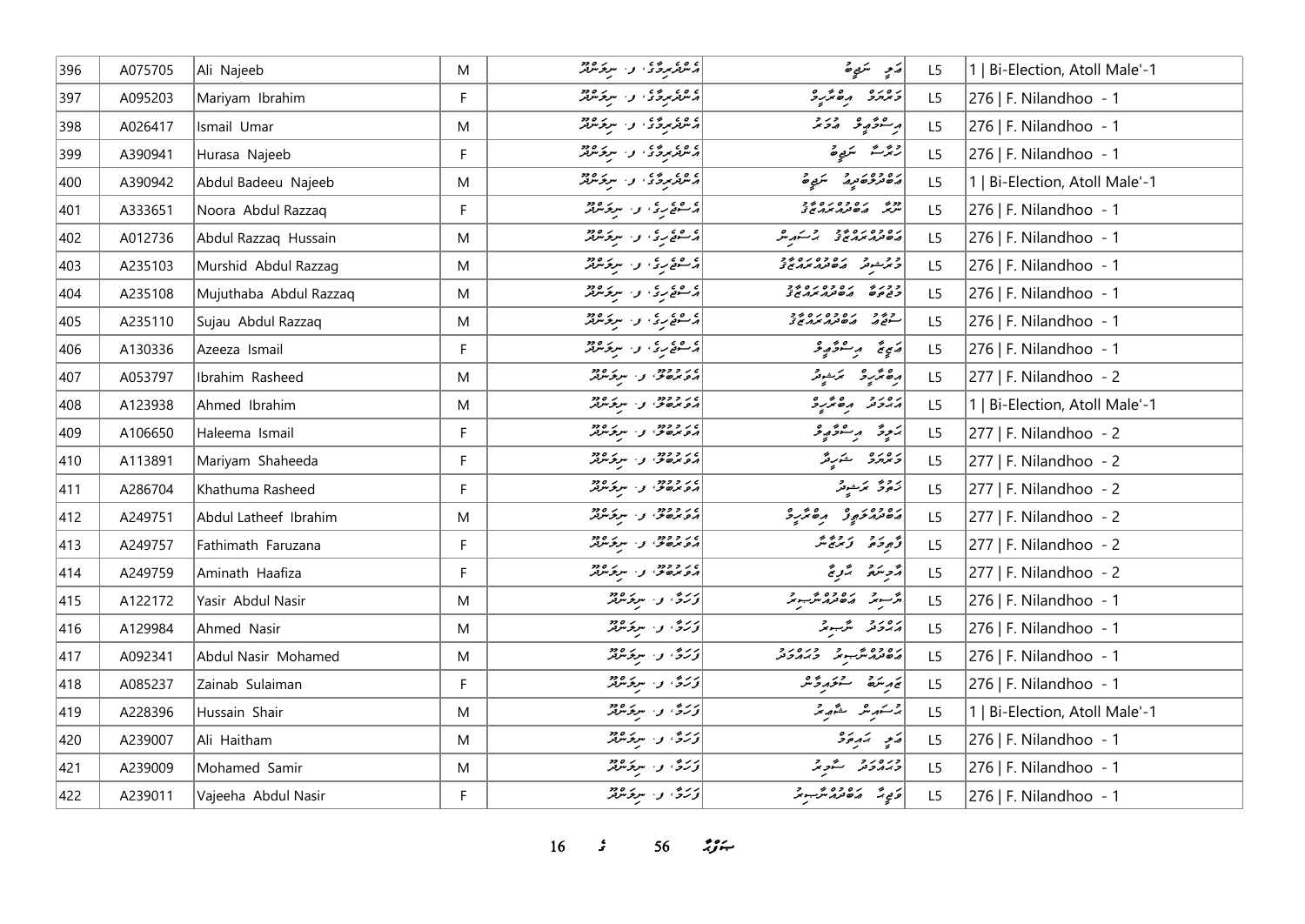| 423 | A239020 | Warudha Abdul Nasir          | F. | زَرَدٌ، و ا سرِوَسْرَتْرُ                             | د د په ۱۳۵۶ کليمر چر                                 | L <sub>5</sub> | 1   Bi-Election, Atoll Male'-1 |
|-----|---------|------------------------------|----|-------------------------------------------------------|------------------------------------------------------|----------------|--------------------------------|
| 424 | A130345 | Aminath Hamidha              | F. | وَرِمٌّ ، وَ سَرِمَ مُرْتِزٌ                          | رمح محمد محمد                                        | L5             | 277   F. Nilandhoo - 2         |
| 425 | A130269 | Abdul Gadir Mohamed          | M  | دَرِهٌ ، د سروَسْهْرٌ                                 | د ۶ وه د ۶ و د ۶ د و<br>  پره ترڅن تر تر تر تر تر تر | L5             | 277   F. Nilandhoo - 2         |
| 426 | A130193 | Fathimath Mohamed            | F  | وَرِيٌّ، وَسَرِيَرْيُوْرُ                             | أقهج حده دور                                         | L5             | 277   F. Nilandhoo - 2         |
| 427 | A130194 | Mohamed Abdul Gadir          | M  | وَرِهٌ ، و ا سِرِ تَرْتُرُدُ                          | ور ور در در دور در<br>د بربرد تر مان بر در بر        | L <sub>5</sub> | 277   F. Nilandhoo - 2         |
| 428 | A250203 | Faheema Abdul Qadhir Mohamed | F. | تۇرى، بەر سىرتىرلىق                                   | در په محمد دره دره در د                              | L <sub>5</sub> | 277   F. Nilandhoo - 2         |
| 429 | A250235 | Ahmed Abdul Gadir            | M  | وَرِمَّ ، وَ سَرِمَ مَرْتِمْرُ                        | ره رو دره وه در د<br>  در دو در محمد در در در        | L5             | 1   Bi-Election, Atoll Male'-1 |
| 430 | A033818 | Ibrahim Fikuree              | M  | توکره، او استرکانگر                                   | رەنزىر رىنىي                                         | L5             | 277   F. Nilandhoo - 2         |
| 431 | A130352 | Ismail Murushidh             | M  | كقرتماء والبريج فكالمحدث                              | ر عۇرپۇ كەربىر                                       | L <sub>5</sub> | 1   Bi-Election, Atoll Male'-1 |
| 432 | A130363 | Murushidha Ibrahim           | F. | دَىمَ، وسيرَسْتِرْ                                    | دیر شوند ره بر ره                                    | L <sub>5</sub> | 1   Bi-Election, Atoll Male'-1 |
| 433 | A130397 | Mohamed Fikry                | M  | وَتَوَمَّىٰ اللَّهِ وَاسْتِعْرَفْتُرُ                 | ورەر د پر توپ                                        | L <sub>5</sub> | 277   F. Nilandhoo - 2         |
| 434 | A237773 | Aminath Muhusina             | F. | وَتَوَمَّىٰ اللَّهِ السَّرِيمَ مِنْ مِنْ اللَّهُ مِنْ | أأزويتهم وبرسوش                                      | L5             | 1   Bi-Election, Atoll Male'-1 |
| 435 | A237778 | Munxira Fikuree              | F  | دَىمَ، وسيحشِرْ                                       | 3 شنريند أورثانير                                    | L5             | 1   Bi-Election, Atoll Male'-1 |
| 436 | A237320 | Najumunnisha Abdul Razzaq    | F. | زۇستۇ، بە سۆھەتلە                                     | ر و وه<br>سرچ و پر سرشگر پر صور مربر می د            | L <sub>5</sub> | 277   F. Nilandhoo - 2         |
| 437 | A156820 | Abdul Razzaq Mohamed         | M  | زوكتۇ، وسېۋىرلا                                       | גם כם גם כב כגם גב<br>השינה בה בב בגה כינ            | L <sub>5</sub> | 277   F. Nilandhoo - 2         |
| 438 | A130306 | Aminath Rahuma               | F. | زوْسَنَّ وَ سِعَسْفَدْ                                | رمح سناد من المراد في                                | L5             | 277   F. Nilandhoo - 2         |
| 439 | A130026 | Fathimath Ibrahim            | F. | زوْسَوْ'، واسترمه                                     | أزودة مقتبة                                          | L5             | 277   F. Nilandhoo - 2         |
| 440 | A130229 | Nafeesa Ismail               | F  | زیرین و سرکریزیز                                      | بىموپە مەسىئى ئەربى                                  | L <sub>5</sub> | 277   F. Nilandhoo - 2         |
| 441 | A247303 | Ismail Yameen                | M  | ۇش را سرىگە                                           | ر شۇرقى ئۇچىگ                                        | L <sub>5</sub> | 277   F. Nilandhoo - 2         |
| 442 | A247310 | Lamya Mohamed                | F  | زیرین و سرکریزیز                                      | رەپ درەرد                                            | L5             | $277$   F. Nilandhoo - 2       |
| 443 | A321991 | Anim Mohamed                 | M  | زیرین و ا سربر مردد                                   | أرسره وبروبرو                                        | L5             | 277   F. Nilandhoo - 2         |
| 444 | A246107 | Mujeeba Mohamed              | F. | زىرىشكەش ئەر سىر سىر                                  | وي ورەرو                                             | L <sub>5</sub> | 1   Bi-Election, Atoll Male'-1 |
| 445 | A246111 | Farish Mohamed               | M  | زېږىشكەشپۇ، بەسرىگەنلە                                | تخریف وزه دو                                         | L5             | 277   F. Nilandhoo - 2         |
| 446 | A246115 | Seema Ibrahim                | F. | زىرىشۇشمۇشى را سرىرىش                                 | برە ئۈر ۋ<br>ا سوڤ<br>پ                              | L5             | 1   Bi-Election, Atoll Male'-1 |
| 447 | A404587 | Reehan Mohamed               | M  | زىرىشكەش ئەرەپرىدىن                                   | پرچمند اوبره د و                                     | L <sub>5</sub> | 1   Bi-Election, Atoll Male'-1 |
| 448 | A130221 | Aminath Hassan Maniku        | F. | تورىئەتكىرى بە ئوتكىللا                               | أأتر بترة الاستعراض                                  | L5             | 277   F. Nilandhoo - 2         |
| 449 | A130222 | Fareesha Ibrahim             | F. | زېږىشكەش پوقا بول سرىكرىدۇر                           | زَبِيشَ رِهْتَرِيرَ                                  | L5             | 277   F. Nilandhoo - 2         |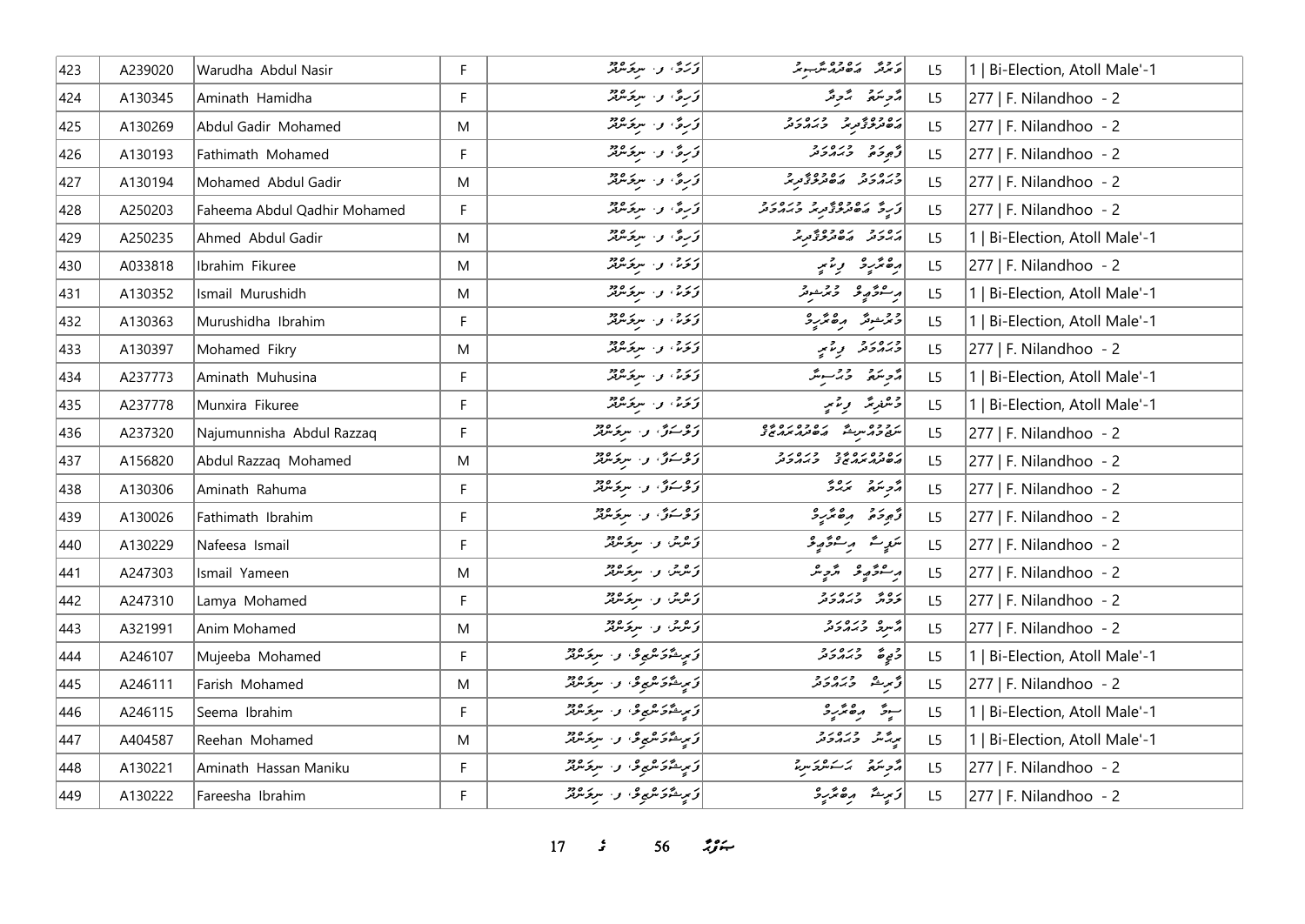| 450 | A000637 | Ibrahim Ismail       | M            | زَىرٍ؎ْدَىشْهِ فْ سِرْحَاشْتْهْ                         | أرەنزىر بەستۇر               | L <sub>5</sub> | 277   F. Nilandhoo - 2         |
|-----|---------|----------------------|--------------|---------------------------------------------------------|------------------------------|----------------|--------------------------------|
| 451 | A091065 | Abdul Haleem Ibrahim | M            | ئۇيىشگە كىلىمى ئۇر سىركىللىك                            | دەور دە بەشرو                | L <sub>5</sub> | 277   F. Nilandhoo - 2         |
| 452 | A022811 | Aminath Ismail       | F            | تورے وا سرتماشی                                         | قرجند المستفهو               | L5             | 277   F. Nilandhoo - 2         |
| 453 | A121736 | Minha Abdul Rasheed  | $\mathsf{F}$ | تى چاشە ، بەر تەرەپىر                                   | و مرد ده ده ده بر در د       | L5             | 277   F. Nilandhoo - 2         |
| 454 | A121764 | Mariyam Hassan       | F            | تۆمەشە، بەر سېڭەنلىر                                    | دەرە برىكە                   | L <sub>5</sub> | 277   F. Nilandhoo - 2         |
| 455 | A236884 | Samha Abdul Rasheed  | F            | توصیف او ا سریم مربق                                    | رەم دەدەرىي دە               | L5             | 1   Bi-Election, Atoll Male'-1 |
| 456 | A286707 | Sahhaf Abdul Rasheed | M            | توصیفت او استر شرقتر                                    | ره ۶۶ ده ۶۶ در د             | L5             | 277   F. Nilandhoo - 2         |
| 457 | A318459 | Asima Umar           | F            | زېرىش و، سرىكرېمىز                                      | د سوځ او د د کا              | L5             | 276   F. Nilandhoo - 1         |
| 458 | A351146 | Ismail Visam         | M            | دُمْسٌ وَ سِعَسْفَرٌ                                    | أرسفؤر ومنفو                 | L5             | 1   Bi-Election, Atoll Male'-1 |
| 459 | A365400 | Alima Fareed         | F            | زولش والسرقر سرقر                                       | مَرْحِرَةٌ - وَسِرِمْرٌ      | L <sub>5</sub> | 1   Bi-Election, Atoll Male'-1 |
| 460 | A239508 | Ahmed Rizam          | M            | تۇرىش بىر سېڭرىنىڭ                                      | رەر د سرگە                   | L <sub>5</sub> | 276   F. Nilandhoo - 1         |
| 461 | A239514 | Abdulla Khizam       | M            | تۇرشى بولىسىدىقلىر                                      | رەقمەللە ئ <sub>ى</sub> قگرى | L5             | 1   Bi-Election, Atoll Male'-1 |
| 462 | A239518 | Hassan Fareed        | M            | تۇرىش كۆر سېڭرىنىڭ                                      | تاسكاش كالمجياض              | L <sub>5</sub> | 1   Bi-Election, Atoll Male'-1 |
| 463 | A239524 | Ilhaama Fareed       | F            | تۇرىش بىر سېڭرىنىڭ                                      | پروژۇ - ۋىپەتر               | L <sub>5</sub> | 1   Bi-Election, Atoll Male'-1 |
| 464 | A122175 | Ibrahim Nizam        | M            | زویر، او استرکاند                                       | رەئزىر سۆۋ                   | L5             | 276   F. Nilandhoo - 1         |
| 465 | A071169 | Mohamed Fareed       | M            | دُمْشْ وَا سِعَاهِمْ                                    | وبروبر و بریر                | L5             | 276   F. Nilandhoo - 1         |
| 466 | A096647 | Abdul Azeez Ibrahim  | M            | تۇمۇتكى تەرەپ سىزىسىتىر                                 | دەۋەرىپى مەھكرد              | L5             | 277   F. Nilandhoo - 2         |
| 467 | A237451 | Shafia Abdul Azeez   | F            | ۇمەتكەشمەش را سرىگەنلە                                  | شوره مەمرىرە ج               | L <sub>5</sub> | 277   F. Nilandhoo - 2         |
| 468 | A237456 | Mariyam Samira       | F            | ژُوِمُرَدَ مُرُوِمٌ، و الرَّحْمَرُمْ                    | دەرە شور                     | L <sub>5</sub> | 277   F. Nilandhoo - 2         |
| 469 | A237435 | Fathimath Shaajidha  | $\mathsf F$  | ژَمِیرَدَ تَرْبِعِ دَ الْمُرَوَّثَرَ                    | وَجوحَة شَوْمِرَّ            | L5             | 277   F. Nilandhoo - 2         |
| 470 | A237440 | Ahmed Shafiu         | M            | ژُمِیگرَکسِی گو، سِرکسِیگر                              | رەر د شور                    | L5             | 277   F. Nilandhoo - 2         |
| 471 | A130207 | Fazira Abdul Hakeem  | F            | ژَمِیرَدَسْرَیمِ وَ اسِرَیرَ دُرُ                       | ژَمِرٌ مَصْرَوْبَهِ وَ       | L <sub>5</sub> | 277   F. Nilandhoo - 2         |
| 472 | A350537 | Shaamih Abdul Azeez  | M            | ژُمِیگرَکسِی گو، سِرکسِیگر                              | أشورة ما معرف من مع          | L <sub>5</sub> | 1   Bi-Election, Atoll Male'-1 |
| 473 | A305738 | Sameeh Abdul Azeez   | M            | ژَمِیرَدَ تَرْبِعِ دَ ۲۰ سِرْتَرْتَرْتَرْ               | سوپر مەمدىرى                 | L <sub>5</sub> | 277   F. Nilandhoo - 2         |
| 474 | A072218 | Aminath Hussain      | F            | در دوه ، د سروسر                                        | أأتحر سكو بالمستور شر        | L5             | 276   F. Nilandhoo - 1         |
| 475 | A072223 | Hamida Abdulla       | F            | ڈرزیرمری وسیویروژ                                       | جَرِمَدُ 20مِرَاللّه         | L5             | 276   F. Nilandhoo - 1         |
| 476 | A069043 | Mohamed Rifath       | M            | د بر د د ، بر بر د د د .<br>  د بر برترد ، بر سربر مرتر | ورەرو برورو                  | L5             | 276   F. Nilandhoo - 1         |

*s* 56  $29$   $\div$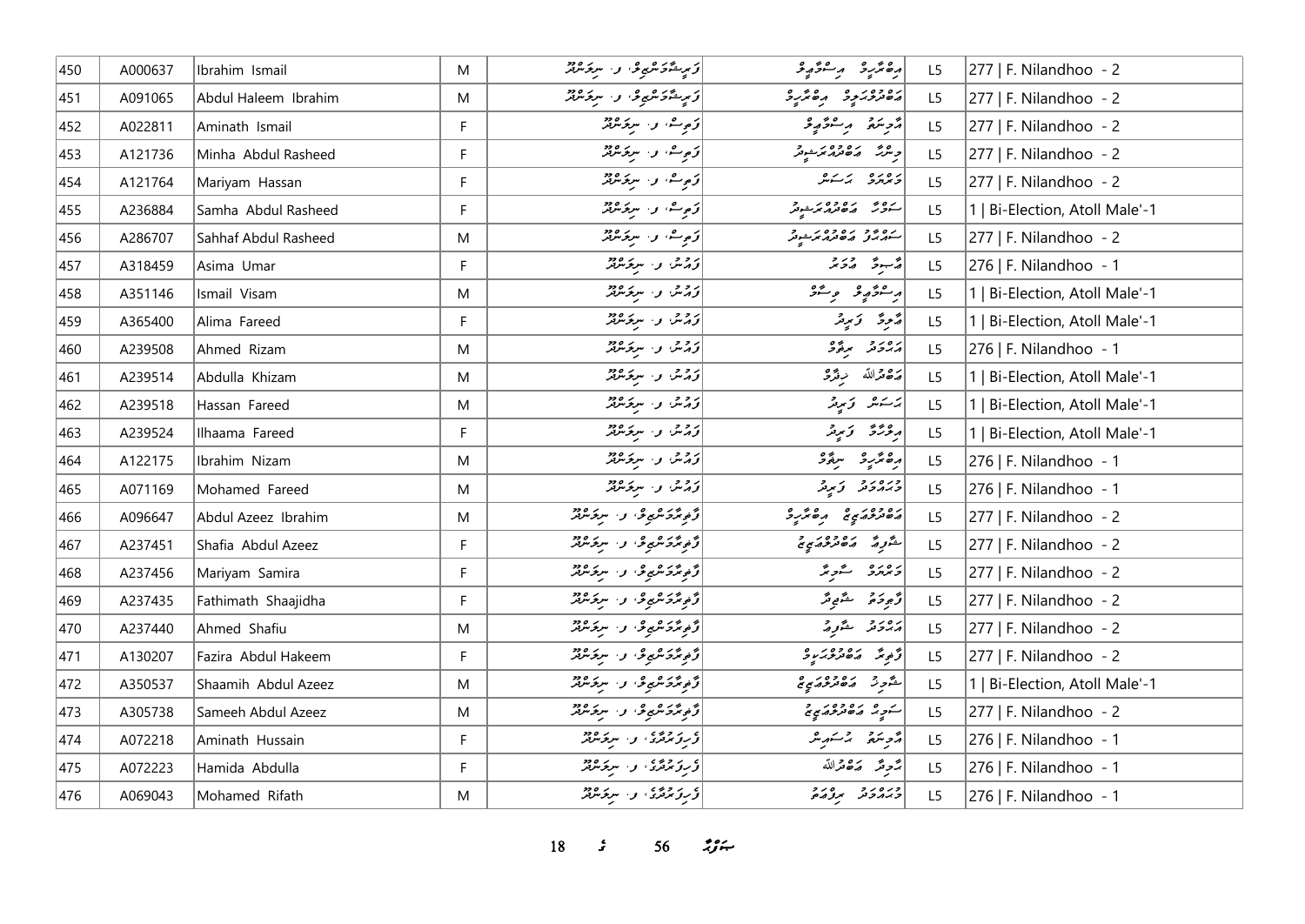| 477 | A012893 | Ismail Naseem        | M  | ۇرئى، و. سرىگەنگە         | ر جۇرچى سىرجى                                                                                      | L <sub>5</sub> | 276   F. Nilandhoo - 1         |
|-----|---------|----------------------|----|---------------------------|----------------------------------------------------------------------------------------------------|----------------|--------------------------------|
| 478 | A130147 | Abdul Haseeb         | M  | ڈری، وسیوٹریم             | رە دوبر بەرە                                                                                       | L5             | 276   F. Nilandhoo - 1         |
| 479 | A239932 | Ibrahim Rasheed      | M  | تۇرى ق. سىۋىنىڭ           | رەڭرىر ئەسىرىتى                                                                                    | L <sub>5</sub> | 1   Bi-Election, Atoll Male'-1 |
| 480 | A239933 | Mohamed Rasheed      | M  | ۇرئى، ئەسىرىمىتىتى        | ورەرو برىيوتر                                                                                      | L5             | 1   Bi-Election, Atoll Male'-1 |
| 481 | A240290 | Ahmed Sobah          | M  | ؤرِیْ، وَ، سِرِیَرْمُکُمْ | دەرو بەھر                                                                                          | L5             | 276   F. Nilandhoo - 1         |
| 482 | A293340 | Enaas Abdhul Latheef | F. | ڈری وسرویٹر               | پېش مەھىر ئومۇر                                                                                    | L5             | 276   F. Nilandhoo - 1         |
| 483 | A248147 | Saifa Abdul Ganee    | F. | ۇروۋۇ، و. سرۇشۇر          | سروم رە دەنبر                                                                                      | L5             | 276   F. Nilandhoo - 1         |
| 484 | A238482 | Ahmed Shathir        | M  | درموگری، وسیر مرکز میرد   | دەرو شەھ ئى                                                                                        | L5             | 1   Bi-Election, Atoll Male'-1 |
| 485 | A238487 | Mohamed Shahid       | M  | ۇروگۇ، وا ئىركەشلە        | ورەرو ئەرۇ                                                                                         | L5             | 1   Bi-Election, Atoll Male'-1 |
| 486 | A238489 | Hussain Sharif       | M  | درموردی و سرد مثلا        | برسكىرىش ستمبرى                                                                                    | L5             | 276   F. Nilandhoo - 1         |
| 487 | A130393 | Abdul Ganee          | M  | در دیگاه از سرد میلاد     | ره د وه بر سر                                                                                      | L <sub>5</sub> | 276   F. Nilandhoo - 1         |
| 488 | A064348 | Abdul Latheef        | M  | دربودی و سرد مثلا         | ړه وه د دو                                                                                         | L5             | 276   F. Nilandhoo - 1         |
| 489 | A101890 | Fathimath            | F  | ۇروگۇ، بەسكەنلە           | و مر د<br>تر مور م                                                                                 | L5             | 276   F. Nilandhoo - 1         |
| 490 | A099864 | Abdulla Ali          | M  | ڈروش و- سرکرمنڈ           | 2012 - قدمة حرم                                                                                    | L <sub>5</sub> | 1   Bi-Election, Atoll Male'-1 |
| 491 | A091063 | Aminath Ali          | F  | ڈیروین و مردمیند          | أزوينده أركمي                                                                                      | L5             | 276   F. Nilandhoo - 1         |
| 492 | A023693 | Hussain Ali          | M  | ڈروین وسیر پروگرفتر       | چرىئىر شەمە                                                                                        | L5             | 1   Bi-Election, Atoll Male'-1 |
| 493 | A130154 | Asima Ali            | F. | ڈرموس وسروکروڑ            | پژسود کامی                                                                                         | L5             | 276   F. Nilandhoo - 1         |
| 494 | A130155 | Aquleema Ali         | F  | ڈرویٹن وسیر پر پر پر      | رَحِمٍ فِي اللَّهِ مِنْ اللَّهِ مِنْ اللَّهِ مِنْ اللَّهِ مِنْ اللَّهِ مِنْ اللَّهِ مِنْ اللَّهِ م | L <sub>5</sub> | 276   F. Nilandhoo - 1         |
| 495 | A130159 | Fathimath Mohamed    | F. | ڈیرویٹن وسیر میروفیز      | أو رو ورەرو                                                                                        | L <sub>5</sub> | 276   F. Nilandhoo - 1         |
| 496 | A130170 | Mohamed Ali          | M  | ڈروش وا سرکرمنڈ           | دره رو پر کر                                                                                       | L5             | 276   F. Nilandhoo - 1         |
| 497 | A157436 | Ahmed Layaan Hussain | M  | ڈرویئن وا سرکھنڈ          | رەر دىر بەھ جەسكەر ش                                                                               | L5             | 1   Bi-Election, Atoll Male'-1 |
| 498 | A247031 | Aishath Arifa        | F. | ڈرمیٹن اور سروکھیٹر       | مەر شىق ئەسرىق                                                                                     | L <sub>5</sub> | 276   F. Nilandhoo - 1         |
| 499 | A247032 | Ahmed Asim           | M  | ؤروش والرقائق             | دەرو گەسوۋ                                                                                         | L <sub>5</sub> | 276   F. Nilandhoo - 1         |
| 500 | A247038 | Adhil Ali            | M  | ڈروش و- سرقرمنڈ           | پڙمر ٿر - پر پر                                                                                    | L5             | 276   F. Nilandhoo - 1         |
| 501 | A247039 | Ibrahim Arif         | M  | ڈروش وا سرکرمنڈ           | رەنزىر ئەبرۇ                                                                                       | L5             | 276   F. Nilandhoo - 1         |
| 502 | A243852 | Aishath Maha Khaleel | F  | ؤروبتن والبرقرمين         | د د عاد د د د د د                                                                                  | L5             | 276   F. Nilandhoo - 1         |
| 503 | A130301 | Aafiya Ismail        | F  | د عرم تر، د سرو عرم د     | د پر په د شو په د                                                                                  | L5             | 1   Bi-Election, Atoll Male'-1 |

*19 s* 56 *ig*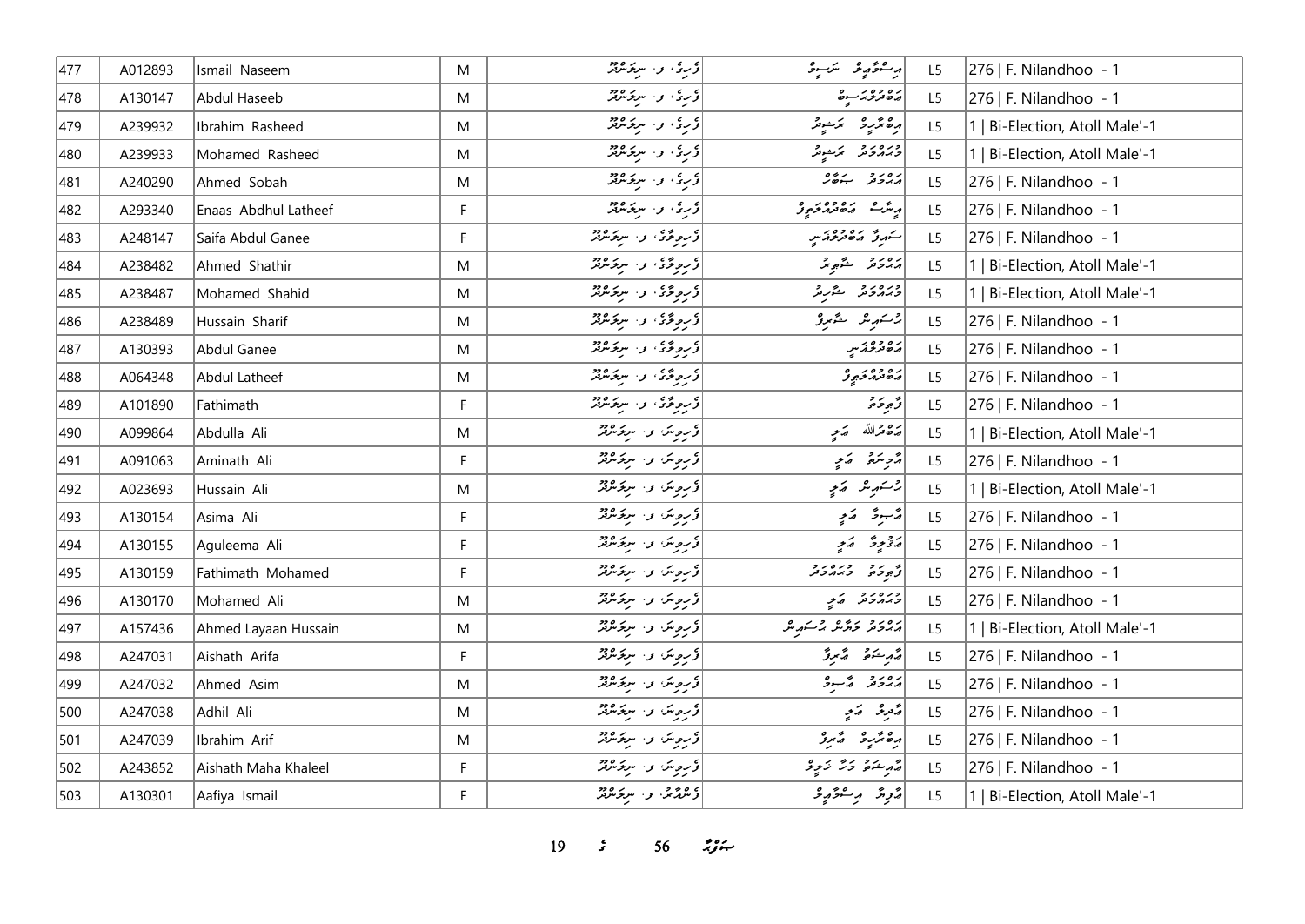| 504 | A237526 | Haifa Imaad          | F           | ، ووج د سرکر ود.<br>از شمار ش                                                                     | ئەرۇ مەۋقىر                                                                                                                                                                                                                                                                                                                   | L <sub>5</sub> | Bi-Election, Atoll Male'-1     |
|-----|---------|----------------------|-------------|---------------------------------------------------------------------------------------------------|-------------------------------------------------------------------------------------------------------------------------------------------------------------------------------------------------------------------------------------------------------------------------------------------------------------------------------|----------------|--------------------------------|
| 505 | A235952 | Samah Hussain        | M           | ۇشۇرىمى بىر سېتىرلىقى                                                                             | ستوحى المرسكة بالكرامل                                                                                                                                                                                                                                                                                                        | L5             | 1   Bi-Election, Atoll Male'-1 |
| 506 | A130034 | Aminath Abdul Rahman | F           | وعدمها والمتوسين                                                                                  |                                                                                                                                                                                                                                                                                                                               | L5             | 277   F. Nilandhoo - 2         |
| 507 | A054051 | Mohamed Imad         | M           | د ۱۳۵ و. سرد میر                                                                                  | ورەر دەر                                                                                                                                                                                                                                                                                                                      | L <sub>5</sub> | 1   Bi-Election, Atoll Male'-1 |
| 508 | A100849 | Ibrahim Imad         | M           | ئۇشگەنگە ئەسىر ئىشلار                                                                             | رەنزىر رۇنز                                                                                                                                                                                                                                                                                                                   | L <sub>5</sub> | 277   F. Nilandhoo - 2         |
| 509 | A113888 | Ismail Hassan        | M           | د عروجوي او البروجيز                                                                              | أرجع ويستقر                                                                                                                                                                                                                                                                                                                   | L <sub>5</sub> | 276   F. Nilandhoo - 1         |
| 510 | A121300 | Hassan Moosa         | M           | د همه پروه و سرپروژو                                                                              | پرست و محرث                                                                                                                                                                                                                                                                                                                   | L5             | 276   F. Nilandhoo - 1         |
| 511 | A121301 | Zainab Abdulla       | F           | و هر و و و .<br>  و شرو شریری او از سربوسرفر                                                      | تم مرسكة مركة قرالله                                                                                                                                                                                                                                                                                                          | L5             | 276   F. Nilandhoo - 1         |
| 512 | A238964 | Aminath Shuhudha     | F           | وَ عُرُومٌ وَ وَ الْمَسِرَ وَ وَلَا لِهِ وَاللَّهِ وَإِلَيْهِ وَإِلَيْهِ وَإِلَيْهِ وَإِلَيْهِ وَ | د تر مقرر د قرار د تر                                                                                                                                                                                                                                                                                                         | L <sub>5</sub> | 276   F. Nilandhoo - 1         |
| 513 | A238965 | Mariyam Shakeeba     | F           | ئى ھەرگەنى ئى كى ئى ھەم ھەرگە ھەرگەندىكى ئى                                                       | دەرە شەرق                                                                                                                                                                                                                                                                                                                     | L <sub>5</sub> | 1   Bi-Election, Atoll Male'-1 |
| 514 | A130206 | Najumunnisa Hassan   | F           | ۇغرىرى ئەستىرە بىر                                                                                | يرودوس شهر الكريمبر                                                                                                                                                                                                                                                                                                           | L <sub>5</sub> | 276   F. Nilandhoo - 1         |
| 515 | A131036 | Shamaa Ali Rasheed   | F           | د عروجوي او المسروج د د                                                                           | شرور كرمي الرسومر                                                                                                                                                                                                                                                                                                             | L <sub>5</sub> | 1   Bi-Election, Atoll Male'-1 |
| 516 | A402045 | Ali Azzam            | M           | و همو پر وه در سربر ۱۶۵ م.<br>  و شرو شریری او ۱۰ سربر سربر                                       | $\begin{vmatrix} 0 & 0 & 0 & 0 \\ 0 & 0 & 0 & 0 \\ 0 & 0 & 0 & 0 \\ 0 & 0 & 0 & 0 \\ 0 & 0 & 0 & 0 \\ 0 & 0 & 0 & 0 \\ 0 & 0 & 0 & 0 \\ 0 & 0 & 0 & 0 \\ 0 & 0 & 0 & 0 \\ 0 & 0 & 0 & 0 \\ 0 & 0 & 0 & 0 & 0 \\ 0 & 0 & 0 & 0 & 0 \\ 0 & 0 & 0 & 0 & 0 \\ 0 & 0 & 0 & 0 & 0 & 0 \\ 0 & 0 & 0 & 0 & 0 & 0 \\ 0 & 0 & 0 & 0 & $ | L5             | 1   Bi-Election, Atoll Male'-1 |
| 517 | A354451 | Ahmed Munaz          | M           | دروی و سرکرمرد                                                                                    | پرور و وه                                                                                                                                                                                                                                                                                                                     | L5             | 1   Bi-Election, Atoll Male'-1 |
| 518 | A239082 | Aminath Muneeza      | F           | ا» دو» ، د سرکرمرفز                                                                               | دوسَمَ وَسِيَّ                                                                                                                                                                                                                                                                                                                | L <sub>5</sub> | 276   F. Nilandhoo - 1         |
| 519 | A239088 | Fathimath Mujeeba    | F           | د د د ، و . سرو مهمد                                                                              | تَرْجُوحَرْ وَ حَيْ صَّ                                                                                                                                                                                                                                                                                                       | L5             | 276   F. Nilandhoo - 1         |
| 520 | A243808 | Muneesha Ali         | F           | د ووه و .<br>  توسرد د کار سربوسرټر                                                               | وَسِيمٌ کَمَ پِ                                                                                                                                                                                                                                                                                                               | L5             | 276   F. Nilandhoo - 1         |
| 521 | A113574 | lMoosa Ali           | M           | دروی در سروسرد                                                                                    | ریشے پر پر                                                                                                                                                                                                                                                                                                                    | L <sub>5</sub> | 276   F. Nilandhoo - 1         |
| 522 | A113689 | Ibrahim Abdul Razzag | M           | دروه در سرورود                                                                                    |                                                                                                                                                                                                                                                                                                                               | L5             | 1   Bi-Election, Atoll Male'-1 |
| 523 | A111231 | Abdul Majeed Mohamed | M           | دره ده در سرو میند                                                                                | رە دەر يەر دىرەر د                                                                                                                                                                                                                                                                                                            | L5             | 276   F. Nilandhoo - 1         |
| 524 | A103900 | Aishath Mohamed      | F           | د د د ، و . سرومبرد                                                                               | أهر شكافه وبروبر                                                                                                                                                                                                                                                                                                              | L5             | 276   F. Nilandhoo - 1         |
| 525 | A130085 | Hawwa Mohamed        | $\mathsf F$ | د د د ، و . سرو مود                                                                               | رەپ درەرد                                                                                                                                                                                                                                                                                                                     | L <sub>5</sub> | 276   F. Nilandhoo - 1         |
| 526 | A130141 | Aishath Mueena       | F           | دروی در سرومین                                                                                    | قەرىشىق جەمپىگە                                                                                                                                                                                                                                                                                                               | L <sub>5</sub> | 276   F. Nilandhoo - 1         |
| 527 | A032169 | Abdul Razzag Mohamed | M           | ) د د د ، و . سرکرماند                                                                            | ره وه ره ده و ره د و                                                                                                                                                                                                                                                                                                          | L <sub>5</sub> | 276   F. Nilandhoo - 1         |
| 528 | A012738 | Abdulla Hameed       | M           | دِیرِی دِ سِرَمَنْدُ                                                                              | رەقمەللە ئەربىر                                                                                                                                                                                                                                                                                                               | L5             | 1   Bi-Election, Atoll Male'-1 |
| 529 | A012728 | Ali Waheed Ismail    | M           | د دی، و سرد مرد                                                                                   | ړَ په دَر په پر شو په پو                                                                                                                                                                                                                                                                                                      | L5             | 276   F. Nilandhoo - 1         |
| 530 | A001596 | Abdul Haleem Hameed  | M           | د سره شرقای او استفراند                                                                           | دەۋەر بەر بەر ئەر                                                                                                                                                                                                                                                                                                             | L5             | 1   Bi-Election, Atoll Male'-1 |

*s* 56  $29$   $\div$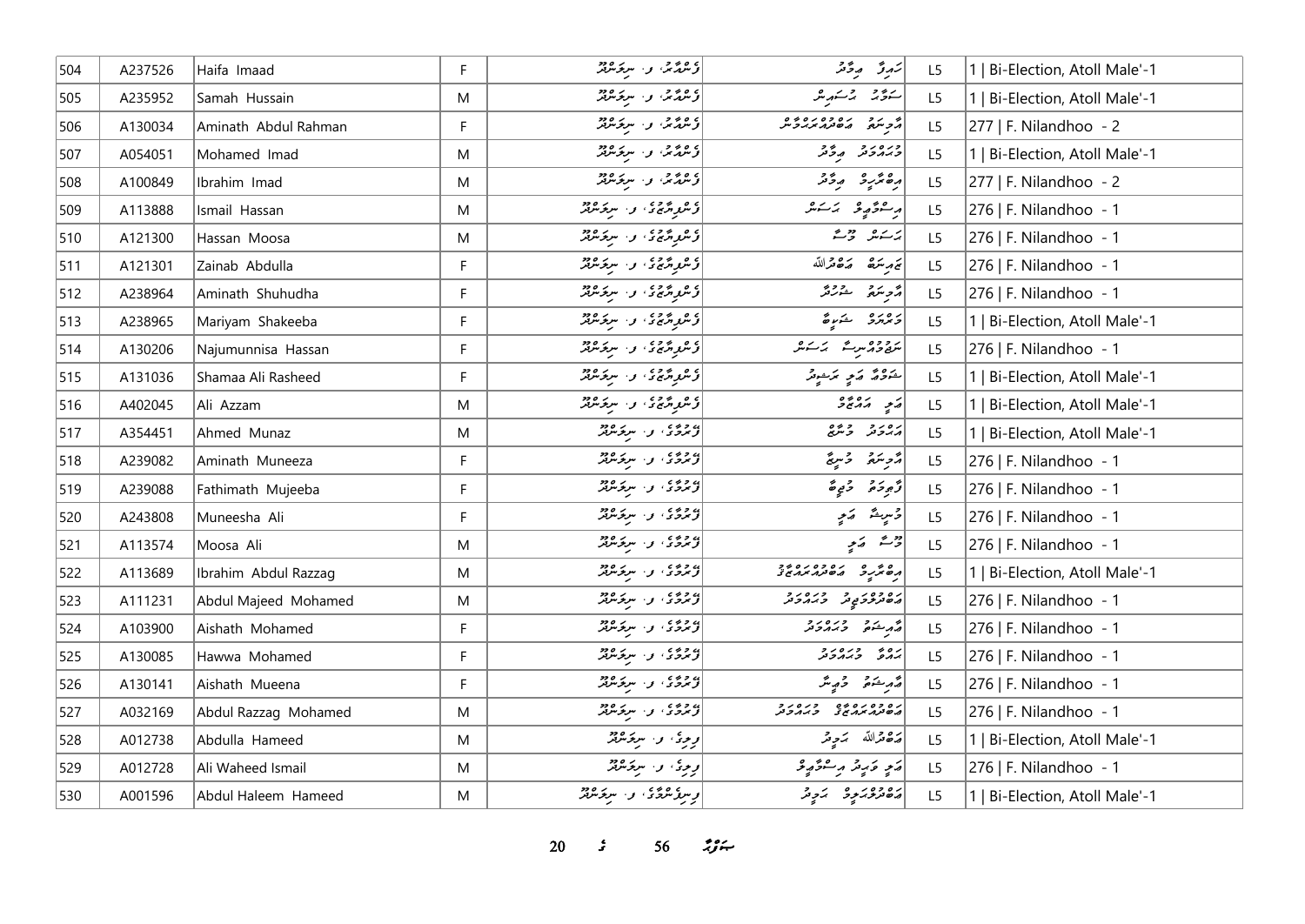| 531 | A026496 | Ibrahim Naseem              | M  | پس گرگرگان او سرگرماند     | رە ئرىر ئىسر                          | L <sub>5</sub> | 1   Bi-Election, Atoll Male'-1 |
|-----|---------|-----------------------------|----|----------------------------|---------------------------------------|----------------|--------------------------------|
| 532 | A040037 | Abdul Muhsin Hameed         | M  | د سرگاه گاه د سرگاه در     | ره وه وه مشهد بروتر                   | L5             | 1   Bi-Election, Atoll Male'-1 |
| 533 | A071989 | Abdul Azeez Hameed          | M  | پرسوگرگونگور سرکرمور       | رەدورىپى كېچىد                        | L <sub>5</sub> | 1   Bi-Election, Atoll Male'-1 |
| 534 | A079446 | Shahida Hameed              | F. | وسرو عرفری، وسیر مرکز میرو | شَرىرَ بَرْدِيرَ                      | L5             | 276   F. Nilandhoo - 1         |
| 535 | A121616 | Zahiyya Hameed              | F  | پس گوه کار سرکر میرو       | پر پروژ پر چر                         | L <sub>5</sub> | 276   F. Nilandhoo - 1         |
| 536 | A235340 | <b>ISMAIL NAAHIL NASEEM</b> | M  | پس گروگان او استخالگان     | ر قۇرۇ ئېرۇ ئېرىق                     | L5             | 276   F. Nilandhoo - 1         |
| 537 | A235133 | Shafeega Hameed             | F  | د سره شره د اسر د سره دو   | شَرْرٍ کَمْ کَمَ کِمْ ا               | L5             | 1   Bi-Election, Atoll Male'-1 |
| 538 | A130342 | Naseema Hameed              | F. | د سروره ده ده سروره دو     | يرَسودٌ - يَروِيْرُ -                 | L5             | 276   F. Nilandhoo - 1         |
| 539 | A130343 | Abdul Majeed Hameed         | M  | پرسرگاندگان و سرگاندگان    | ده دوم د پر د تر                      | L <sub>5</sub> | 1   Bi-Election, Atoll Male'-1 |
| 540 | A353733 | Hassan Mahil                | M  | پس گروگان او استر کردو     | يَاسَدُ عَلَيْ عَلَيْهِ عَلَيْهِ مِنْ | L <sub>5</sub> | 1   Bi-Election, Atoll Male'-1 |
| 541 | A339335 | Ali Sahil                   | M  | د سره شره د اسر د سره دو   | رَمِ سَمَرِ وَ                        | L5             | 1   Bi-Election, Atoll Male'-1 |
| 542 | A352244 | Nasfa Ibrahim               | F  | د سربرگری، و ، سرکرمرگر    | برسوش مرەمجرىرد                       | L5             | 277   F. Nilandhoo - 2         |
| 543 | A399468 | Shaffa Ibrahim              | F  | و سربردی و سروسرد          | شهرتز رەمزر                           | L <sub>5</sub> | 277   F. Nilandhoo - 2         |
| 544 | A392747 | Shabin Ibrahim              | M  | د سربرگری، و . سرکرمرگر    | شوهر رەئر                             | L5             | 277   F. Nilandhoo - 2         |
| 545 | A241475 | Ibrahim Ismail              | M  | و سرمردی و سرخترد          | رە ئەبە ئەسە ئەر                      | L5             | 277   F. Nilandhoo - 2         |
| 546 | A241477 | Fathimath Jameela           | F  | د سربردی و سروسرد          | دُّەدە ئەدٍ دُّ                       | L5             | 277   F. Nilandhoo - 2         |
| 547 | A130031 | Azeeza Abdulla              | F. | پسربردگان او سرکاندگان     | أَرَسِيٌّ رَصْحَرْاللَّهُ             | L5             | 277   F. Nilandhoo - 2         |
| 548 | A077972 | Ismail Abdulla              | M  | د سر پر د . سر د مرد       | أرعوهم والله                          | L <sub>5</sub> | 277   F. Nilandhoo - 2         |
| 549 | A130094 | Ibrahim Mohamed             | M  | ویرنگردا و ایروکلیم        | دە ئەرەرد                             | L <sub>5</sub> | 277   F. Nilandhoo - 2         |
| 550 | A321990 | Ahmed Mujthaba              | M  | اړسرندو، واسرندند          | ر ه ر د د د در و<br>مدر د د د د ه     | L <sub>5</sub> | 277   F. Nilandhoo - 2         |
| 551 | A243869 | Hawwa Naflana               | F. | ویرنگو، و ایرځنګټر         | رەپ ئوۋىگە                            | L5             | 277   F. Nilandhoo - 2         |
| 552 | A247430 | Mohamed Thasneem            | M  | ویرنگو، و ایرځنګټر         | ورەرو رەسور                           | L <sub>5</sub> | 1   Bi-Election, Atoll Male'-1 |
| 553 | A247437 | Aishath Rafeega             | F. | ویرنگویا و الریکنگه        | مەم ئىستىمى ئىستىرىتى                 | L5             | 277   F. Nilandhoo - 2         |
| 554 | A247440 | Aminath Wafira              | F  | ویرنگو، و ایرځنګټر         | رمح قرير                              | L5             | 1   Bi-Election, Atoll Male'-1 |
| 555 | A247443 | Yasir Ibrahim               | M  | ویبرندو، و. سرقرمرټر       | پژسويز به هنگريز                      | L5             | 1   Bi-Election, Atoll Male'-1 |
| 556 | A247448 | Mariyam Raniya              | F  | ويبرندو، او، البرندندند    | دەرە ئەر                              | L5             | 277   F. Nilandhoo - 2         |
| 557 | A119578 | Mohamed Rauf                | M  | وببرهمى والبرومين          | כנסנכ נחבר<br>כמהכנה מהצ              | L5             | 276   F. Nilandhoo - 1         |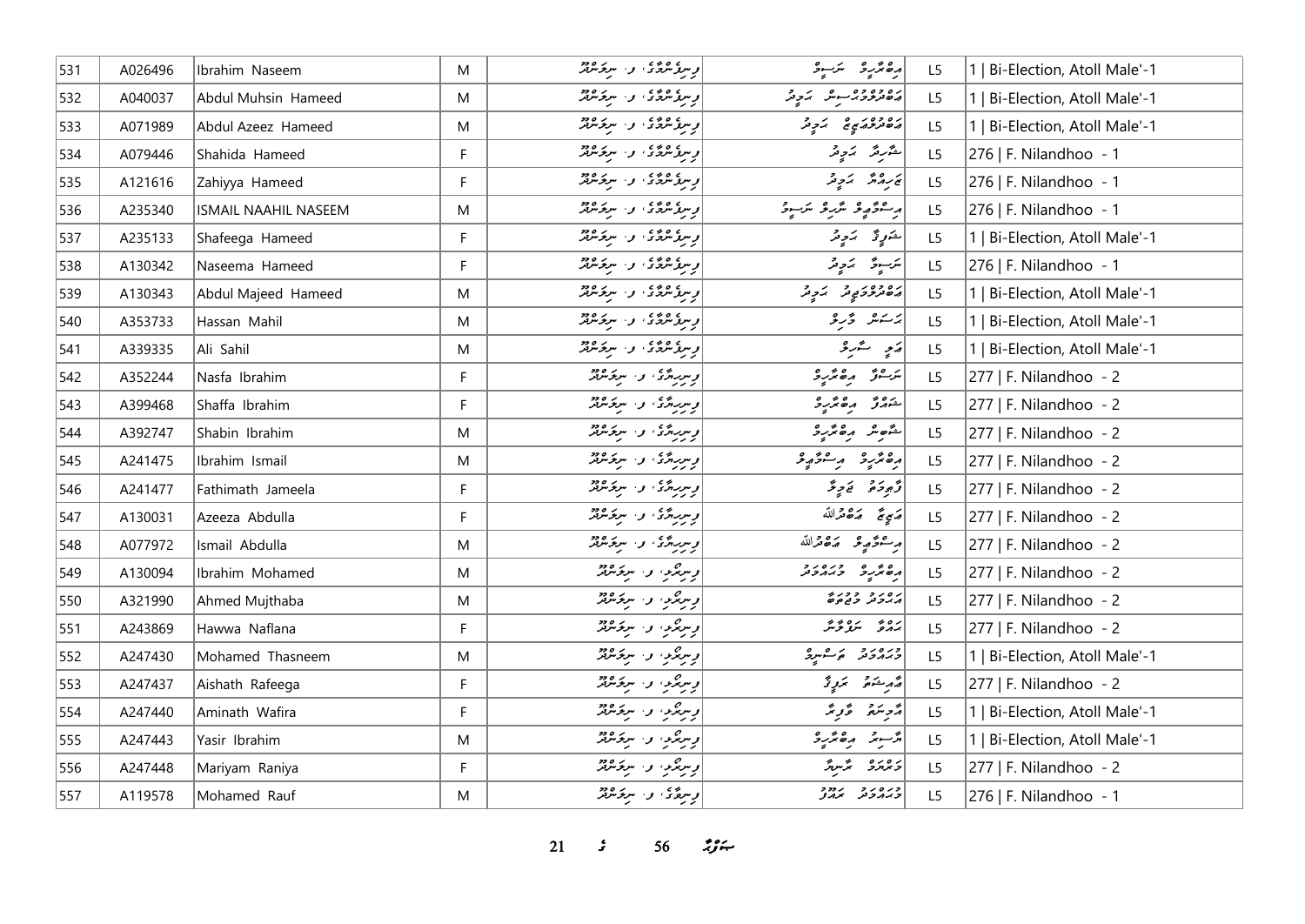| 558 | A111526 | Moosa Ahmed                 | M           | د سرگانگان و اسر پر شرکتر                | وقت كەردىر                                                | L <sub>5</sub> | 276   F. Nilandhoo - 1         |
|-----|---------|-----------------------------|-------------|------------------------------------------|-----------------------------------------------------------|----------------|--------------------------------|
| 559 | A129989 | Abdul Rasheed Ahmed         | M           | وسرة ي، وسير سرة مريد                    | ده وه مرسوم ده د ور                                       | L <sub>5</sub> | 276   F. Nilandhoo - 1         |
| 560 | A129999 | Jameela Ahmed               | F           | وسرهمي، وسيروهيند                        | ق ح ع حمد المراجع                                         | L <sub>5</sub> | 276   F. Nilandhoo - 1         |
| 561 | A130000 | Saadha Ahmed                | $\mathsf F$ | وسره ی و سرنوموټر                        | سەھەر ئەرەبەر                                             | L5             | 276   F. Nilandhoo - 1         |
| 562 | A240578 | Aishath Rasheedha           | F           | پرېدگان واستومبرټر                       | مەر ھەتمى سىم سىر ئىگە                                    | L <sub>5</sub> | 276   F. Nilandhoo - 1         |
| 563 | A240579 | Ismail Rasheed              | M           | وسرة ي، و- سرقرمريز                      | أبر سائر موقع محرشوند                                     | L5             | 276   F. Nilandhoo - 1         |
| 564 | A240581 | Hussain Rasheed             | M           | وسرة في الاسترامين                       | 2سكىرىشى مۇھىيىتى                                         | L5             | 1   Bi-Election, Atoll Male'-1 |
| 565 | A131774 | Ahmed Ismail                | M           | وسرة دار سرخ شرقه                        | رەرە بەسە ئەر                                             | L <sub>5</sub> | 276   F. Nilandhoo - 1         |
| 566 | A149115 | Mohamed Rameez              | M           | در دوه ، د سرو مود                       | درور د برد د                                              | L <sub>5</sub> | 276   F. Nilandhoo - 1         |
| 567 | A130357 | Fazula Moosa                | F           | د پروژه و سرگرمور                        | زیوی ژبے                                                  | L <sub>5</sub> | 276   F. Nilandhoo - 1         |
| 568 | A238539 | Mohamed Thahuseen           | M           | د پروه ی و . سروکرد                      | دره د د ده سورتر<br>  د بربرد تر مرگ                      | L <sub>5</sub> | 1   Bi-Election, Atoll Male'-1 |
| 569 | A238541 | Abdul Matheen               | M           | پر دوه ی<br>  پر سرگاری او ۱۰ سرگر سرگار | رە دەر<br>  ئەھىرىگە دېرىش                                | L <sub>5</sub> | 276   F. Nilandhoo - 1         |
| 570 | A238533 | Mohamed Mahsoos Abdul Azeez | M           | در دوه ، د سرو مود                       | כנסנד נס מס נסדסנ ס                                       | L <sub>5</sub> | 276   F. Nilandhoo - 1         |
| 571 | A130002 | Mariyam Hussain             | F           | د دوه ، د سرو ودو                        | د مردو بر شهر شر                                          | L5             | 276   F. Nilandhoo - 1         |
| 572 | A122178 | Nasreena Moosa              | F           | پر دوه ، په سربر ۹۶۵                     | يتر شمېر پنگ د ده شگ                                      | L <sub>5</sub> | 276   F. Nilandhoo - 1         |
| 573 | A121688 | Ibrahim Rameez              | M           | د «و»، د سرکرمه                          | دەندىرو ئەدى                                              | L5             | 1   Bi-Election, Atoll Male'-1 |
| 574 | A121405 | Ahmed Rameez Moosa          | M           | د پروه ، د سرکرمند                       | رور و برونج وقت                                           | L <sub>5</sub> | 276   F. Nilandhoo - 1         |
| 575 | A083446 | Moosa Hussain               | M           | پر دوره ، بن سروره دو                    | ج شهر شهر شر                                              | L <sub>5</sub> | 276   F. Nilandhoo - 1         |
| 576 | A083478 | Abdul Rasheed Mohamed       | M           | <i>وغر برزو</i> م، واسترومه              | ره وه برشوتر المربر در د<br>  پره تر پر شوتر المربر تر تر | L5             | 1   Bi-Election, Atoll Male'-1 |
| 577 | A130119 | Aishath Mohamed             | F           | د ځو مرکزه شالو اسرخ مرکز                |                                                           | L <sub>5</sub> | 276   F. Nilandhoo - 1         |
| 578 | A130131 | Aminath Moosa               | F           | ویر روے، وسیرویز                         | أأزمر معنى والمحمد                                        | L5             | 276   F. Nilandhoo - 1         |
| 579 | A130132 | Khadheeja Mohamed           | F           | <i>ویمن دو</i> ے، بی سروس                | زَمِرِيحَ دُبَرُودَرْ                                     | L <sub>5</sub> | 276   F. Nilandhoo - 1         |
| 580 | A242336 | Fathuhulla Hussain          | M           | ویر روم، وسرومه                          | ترة جرالله برستهر عر                                      | L5             | 1   Bi-Election, Atoll Male'-1 |
| 581 | A242337 | Jadhulla Hussain            | M           | <i>ویمن دو</i> ے، بی سروس                | قَوْقَرَاللّهُ بِرْسَمَهِ مِرْ                            | L5             | 1   Bi-Election, Atoll Male'-1 |
| 582 | A242326 | Mohamed Shahid              | M           | و در روف، و البرده دو                    | ورەرو ئەرە                                                | L5             | 276   F. Nilandhoo - 1         |
| 583 | A242330 | Aishath Husna               | F           | ویخونمدروے، و، سربرماند                  | قەربىئەتى برگەنگر                                         | L <sub>5</sub> | 276   F. Nilandhoo - 1         |
| 584 | A165832 | Jeelan Ahmed                | F           | توسره ده ده سرکر مورد                    | م <sub>و</sub> تۇنى <i>ر مەددى</i> ر                      | L5             | 276   F. Nilandhoo - 1         |

**22** *s* **56** *n***<sub>3</sub>**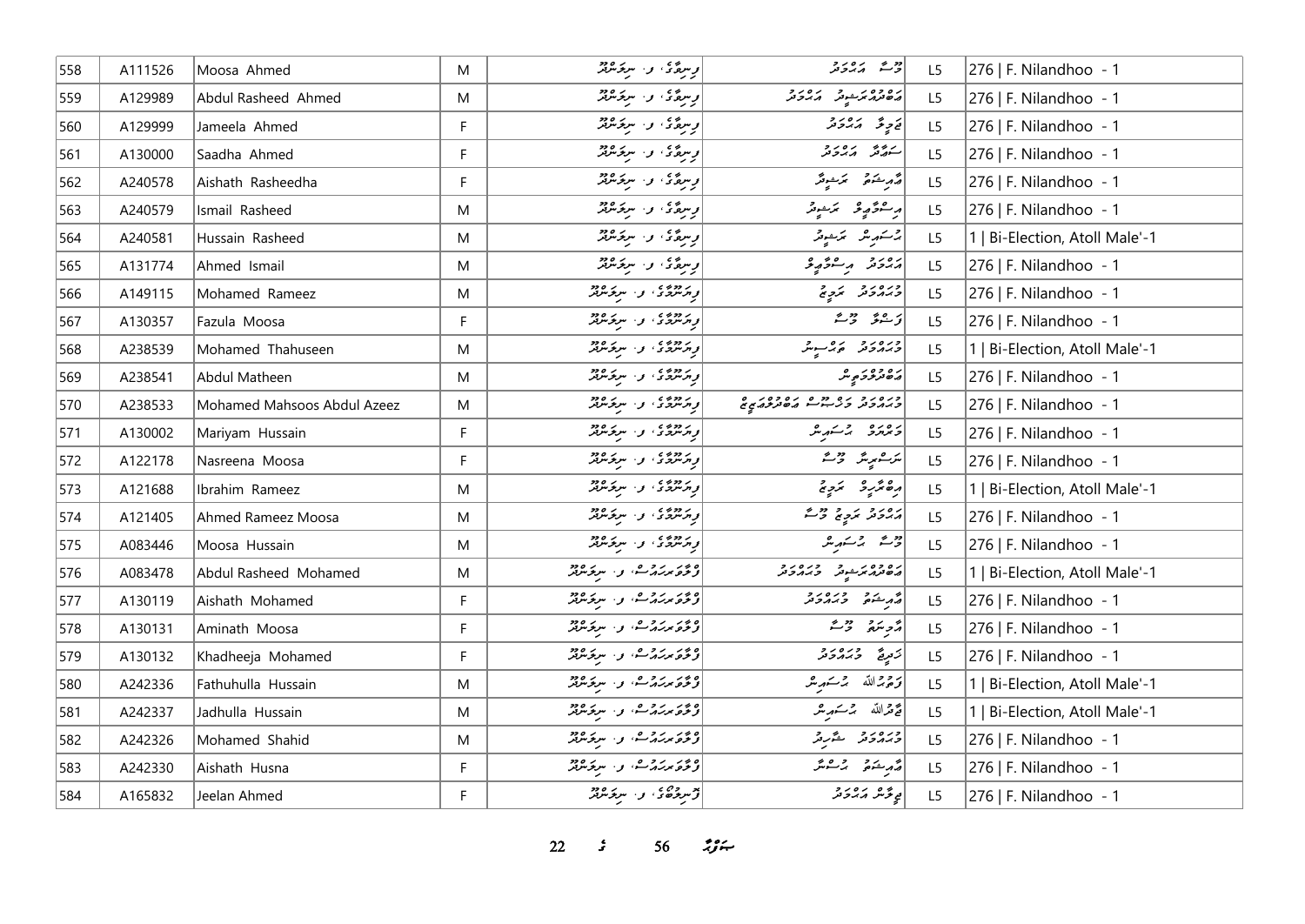| 585 | A130134 | Abdulla Abdul Azeez      | M  | اپو وہ ہ<br>اوسروہ <sub>کا ک</sub> ہ سروسربر       | رە والله   رە وە <i>رى</i> ج                 | L5             | 1   Bi-Election, Atoll Male'-1 |
|-----|---------|--------------------------|----|----------------------------------------------------|----------------------------------------------|----------------|--------------------------------|
| 586 | A130135 | Fathimath Ali            | F  | پر دە، باركان                                      | د پوځنو په کړې                               | L <sub>5</sub> | 276   F. Nilandhoo - 1         |
| 587 | A113198 | Abdul Wahid Abdul Azyz   | M  | المسروه ي . و . سروسرفر                            | ره وه ده ده ده ده ده م                       | L5             | 276   F. Nilandhoo - 1         |
| 588 | A103518 | Fareeda Abdul Azeez      | F  | از سروه ی و سروسربر                                | ئى پەنگە ئەھەم بولىقى تى                     | L <sub>5</sub> | 1   Bi-Election, Atoll Male'-1 |
| 589 | A096691 | Basheera Abdul Azeez     | F  | المسروه ي - والمسرور ودو                           | خارش مان ده ده در د                          | L <sub>5</sub> | 276   F. Nilandhoo - 1         |
| 590 | A092061 | Hawwa Abdul Azeez        | F  | المسروه ي المسرور المسرور وجود                     | ره ده ده ده ره<br>  پروگر در هنرمروکړي       | L5             | 276   F. Nilandhoo - 1         |
| 591 | A243846 | Tholhath Abdul Azeez     | F  | د روه ، و الروه                                    | رور در دروور و<br>  بوخه در ماه مرحمد ی      | L5             | 1   Bi-Election, Atoll Male'-1 |
| 592 | A246128 | Abdul Qadhir Abdul Azeez | M  | د سروه ی و سروسرور                                 | د ۱۶۶۵ د ۱۶۶۵ مخ                             | L5             | 276   F. Nilandhoo - 1         |
| 593 | A246129 | Jameela Abdul Azeez      | F  | المسروه ي المسرور المسرور وجود                     | خ چ قد صدر محمد من ح                         | L5             | 276   F. Nilandhoo - 1         |
| 594 | A246131 | Khadheeja Abdul Azeez    | F. | توسروه ی و سروسربر                                 | زېږمځ پره ده پر د                            | L <sub>5</sub> | 276   F. Nilandhoo - 1         |
| 595 | A404311 | Mamdhooha Abdul Azeez    | F  | د ده ، و سروسرد                                    | ره دوه ده وه در ه                            | L5             | 276   F. Nilandhoo - 1         |
| 596 | A350416 | Aishath Shiuna Khaleel   | F. | دومبردی و سردمد                                    | در شهر شهر مگر زیرو<br>  در شهر شهر مگر زیرو | L <sub>5</sub> | 1   Bi-Election, Atoll Male'-1 |
| 597 | A343810 | Mamdhooh Khaleel         | M  | وَفَرْسِرْدُى ۚ وَ ۚ سِرْدَسْرَدْ.                 | دەپىرە تەربى                                 | L <sub>5</sub> | 1   Bi-Election, Atoll Male'-1 |
| 598 | A344029 | Shifna Khaleel           | F. | ووسروی و سروسر                                     | جوثر كولى                                    | L <sub>5</sub> | 1   Bi-Election, Atoll Male'-1 |
| 599 | A350563 | Suhana Khaleel           | F  | در سرگری و سرگرمزنگر                               | التارُسُ ارَبِّرِوْ                          | L5             | 1   Bi-Election, Atoll Male'-1 |
| 600 | A083479 | Mohamed Khaleel          | M  | دومبرگری، و استخانگر                               | ورەرو زېږو                                   | L <sub>5</sub> | 1   Bi-Election, Atoll Male'-1 |
| 601 | A068268 | Ahmed Khaleel            | M  | دوم پری او است میتراند<br>  و څسرمرگی او استخداملر | <i>ړور د زوی</i>                             | L5             | 276   F. Nilandhoo - 1         |
| 602 | A128887 | Hawwa Ismail             | F  | ۇتىرگەمى بولىسىرىكىرلىر                            | بروژ پرےژ <sub>و</sub> پو                    | L <sub>5</sub> | 1   Bi-Election, Atoll Male'-1 |
| 603 | A130109 | Ahmed Moosa              | M  | وروی کی میکرده دو                                  | پرور دورم                                    | L5             | $ 277 $ F. Nilandhoo - 2       |
| 604 | A130372 | Fathmath Ahmed           | F  | ویروی و سرقرمرفر                                   | د بر د بره بر د                              | L <sub>5</sub> | 277   F. Nilandhoo - 2         |
| 605 | A236549 | Aishath Ismail           | F  | وروی کی سروس                                       | أقدم شوقه وستتحويك                           | L <sub>5</sub> | 277   F. Nilandhoo - 2         |
| 606 | A236562 | Firaash Abdul Raheem     | M  | وه کړې و سروس                                      | دِ تَرْ شَه مَ مَ مَ مِرْ بِرِ وَ            | L <sub>5</sub> | 277   F. Nilandhoo - 2         |
| 607 | A236871 | Raheema Abdul Raheem     | F  | دەسىمى ئەسىرىمىدە                                  | برگ دەمدەرە                                  | L <sub>5</sub> | 277   F. Nilandhoo - 2         |
| 608 | A236875 | Fauzy Abdul Raheem       | M  | دەكتەر، بەر سېۋىترلىر                              |                                              | L5             | 277   F. Nilandhoo - 2         |
| 609 | A130010 | Suwaida Hassan           | F. | دەكتەر، بەر سېۋىترلىر                              | شقەرقە - ئەسكىش                              | L5             | 277   F. Nilandhoo - 2         |
| 610 | A051699 | Abdul Raheem Idrees      | M  | وەسەتى، وسىرى ھەد                                  | رەۋە ئەركىرى ئىس ئىس                         | L5             | 277   F. Nilandhoo - 2         |
| 611 | A325089 | Reema Abdul Raheem       | F. | دەسىمى ئەسىر ئىبر                                  | برگ ره ده بر ره                              | L5             | 277   F. Nilandhoo - 2         |

**23** *s* **56** *n***<sub>3</sub>**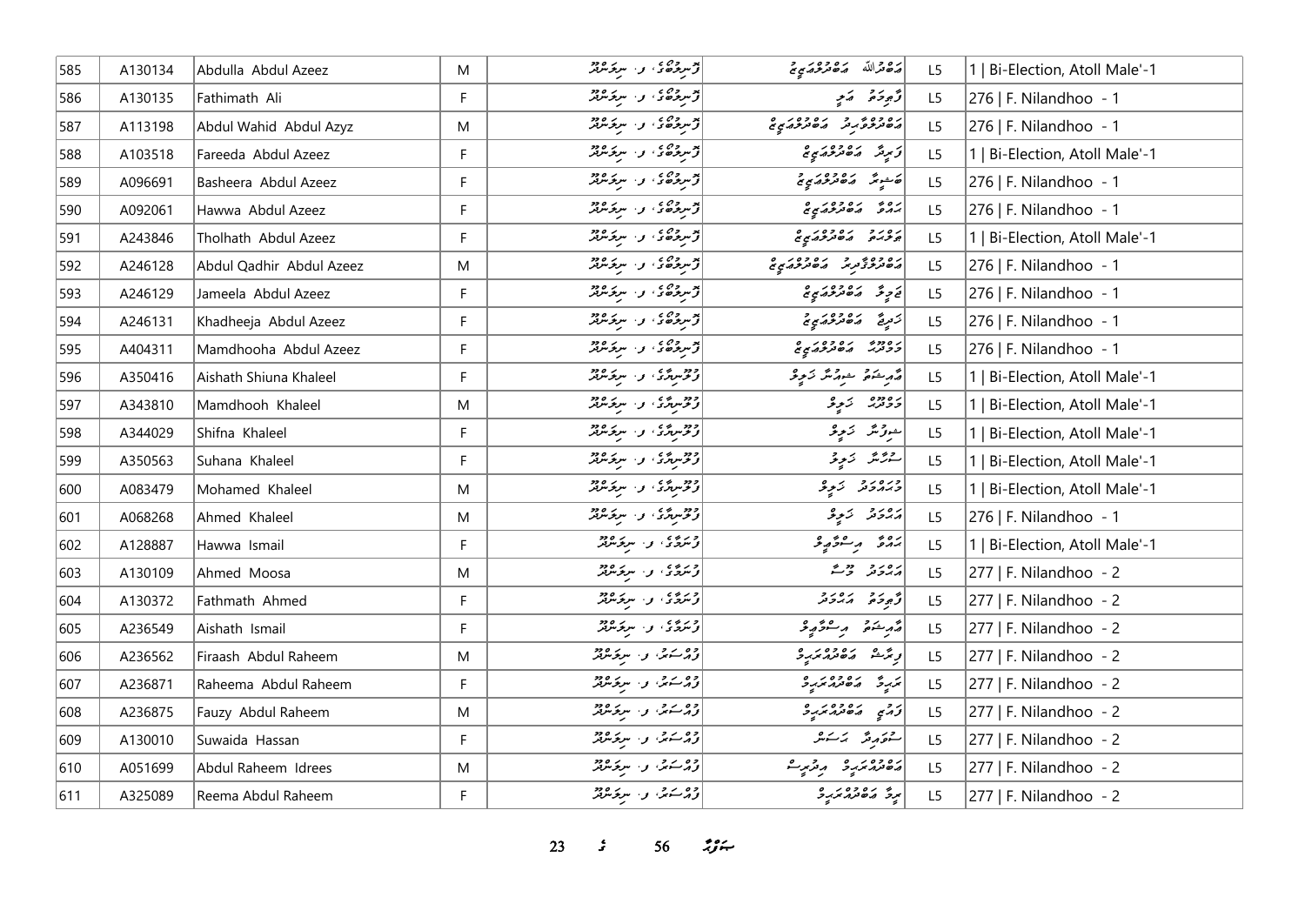| 612 | A381670 | Aishath Maeesha       | F.        | ودهممن والبرقراني                                       | أثار منكاتها التحاريب عثر                            | L5             | 1   Bi-Election, Atoll Male'-1 |
|-----|---------|-----------------------|-----------|---------------------------------------------------------|------------------------------------------------------|----------------|--------------------------------|
| 613 | A354429 | Nasrulla Ali          | ${\sf M}$ | دی. و . سروسرپر                                         | ىترجىترالله كمتحي                                    | L5             | 1   Bi-Election, Atoll Male'-1 |
| 614 | A305337 | Saifulla Ali          | M         | دی، و . سروسربر                                         | سَمرِرْ اللّهِ صَعِي                                 | L5             | 277   F. Nilandhoo - 2         |
| 615 | A078068 | Ali Ibrahim           | M         | دُمَّ، وسيرتمبر                                         | ړَ په پره پر په                                      | L5             | 277   F. Nilandhoo - 2         |
| 616 | A130150 | Habeeba Mohamed       | F         | دُرٌ، و سرگرمرکز                                        | ره وره دو                                            | L <sub>5</sub> | 277   F. Nilandhoo - 2         |
| 617 | A241876 | Samsulla Ali          | ${\sf M}$ | ئۇڭ بو، سىرتىرلىق                                       | يحوث الله كه محيه                                    | L5             | 277   F. Nilandhoo - 2         |
| 618 | A241868 | Nasreena Ali          | F.        | ئۇڭ بى سىر ئىشلار                                       | ىكەسىم كەر                                           | L <sub>5</sub> | 1   Bi-Election, Atoll Male'-1 |
| 619 | A130248 | Aminath Abdul Wahhab  | F.        | ئەسىمىتى، ئەسىر ئەھەم                                   | د بر د بره ده بره د و<br>  د د سره د م ه تر و د بر ه | L5             | 277   F. Nilandhoo - 2         |
| 620 | A000887 | Ismail Ahmed          | M         | كالمحاسكة المستراس والمحارثة                            | ر عۇرپى ئەرر                                         | L5             | 277   F. Nilandhoo - 2         |
| 621 | A250305 | Assad Ismail          | M         | كەنتىمىگە بەر سرپۇش بىر                                 | پر ۱۳ در مرگ می شود.                                 | L5             | 277   F. Nilandhoo - 2         |
| 622 | A250308 | Amjad Ismail          | M         | كالمحاسبين والبرودو                                     | دەرو بەسىۋە بى                                       | L5             | 1   Bi-Election, Atoll Male'-1 |
| 623 | A250309 | Ahmed Ismail          | M         | ئەسىمىتىكى بەر ئەيدىن ئە                                | دەرە بەسۇر ئو                                        | L5             | 277   F. Nilandhoo - 2         |
| 624 | A333645 | Mohamed Muflih        | ${\sf M}$ | د بره برد ، و ، سرتر ودو                                | ورورو ووو                                            | L <sub>5</sub> | 276   F. Nilandhoo - 1         |
| 625 | A238979 | Ali Shahid            | M         | د بره برد ، و ، سرو برد .<br>  د بره برد ، و ، سرو برند | رَمِي شَرْرِتْر                                      | L <sub>5</sub> | 276   F. Nilandhoo - 1         |
| 626 | A130032 | Ismail Ahmed          | ${\sf M}$ | د پرسربروس و استرسرفر                                   | ر صوّر و د در د                                      | L5             | 277   F. Nilandhoo - 2         |
| 627 | A130033 | Hawwa Moosa           | F.        | و پرترکزوش و استخشانگر                                  | پروژ وژځ                                             | L5             | 277   F. Nilandhoo - 2         |
| 628 | A122176 | Aishath Ismail        | F.        | د پرېش وي سرچس پر                                       | أقهر شئعتي ومستحرمه فلتحض                            | L <sub>5</sub> | 1   Bi-Election, Atoll Male'-1 |
| 629 | A122188 | Nazima Ismail         | F         | و پر <i>مرکز کرد و به مرکز مر</i> کز                    | شَعِرَة مِ سَرَّمٍ وَ                                | L5             | 1   Bi-Election, Atoll Male'-1 |
| 630 | A243882 | Ibrahim Nabeeh Ismail | ${\sf M}$ | اء موسر <i>کرده شو و . سرخ سرق</i> ر                    | أرەمزىر سەر رەمز                                     | L5             | 1   Bi-Election, Atoll Male'-1 |
| 631 | A247555 | Mohamed Ismail        | M         | د پرسربروس و استرسرفر                                   | ورەرو بەسۇر ئو                                       | L <sub>5</sub> | 277   F. Nilandhoo - 2         |
| 632 | A247556 | Rashidha Fikry        | F.        | د پرېش کويل لو، سربو پېړند                              | برّحود ويتمي                                         | L5             | 277   F. Nilandhoo - 2         |
| 633 | A247557 | Aminath Ismail        | F         | و پرترکروش و البربر وجود                                | أقريتهم وبسقوقة                                      | L <sub>5</sub> | 277   F. Nilandhoo - 2         |
| 634 | A247558 | Fathimath Rusdha      | F         | و مەركەش و سرگرىقلا                                     | تو پر چې په پېښتونکر                                 | L5             | 277   F. Nilandhoo - 2         |
| 635 | A247559 | Hassan Nasheed        | M         | و پرپاژه کل و استخلافه                                  | پرسكى مىتىدىتى                                       | L5             | 1   Bi-Election, Atoll Male'-1 |
| 636 | A130049 | Aishath Ahmed         | F         | ده ده د .<br>  د تروگان و . سرپرسرټر                    | أقهر مشكوه المركز وراد                               | L5             | 276   F. Nilandhoo - 1         |
| 637 | A000691 | Ahmed Rasheed         | ${\sf M}$ | دەۋە ئەس سىر ئىرود                                      | پروتر برشیر                                          | L <sub>5</sub> | 276   F. Nilandhoo - 1         |
| 638 | A078276 | Mariyam Rasheeda      | F.        | وه وه ه ، .<br>  د تروگان او ا سرتوسرلمر                | دەرە - ئەجەنگە                                       | L <sub>5</sub> | 1   Bi-Election, Atoll Male'-1 |

**24** *s* 56 *if***<sub>s</sub>**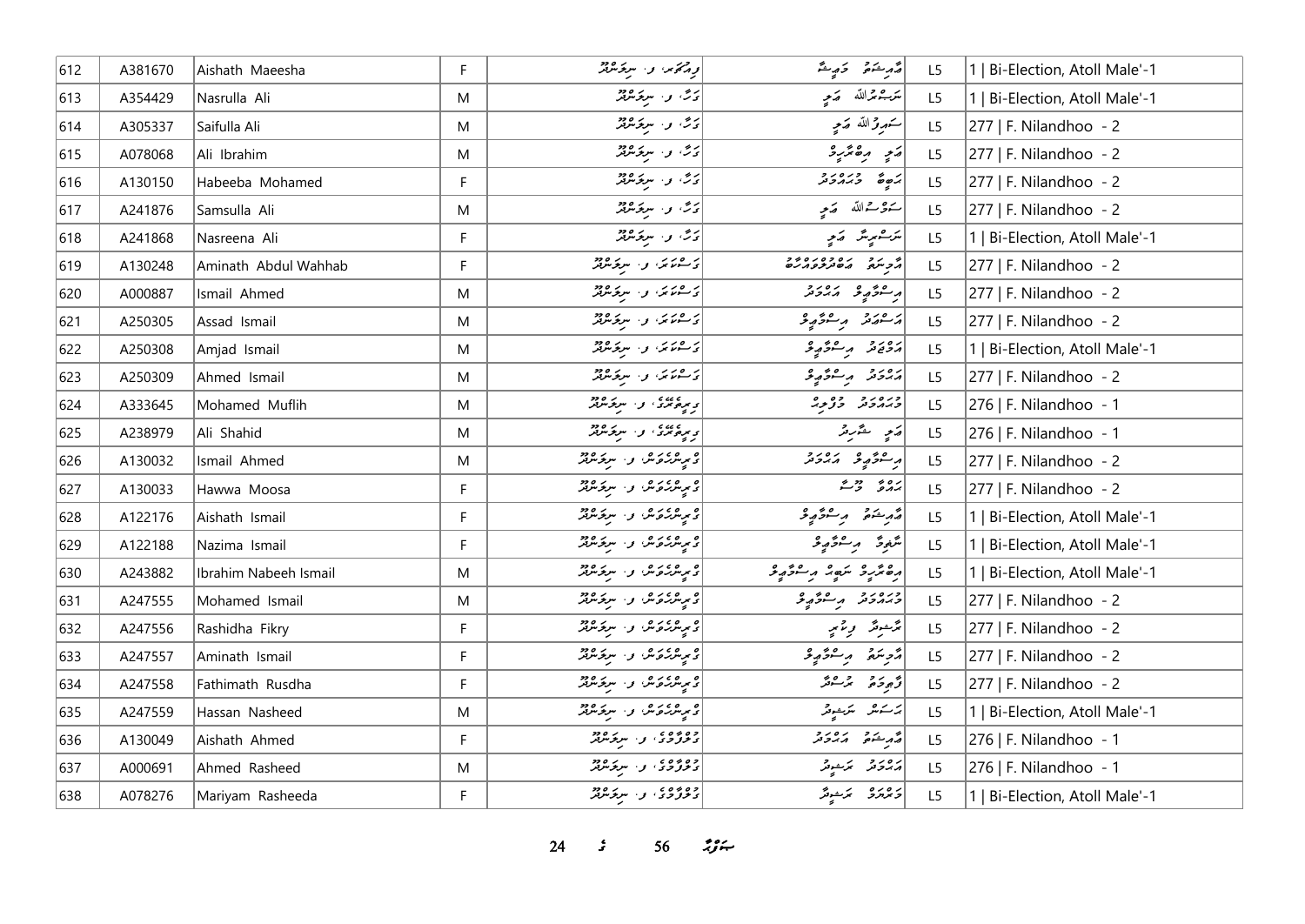| 639 | A081630 | Ali Rasheed         | M           | وه وه ه ع السر المستخدم العربي.<br>  د خرگر خري المسلم المستخدم المستخدم المستخدم المستخدم الله الله | ړی پرېدوگر                            | L <sub>5</sub> | 276   F. Nilandhoo - 1         |
|-----|---------|---------------------|-------------|------------------------------------------------------------------------------------------------------|---------------------------------------|----------------|--------------------------------|
| 640 | A130350 | Mohamed Rasheed     | M           | وه وه ه ،<br>  د نوتون و ، سرنوس                                                                     | ورەرو برىيوتر                         | L <sub>5</sub> | 276   F. Nilandhoo - 1         |
| 641 | A130391 | Aminath Ibrahim     | F           | وہ رے وہ<br>  د ترریخ مرد ، او ، اسرترسربر                                                           | أرجع الله المعالم المعالم المعالم الم | L5             | 276   F. Nilandhoo - 1         |
| 642 | A235504 | Ali Zahir           | M           | وہ رہ وہ<br>  د ترریخ بری کی سرترس                                                                   | رَمَدِ تَجْرَبَرُ                     | L5             | 276   F. Nilandhoo - 1         |
| 643 | A130304 | Ismail Zahir        | M           | وہ رہ وہ<br>  د ترریخ بری کی سرترس                                                                   | رەشقەق ئىرىتى                         | L <sub>5</sub> | 1   Bi-Election, Atoll Male'-1 |
| 644 | A130305 | Ahmed Zahir         | M           | وہ رہ وہ<br>  د ترریخ بری او اسرترس                                                                  | دەر د ئى ئى                           | L <sub>5</sub> | 276   F. Nilandhoo - 1         |
| 645 | A057835 | Dr. Mohamed Faisal  | M           | وہ رہ وہ<br>  د ترریخ بری کو اسرپرسربر                                                               | ، درورو در دو                         | L5             | 276   F. Nilandhoo - 1         |
| 646 | A129996 | Ibrahim Ali         | M           | وہ رہ وہ<br>  د ترریخ بری او اسرترس                                                                  | دەنزىر ئىي                            | L <sub>5</sub> | 276   F. Nilandhoo - 1         |
| 647 | A129997 | Mariyam Ismail      | F           | وه بره وي.<br>  د تربری برد او ا سرتوسربر                                                            | دەرە بەشۇر ئو                         | L <sub>5</sub> | 276   F. Nilandhoo - 1         |
| 648 | A130282 | Ahmed Rashad        | M           | دوشكاش والسركانين                                                                                    | پروتر برگرگر                          | L <sub>5</sub> | 1   Bi-Election, Atoll Male'-1 |
| 649 | A242332 | Amir Ahmed          | M           | د و شک <i>ش و ا سرنگرفته</i>                                                                         | روبه در در د                          | L <sub>5</sub> | 277   F. Nilandhoo - 2         |
| 650 | A242342 | Asifaa Ahmed        | F           | د ویک شرکت او در سربر مورد                                                                           | ئەسىرق ئەبرىرى                        | L5             | 1   Bi-Election, Atoll Male'-1 |
| 651 | A130226 | Rasheedha Umar      | F           | كەھەكم بولۇق بەر سرىكرىلار                                                                           | يَرَجُونَ = 12 كَرْ يَرْ              | L <sub>5</sub> | 277   F. Nilandhoo - 2         |
| 652 | A157837 | Abdul Gadir Umar    | M           | كەرگە ئوپوڭ ن سرىگەنلە                                                                               | دەۋە ئوبۇ ھەم                         | L5             | 277   F. Nilandhoo - 2         |
| 653 | A126374 | Mariyam Ibrahim     | F.          | كالتركوكوريونك والمسرقر مردقته                                                                       | د وره د ه ټربرو                       | L <sub>5</sub> | 277   F. Nilandhoo - 2         |
| 654 | A032734 | Abdul Muhsin Umar   | M           | كالتذكر مربوق والترفر فرقاني                                                                         | رەمەدە دىسى ھەدىر                     | L5             | 277   F. Nilandhoo - 2         |
| 655 | A077772 | Ismail Umar         | M           | كسرة كالموبوقة الاسترار المرتد                                                                       | ر ھۇرپى ئەدىر                         | L5             | 277   F. Nilandhoo - 2         |
| 656 | A243826 | Nabeeh Abdul Muhsin | M           | كالترة مروق والبرودير                                                                                | شهر ده ده ده سور                      | L <sub>5</sub> | 277   F. Nilandhoo - 2         |
| 657 | A007218 | Dawood Aboobakuru   | M           | كسرنس والسرقر مريم                                                                                   | 22/32/2324                            | L <sub>5</sub> | 276   F. Nilandhoo - 1         |
| 658 | A032168 | Abdul Gadir Moosa   | M           | كەس ئى سىرىكىنىڭ                                                                                     | دە دە يەر دە دە ئە                    | L <sub>5</sub> | 276   F. Nilandhoo - 1         |
| 659 | A082739 | Hussain Idrees      | M           | ژوپستھیں اور سرپر مربر                                                                               | پرستمبر شہر مریز میرے                 | L5             | 277   F. Nilandhoo - 2         |
| 660 | A238969 | Shakeela Mohamed    | F           | ژبې سقه تنگه او ۱۰ سرچ شرفتر                                                                         | شەرقى ئەرەر ئ                         | L <sub>5</sub> | 277   F. Nilandhoo - 2         |
| 661 | A236049 | Abdul Nafiu Hussain | M           | ژېږ سفه و سربر مرد ل                                                                                 | دەۋەشرە ئەسەر                         | L5             | 277   F. Nilandhoo - 2         |
| 662 | A236053 | Aishath Salwa       | $\mathsf F$ | روح علا والبرقر مريح مرقد                                                                            | د مشهور سنور                          | L5             | 1   Bi-Election, Atoll Male'-1 |
| 663 | A236055 | Abdul Rafiu Hussain | M           | روس کامر، وسیر مردم                                                                                  | دەدە ئەرج بىر شەر ش                   | L5             | 277   F. Nilandhoo - 2         |
| 664 | A236062 | Abdul Hafiz Hussain | M           | روپرے میں وسیر مرکز مرکز                                                                             | رەۋە ئۇيۇرقى باشكىرىش                 | L5             | 1   Bi-Election, Atoll Male'-1 |
| 665 | A376866 | Shahuna Hussain     | F           | روپە ھەير، بەر سرىترىش                                                                               | شەرجى رقىستىرىش                       | L5             | 277   F. Nilandhoo - 2         |

*s*  $56$  *n***<sub>3</sub>** *n***<sub>3</sub>** *i*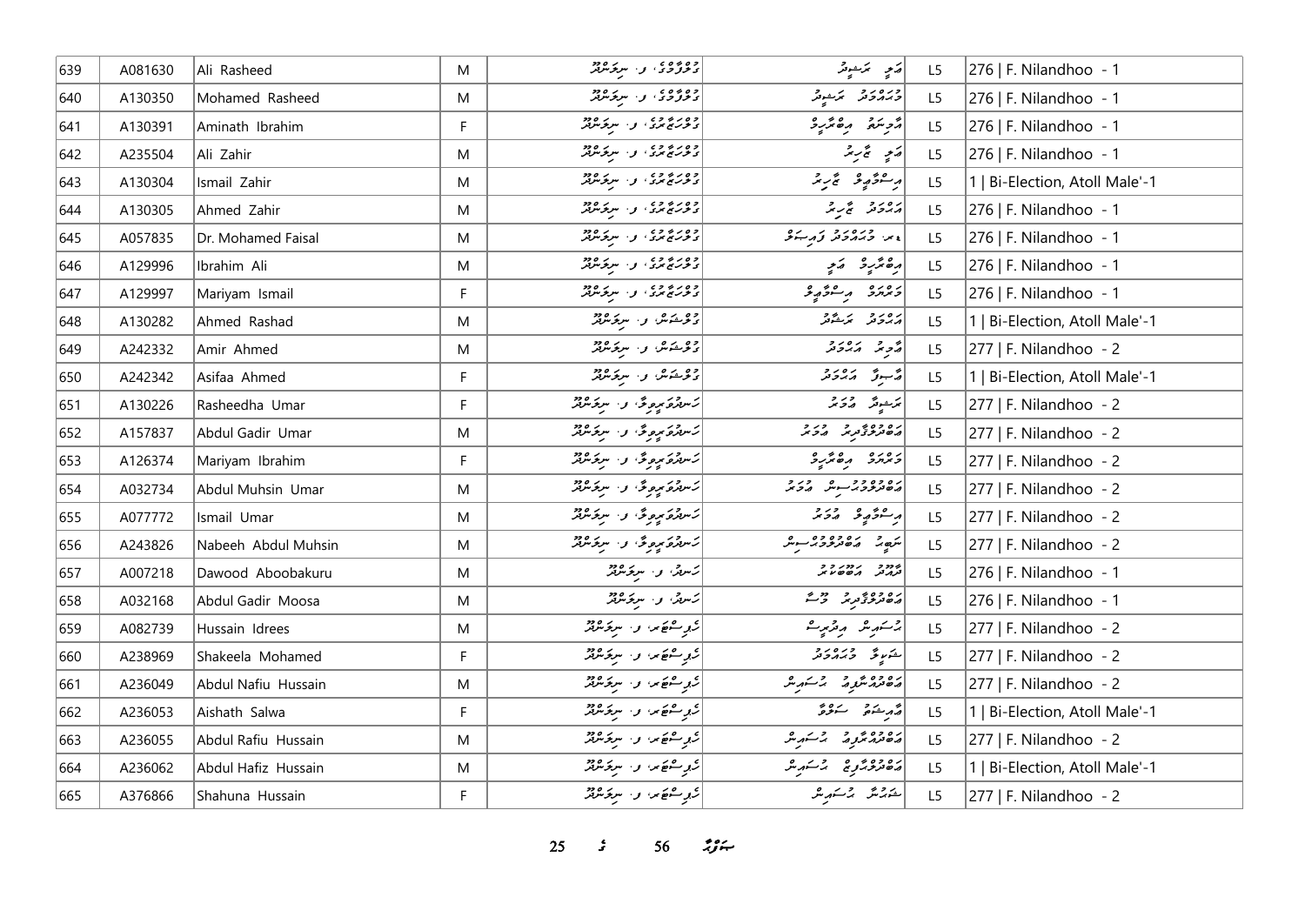| 666 | A238940 | Ahmed Mueen               | M           | رَمِیْنَ وَاسِعَاهِ مِنْ       | دەروھە ئەھمىر                                                   | L <sub>5</sub> | 276   F. Nilandhoo - 1         |
|-----|---------|---------------------------|-------------|--------------------------------|-----------------------------------------------------------------|----------------|--------------------------------|
| 667 | A053724 | Abdul Rasheed Mohamed     | M           | ریوندی و سروکردو               | د ۱۵۶۵ د مربور د ۲۵۷۵ د و                                       | L5             | 276   F. Nilandhoo - 1         |
| 668 | A053725 | Aminath Ahmed             | F           | رَمِرْسُ وَاسِرَمْهُمْ         | د پره د بره بر د                                                | L5             | 276   F. Nilandhoo - 1         |
| 669 | A130086 | Minna Rasheed             | F           | ریده، و سرومین                 | حریثر بر مینویر<br>  حریثر بر مینویر                            | L5             | 1   Bi-Election, Atoll Male'-1 |
| 670 | A130087 | Mueena Abdul Rasheed      | F           | رَمِرْتَمْنَ وَ سِرْحَمْدَتْرٌ | د پر می ده ده د برد د                                           | L5             | 276   F. Nilandhoo - 1         |
| 671 | A130088 | Muna Rasheed              | F           | زیرموی و سروموړ                | جې تر تر تو تر                                                  | L5             | 276   F. Nilandhoo - 1         |
| 672 | A130089 | Yumna Rasheed             | $\mathsf F$ | رَمِرْتُمْنٌ وَ سِرْقَاشِيْرٌ  | أووعر بمسور                                                     | L5             | 276   F. Nilandhoo - 1         |
| 673 | A050245 | Rugiyya Ahmed             | F           | رَحْمَتْ، وَ سِرْحَمْتُوْتُرْ  | حرق مدور                                                        | L5             | $ 277 $ F. Nilandhoo - 2       |
| 674 | A024318 | Hussain Hassan            | M           | رَحْمَتْ، و. سِرْحَسْنْتْرُ    | چەسىر سىر ئەسىر                                                 | L <sub>5</sub> | 277   F. Nilandhoo - 2         |
| 675 | A106720 | Hamid Ibrahim             | M           | ر» د سرو دو                    | پژوند اره ټربرو                                                 | L5             | $ 277 $ F. Nilandhoo - 2       |
| 676 | A243841 | Mazin Hamid               | M           | ریمو، و سروکرد                 | دَّى عَلَى مَدَّرَ مِّدْ                                        | L5             | 277   F. Nilandhoo - 2         |
| 677 | A245763 | Ibrahim Afrah Haamid      | M           | ریمو، و سرق مربر               | <br>  دهتر د و برو بر بردند                                     | L5             | 277   F. Nilandhoo - 2         |
| 678 | A402833 | Mohamed Yazeedh           | M           | ره ووی و . سروسرد              | دره د د سرپړ تر                                                 | L5             | 1   Bi-Election, Atoll Male'-1 |
| 679 | A113690 | Ismail Mohamed            | M           | رو و د ، و ، سرو وود           | ر عوصو ورەرو                                                    | L5             | 276   F. Nilandhoo - 1         |
| 680 | A122185 | Zahiyya Mohamed           | F           | روده، والبرودود                | پروژ ورورو                                                      | L5             | 1   Bi-Election, Atoll Male'-1 |
| 681 | A130104 | Muneera Mohamed           | F           | ر و و و ، و ، سرو وود          | د سر پژوره د د                                                  | L5             | 276   F. Nilandhoo - 1         |
| 682 | A130185 | Azeeza Mohamed            | F           | ر و و و ، او ا اسرو مود        | مَيِيحٌ وَيَرْمُ وَمَرْ                                         | L <sub>5</sub> | 276   F. Nilandhoo - 1         |
| 683 | A068154 | Ahmed Mohamed             | M           | رچ وي پېښتونونو                | د ۱۵ د ور ۵ د و                                                 | L <sub>5</sub> | 1   Bi-Election, Atoll Male'-1 |
| 684 | A130348 | Abdul Azeez Abdul Razzag  | M           | رپوری پی سرکردی                | בפרים מיינים מיינים<br>  המיינים המיינים המיינים                | L <sub>5</sub> | 276   F. Nilandhoo - 1         |
| 685 | A235541 | Abdul Hameed Mohamed      | M           | رووه ده و. سروه دو             | ره ده ر د در در د                                               | L <sub>5</sub> | 276   F. Nilandhoo - 1         |
| 686 | A235544 | Abdul Jaleel Abdul Razzaq | M           | رو ووی به سرو وود              | ۱۵۶۵ - د ۱۵۶۵ مورد وه<br>  پره تر تر تر تر می تر بر تر بر تر تر | L5             | 276   F. Nilandhoo - 1         |
| 687 | A235545 | Yazeedha Ahmed            | F           | رەپەرە، بەسكەن دە              | پرېږ ته پر پر پر د                                              | L <sub>5</sub> | 1   Bi-Election, Atoll Male'-1 |
| 688 | A235548 | Ismail Afrah              | M           | رەپروى بى سېۋىترلىر            | ر عۇرپى دۇمۇر                                                   | L5             | 1   Bi-Election, Atoll Male'-1 |
| 689 | A235549 | Fathimath Leesha          | F           | رە دە، بەر سېزىللە             | وَجرِدَةٌ وَإِيشٌ                                               | L5             | 1   Bi-Election, Atoll Male'-1 |
| 690 | A130212 | Mariyam Ismail            | F           | پەتتۇئ نەسىر ئەتتى             | دەرە مەئەر                                                      | L <sub>5</sub> | 277   F. Nilandhoo - 2         |
| 691 | A130277 | Habeeba Hassan            | F           | پەتتۇئ نەسىر تەرەپر            | يَهِ صَحَبَ يَرْمَشْ                                            | L5             | 277   F. Nilandhoo - 2         |
| 692 | A130273 | Abdul Moomin Abdul Razzag | M           | پەنگەڭ نەسىر ئارەتلەر          | מפימים כי מסיפים משירה<br>  המשתיכת כית המשתיבת הא              | L5             | $ 277 $ F. Nilandhoo - 2       |

*s* 56 *i***<sub>3</sub>** $\approx$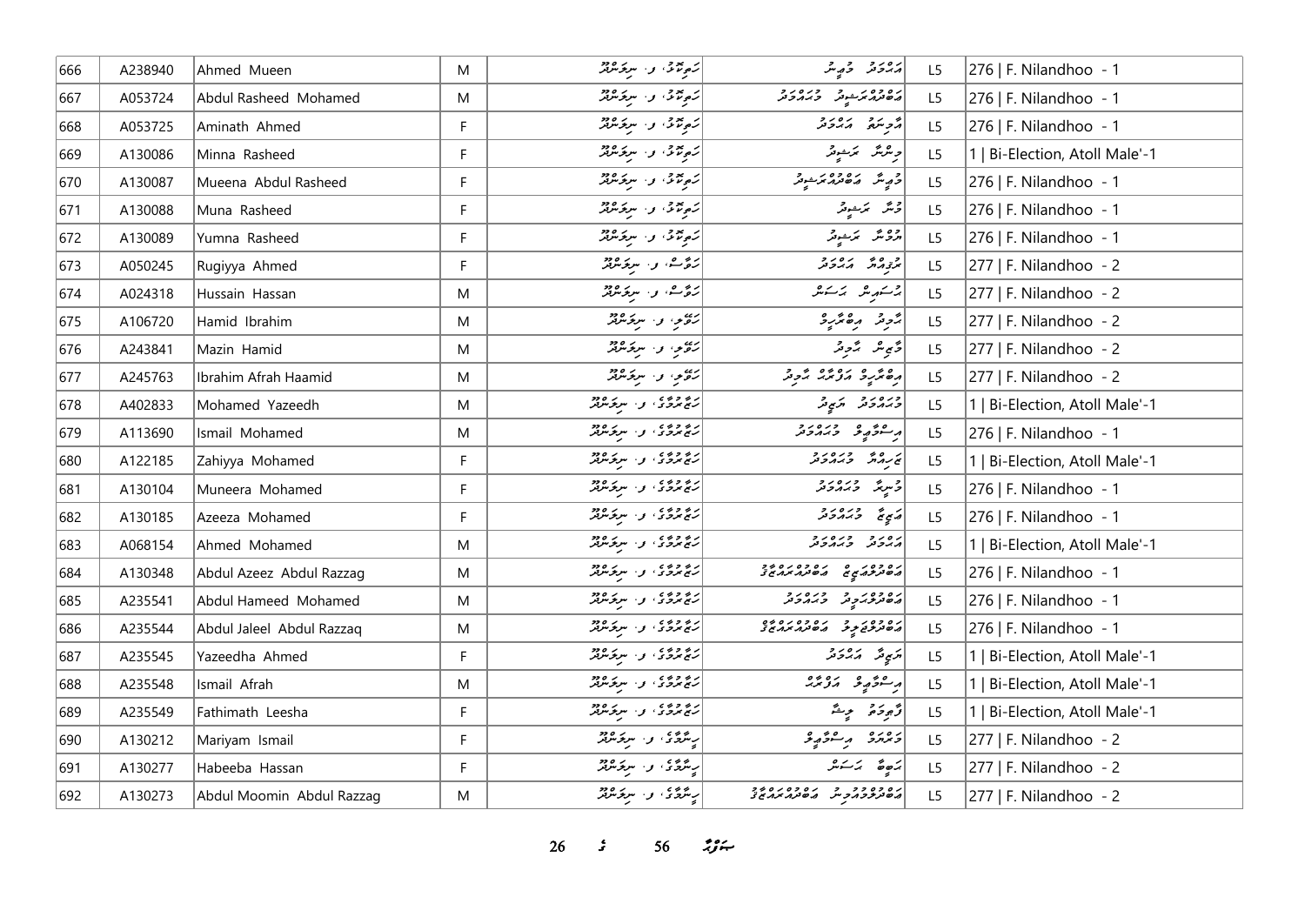| 693 | A130358 | Abdul Sameeu Abdul Razzag | M  | بریٹرڈی وسیروفیر                                    | גם כם גב"גם כם גם כביר<br>המינה ביקה" השינה בה בי | L5             | 277   F. Nilandhoo - 2         |
|-----|---------|---------------------------|----|-----------------------------------------------------|---------------------------------------------------|----------------|--------------------------------|
| 694 | A091924 | Abdul Jaleel Ibrahim      | M  | پر مرکزی و سربر مرکز                                | دەۋەنجۇ مەھكرىد                                   | L <sub>5</sub> | 1   Bi-Election, Atoll Male'-1 |
| 695 | A092551 | Jaleela Hassan            | F  | په ټرنگو کې سرچ شمکر                                |                                                   | L5             | 1   Bi-Election, Atoll Male'-1 |
| 696 | A130120 | Fathimath Ismail          | F  | ریٹرنگئ وسیر میں                                    | د پره په پره په پر                                | L5             | 277   F. Nilandhoo - 2         |
| 697 | A130016 | Aminath Manike            | F  | رووسومی می در سرومبرد                               |                                                   | L <sub>5</sub> | 277   F. Nilandhoo - 2         |
| 698 | A077672 | Ismail Zahir              | M  | ر، وسۇمۇمۇ، و. سرىمىڭ                               | ر شۇرچى ئىرىز                                     | L5             | 277   F. Nilandhoo - 2         |
| 699 | A130232 | Idrees Ibrahim            | M  | پروپوری همده و سروه د                               | ریزیرے رہ مریز د                                  | L5             | 277   F. Nilandhoo - 2         |
| 700 | A152528 | Ibrahim Idrees            | M  | ر، وسۇمۇمۇ، و. سرىمىڭ                               | رە ئۇرۇ بەترىرى                                   | L5             | 277   F. Nilandhoo - 2         |
| 701 | A141051 | Abdul Razzaq Idrees       | M  | ریوویوژنگردی، او استخانگرد                          | ره ده ده د د د مرسمه                              | L5             | 277   F. Nilandhoo - 2         |
| 702 | A243779 | Yasha Abdul Razzaq        | F. | ر، د سره عرمی، د. سرم عرمی                          | د ده ده ده ده و د<br>در شه ده مهر مردم و د        | L5             | 277   F. Nilandhoo - 2         |
| 703 | A235838 | Aishath Zidhuna           | F  | رووسۇمۇمۇ، بەسىر ئەدەر<br>  رىزىرلىرىگەنى بەسىر ئىس | رژمر شور ہے ترمگر                                 | L5             | 277   F. Nilandhoo - 2         |
| 704 | A236554 | Hussain Haleem            | M  | رىدۇ سۇ شۇي، بەر سرىگەنگە                           | جر سَمْرِ مَدْ جِرْدَةِ السَّارِيةِ وَ            | L5             | 277   F. Nilandhoo - 2         |
| 705 | A236558 | Fathmath Saeedha          | F  | پروپوسری ه پری و . سربر ۱۶۵                         | وَجوحَمْ سَهِيمٌ                                  | L5             | 1   Bi-Election, Atoll Male'-1 |
| 706 | A243728 | Hawwa Shahaanee Ismail    | F  | ربار و سروره و البرورود                             | پروژ ځرنګې رسونځ پرو                              | L5             | 1   Bi-Election, Atoll Male'-1 |
| 707 | A137836 | Aminath Ali               | F  | با برگە سەرگە ئەسىر ئەرە                            | مزحر سنتمر منظم                                   | L5             | 276   F. Nilandhoo - 1         |
| 708 | A055699 | Ismail Ali                | M  | را رحو سهروی او ا سروسهر                            | پرسموګوريو کمکمو                                  | L5             | 1   Bi-Election, Atoll Male'-1 |
| 709 | A130197 | Fathimath Ali             | F. | ریا رکھ سرگردی کی سرگر موثر                         | د څو خو په کړې                                    | L5             | 1   Bi-Election, Atoll Male'-1 |
| 710 | A347608 | Mohamed Shahaim Ismail    | M  | را روم مهرده و . سرومهر                             | ورەرو خەر ە مەھم ئ                                | L5             | 276   F. Nilandhoo - 1         |
| 711 | A250325 | Mohamed Ghassan           | M  | رین و سروکرد                                        | ورەرو رەپ                                         | L5             | 1   Bi-Election, Atoll Male'-1 |
| 712 | A250328 | Aishath Fariyya           | F  | رین و سرقرندند                                      | شهر مشترق و مرماند                                | L5             | 1   Bi-Election, Atoll Male'-1 |
| 713 | A244674 | Shihama Ali               | F. | ریزا وا سرکانگر                                     | جرئرمي كالمح                                      | L <sub>5</sub> | 277   F. Nilandhoo - 2         |
| 714 | A130234 | Aminath Raziyya           | F  | رین و سروکله                                        | أروسكو بمبرار                                     | L5             | 277   F. Nilandhoo - 2         |
| 715 | A130235 | Fathimath Saziyya         | F. | رین و- سرقرندنگ                                     | ژُهِ دَهُ سَمَعٍ رُهُ رَ                          | L <sub>5</sub> | 277   F. Nilandhoo - 2         |
| 716 | A130246 | Haleema Ali               | F  | ریزا وا سرندمده                                     | پر پڑھ کے پر                                      | L5             | 277   F. Nilandhoo - 2         |
| 717 | A130247 | Ali Moosa                 | M  | اریر، و- سرندمدین                                   | $23 \div 2$                                       | L5             | 277   F. Nilandhoo - 2         |
| 718 | A243639 | Mohamed Nimal             | M  | رۇش بېرىگى، بەسىر ئىبرىز                            | ورەرو سرگەمى                                      | L5             | 1   Bi-Election, Atoll Male'-1 |
| 719 | A243640 | Fazna Ahmed               | F. | رەھرىرىدەگە كەرسىدە دەھ                             | توسي مرورو                                        | L5             | 276   F. Nilandhoo - 1         |

**27** *s* **56** *n***<sub>3</sub>**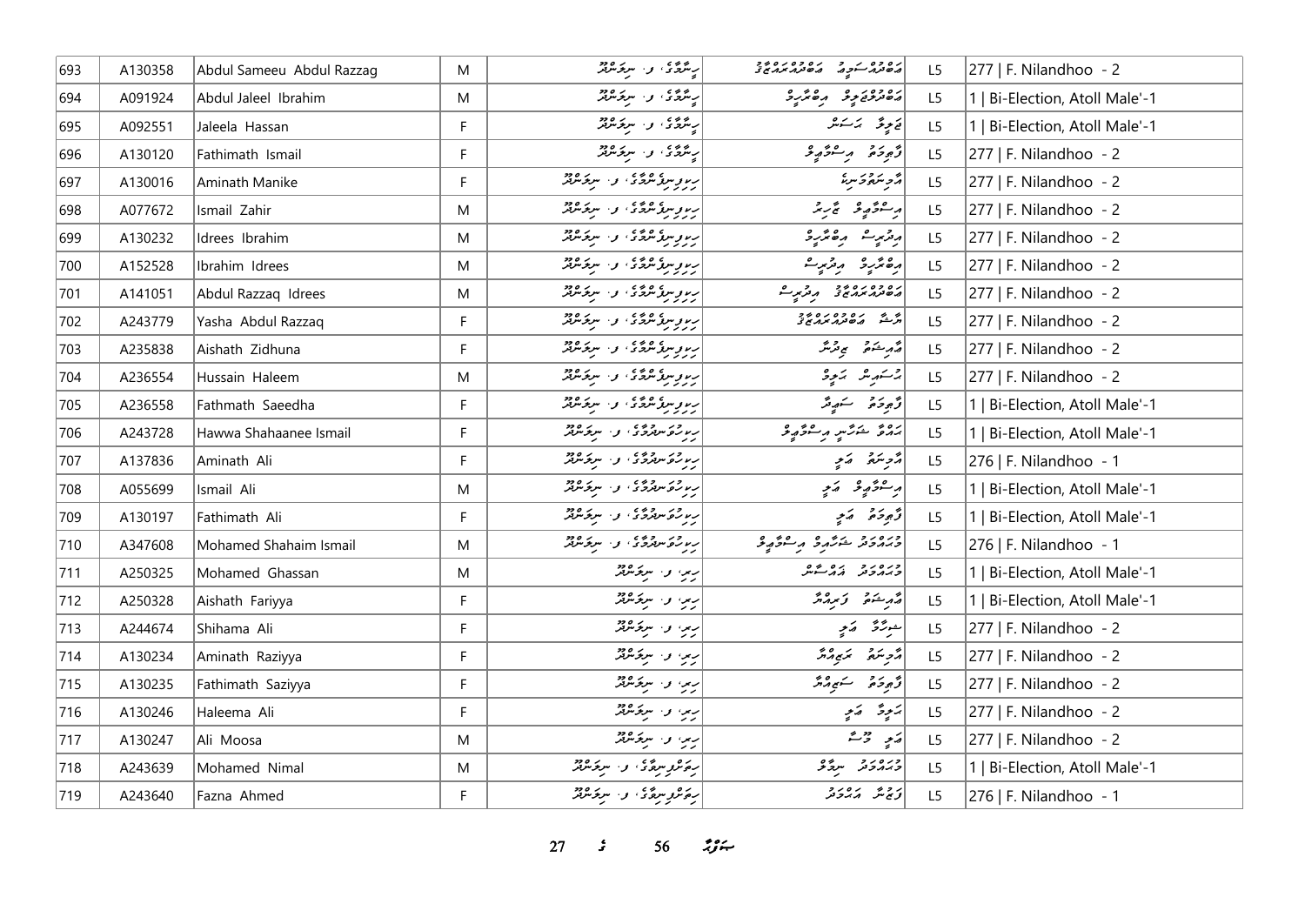| 720 | A243641 | Abdulla Kamaal            | M  | رەگروپىرەگى، بەر ئىرمەدە   | مَدْهِ مَرْاللّه يَدَوَّجْهِ                                                                           | L5             | 1   Bi-Election, Atoll Male'-1 |
|-----|---------|---------------------------|----|----------------------------|--------------------------------------------------------------------------------------------------------|----------------|--------------------------------|
| 721 | A243642 | Moosa Jamal               | M  | ر ئەھرىس ئىس بەر مەردە دە  | جزئے ۔ انے بڑ تو                                                                                       | L5             | 276   F. Nilandhoo - 1         |
| 722 | A130056 | Mariyam Ali               | F. | رەپرىدىگە: ئەسىر مەد       | رەرە كەير                                                                                              | L5             | 276   F. Nilandhoo - 1         |
| 723 | A130044 | Hawwa Ali                 | F  | رەكروپىرەكى، وسىرىرەدە     | برواق الأبوا                                                                                           | L <sub>5</sub> | 276   F. Nilandhoo - 1         |
| 724 | A130045 | Zoona Ahmed               | F. | بەھرىر سىدى، بەر سىز سىنىڭ |                                                                                                        | L5             | 1   Bi-Election, Atoll Male'-1 |
| 725 | A046221 | Moosa Ali                 | M  | رەمزىر سرگەن كى سرگەمدىنى  | روشہ ارتبو                                                                                             | L5             | 276   F. Nilandhoo - 1         |
| 726 | A121694 | Abdulla Ahmed             | M  | رگ و سرگرمین               | مَصْعَراللّه مَهْرَدَتْر                                                                               | L5             | 277   F. Nilandhoo - 2         |
| 727 | A160212 | Mariyam Thaufeeqa Abdulla | F. | روگا و ا سربۇشمېر          | د ه د ه مرد پرځ مرگانگه                                                                                | L5             | 277   F. Nilandhoo - 2         |
| 728 | A250253 | Aminath Mahufooza Abdulla | F  | رش و سرگرمینز              | أمر برد بره ده بره دالله                                                                               | L <sub>5</sub> | 277   F. Nilandhoo - 2         |
| 729 | A402834 | Mohamed Zahir             | M  | ریزوی و سرومبرد            | ورورو گرگر                                                                                             | L5             | 1   Bi-Election, Atoll Male'-1 |
| 730 | A405880 | Rifath Ahmed              | M  | ریزوی و سرومیند            | مروحده برورد                                                                                           | L5             | 1   Bi-Election, Atoll Male'-1 |
| 731 | A130317 | Zahira Ali                | F. | رېزوي، و، سرچشمېر          | تجربته ارَمٍ                                                                                           | L <sub>5</sub> | 277   F. Nilandhoo - 2         |
| 732 | A243787 | Huzam Ali                 | M  | رېزمونۍ، و. سرټرموټر       | رجع ومالمج                                                                                             | L <sub>5</sub> | 277   F. Nilandhoo - 2         |
| 733 | A237292 | Ibrahim Riyaz             | M  | ريزوي، و. سرقر عايش        | رە ئرىر ئىر ئىش                                                                                        | L <sub>5</sub> | 277   F. Nilandhoo - 2         |
| 734 | A237294 | Ibrahim Zahir             | M  | ر ټروپی، و . سرچسمبر       | رەپرىرو پى بر                                                                                          | L5             | 1   Bi-Election, Atoll Male'-1 |
| 735 | A237295 | Risaam Ahmed              | M  | ریزوی و سرویترنتر          | پرسگای پره پرو                                                                                         | L <sub>5</sub> | 277   F. Nilandhoo - 2         |
| 736 | A237296 | Zahid Ali                 | M  | ر ټرمونۍ و. سرنوموټر       | تجرير الأمي                                                                                            | L5             | 277   F. Nilandhoo - 2         |
| 737 | A237298 | Aishath Maaisha           | F. | ریزوی و سرقرمرتز           | أَيُّ مِنْ شَمْعٍ وَ أَمِنْ شَمْ                                                                       | L <sub>5</sub> | 1   Bi-Election, Atoll Male'-1 |
| 738 | A237299 | Abdul Razzaaq Ahmed       | M  | ریزیدی، و ا سربر موفقه     | גם כם גם מים גם גב<br>השנג גראי בי הגבינ                                                               | L5             | 1   Bi-Election, Atoll Male'-1 |
| 739 | A237300 | Aminath Moonisa           | F  | ر ټرېږي، و. سرچشمتر        | أروبتهم وحميرة                                                                                         | L <sub>5</sub> | 277   F. Nilandhoo - 2         |
| 740 | A046973 | Ali Ibrahim               | M  | ريزوي، وسيرتده             | ړَ په پره پر په                                                                                        | L <sub>5</sub> | 277   F. Nilandhoo - 2         |
| 741 | A002016 | Abdul Azeez Moosa         | M  | ریزس و سرقرندند            | ג 2020 - 2020 - 2020 - 2020 - 2020 - 2020 - 2021 - 2021 - 2021 - 2021 - 2021 - 2021 - 2021 - 2021 - 20 | L <sub>5</sub> | 277   F. Nilandhoo - 2         |
| 742 | A130198 | Nishanaa Abdul Azeez      | F. | ریزس و سرقرندند            | سرڪش ھەقىر جاھىي                                                                                       | L <sub>5</sub> | 277   F. Nilandhoo - 2         |
| 743 | A130179 | Aminath Ibrahim           | F. | ریزس و سرقرمرفتر           | أترجعني مقترع                                                                                          | L5             | 277   F. Nilandhoo - 2         |
| 744 | A130321 | Mauroof Abdul Azeez       | M  | ریزس و سرقرندند            | ر و دوه در ره وه در ده<br>در مرز در مورد مربع                                                          | L5             | 277   F. Nilandhoo - 2         |
| 745 | A130278 | Dhiyana Abdul Azeez       | F  | ریزس و سربرنده             | د پر شهر موجود موجد بر حر                                                                              | L5             | 277   F. Nilandhoo - 2         |
| 746 | A247488 | Abdul Samad               | M  | ریزس و سرقرمرفز            | ر ه ده بر ر د<br>پره تروگر                                                                             | L5             | 277   F. Nilandhoo - 2         |

**28** *s* **56** *n***<sub>3</sub>** *n*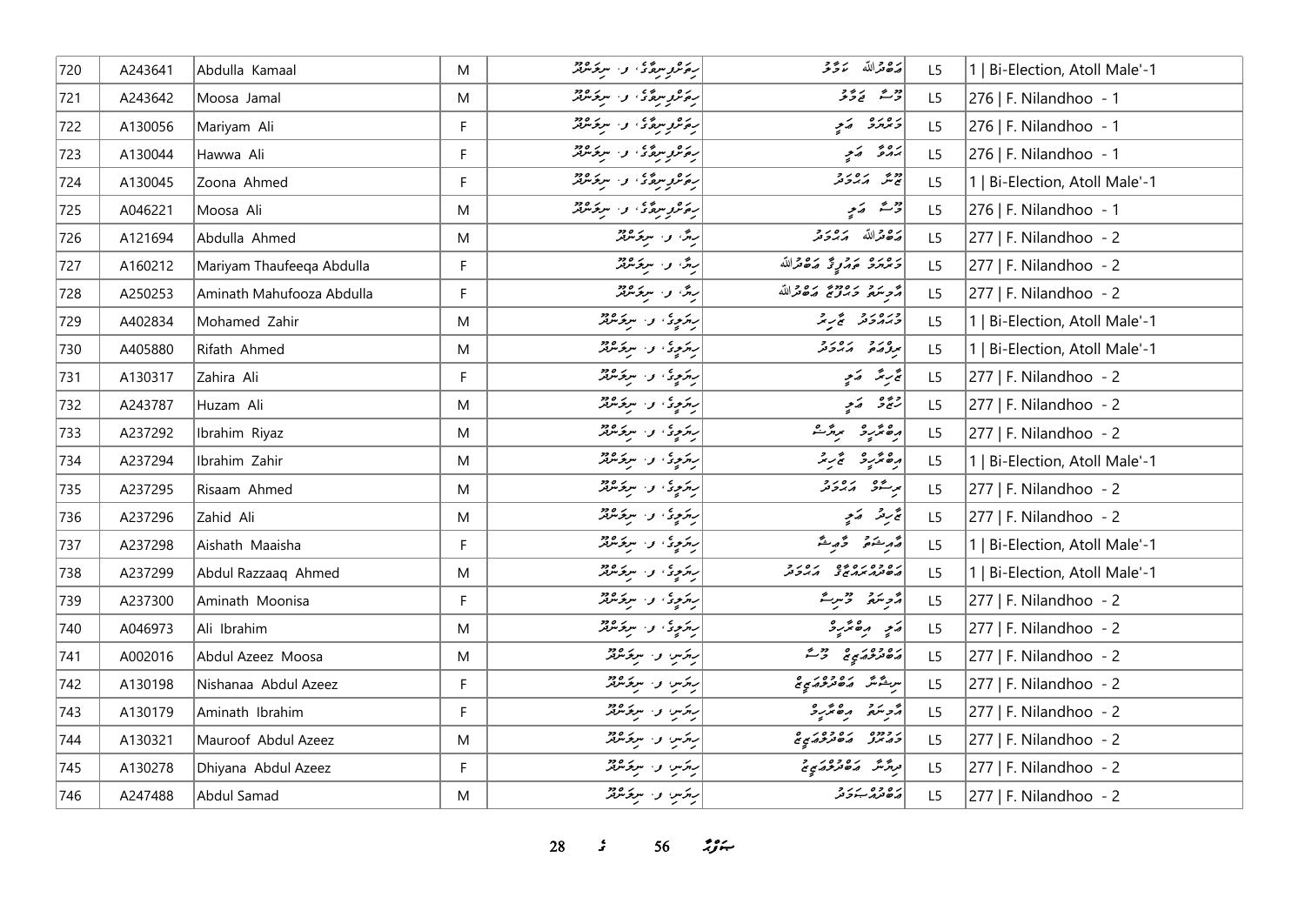| 747 | A247501 | Siuna Abdul Azeez      | F. | ریزس و سرقرمرفز                        | سوړش پره ده د کړي                         | L <sub>5</sub> | 277   F. Nilandhoo - 2         |
|-----|---------|------------------------|----|----------------------------------------|-------------------------------------------|----------------|--------------------------------|
| 748 | A247502 | Zoona Abdul Azeez      | F  | ریزس و سرقرمرفتر                       | پیش <sub>م</sub> ین و وه ر <sub>و</sub> ه | L5             | 1   Bi-Election, Atoll Male'-1 |
| 749 | A243923 | Suhurab Mohamed        | M  | دوووه و سروه دو                        | رووه وره در                               | L5             | 277   F. Nilandhoo - 2         |
| 750 | A377030 | Ahmed Mohamed          | M  | دوووه ، و . سروسرو                     | גפני כנסני<br>גגבע כגגבע                  | L <sub>5</sub> | 277   F. Nilandhoo - 2         |
| 751 | A293337 | Aishath Ibrahim        | F. | دوووه ، و . سرنومبرد                   | أقرم شوقو المره مركب و                    | L <sub>5</sub> | 277   F. Nilandhoo - 2         |
| 752 | A131110 | Mohamed Ali            | M  | وووږي .<br>  رفزرفری : و ا سربوسرټر    | دره رو پر کرد                             | L5             | 277   F. Nilandhoo - 2         |
| 753 | A237287 | Zainab Ibrahim         | F  | وووږي .<br>  رفزرفری : و ا سربوسرفر    | پرېتم رەئرىد                              | L5             | 277   F. Nilandhoo - 2         |
| 754 | A237289 | Fathimath Waheedha     | F. | وووږي .<br>  رفزرفری : و ا سربوسرفر    | وَجوحَة وَرِيْدَ                          | L5             | 277   F. Nilandhoo - 2         |
| 755 | A237290 | Aminath Fariyaza       | F  | دوووی کی سروکردو                       | أوهبتهم وسروت                             | L <sub>5</sub> | 1   Bi-Election, Atoll Male'-1 |
| 756 | A237291 | Ibrahim Mohamed        | M  | دوووی کی سروکردو                       | رە ئەرە دىرەرد                            | L <sub>5</sub> | 1   Bi-Election, Atoll Male'-1 |
| 757 | A160102 | Aishath Rasheeda       | F  | رقرة محور المستحدث المحمد              | د مر شو سر سور د کر                       | L5             | 1   Bi-Election, Atoll Male'-1 |
| 758 | A130261 | Mariyam Ismail         | F. | روءي والبروتين                         | دیرو رےوگیو                               | L5             | 277   F. Nilandhoo - 2         |
| 759 | A130297 | Khadeeja Ismail        | F  | رقرة وسرومين                           | زَمِيعٌ پِرِ صُوَّيٍّ وَ                  | L <sub>5</sub> | 1   Bi-Election, Atoll Male'-1 |
| 760 | A130092 | Ameena Ismail          | F. | رقرة من سرة عرقه                       | ړَ پِسٌ پُرِ سُنَّے پِر مُح               | L <sub>5</sub> | 277   F. Nilandhoo - 2         |
| 761 | A113342 | Laila Ismail           | F  | روءي والبروكرود                        | خەرقى بەستىۋە يۇ                          | L5             | 277   F. Nilandhoo - 2         |
| 762 | A121655 | Abdulla Rasheed        | M  | رقرة وسرو مريد                         | 2014 سَرْجُوتِر                           | L5             | 1   Bi-Election, Atoll Male'-1 |
| 763 | A089677 | Moosa Rasheed          | M  | روءي والبريز مين                       | قرمسم محرسوقر                             | L5             | 277   F. Nilandhoo - 2         |
| 764 | A249736 | Ali Rasheedh           | M  | رژوعي و سروگرټر                        | ړی پرېنونه                                | L5             | 277   F. Nilandhoo - 2         |
| 765 | A034652 | Abdul Latheef Moosa    | M  | ژوسوی و سروه پیم                       | גום כסב פרי בריה                          | L5             | 1   Bi-Election, Atoll Male'-1 |
| 766 | A130270 | Ahmed Hassan Manik     | M  | 2سری، و سربرسرد                        | رورو برے مریر مریز                        | L5             | 276   F. Nilandhoo - 1         |
| 767 | A160495 | Zaina Ismail           | F. | ژےمریکریمنگ و، سربرصرفر                | ئەرىئە بەستۇر ئو                          | L <sub>5</sub> | 276   F. Nilandhoo - 1         |
| 768 | A243798 | Ahsan Ismail Naseer    | M  | رحم شریعی و سرخ مرفد                   | پرچاعش پرڪنگهاي امريكي گر                 | L <sub>5</sub> | 276   F. Nilandhoo - 1         |
| 769 | A054397 | Mohamed Naseer Ismail  | M  | ژےمربہ میں واسر واقع                   | ورەرو ترىپىد رىشۇر ق                      | L5             | 1   Bi-Election, Atoll Male'-1 |
| 770 | A057744 | Fathimath Moosa Maniku | F. | رحم شریر مرکزی از استفراند             | أوالم والمستخر والمحمد                    | L5             | 276   F. Nilandhoo - 1         |
| 771 | A025979 | Fareeda Ismail         | F  | ژےش پر سنگاری اور سربر سرچر سرچر       | ئەبەئىر بەستىھ بۇ                         | L5             | 1   Bi-Election, Atoll Male'-1 |
| 772 | A023136 | Ameena Ismail          | F. | 2سىترىرىتىكى، بىلە س <i>ى</i> ترىترىتر | ړَ <sub>چ</sub> ِسٌ پرِ شوَ پِرو          | L5             | 276   F. Nilandhoo - 1         |
| 773 | A092407 | Zaeema Moosa           | F. | اژ شمر پر مرکز او . سربر مرکز ا        | ئەرپۇ قاشۇ                                | L5             | 276   F. Nilandhoo - 1         |

**29** *s* 56 *ij***<sub>i</sub>**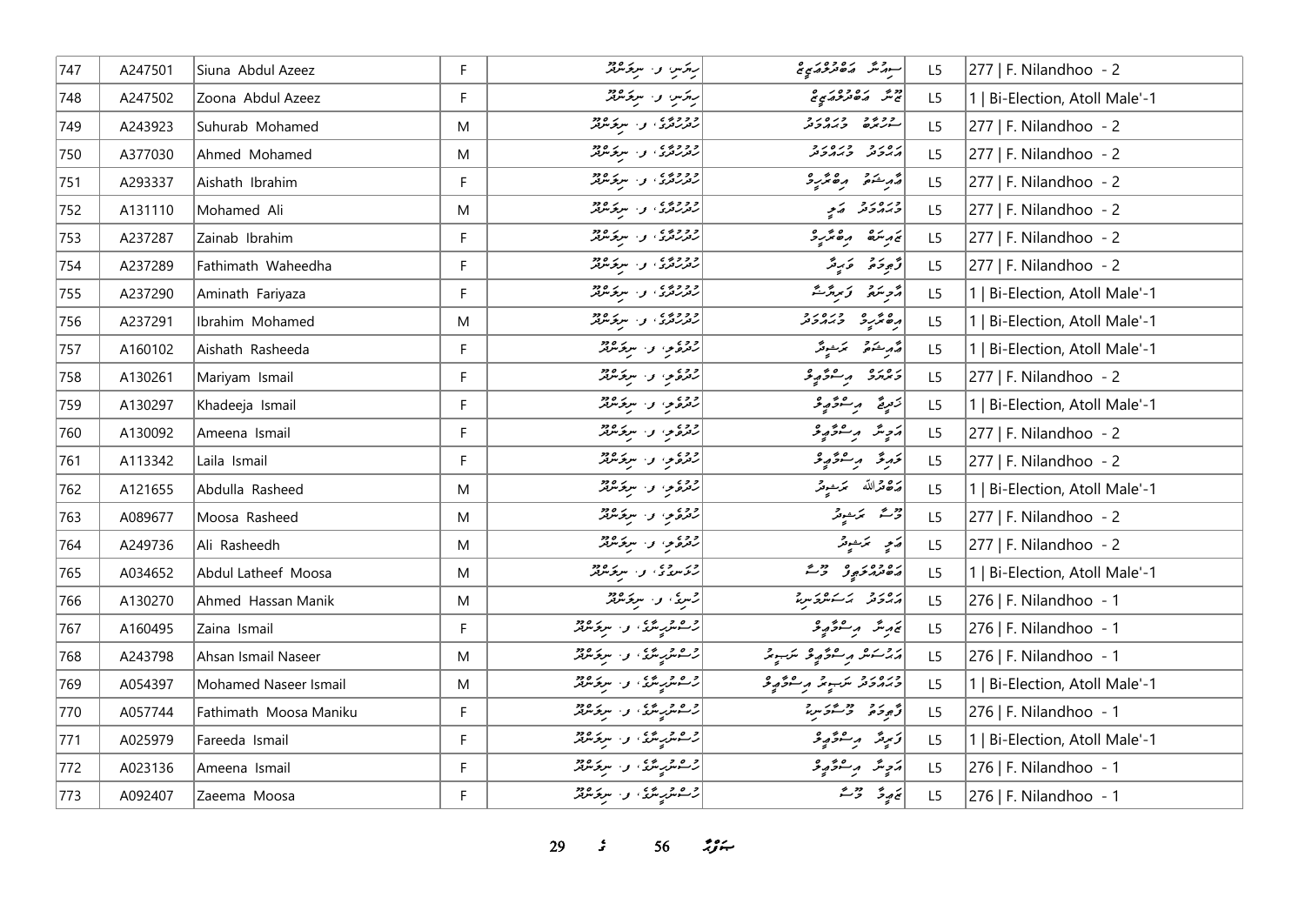| 774 | A092408 | Moomina Ismail   | F. | ژےمر پر سر سر پر مرکز میں                      | دېمرمثر پر سرگوړی              | L <sub>5</sub> | 276   F. Nilandhoo - 1         |
|-----|---------|------------------|----|------------------------------------------------|--------------------------------|----------------|--------------------------------|
| 775 | A074718 | Ismail Ibrahim   | M  | رحم شریعی و سربر میر                           | أرجعتم ومسترجع                 | L5             | 276   F. Nilandhoo - 1         |
| 776 | A130051 | Fathmath Azma    | F. | رحم شریر مرکزی از استفراند                     | $550 - 550$                    | L5             | 276   F. Nilandhoo - 1         |
| 777 | A130138 | Humaidha Hussain | F  | رځ ک، و ا سرخ مرکز                             | رورة رئيسرها                   | L <sub>5</sub> | 276   F. Nilandhoo - 1         |
| 778 | A022600 | Fathimath Moosa  | F. | وروم د .<br>  رومروً د ، و ، سرومريز           | د پره د ديگر                   | L <sub>5</sub> | 277   F. Nilandhoo - 2         |
| 779 | A239114 | Ahmed Rashad     | M  | .<br>برنگری، وسیونگر                           | پروتر برخوتر                   | L5             | 276   F. Nilandhoo - 1         |
| 780 | A235023 | Aishath Waheedha | F  | پروی و سرومین                                  | مەم ئىستىمى ئىتى ئىستىكى       | L5             | 276   F. Nilandhoo - 1         |
| 781 | A235024 | Hamid Rasheed    | M  | پرځوي وسروموړ                                  | بۇرۇر ئېمىشەر                  | L5             | 1   Bi-Election, Atoll Male'-1 |
| 782 | A130242 | Aishath Mohamed  | F  | أركار برسماء والسريح مثر فر                    | أقرم شوقو وبروبر               | L5             | 277   F. Nilandhoo - 2         |
| 783 | A243636 | Thoif Ali        | M  | أوربرت والمستحققة                              | پروژ پر په                     | L5             | 1   Bi-Election, Atoll Male'-1 |
| 784 | A243297 | Thohiru Ali      | M  | په برگ و سرتوشه                                | پرستر پر کمی                   | L5             | 1   Bi-Election, Atoll Male'-1 |
| 785 | A243632 | Sana Ali         | F  | پر برے، و . سرقرمانی                           | سەشر كەمچ                      | L <sub>5</sub> | 1   Bi-Election, Atoll Male'-1 |
| 786 | A130081 | Ali Naseer       | M  | مەمرىك، بىر سرىتىرلىر                          | ړی پرېښور                      | L <sub>5</sub> | 277   F. Nilandhoo - 2         |
| 787 | A000689 | Ismail Hussain   | M  | پرځوړي وا سرځشګر                               | وستورو ومنوره                  | L <sub>5</sub> | 276   F. Nilandhoo - 1         |
| 788 | A241039 | Ahmed Niyaz      | M  | ریزد دی، و ا سرد مرکز                          | د ۵ د ۶ سرگریم                 | L5             | 276   F. Nilandhoo - 1         |
| 789 | A241041 | Hamid Ibrahim    | M  | پرځوړي وا سرځش                                 | پژوند اره ټرېږد                | L5             | 276   F. Nilandhoo - 1         |
| 790 | A241042 | Aminath Raeefa   | F  | پرچر کاری او است مرکز میں پر                   | أرجابه من المناسقية من المركز  | L5             | 276   F. Nilandhoo - 1         |
| 791 | A241044 | Naumaa Ibrahim   | F. | پرځوړي وا سرځشګر                               | پروژ دەشرو                     | L <sub>5</sub> | 1   Bi-Election, Atoll Male'-1 |
| 792 | A130262 | Aishath Hussain  | F. | ریزد دی، و . سرد مردم                          | أقمر شوقو المرسكر مثر مثر      | L5             | 276   F. Nilandhoo - 1         |
| 793 | A130310 | Mohamed Niyaz    | M  | پرځوړي وا سرځنګنګ                              | כמחכת ייתרה                    | L5             | 1   Bi-Election, Atoll Male'-1 |
| 794 | A130298 | Ismail Niyaz     | M  | د بربر برگاه او استخابر ۱۹۵                    | برےدو پر قریبی مریض            | L <sub>5</sub> | 277   F. Nilandhoo - 2         |
| 795 | A130370 | Bunyaameen Ahmed | M  | في سَرَة سِرِيْرِيْ فِي السِرْسِرْيْتَرْبَعْرَ | <mark>و مرگز پ</mark> ر مدر د  | L <sub>5</sub> | 277   F. Nilandhoo - 2         |
| 796 | A238437 | Afrah Ahmed      | M  | في سَرَة سِرِيْرِيْ فِي السِرْسِرْيْتَرْبَعْرَ | ره په درورو<br>مروتربر مربروتر | L <sub>5</sub> | 277   F. Nilandhoo - 2         |
| 797 | A238441 | Rauhaa Mohamed   | F  | يې سرچ سرچ سرچ سرچ سرچر شرچر                   | ر و مده د و د و                | L5             | 1   Bi-Election, Atoll Male'-1 |
| 798 | A068171 | Mohamed Ahmed    | M  | يې تروکيورگان و، سربۇشمار                      | כנסנכ נסנכ                     | L5             | 277   F. Nilandhoo - 2         |
| 799 | A091922 | Husnunnisa Ahmed | F. | يَ سَرَةَ سِرِيَةٍ فِي السِرْقِرَ مِنْزَةٍ     | و عمروسرے مدون                 | L5             | 1   Bi-Election, Atoll Male'-1 |
| 800 | A099340 | Ali Ahmed        | M  | ئەنئۇم ئۆڭ ئەسىر ئىقلار                        | ړَ په درور                     | L5             | 277   F. Nilandhoo - 2         |

*30 s* 56  $23\div$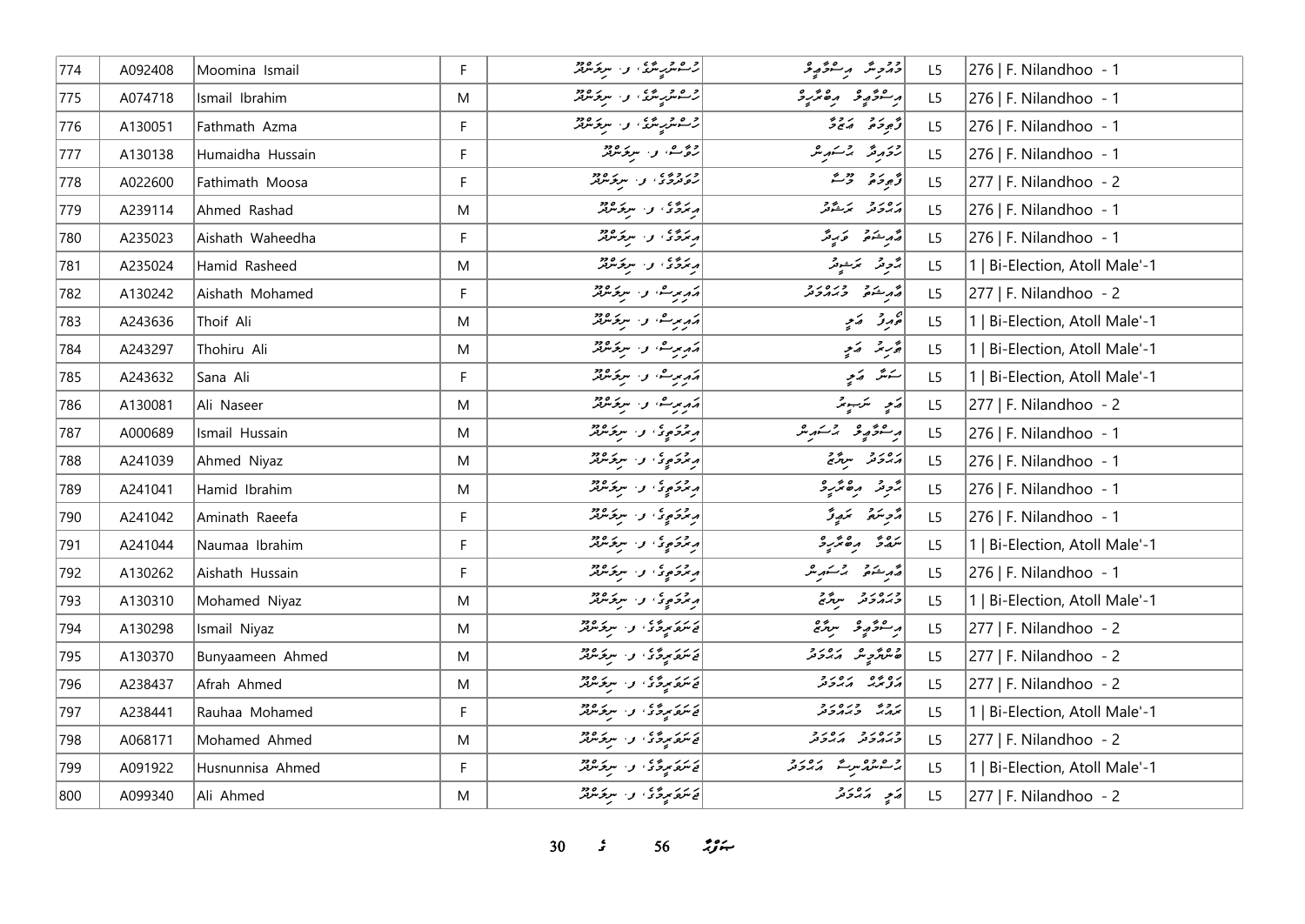| 801 | A130046 | Mariyam Ibrahim    | F. | يَاسَمَةَ بِرِدَّةً ﴾ و السربخسينة.                                     | د مرمز د ه محمد د               | L <sub>5</sub> | 277   F. Nilandhoo - 2         |
|-----|---------|--------------------|----|-------------------------------------------------------------------------|---------------------------------|----------------|--------------------------------|
| 802 | A122189 | Nasrunnisa Ahmed   | F  | ي سَمَعَ مِرِيَّ ي السَّرِيقِ مِنْ مِنْ السَّرِيقِ مِنْ السَّرِيقِ مِنْ | ر ۲۶۵ مرحد در در د              | L <sub>5</sub> | 1   Bi-Election, Atoll Male'-1 |
| 803 | A126672 | Faiza Moosa        | F  | 20 رىزدى، و سرىرىدىز                                                    | دَرِيحَ حَرْثَةَ                | L <sub>5</sub> | 1   Bi-Election, Atoll Male'-1 |
| 804 | A127964 | Habeeba Ahmed      | F. | د ه د ده و .<br>  د ه د مرد د . او . اسر د سرد                          | 5,0,1,0,0,1                     | L5             | 277   F. Nilandhoo - 2         |
| 805 | A114324 | Abdulla Ahmed      | M  | پر گرېزگري او . سرگر مربر                                               | أروم قرالله كدرور               | L <sub>5</sub> | 277   F. Nilandhoo - 2         |
| 806 | A113286 | Ali Ahmed          | M  | پروژوی و سروه دود                                                       | پر په پرور د                    | L <sub>5</sub> | 1   Bi-Election, Atoll Male'-1 |
| 807 | A091761 | Nasreena Ahmed     | F  | ئەھمە ئەمەدە بىر ئەھمەدىن ئەھمەدىر                                      | ىر شەمرىگە كەردىر               | L5             | 1   Bi-Election, Atoll Male'-1 |
| 808 | A056870 | Ismail Ahmed       | M  | خ ځ پرېږي و . سرچسرچر                                                   | وستؤرثه والمدونر                | L5             | $ 277 $ F. Nilandhoo - 2       |
| 809 | A238467 | Mariyam Neeza      | F. | ئەڭرىرى ئەسىر مەد                                                       | د ۱٫۵ مربعً                     | L5             | 1   Bi-Election, Atoll Male'-1 |
| 810 | A238469 | Yaasir Abdul Gadir | M  | 20 رومی و سرومین                                                        | <br>  پژسویز   ۱۳۵۸ وه بورتو    | L5             | 1   Bi-Election, Atoll Male'-1 |
| 811 | A238464 | Aishath Leeza      | F. | ئەھمەتمۇق، بەسىر ئىبرى                                                  | قەربىئەق بويى                   | L <sub>5</sub> | 1   Bi-Election, Atoll Male'-1 |
| 812 | A236293 | Ahmed Jawadh       | M  | خ ځ پر څو ی و . سرخ سرچر                                                | برەر د برور                     | L5             | 277   F. Nilandhoo - 2         |
| 813 | A130389 | Asima Ahmed        | F  | پر گرېزگري او . سرگر مربر                                               | د سوځ د د د د د                 | L5             | 1   Bi-Election, Atoll Male'-1 |
| 814 | A235025 | Jaleela Ahmed      | F  | ءٌ وسيدٌ، و· سرقرمريزٌ                                                  | ق م ع ح ح ح ح ح ح               | L5             | 276   F. Nilandhoo - 1         |
| 815 | A235027 | Nadheema Ahmed     | F  | توسیعُ، و سرعه تقریرٌ                                                   | سَمِرِیَّ دَرُدور               | L5             | 276   F. Nilandhoo - 1         |
| 816 | A235006 | Latheefa Ibrahim   | F  | مُتَوسِكَ، و· سِرْحَسْنَدْ                                              | دَوِرْ رەترىرد                  | L5             | 276   F. Nilandhoo - 1         |
| 817 | A235009 | Ismail Ibrahim     | M  | مُتَوسِيدُ، و· سِرْحَسْنِدْ                                             | ر عۇرپۇ رەھرىر                  | L5             | 276   F. Nilandhoo - 1         |
| 818 | A235015 | Abdulla Ibrahim    | M  | مُوسِكَ، و· سركر معمَّد                                                 | رَصْحْرَاللّهُ مِنْ مِحْرَبِ وَ | L5             | 276   F. Nilandhoo - 1         |
| 819 | A235022 | Saleema Ahmed      | F. | مُوسِرِمُ، و· سربر معمّد                                                | سَوِرَة الاردور                 | L5             | 276   F. Nilandhoo - 1         |
| 820 | A130313 | Habeeba Ibrahim    | F. | تأوسرتي، و- سرقر سرقر                                                   | $\frac{2}{3}$                   | L5             | 276   F. Nilandhoo - 1         |
| 821 | A130314 | Mohamed Waheed     | M  | مۇرسۇ، بى سرىگەنلە                                                      | ورەر د پر د                     | L <sub>5</sub> | 276   F. Nilandhoo - 1         |
| 822 | A243724 | Aishath Shiranee   | F. | مُتَوسِيدُ، و· سِرْحَسْنِدْ                                             | لەر ئىكەنتى سىنقىس              | L5             | 1   Bi-Election, Atoll Male'-1 |
| 823 | A129980 | Mariyam Ibrahim    | F  | مُتَوسِينٌ، و· سِرَفَسْهُمْ                                             | د مرمز د ه محرب د               | L5             | 276   F. Nilandhoo - 1         |
| 824 | A086977 | Faiza Ahmed        | F. | تأويرها والمسروقين                                                      | دَّىرِ يَمْ يَرْهُ مِنْ دِ      | L <sub>5</sub> | 276   F. Nilandhoo - 1         |
| 825 | A086980 | Ahmed Ali          | M  | نۇپەر ئەسىر ئەدە                                                        | پروژو کامچ                      | L5             | 276   F. Nilandhoo - 1         |
| 826 | A086981 | Mohamed Ahmed      | M  | مُتَاحِدَهُا وَالسِّرَةِ مِنْ مِنْ                                      | כנסנכ נסנכ<br>כגתכת הגכת        | L <sub>5</sub> | 276   F. Nilandhoo - 1         |
| 827 | A086982 | Aminath Riufa      | F. | تأج برگ في المستوجب المعرفين                                            | أروبته براز                     | L <sub>5</sub> | 1   Bi-Election, Atoll Male'-1 |

*31 s* 56  $23.$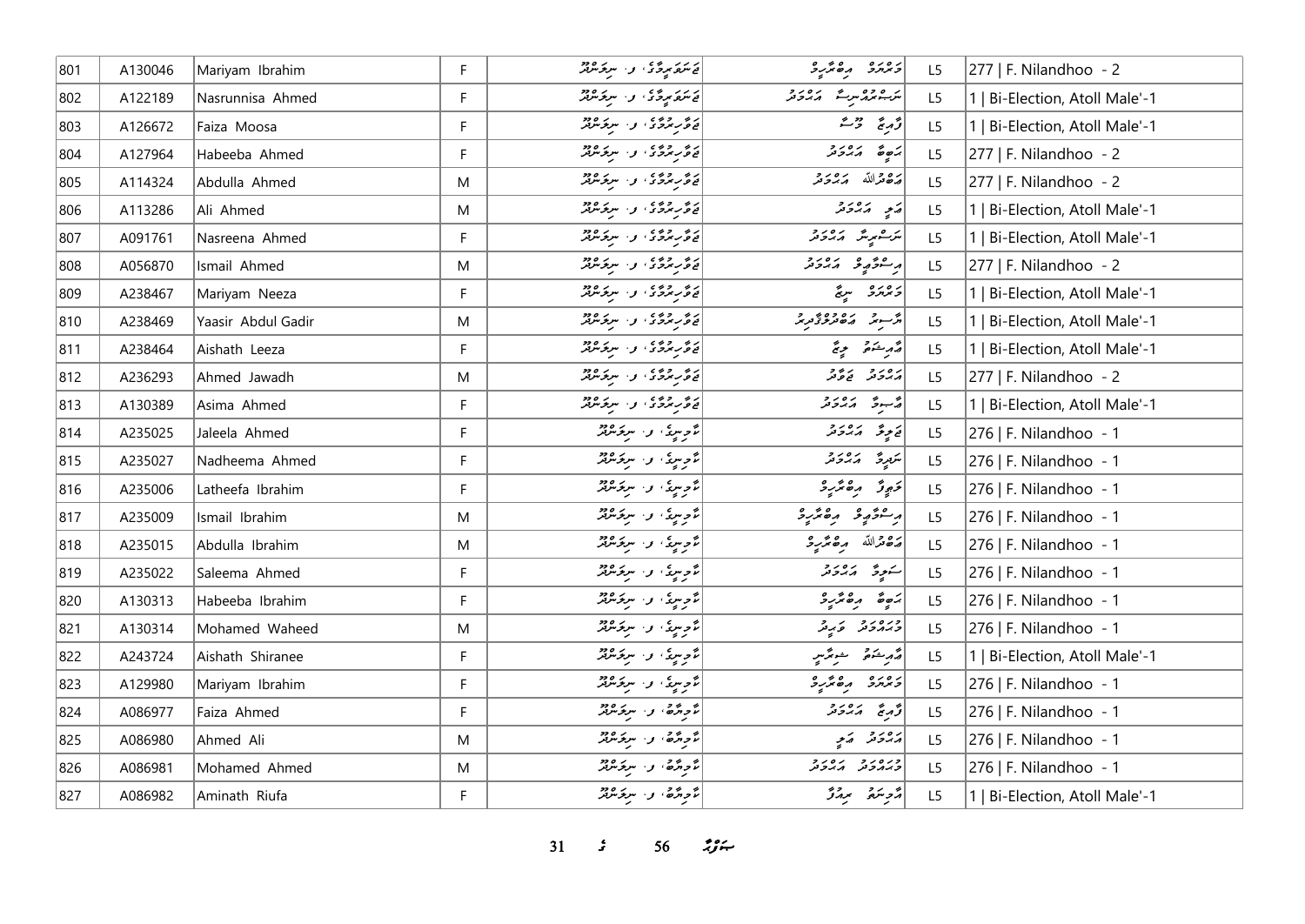| 828 | A130288 | Ahmed Ali           | M           | تأج الركاء و سرى مركز                                                                                        | پروژ په په                    | L5             | 276   F. Nilandhoo - 1         |
|-----|---------|---------------------|-------------|--------------------------------------------------------------------------------------------------------------|-------------------------------|----------------|--------------------------------|
| 829 | A251638 | Aishath Raeefa      | F           | تأجدتم في البرير معرض                                                                                        | مەرىشىمى ئىمەيۇ               | L <sub>5</sub> | 276   F. Nilandhoo - 1         |
| 830 | A251641 | Fathimath Raoofa    | F           | مُحرِّرُهُ، و· سربر معمَّد                                                                                   |                               | L5             | 276   F. Nilandhoo - 1         |
| 831 | A251642 | Mariyam Ahmed       | $\mathsf F$ | مُرْحِدٌ وَ سِرَوْسُهْرٌ                                                                                     | د ۱۵ د ۲۵ د و                 | L5             | 276   F. Nilandhoo - 1         |
| 832 | A251653 | Ali Waheed          | M           | مُرْحِدٌ وَ سِرْحَسْرُ لَهُ مَ                                                                               | ړَم په د                      | L5             | 276   F. Nilandhoo - 1         |
| 833 | A356422 | Hassan Waheed Ahmed | M           | مُرْحِدٌهُ، و· سِرَحْسِرْتُمْ                                                                                | پر کنده که بره برد ته         | L5             | 276   F. Nilandhoo - 1         |
| 834 | A055362 | Hussain Mohamed     | M           | ئاسرچەي بى سرچىلىد                                                                                           | پرسکر سر محدد اللہ دید اللہ ج | L5             | 1   Bi-Election, Atoll Male'-1 |
| 835 | A130128 | Zulaikha Ismail     | F           | ئاسرچرى، ن-سرچىلىقە                                                                                          | جَزَيرِ دَ مِرْ جُوَيْدِ وَ   | L5             | 277   F. Nilandhoo - 2         |
| 836 | A130173 | Latheefa Mohamed    | F           | مَسِيمَدَّى، وَسَبِعَ مَرْمَد                                                                                | دَيِورٌ دَيَہُ دَور           | L <sub>5</sub> | 277   F. Nilandhoo - 2         |
| 837 | A130174 | Mariyam Naseesa     | F           | ئائەش ئامۇق را سىزىشلا                                                                                       | دەرە بىر بەشتى                | L <sub>5</sub> | 277   F. Nilandhoo - 2         |
| 838 | A130175 | Aishath Ismail      | F           | ئەنگەنگەنى ۋە سىۋىلىك                                                                                        | أقهر شدة وسنتجوج              | L5             | 277   F. Nilandhoo - 2         |
| 839 | A130318 | Mohamed Ismail      | M           | لايزمرندگان و سرگرمزنگر                                                                                      | دره د د مره د مرگور           | L5             | 1   Bi-Election, Atoll Male'-1 |
| 840 | A130205 | Haleema             | F           | لابرەمۇمۇ» و سرىرمىز                                                                                         | پروگ                          | L <sub>5</sub> | 277   F. Nilandhoo - 2         |
| 841 | A247306 | Rabia Ismail        | F           | ئەنگەنگە ئۇ سەر مەد                                                                                          | أترەر ئەستىر ئور              | L <sub>5</sub> | 277   F. Nilandhoo - 2         |
| 842 | A247281 | Ibrahim Ismail      | M           | ئەئەرمەتمۇق ق سىزىلىر                                                                                        | رە ئرىر بەسترىي ئو            | L <sub>5</sub> | 277   F. Nilandhoo - 2         |
| 843 | A247286 | Khairunnisa Ismail  | F           | ئەنگەنگەرگە بەر سرىگەنلەر                                                                                    | زېږېدسرت پر موځو چو           | L5             | 277   F. Nilandhoo - 2         |
| 844 | A247296 | Samsunnisa          | F           | ئائىرىدىگە بىر ئاز سىرتىرىدىكە                                                                               | سەۋ سىھەسرىگە                 | L5             | 277   F. Nilandhoo - 2         |
| 845 | A247298 | Gamarunisa Ismail   | F           | ئائىرمىرتقوقت و سرىر مەد                                                                                     | ئىر ئەھرىرىگە بەر شۇر ئو      | L5             | 277   F. Nilandhoo - 2         |
| 846 | A247300 | Jaufar Ismail       | M           | مَعَسْرَةً وَفِي وَاسْتِعْسَرْهُمْ وَفَرْ                                                                    | ئەرزىر بەر ئەۋرىد             | L <sub>5</sub> | 277   F. Nilandhoo - 2         |
| 847 | A375742 | Lamha Mohamed       | F           | ئەس ئەرەپ سىز ئەھ                                                                                            | كروية ورەرو                   | L <sub>5</sub> | 1   Bi-Election, Atoll Male'-1 |
| 848 | A130326 | Aishath Ahmed       | F           | ئەس ئەرەپ بەر مەدە                                                                                           | در شده در در د                | L5             | 277   F. Nilandhoo - 2         |
| 849 | A130328 | Sharumeela Ahmed    | F           | ئەندىق ئەسىر ئەھىر                                                                                           | شەترىپە ئەرەپر                | L <sub>5</sub> | 277   F. Nilandhoo - 2         |
| 850 | A130099 | Ahmed Ali           | M           | ئەس ئەرەپ سىز ئەدە                                                                                           | پروژ په کی په                 | L5             | 277   F. Nilandhoo - 2         |
| 851 | A122194 | Ismail Ahmed        | M           | ئەس ئەس ئەس ئەھ                                                                                              | د عوم ده د د د د              | L5             | 1   Bi-Election, Atoll Male'-1 |
| 852 | A113310 | Abdul Latheef Ahmed | M           | ئەس ئەرەپ سىر ئەرەپ ئەرەپ ئەرەپ ئەرەپ ئەرەپ ئەرەپ ئەرەپ ئەرەپ ئەرەپ ئەرەپ ئەرەپ ئەرەپ ئەرەپ ئەرەپ ئەرەپ ئەرە | ده وه ده ده د در و            | L5             | 277   F. Nilandhoo - 2         |
| 853 | A007304 | Hamid Ahmed         | M           | دره وي که سرو مع                                                                                             | پژونز اړ پرونز                | L5             | 1   Bi-Election, Atoll Male'-1 |
| 854 | A091841 | Ali Ahmed           | M           | ئەس ئەرەپ بىر ئەرەپ ئەرەپ ئەرەپ ئەرەپ ئەرەپ ئەرەپ ئەرەپ ئەرەپ ئەرەپ ئەرەپ ئەرەپ ئەرەپ ئەرەپ ئەرەپ ئەرەپ ئەرە | مَعٍ مَدْدَمْر                | L5             | 277   F. Nilandhoo - 2         |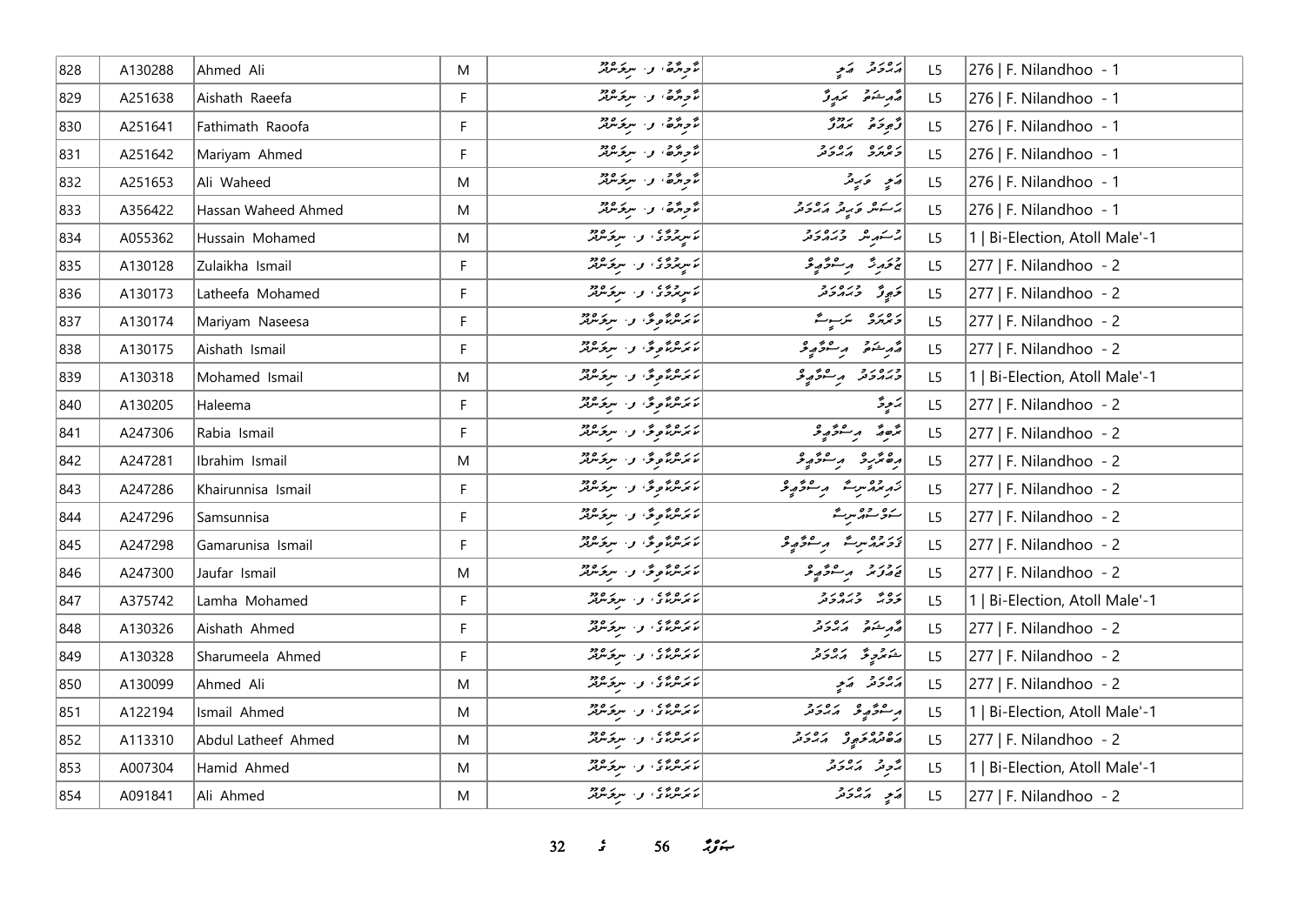| 855 | A238607 | Agil Mohamed Adam          | M            | ئەرقۇش بى سېۋىترلىر                                                                                | ه و دره دو وره<br>مربح دبر دور مر                                                                                                                                                                                               | L5             | 277   F. Nilandhoo - 2         |
|-----|---------|----------------------------|--------------|----------------------------------------------------------------------------------------------------|---------------------------------------------------------------------------------------------------------------------------------------------------------------------------------------------------------------------------------|----------------|--------------------------------|
| 856 | A238612 | Arusha Mohamed             | F.           | ئەر ئەترىس سىر ئىر ئەتەر                                                                           | ر دوسته می وره د و<br>مرسمت می از جهان                                                                                                                                                                                          | L5             | 1   Bi-Election, Atoll Male'-1 |
| 857 | A046743 | Abdul Rasheed Ismail       | M            | ئائىرىمىدىگە ئەسىر ئىرەدد                                                                          | رەدە برخونى برخىۋېرى                                                                                                                                                                                                            | L5             | 276   F. Nilandhoo - 1         |
| 858 | A250314 | Shahudha Abdul Rasheedh    | F            | ءُ شَهْدِهِ ٿُن سِ تَشْرُدُ لِلْهِ                                                                 | ره ده په ۱۵۶۵ ورو د<br>شورتر کاره ترو بر شوتر                                                                                                                                                                                   | L5             | 1   Bi-Election, Atoll Male'-1 |
| 859 | A250317 | Abdul Mueedh Abdul Rasheed | M            | ءَ عَهومِ قُ وَ سِرَ عَرْمَةٌ                                                                      | גם כם כ"כ"ם כם ג'יליים ביותר בריים ביותר ביותר ביותר ביותר ביותר ביותר ביותר ביותר ביותר ביותר ביותר ביותר ביו<br>המוספות ביותר ביותר ביותר ביותר ביותר ביותר ביותר ביותר ביותר ביותר ביותר ביותר ביותר ביותר ביותר ביותר ביותר | L5             | 276   F. Nilandhoo - 1         |
| 860 | A250318 | Abdul Ahadh Abdul Rasheed  | M            | ءَ عَبِرِهِ ٿَ، و. سرقرمائِرُ                                                                      | ره وه ربر و در بره وه د.<br>مصر در در مصر مر شوتر                                                                                                                                                                               | L5             | 1   Bi-Election, Atoll Male'-1 |
| 861 | A243970 | Shahuza Abdul Rasheed      | F.           | ءَ عَمِيعِ ٿَ وَ سَرتَدْ عَمَدٌ                                                                    | شكره مه المن ده د مر د در د                                                                                                                                                                                                     | L5             | 276   F. Nilandhoo - 1         |
| 862 | A065398 | Abdulla Rasheed Ismail     | M            | ئۇنترىرى، بىر سرىزىندىز                                                                            | أرەقماللە برىنونر رېڭگورېۋ                                                                                                                                                                                                      | L5             | 276   F. Nilandhoo - 1         |
| 863 | A115889 | Jameela Ismail             | F.           | ءَ تربيءَ، و. سرتر مير                                                                             | ق حوٍ قد سر سر حمد حق الله عليه و                                                                                                                                                                                               | L5             | 276   F. Nilandhoo - 1         |
| 864 | A130039 | Abdul Qadir Ismail         | M            | ءَ مِرِيَ وَ سِرَقَاهِ لِهِ                                                                        | رە دەپرىر بېرىشگېرى                                                                                                                                                                                                             | L <sub>5</sub> | 1   Bi-Election, Atoll Male'-1 |
| 865 | A235030 | Nahudhan Abdul Qadir       | M            | ئۇنئوپىدى، بىر سىزىتىرلىر                                                                          | ر د و ه د د د وه و د د                                                                                                                                                                                                          | L5             | 1   Bi-Election, Atoll Male'-1 |
| 866 | A240318 | Saajidha Abdul Rasheedh    | F.           | ، ، ، ، ، ، و البرودو                                                                              | ر<br>سگھے تگر کے کھاتھ <i>مریک میٹ</i> وٹر                                                                                                                                                                                      | L5             | 1   Bi-Election, Atoll Male'-1 |
| 867 | A240320 | Saaidha Abdul Rasheedh     | F.           |                                                                                                    | گەر ئەھەر ئەھمى ئە                                                                                                                                                                                                              | L5             | 1   Bi-Election, Atoll Male'-1 |
| 868 | A114323 | Khadeeja Ali               | F            |                                                                                                    | زَمِرِيَّ   رَمِّ                                                                                                                                                                                                               | L5             | 276   F. Nilandhoo - 1         |
| 869 | A129981 | Mariyam Waheeda            | $\mathsf{F}$ | ) ، ، ، ، ، ، و ، سربر و دو                                                                        | ويروره وبرقر                                                                                                                                                                                                                    | L5             | 1   Bi-Election, Atoll Male'-1 |
| 870 | A126082 | Fathimath Waheeda          | F.           | ع میروه و میکرده در<br>  ما شهروه و میکرد                                                          | وَجوحَامُ عَارِمٌد                                                                                                                                                                                                              | L5             | 276   F. Nilandhoo - 1         |
| 871 | A129983 | Aishath Rasheeda           | F            | ء ۽ پيءَ ۽ ۽ سرپر وود<br> لاس پروازي او سرپرس                                                      | مەرشەق سىمئىيەتىر                                                                                                                                                                                                               | L <sub>5</sub> | 1   Bi-Election, Atoll Male'-1 |
| 872 | A082003 | Ali Ibrahim                | M            |                                                                                                    | أرمو برەممرىرد                                                                                                                                                                                                                  | L5             | 276   F. Nilandhoo - 1         |
| 873 | A010749 | Hussain Rasheed            | M            | ع میرو می و سرخ می می<br>  ما مسرح می و سرخ می می                                                  | يركسكر مكر المراسوس                                                                                                                                                                                                             | L5             | 276   F. Nilandhoo - 1         |
| 874 | A368128 | Moosa Khaleel              | M            | ه د ده ده د از سرگرماند.<br>مشرکت در سرگرماند                                                      | ده شه د تر پایی                                                                                                                                                                                                                 | L5             | 1   Bi-Election, Atoll Male'-1 |
| 875 | A357479 | Mariyam Shaheedha          | F.           | ع س عدد ع السر المسرح معرفة المسرح معرفة المسرح معرفة المسرح معرفة المسرح العربية المسرح المسرح ال | د ۱۵ د ۱۵ شریر گر                                                                                                                                                                                                               | L5             | 276   F. Nilandhoo - 1         |
| 876 | A121955 | Haseena Idrees             | F.           | ئام، ئەسىرىكى ق                                                                                    | يرسوپى <i>گە بەيۋىيەت</i>                                                                                                                                                                                                       | L5             | 277   F. Nilandhoo - 2         |
| 877 | A121956 | Abdul Raheem Hassan        | M            | نامو، و- سرقرمرفر                                                                                  | رە دەر ەسكەر                                                                                                                                                                                                                    | L5             | 277   F. Nilandhoo - 2         |
| 878 | A236880 | Jamsheed Abdul Raheem      | M            | نامو، و- سرفرمونژ                                                                                  | ره شوتر دره وه در ه                                                                                                                                                                                                             | L5             | 277   F. Nilandhoo - 2         |
| 879 | A236855 | Ahmed Naushaad             | M            | ءَمِ، و· سِرَقَسْمَةٌ                                                                              | أرەرو ئەرمىقور                                                                                                                                                                                                                  | L5             | 277   F. Nilandhoo - 2         |
| 880 | A236861 | Aishath Sanoora            | F            | ءَمِ، وَ- سِرَقَسْمَةٌ                                                                             | لقرم ينحو سنتهتز                                                                                                                                                                                                                | L5             | 277   F. Nilandhoo - 2         |
| 881 | A130018 | Fathimath Moosa            | F.           | بوشگار و سرکرمنگر                                                                                  | د پوځو په د حم                                                                                                                                                                                                                  | L5             | 277   F. Nilandhoo - 2         |

**33** *s* **56** *n***<sub>y</sub><sub>***n***</sub>**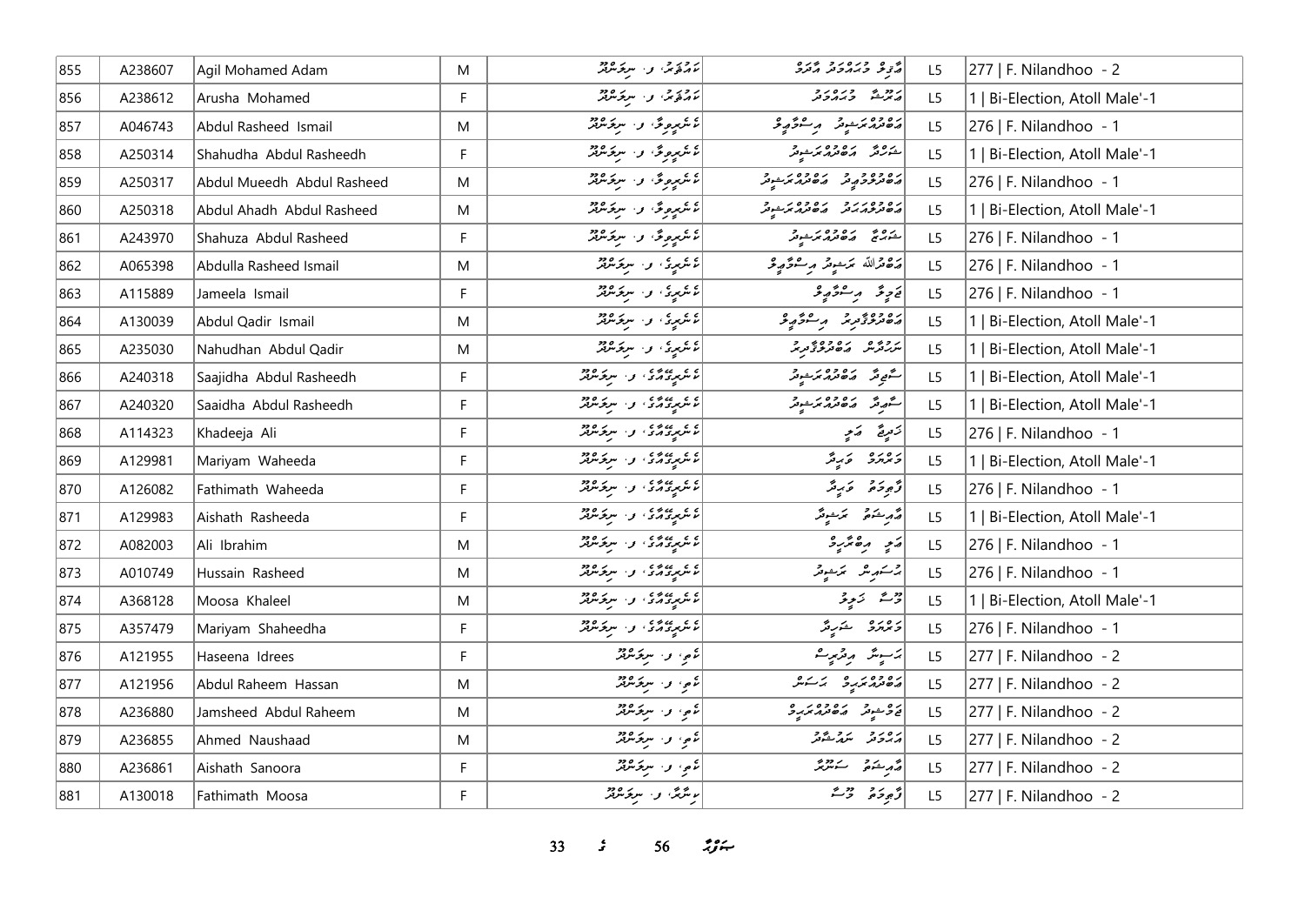| 882 | A079735 | Ahmed Shareef           | M         | ر مگرمگر، و <sub>ا</sub> سربر م <sup>ور</sup> | كەردى ئىمبۇ                                  | L <sub>5</sub> | 277   F. Nilandhoo - 2         |
|-----|---------|-------------------------|-----------|-----------------------------------------------|----------------------------------------------|----------------|--------------------------------|
| 883 | A083766 | Mohamed Rasheed         | M         | بورغمبر، و- سرخ شرقه                          | ورەرو كەنبوتر                                | L5             | 276   F. Nilandhoo - 1         |
| 884 | A092980 | Zainab Ali              | F         | بویژمیا و اسربختلند                           | تەرىئىقە كەمپە                               | L5             | 276   F. Nilandhoo - 1         |
| 885 | A314890 | Aahil Mohamed           | M         | برندسي، و- سرقه عرفته                         | أثرع وبره برو                                | L5             | 276   F. Nilandhoo - 1         |
| 886 | A238465 | Ahmed Nabeel            | M         | بروكوموا والمتركوفة                           | أرور و سكھ و                                 | L5             | 277   F. Nilandhoo - 2         |
| 887 | A238471 | Ibrahim Saheel          | M         | بروغور و سروم مع                              | أرەنزىر ئىسىز                                | L5             | 1   Bi-Election, Atoll Male'-1 |
| 888 | A238449 | Mohamed Ahmed           | ${\sf M}$ | بورد و سرد مدید                               | ورەرو رەرو                                   | L5             | 277   F. Nilandhoo - 2         |
| 889 | A238462 | Shimla Mohamed          | F         | بورد دا سرد مرد م                             | ده وره در د<br>درگر درگردن                   | L5             | 1   Bi-Election, Atoll Male'-1 |
| 890 | A243794 | Suhaila Mohamed         | F         | بورد دو سربر مده                              | ستركز ورەرو                                  | L5             | $ 277 $ F. Nilandhoo - 2       |
| 891 | A130366 | Sahula Mohamed          | F         | بورد و سرد مدیر                               | سەرق ئەيرەر ئ                                | L5             | $ 277 $ F. Nilandhoo - 2       |
| 892 | A130158 | Athifa Ali              | F.        | تحرّكن والسرقر معرفة                          | په پورس کې کړې                               | L5             | 277   F. Nilandhoo - 2         |
| 893 | A321992 | Fahudh Ismail           | M         | ئۇتەش بىر سېڭەنلەش                            | درو ريځ د ع                                  | L5             | $277$   F. Nilandhoo - 2       |
| 894 | A243855 | Yashfa Ismail           | F         | ئۇتەش بىر سىرتكىلىكى                          | يرشۇ پەستىھ يو                               | L5             | $277$   F. Nilandhoo - 2       |
| 895 | A247041 | Ashfa Ismail            | F         | ئۇتەش بىر سىرتىرلىر                           | أرشنق وعقوقه                                 | L5             | $ 277 $ F. Nilandhoo - 2       |
| 896 | A130048 | Abdul Kareem Hassan     | ${\sf M}$ | تخر، و- سرىگەنگر                              | رە دەر يوۋە ئەسكەش                           | L5             | 276   F. Nilandhoo - 1         |
| 897 | A235721 | Aishath Mueena          | F         | وو، و- سرقائدة                                | روشنو درسگر                                  | L5             | 277   F. Nilandhoo - 2         |
| 898 | A235741 | Riyaah Abdul Gadir      | ${\sf M}$ | وو، و- سرقائيل                                | بروژ ده وه وه در د<br>  بروژ در مقدم و تورمز | L5             | $ 277 $ F. Nilandhoo - 2       |
| 899 | A130325 | Habeeba Abdul Gadir     | F         | ووٍ، واسرفرمند                                | پر مقدم ده وه پور د                          | L5             | $ 277 $ F. Nilandhoo - 2       |
| 900 | A235720 | Ahmed Areef             | M         | ووه ده الروح                                  | دەر د كەيرۇ                                  | L5             | 1   Bi-Election, Atoll Male'-1 |
| 901 | A235738 | Shadhiya Abdulla        | F         | پروپوټی و. سرپر ۱۶۵۵<br>  پروپوټی و. سرپرسرټر | شَّعْتِبِيرَ صَـصْحَرَاللَّهُ                | L5             | 277   F. Nilandhoo - 2         |
| 902 | A235724 | Hawwa Zahira            | F         | د د دوگ و . سرد میلاد                         | بروغ تج سربتند                               | L5             | 277   F. Nilandhoo - 2         |
| 903 | A235728 | Atheel Abdulla          | M         | ووهرتى والبرترود                              | أتهويحه الاقتلالله                           | L5             | 1   Bi-Election, Atoll Male'-1 |
| 904 | A130351 | Zahura Abdulla          | F         | ووٍوِیٌ و سروَسْنَدٌ                          | تحريحه وكالحدالله                            | L5             | $ 277 $ F. Nilandhoo - 2       |
| 905 | A243734 | Simana Abdulla          | F         | و و و د .<br>  د و و د . سروسرند              | اسودٌ مَّذَ مَدَّدَاللَّهُ                   | L5             | $ 277 $ F. Nilandhoo - 2       |
| 906 | A241464 | Abdulla Rasheed         | M         | و و و د الله الله معرف ده د                   | رەقمەللە مەئىوم                              | L5             | $ 277 $ F. Nilandhoo - 2       |
| 907 | A243770 | Saifullah Siraan Ismail | M         | د د د کال او استر شرفتر                       | سَمَرِوْاللَّهُ سَمِعْتَمْتُ مِسْعَوَّدٍ وَ  | L <sub>5</sub> | 277   F. Nilandhoo - 2         |
| 908 | A130398 | Siyama Abdul Latheef    | F.        | وودٌی و الروکرد                               | ر ده ده ده ده د م                            | L5             | 1   Bi-Election, Atoll Male'-1 |

*34 s* 56 *zg*<sub>2</sub>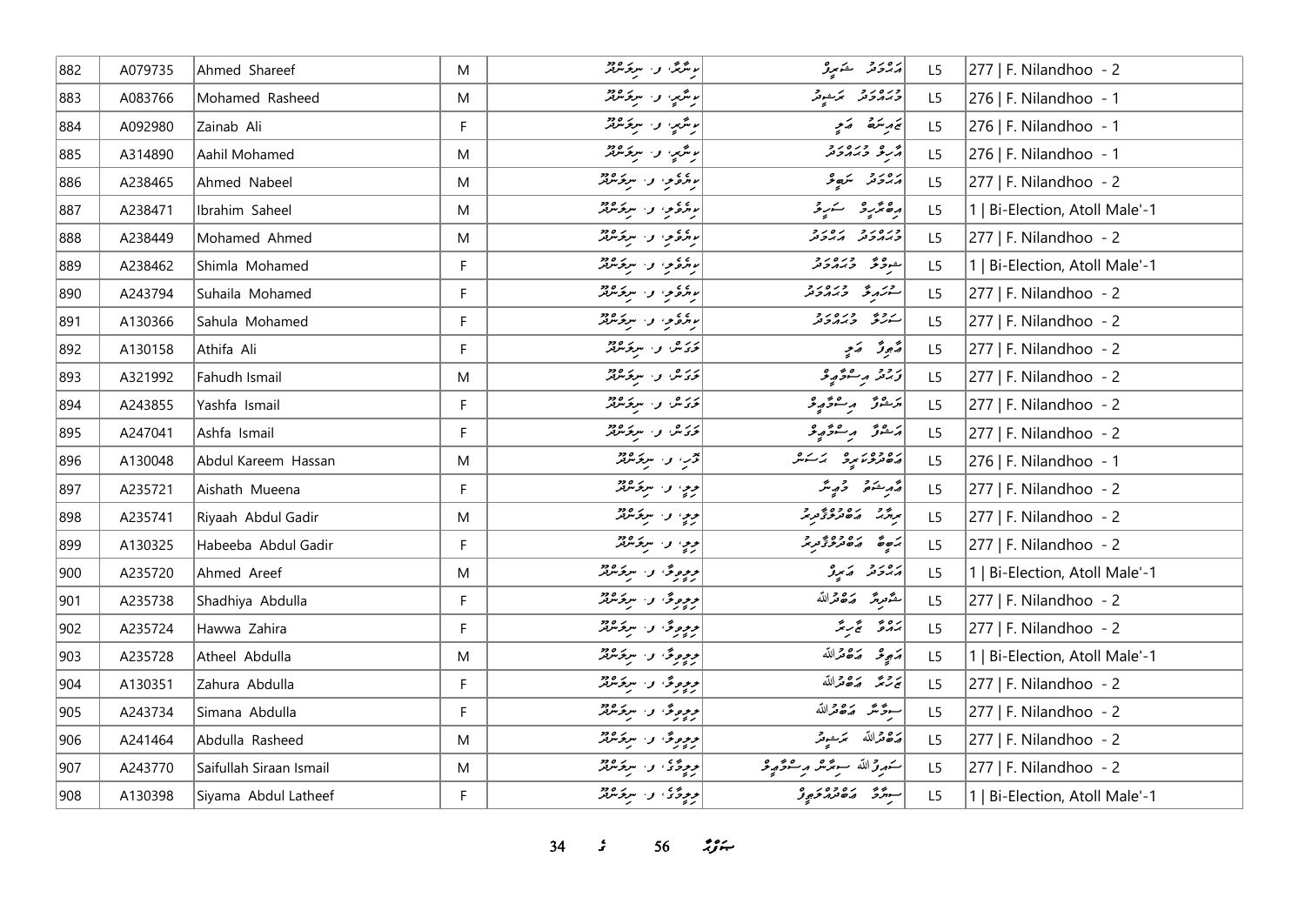| 909 | A157561 | Hussain              | M           | وودٌی و سروکرد          | جە سە <sub>م</sub> بەر بىر                          | L <sub>5</sub> | 277   F. Nilandhoo - 2         |
|-----|---------|----------------------|-------------|-------------------------|-----------------------------------------------------|----------------|--------------------------------|
| 910 | A235734 | Muneera Abdul Gadhir | F           | د د چگی و سر د مرد      | د سرپر مصر د ده و د د د<br>  د سرپر مصر مصر د کريم  | L5             | 277   F. Nilandhoo - 2         |
| 911 | A235722 | Ahmed Muneer         | M           | وودٌّى والبرودي         | ړورو وتړي                                           | L5             | 1   Bi-Election, Atoll Male'-1 |
| 912 | A159898 | Siraj Abdul Gadir    | M           | وودگان و البرودو        | سوندن بره وه و د<br>سوندنی ایر <i>ه تورو تور</i> ند | L5             | 1   Bi-Election, Atoll Male'-1 |
| 913 | A130276 | Hafeeza Mohamed      | F           | د د دگاه او . سرد مرکز  | ټرپهٔ دره د د                                       | L5             | 277   F. Nilandhoo - 2         |
| 914 | A130195 | Mariyam              | F           | د د دي. د ۱۰ سرد مردد   | ر ه ر ه<br><del>ر</del> بربر د                      | L5             | 277   F. Nilandhoo - 2         |
| 915 | A068589 | Ahmed Ibrahim        | M           | ووددی و سرومبر          | رەرو رەشرو                                          | L <sub>5</sub> | 277   F. Nilandhoo - 2         |
| 916 | A022615 | Abdul Qadir Mohamed  | M           | د د د د سرد مرد .       | د ۱۵۶۵ - د د ۲۵۷ م                                  | L5             | 1   Bi-Election, Atoll Male'-1 |
| 917 | A060528 | Ismail Mohamed       | M           | د د د کال سرد مرد د     | أرعوهم وره دو                                       | L5             | 1   Bi-Election, Atoll Male'-1 |
| 918 | A305734 | Riyasa Abdul Gadir   | F           | وودٌی و سرومبر          | پروژے دھوری توریز                                   | L <sub>5</sub> | 1   Bi-Election, Atoll Male'-1 |
| 919 | A250243 | Nuzuha Ibrahim Ahmed | F           |                         | ووو رەپرىي دەرو                                     | L5             | 276   F. Nilandhoo - 1         |
| 920 | A243936 | Hashim Ibrahim       | M           | دې په و۰ سروسر          | را شوی ده تر پرو                                    | L5             | 276   F. Nilandhoo - 1         |
| 921 | A056302 | Ibrahim Ahmed        | M           | دې په وسرومه            | ده عرب د در د                                       | L5             | 276   F. Nilandhoo - 1         |
| 922 | A130137 | Mariyam Saeeda       | F           | دې په د سردس            | دەرە سەرىگە                                         | L <sub>5</sub> | 276   F. Nilandhoo - 1         |
| 923 | A130139 | Shaira Ibrahim       | $\mathsf F$ | دې کړي: و سروکړن        | شمریم رەممرچ                                        | L5             | 276   F. Nilandhoo - 1         |
| 924 | A130140 | Shathira Ibrahim     | F           | وَصَرِيقٌ و الرَّحْسُرُ | شهر متر مصر برد                                     | L5             | 276   F. Nilandhoo - 1         |
| 925 | A132535 | Shaanmath Ibrahim    | F           | دې دي. و٠ سروسرور       | كشروم مقدو                                          | L <sub>5</sub> | 276   F. Nilandhoo - 1         |
| 926 | A130327 | Abdul Sameeu         | M           | دُمَّ، و· سِرْحَسْنْدُ  | رە دە ئەر د                                         | L5             | 276   F. Nilandhoo - 1         |
| 927 | A241006 | Aishath Mausooma     | F           | دخ، و- سروسمبر          | انج د شده در دوند.<br>  در شده د در دوند            | L5             | 276   F. Nilandhoo - 1         |
| 928 | A241010 | Abdulla Saeed        | M           | دُرٌ، و سردَ مَرْدٌ     | أضفاه متصريته                                       | L <sub>5</sub> | 1   Bi-Election, Atoll Male'-1 |
| 929 | A241012 | Abdulla Aleem        | M           | دخش و ا سروسرپر         | رَحْمَدْاللّه - رَحِرْ                              | L5             | 276   F. Nilandhoo - 1         |
| 930 | A241014 | Nazura Hameed        | F           | دُرٌ، و سردَ مَرْتَمْ   | يَرْجِعُهُ لِمَ يَرْجِعُهُ                          | L5             | 276   F. Nilandhoo - 1         |
| 931 | A129990 | Ibrahim Hameed       | M           | دَرَّ ، د سِرَمبرد      | رەپرىر ئىي تىر                                      | L5             | 276   F. Nilandhoo - 1         |
| 932 | A129991 | Mariyam Mausooma     | F           | دُرٌ، و سردَ مَرْدٌ     | و ده ده در دور                                      | L <sub>5</sub> | 276   F. Nilandhoo - 1         |
| 933 | A130001 | Latheefa Ibrahim     | F           | دَرَّ، و سرد میر        | دَوِرْ رەتمەرد                                      | L5             | 276   F. Nilandhoo - 1         |
| 934 | A305346 | Ismail Mumthaaz      | M           | دُرٌ، و سردَ مَرْدٌ     | پرستو په ده وه وه وه                                | L <sub>5</sub> | 276   F. Nilandhoo - 1         |
| 935 | A241870 | Aminath Safa         | F           | در پاس و سروسرند        | پژویزه مسکو                                         | L5             | 277   F. Nilandhoo - 2         |

**35** *s* **56** *n***<sub>3</sub>** *n*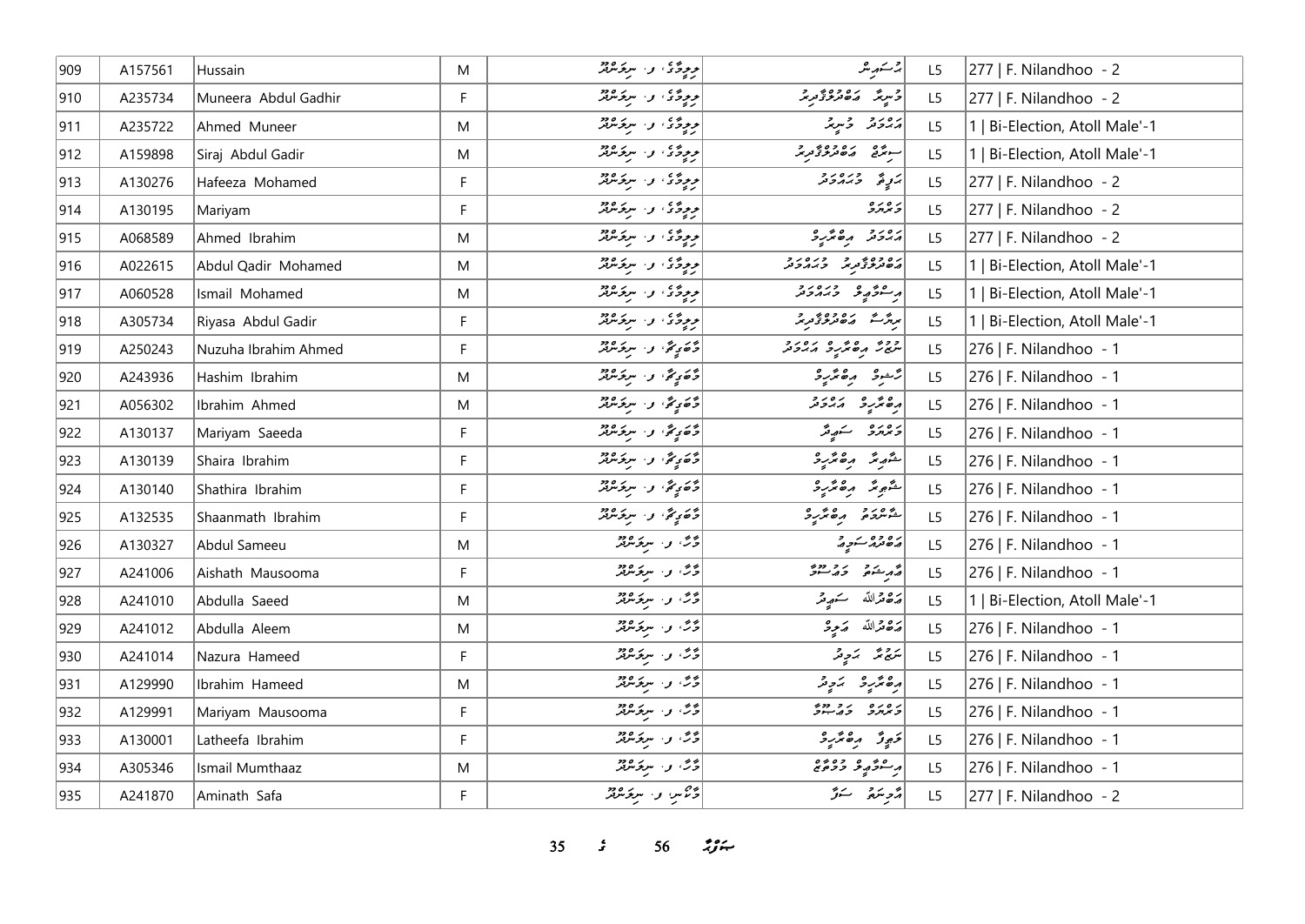| 936 | A241872 | Mariyam Sifa       | F           | 23 س و. سرىگرىزلىر              | دَ عَهْدَةْ مِسْتَرَ                                                                   | L5             | 277   F. Nilandhoo - 2         |
|-----|---------|--------------------|-------------|---------------------------------|----------------------------------------------------------------------------------------|----------------|--------------------------------|
| 937 | A241862 | Mohamed Khaleel    | M           | در سرو مرد م                    | ورەر ئىچى ئىچ                                                                          | L <sub>5</sub> | 277   F. Nilandhoo - 2         |
| 938 | A241864 | Thamseera Ahmed    | F           | وحمس واستقبلته                  | پروسوند که پروتر                                                                       | L5             | 277   F. Nilandhoo - 2         |
| 939 | A241857 | Moosa Khaleel      | M           | در سربر مرید می                 | ژے زیوڈ                                                                                | L5             | 1   Bi-Election, Atoll Male'-1 |
| 940 | A130230 | Khadeeja Mohamed   | F           | ويمس والتوقيعة                  | زَ مِنْ حَ رَ رَ رَ رَ                                                                 | L5             | 277   F. Nilandhoo - 2         |
| 941 | A236658 | Ahmed Vijdhan      | M           | دې و سرد شود                    | دەر دەپ ۋە                                                                             | L5             | 277   F. Nilandhoo - 2         |
| 942 | A236659 | Fathmath Nuha      | F           | دَّءَبِ وَ سِرْحَمْدُوْ         | دَّەبە ئەھ مەرگە                                                                       | L5             | 277   F. Nilandhoo - 2         |
| 943 | A123715 | Umniyya Ahmed      | F           | دُءَبِ وَ سِرَدَ مَرْثَر        | גפיעגות גם גב                                                                          | L5             | 277   F. Nilandhoo - 2         |
| 944 | A361291 | Nafha Musthafa     | F           | دَّءَبَ وَ سِرْحَمْنَهُ         | برواو والمعادي                                                                         | L5             | 1   Bi-Election, Atoll Male'-1 |
| 945 | A111697 | Habeeba            | F           | د د د پرو پرو در مرکز می        | $\overset{\circ}{\mathcal{Q}}\overset{\circ}{\mathcal{Q}}\overset{\circ}{\mathcal{A}}$ | L <sub>5</sub> | 277   F. Nilandhoo - 2         |
| 946 | A111699 | Hafeeza            | F           | دورې و سروه پر                  | برويج                                                                                  | L5             | 277   F. Nilandhoo - 2         |
| 947 | A130009 | Aishath Manike     | $\mathsf F$ | د د د کام د سرکرمرګر            | ا په ديه شوه د سره<br>م                                                                | L5             | 277   F. Nilandhoo - 2         |
| 948 | A080172 | Azeeza Hassan      | F           | دوکالموی و سرکانده              | مَبِيءٌ يَرَ يَرْمَ                                                                    | L <sub>5</sub> | 277   F. Nilandhoo - 2         |
| 949 | A095164 | Ali Hassan         | M           | د در ، و سرو معد                | $\begin{array}{ c c } \hline z&z&z\\ \hline z&z&z^2\\ \hline \end{array}$              | L5             | 1   Bi-Election, Atoll Male'-1 |
| 950 | A090361 | Ali Ahmed          | M           | درو، و- سرومانی                 | پَي پروژو                                                                              | L5             | 276   F. Nilandhoo - 1         |
| 951 | A130292 | Mariyam Waheeda    | F           | درو، دا سرومهر                  | د ۱۶ د کار میں پر                                                                      | L5             | 276   F. Nilandhoo - 1         |
| 952 | A010287 | Moosa Abdul Raheem | M           | دَ دَّيْ پِ سِرَ سَرْدَ مِنْ    |                                                                                        | L <sub>5</sub> | 277   F. Nilandhoo - 2         |
| 953 | A130236 | Hawwa Mohamed      | F           | دَ دَّيْءَ ، وَ الْبَرْسُرْيْشْ | ره دره دور                                                                             | L5             | 277   F. Nilandhoo - 2         |
| 954 | A377093 | Jaheedha Moosa     | F           | دۇئى، وسىرەتلەر                 | يَرِيمٌ حِيْثٌ                                                                         | L5             | 277   F. Nilandhoo - 2         |
| 955 | A246960 | Jameela Moosa      | F           | دۇرى، ئەسىر ئىرور               | يَا حِي حَمْدُ اللَّهُ عَمْدُ اللَّهُ                                                  | L5             | 277   F. Nilandhoo - 2         |
| 956 | A246963 | Aminath Jaheeza    | F           | دۇرى، ئەسىر ئىرور               | أَرْحِرْ مَنْهُمْ فَيَ مِنْ يَنْ                                                       | L5             | 1   Bi-Election, Atoll Male'-1 |
| 957 | A130238 | Habeeba Hameed     | F           | 55، وسيرقده                     | پَرْحِرَةٌ لِيَ يَرْدِيْرُ                                                             | L5             | 276   F. Nilandhoo - 1         |
| 958 | A235166 | Hawwa Anoosa       | F           | 55، والبرقرانية                 | برە ئەسىر                                                                              | L <sub>5</sub> | 276   F. Nilandhoo - 1         |
| 959 | A235177 | Aminath Aroosha    | F           | 55، وسيرتمبر                    | أأزويتهم أماجزهم                                                                       | L5             | 276   F. Nilandhoo - 1         |
| 960 | A235182 | Ahmed Najah        | M           | 55، وسيخترم                     | پرورو مرور                                                                             | L5             | 1   Bi-Election, Atoll Male'-1 |
| 961 | A235328 | Mohamed Nishah     | M           | 55، والبرقرين                   | ورەرو سرگەر                                                                            | L <sub>5</sub> | 1   Bi-Election, Atoll Male'-1 |
| 962 | A235335 | Ibrahim Vishah     | M           | د ده، و سرومهر                  | رەمزرو وشەر                                                                            | L <sub>5</sub> | 1   Bi-Election, Atoll Male'-1 |

**36** *s* **56** *i***<sub>s</sub>** $\frac{2}{5}$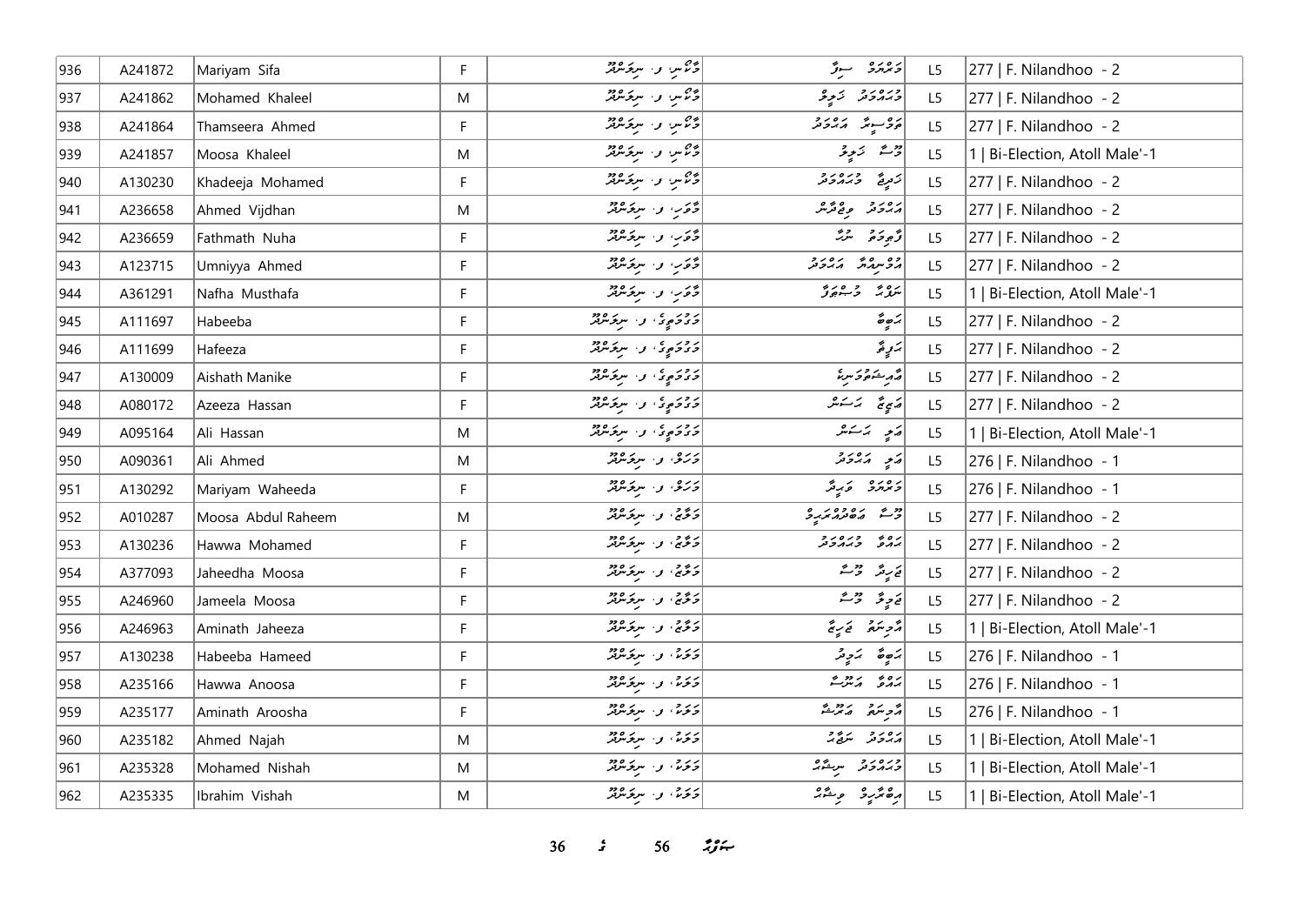| 963 | A033222 | Moosa Naeem           | M         | 55ش، و- سرقرمرټر                | رُ سَمِيرُ                                          | L <sub>5</sub> | 1   Bi-Election, Atoll Male'-1 |
|-----|---------|-----------------------|-----------|---------------------------------|-----------------------------------------------------|----------------|--------------------------------|
| 964 | A033223 | Latheefa Ahmed        | F.        | دىرے، و، سرومبرد                | توری په کار در د                                    | L5             | 1   Bi-Election, Atoll Male'-1 |
| 965 | A124653 | Jameela Ahmed         | F         | ۇترىش، بەر سېۋىترتىر            | يَا حِرِ عَلَمَ مَدَ حَرَ مَرْ                      | L5             | 276   F. Nilandhoo - 1         |
| 966 | A240569 | Fathmath Visama       | F.        | دىرے، بى سىزىدى                 | وٌبوحَمْ وِسَوَّ                                    | L5             | 1   Bi-Election, Atoll Male'-1 |
| 967 | A239928 | Abdul Razzaq Ibrahim  | M         | دره ۵۶۵ و. سرومبرد              | ره ده ره ده وه مر و                                 | L5             | 276   F. Nilandhoo - 1         |
| 968 | A239929 | Ahmed Ibrahim         | M         | دره ۱۵۵۵ و. سرومبرد             | رەرو مەھرىپ                                         | L5             | 276   F. Nilandhoo - 1         |
| 969 | A239930 | Aishath Hudha         | F         | دره ۱۵۵۵ و. سرومبرد             | د مرد د د تر                                        | L5             | 276   F. Nilandhoo - 1         |
| 970 | A239931 | Riyaz Ibrahim         | M         | ر د ، ه و ، ، و ، سرو میزد      | برزیج و محرّر د                                     | L5             | 276   F. Nilandhoo - 1         |
| 971 | A122417 | Ismail Ibrahim        | ${\sf M}$ | دره ووه و سروره د               | ر مؤرو رەئرو                                        | L5             | 276   F. Nilandhoo - 1         |
| 972 | A105149 | Mohamed Ibrahim       | M         | دره ووه، و سرومبرد              | ورەرو مەرو                                          | L5             | 276   F. Nilandhoo - 1         |
| 973 | A130075 | Hafeeza Ibrahim       | F.        | دره ووه، و سرگرمانه             | أيربر وهتربرد                                       | L5             | 276   F. Nilandhoo - 1         |
| 974 | A130070 | Ibrahim Ali           | M         | دره ۱۵۵۵ و. سروسرد              | رە ئرىر ئىي                                         | L5             | 276   F. Nilandhoo - 1         |
| 975 | A130071 | Abdul Wahid Ibrahim   | M         | دره ۱۵۵۵ و. سرپر ۱۶۵۵           | دەۋە ئەر مەھكەد                                     | L5             | 1   Bi-Election, Atoll Male'-1 |
| 976 | A059987 | Abdul Sattar Ali      | M         | دره ۱۵۵۵ و. سرومبرد             | د ۵۶۵ مره د و د کم م                                | L <sub>5</sub> | 276   F. Nilandhoo - 1         |
| 977 | A057488 | Abdul Majeed Moosa    | M         | دیږي، و، سرټرمرټر               | رەدەر پەر تەر                                       | L5             | 276   F. Nilandhoo - 1         |
| 978 | A130121 | Aishath Naseera       | F         | وقرى، وسيؤمريز                  | قەرىشكە قىسىر ئىسىر                                 | L5             | 1   Bi-Election, Atoll Male'-1 |
| 979 | A130122 | Aminath Hussain       | F.        | دوی او استروپی                  | دمحر سنقرم بالمستقرم المحمد                         | L5             | 276   F. Nilandhoo - 1         |
| 980 | A105342 | Abdul Gafoor Mohamed  | M         | وده و سرقرمود                   | ره ده در دو د در در د<br>  پره تر ژبر د تر تر تر تر | L5             | 1   Bi-Election, Atoll Male'-1 |
| 981 | A122199 | Abdul Latheef Mohamed | M         | دوه .<br>  د تری . و . سربرسرتر | د ۱۵۶۵ - د د د د و                                  | L5             | 1   Bi-Election, Atoll Male'-1 |
| 982 | A240324 | Mohamed Adam          | M         | دوي . د . سر <del>ت</del> و دود | وره رو په ده<br>وبرورو وترو                         | L5             | 276   F. Nilandhoo - 1         |
| 983 | A240333 | Hashiya Mohamed       | F         | دودې او استوسرې                 | رٌجه وره د                                          | L5             | 1   Bi-Election, Atoll Male'-1 |
| 984 | A395449 | Ali Shafeeq           | M         | دوی و سرکرمرد                   | پر په سندونو                                        | L5             | 1   Bi-Election, Atoll Male'-1 |
| 985 | A395893 | Jameela Mohamed       | F         | دوه .<br>  د تری . و . سربرسرتر | <br>  ق ح ح ح بر م د ح مر ح                         | L5             | 1   Bi-Election, Atoll Male'-1 |
| 986 | A413495 | Fazuha Mohamed        | F         | دوه .<br>  د تری . و . سربوسرتر | ترجر وره دو                                         | L5             | 1   Bi-Election, Atoll Male'-1 |
| 987 | A247453 | Ibrahim Nadheem       | M         | د پر په د سرکرمند               | بر®مَّرْرِدْ - سَرَبِرِدْ                           | L5             | $ 277 $ F. Nilandhoo - 2       |
| 988 | A247454 | Liuoosha Hassan       | F         | پر سر پر سر پر کردند            | جەرئىق ئەسكىلى                                      | L5             | 1   Bi-Election, Atoll Male'-1 |
| 989 | A247456 | Mariyam Naaznee       | F.        | د مريم، و البرو مرد             | دەرە شەس                                            | L5             | 1   Bi-Election, Atoll Male'-1 |

*37 s* 56 *<i>z*<sub>3</sub> *i*</sup>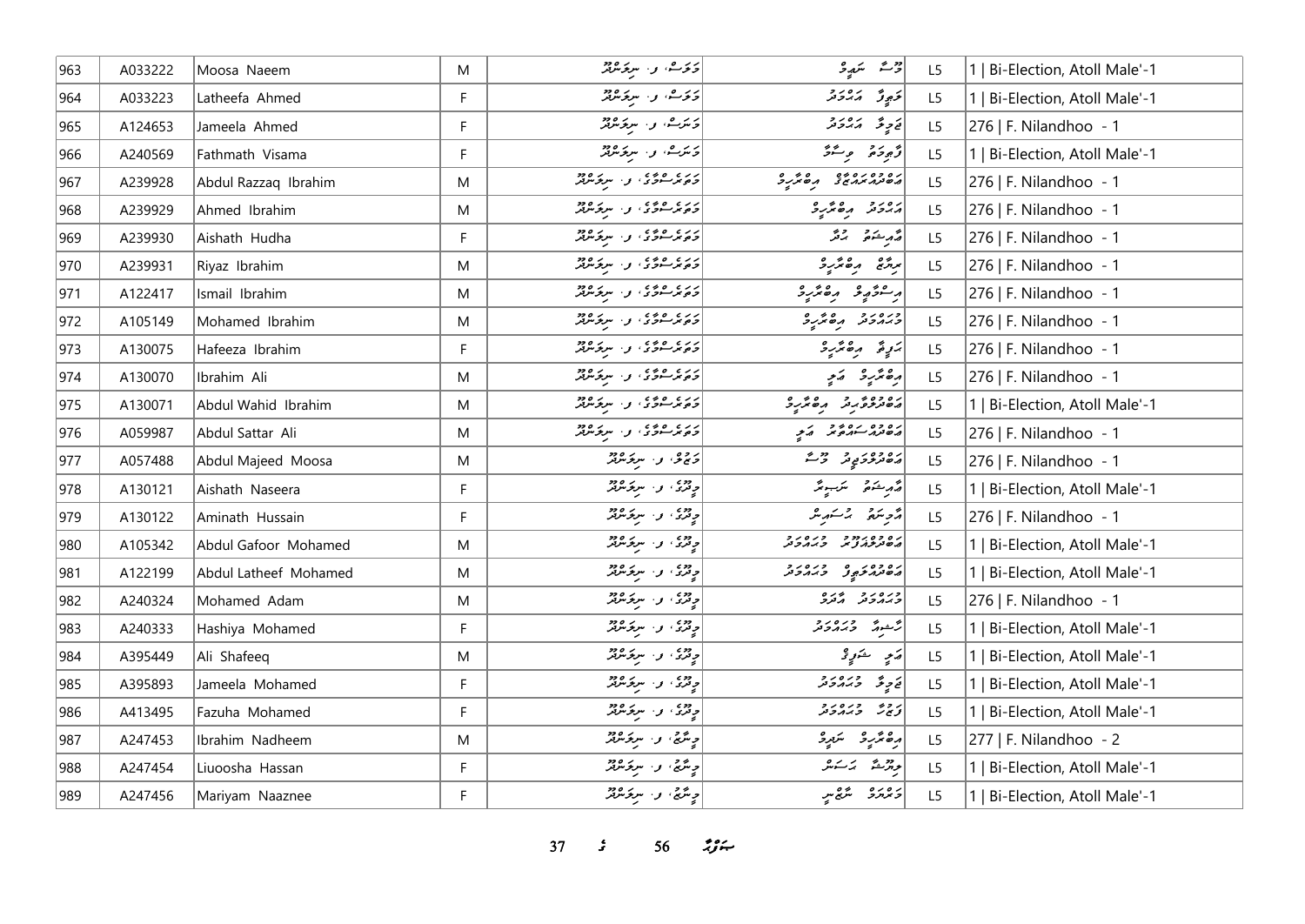| 990  | A104070 | Hassan Moosa           | M  | ج <i>ِ مَرَّجٌ، و- سِرْ مَرْتَرُ</i> | ير سەش تۇسىگە                   | L <sub>5</sub> | 277   F. Nilandhoo - 2         |
|------|---------|------------------------|----|--------------------------------------|---------------------------------|----------------|--------------------------------|
| 991  | A114413 | Ahmed Nazim            | M  | د مرگې ، و . سرو مرکز                | رەر د شھرى                      | L5             | 1   Bi-Election, Atoll Male'-1 |
| 992  | A130160 | Guraisha Hassan        | F  | وینگئی، و اسروکسربر                  | قىمرىق ئەسكىر                   | L5             | 1   Bi-Election, Atoll Male'-1 |
| 993  | A130064 | Aminath Aroosha        | F  | په تنگی کو ۱۰ سربر ۱۶۵ کل            | أترمر تمريح                     | L5             | 1   Bi-Election, Atoll Male'-1 |
| 994  | A130180 | Sheereen Ismail        | F  | ویگر، و- سرقرمرفر                    | شهرش وسطح ويحر                  | L <sub>5</sub> | 277   F. Nilandhoo - 2         |
| 995  | A130181 | Zeenath Ismail         | F. | ویگا و اسرفرمرفتر                    | پې سَمَرُ په مِستَوَمَرِ مُح    | L <sub>5</sub> | 277   F. Nilandhoo - 2         |
| 996  | A130182 | Faruhad Ismail         | M  | وینگ و- سربخسرفتر                    | زبرته را مرتگر پولو             | L5             | 277   F. Nilandhoo - 2         |
| 997  | A130183 | Ismail Manik           | M  | وینگ و- سربر تنزیقر                  | ر مشوَّر و د مريز               | L5             | 277   F. Nilandhoo - 2         |
| 998  | A122890 | Samiyya Ahmed          | F  | وینگ و- سربر مربع                    | ستورش رورو                      | L <sub>5</sub> | 277   F. Nilandhoo - 2         |
| 999  | A042289 | Nasreena Ismail        | F  | ویگ و سرگریزگر                       | برےبہرسمر پر پر موٹر پر قر      | L <sub>5</sub> | 277   F. Nilandhoo - 2         |
| 1000 | A094054 | Shirmeena Ismail       | F. | ویگن و سرگرمیند                      | جوعرج يتر برجود ويحر            | L5             | 277   F. Nilandhoo - 2         |
| 1001 | A247171 | Aishath Yumna          | F. | وینگ و- سربرگرفتر                    | محمد مشوق مروشر                 | L5             | 277   F. Nilandhoo - 2         |
| 1002 | A247172 | Faarooq Ismail         | M  | ویگ و- سرگریزیز                      | در ده در سرگاه کار              | L <sub>5</sub> | 1   Bi-Election, Atoll Male'-1 |
| 1003 | A247175 | Saddam Hussain         | M  | ویگ و- سرکرندگر                      | شەھرىقە ئەستىرلىش               | L <sub>5</sub> | 277   F. Nilandhoo - 2         |
| 1004 | A329320 | Meera Hussain          | F. | وینگ و- سربخسرفتر                    | دپر ترسکه پر                    | L <sub>5</sub> | 1   Bi-Election, Atoll Male'-1 |
| 1005 | A042077 | Mariyam Rasheeda       | F. | ویرب و سرپر مردم<br>  دربر           | دەرە بەئدىگر                    | L <sub>5</sub> | 277   F. Nilandhoo - 2         |
| 1006 | A024858 | Mohamed Jaleel         | M  | ویرب و سرنگرفتر                      | ورەر دىموتى                     | L5             | 277   F. Nilandhoo - 2         |
| 1007 | A236657 | Anas Jaleel            | M  | ویرب و سرونده                        | پر سَرِ کَے ہِ یَوْ             | L <sub>5</sub> | 277   F. Nilandhoo - 2         |
| 1008 | A236653 | Ahmed Saadhin Jaleel   | M  | دبربا والرقاقة                       | رەرو گەرش ئەربۇ                 | L <sub>5</sub> | 277   F. Nilandhoo - 2         |
| 1009 | A130330 | Fathimath Nuzla Jaleel | F. | ویرب و سرنگرفتر                      | ژٌجِ دَمَ صَحَرَ وَ مَرِ دَ     | L5             | 277   F. Nilandhoo - 2         |
| 1010 | A130331 | Aishath Nabeela Jaleel | F  | ویرر، و- سرندماند<br>  رزر او-       | رو شکاه انگلو سر انگلو می در شر | L <sub>5</sub> | 277   F. Nilandhoo - 2         |
| 1011 | A130359 | Azeema Mohamed         | F. | د و ه دی. د سروسرد                   | در په دره د د                   | L <sub>5</sub> | 276   F. Nilandhoo - 1         |
| 1012 | A159765 | Aminath Ibrahim        | F  | ویژگودی و البروژو                    | أروبتكم رەمزىرد                 | L5             | 1   Bi-Election, Atoll Male'-1 |
| 1013 | A160910 | Aminath Munaza         | F  | و پر شوی و سرپر میر                  | أزويتم وتتبع                    | L5             | 276   F. Nilandhoo - 1         |
| 1014 | A150537 | Mohamed Musthafa       | M  | د و و وی د سروسر                     | ورەرو وەرە                      | L5             | 1   Bi-Election, Atoll Male'-1 |
| 1015 | A240573 | Mariyam Sheexa Ahmed   | F  | د ده ده د سرورود                     | و مرمرو شيخ كرورو               | L <sub>5</sub> | 276   F. Nilandhoo - 1         |
| 1016 | A240574 | Ismail Hafiz           | M  | و و ه و و و سرپر ورد                 | پر سمو پر پر پر چ               | L5             | 276   F. Nilandhoo - 1         |

**38** *s* **56** *n***<sub>3</sub>** *n*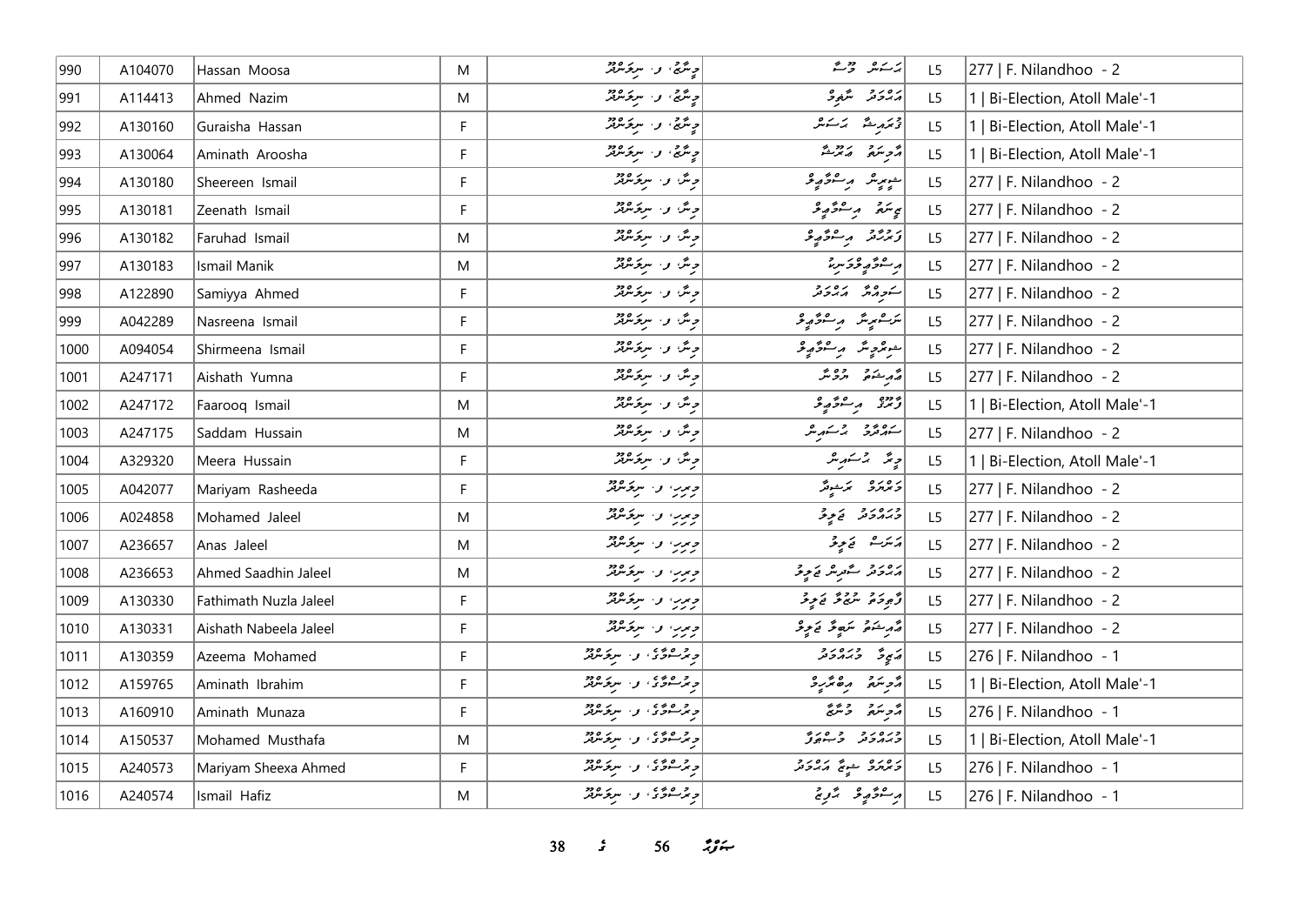| 1017 | A049657 | Mohamed Khaleel       | M  | ویژگوگوی و استرکوهیز                              | ورەر د تەرپى                         | L <sub>5</sub> | 276   F. Nilandhoo - 1         |
|------|---------|-----------------------|----|---------------------------------------------------|--------------------------------------|----------------|--------------------------------|
| 1018 | A055842 | Ali Hussain           | M  | د و ده دی و ا سروسرود                             | رَمِ بِرْسَهِ بِرْ                   | L <sub>5</sub> | 1   Bi-Election, Atoll Male'-1 |
| 1019 | A079348 | Ismail Ibrahim        | M  | ویژگوی و سرومین                                   | أرعوه وهرزو                          | L <sub>5</sub> | 1   Bi-Election, Atoll Male'-1 |
| 1020 | A078422 | Mariyam Hassan        | F. | د حرص د از سربر ۱۶۵                               | د ۱۳۶۵   بر کشکر                     | L5             | 276   F. Nilandhoo - 1         |
| 1021 | A113197 | Ahmed Mohamed         | M  | د حرص دی . د . سربر مردر                          | גפניק כנסניק<br>הגבע כגהכע           | L <sub>5</sub> | 276   F. Nilandhoo - 1         |
| 1022 | A402891 | Vasma Ahmed           | F. | د پر شوی و سربر میر                               | ى ھەش ئەرەبەر                        | L5             | 276   F. Nilandhoo - 1         |
| 1023 | A377446 | Aishath Ahmed         | F  | د پر شوی و سربر میر                               | أصمر شدة مسترد ور                    | L5             | 276   F. Nilandhoo - 1         |
| 1024 | A340880 | Ahmed Munaz           | M  | د و ده وی و . سروکرد                              | رەرو وش                              | L <sub>5</sub> | 276   F. Nilandhoo - 1         |
| 1025 | A243830 | Fathimath Limya       | F. | د و ه دی. د ا سرو مرد                             | وٌمودَهُ دِوْسٌ                      | L <sub>5</sub> | 276   F. Nilandhoo - 1         |
| 1026 | A130291 | Mariyam Saeeda        | F  | وربر، واسروسر                                     | دەرە سەرىگە                          | L5             | 276   F. Nilandhoo - 1         |
| 1027 | A236563 | Ibrahim Nusooh        | M  | دربر، و سروکرد                                    | ده تر ده ده دوه<br>  ده تر تر سر دوه | L5             | 1   Bi-Election, Atoll Male'-1 |
| 1028 | A243781 | Shahama Ahmed         | F  | وګریز، و۰ سروکلنډ                                 | شەرىخ كەردى                          | L5             | 276   F. Nilandhoo - 1         |
| 1029 | A248149 | Ahmed Shiban          | M  | وَرِيْنَ وَ سِرْقَاشِيْرٌ                         | أربرو ويدهم                          | L <sub>5</sub> | 276   F. Nilandhoo - 1         |
| 1030 | A305341 | Samaha Ahmed          | F  | وګریز، و۰ سروکلنډ                                 | سەۋىر برەر د                         | L5             | 276   F. Nilandhoo - 1         |
| 1031 | A249326 | Ahmed Rafeeu          | M  | 3°سرگان او اسر کرده دو                            | پرور د بروړ                          | L5             | 277   F. Nilandhoo - 2         |
| 1032 | A104268 | Fathmath Waheeda      | F  | د سرگان و سرگرمور                                 | وَجِوحَة وَرِيْدَ                    | L5             | 277   F. Nilandhoo - 2         |
| 1033 | A130184 | Aishath Waheeda       | F. | 3سرگەمى، ئەسىر ئىبرى                              | وَأَمْرِ شَنَاهُمْ = وَكَرِ فَرْ     | L5             | 277   F. Nilandhoo - 2         |
| 1034 | A130199 | Mariyam Ibrahim       | F. | دروی و سرفرماند                                   | د مرمزد ره مربرد                     | L5             | 277   F. Nilandhoo - 2         |
| 1035 | A130168 | Nazeera Abdul Rahman  | F  | دهردگی، و اسربر مرد                               | برز ده ده ده ده و                    | L <sub>5</sub> | 277   F. Nilandhoo - 2         |
| 1036 | A067629 | Ismail Waheed         | M  | دروی و سرومبرد                                    | أراعتم وتماريم                       | L <sub>5</sub> | 277   F. Nilandhoo - 2         |
| 1037 | A085219 | Zulaikha Abdul Rahman | F  | اد ده ده از مرد ۱۶۵ مختلفر<br>د سرگان از مرکز مرد | در دی می ده ده ده ده م               | L5             | 277   F. Nilandhoo - 2         |
| 1038 | A076188 | Moosa Ali             | M  | وصمي والبرودية                                    | رژشت که پر                           | L <sub>5</sub> | 276   F. Nilandhoo - 1         |
| 1039 | A130143 | Shamsunnisa Mohamed   | F. | ئۇس ئۇسكەش بىر سېرىتىرلىر                         | شوشور ورەرو                          | L5             | 276   F. Nilandhoo - 1         |
| 1040 | A130144 | Jameela Ahmed         | F  | ئۇس <sub>ت</sub> قرىمى <i>گەن بىر سوپۇسىتى</i> ر  | ق ح ح ح م ي ح ح حر                   | L5             | 276   F. Nilandhoo - 1         |
| 1041 | A103901 | Rafiaa Ahmed          | F  | ئۇس ئۆركەش بىر سىر <i>ى ئۆرلۈ</i> ر               | پژوِرْ سی پرورو                      | L5             | 276   F. Nilandhoo - 1         |
| 1042 | A127910 | Ahmed Ali             | Μ  | ۇسرىئرى كەش بىر سرىخ ئىرلىر                       | پروژ په په                           | L <sub>5</sub> | 276   F. Nilandhoo - 1         |
| 1043 | A239068 | Aminath Suriyya       | F. | 2سرمری کے ملک اور اسریکر میں<br> 2سرمری کے ملک    | أو جامع المستمر المراجع              | L5             | 276   F. Nilandhoo - 1         |

**39** *s* **56** *i***<sub>S</sub>** $\approx$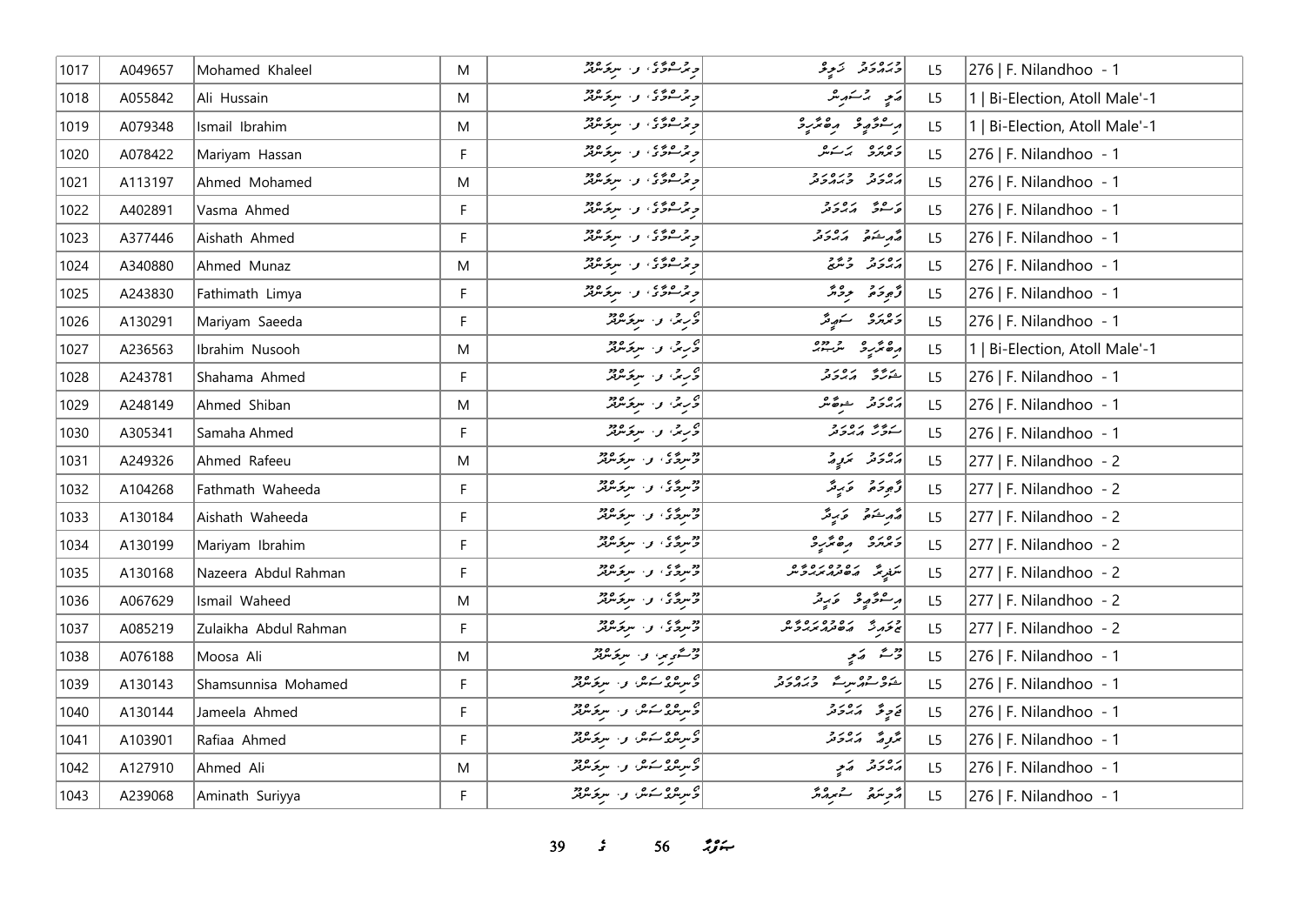| 1044 | A157379 | Ismail Habeeb         | M           | توسرىندى كەنگە <sub>ن ك</sub> ور س <sub>رى</sub> غ ئىرىد       | ر شرگې ته شوه                           | L <sub>5</sub> | 276   F. Nilandhoo - 1         |
|------|---------|-----------------------|-------------|----------------------------------------------------------------|-----------------------------------------|----------------|--------------------------------|
| 1045 | A247568 | Jaleela Ahmed         | F           | ئۇس ئۇسىدىك بولىسىدە ئۆزگەر                                    | يَا جِرِ حَدَّ مَدْ يَا جَمْدَ مَدْ     | L5             | 276   F. Nilandhoo - 1         |
| 1046 | A247570 | Hussain Raif Ahmed    | M           | وسرچور شهر اور سرچسرچر                                         | پر سکر مرکز میگرویمر                    | L5             | 276   F. Nilandhoo - 1         |
| 1047 | A377023 | Ahmed Irushad         | M           | دىرىبرىدى يۇ ئەر سرىزىدىن                                      | أرەر دېر شەھ                            | L5             | 1   Bi-Election, Atoll Male'-1 |
| 1048 | A130271 | Mohamed Hussain       | M           | وىرسرىندىمۇ ، ر. سرىزىندىز                                     | ورەرو ئەسىر ش                           | L5             | 277   F. Nilandhoo - 2         |
| 1049 | A240291 | Khalidha Mohamed      | F.          | ۇىرسرىئرى بوق بول سرىزىندىز                                    | د دره دره د                             | L5             | 277   F. Nilandhoo - 2         |
| 1050 | A240292 | Majeedha Mohamed      | F           | ۇىرسرىئرى بوق بول سرىزىندىز                                    | د پوتر وره رو                           | L5             | 277   F. Nilandhoo - 2         |
| 1051 | A130186 | Hamid Mohamed         | M           | ۇىرسرىئرى بوق بول سرىزىندىز                                    | پژوند وره دو                            | L5             | 277   F. Nilandhoo - 2         |
| 1052 | A130187 | Abdul Latheef         | M           | ۇىرىرىگرى ئۇن سرىزىللە                                         | ړه وه د پور                             | L5             | 1   Bi-Election, Atoll Male'-1 |
| 1053 | A130188 | Abdul Nasir Mohamed   | M           | ۇىرسرىئرى بۇق بەر سرىزىنزلىر                                   | ره وه شهر وره رو                        | L <sub>5</sub> | 1   Bi-Election, Atoll Male'-1 |
| 1054 | A130189 | Aminath Rasheeda      | F           | ۇىرسىترىمۇس ر. سرىزىنىڭ                                        | مزهر سمني مراكبه مركز                   | L5             | 277   F. Nilandhoo - 2         |
| 1055 | A130190 | Siuth Mohamed         | M           | ۇىرسرىئرى بوق بول سرىۋىنىڭ                                     | سود وره دو<br>سوره وبردونر              | L5             | 1   Bi-Election, Atoll Male'-1 |
| 1056 | A130191 | Hawwa Moosa           | F.          | ۇىرسىترىمۇس ر. سرىزىنىڭ                                        | بره و دهه                               | L5             | 277   F. Nilandhoo - 2         |
| 1057 | A130113 | Raufiyya Ibrahim      | F.          | 3 مرسرچ، و- سربر مرد                                           | גבנה הפיליב                             | L5             | 1   Bi-Election, Atoll Male'-1 |
| 1058 | A070443 | Ibrahim Mohamed       | M           | ولمرس والبرقرور                                                |                                         | L <sub>5</sub> | 276   F. Nilandhoo - 1         |
| 1059 | A070444 | Mariyam Abdul Raheem  | F           | درسری و سرگرمزند                                               | מינים נפרפינים                          | L5             | 276   F. Nilandhoo - 1         |
| 1060 | A246952 | Ahmed Raushan         | M           | وَمِرْسُ وَاسِرَقَهُمْ                                         | رەرە بەرشەر                             | L5             | 276   F. Nilandhoo - 1         |
| 1061 | A057001 | Abdul Latheef Mohamed | M           | وعرض والسرقر ملاحظ                                             | د ۱۵۶۵ و د ۱۵۷۶                         | L <sub>5</sub> | 277   F. Nilandhoo - 2         |
| 1062 | A027360 | Fareesha Mohamed      | F.          | د هم پری و سرگرمهر                                             | توسط وره د و                            | L5             | 277   F. Nilandhoo - 2         |
| 1063 | A237515 | MOHAMED NAFIZ         | M           | وَجْمُوَمِرِیْ وَ سِرْقَاشِرْ                                  | ورەرو شرح                               | L5             | 277   F. Nilandhoo - 2         |
| 1064 | A130220 | Fathimath Umar Maniku | F           | و ۵ د ر په د سرگرماند<br>  د شوم مړي و سرگرماند                | أو برو وبرور برد                        | L5             | 277   F. Nilandhoo - 2         |
| 1065 | A130218 | Abdul Haseeb Ibrahim  | M           | و ۵ د ۲۵ د ۲۰ و ۱۰ سربر ۱۶۶۵                                   | رەدورىيە مەئرى                          | L5             | 1   Bi-Election, Atoll Male'-1 |
| 1066 | A130219 | Jameela Mohamed       | F           | و ۵ د ۲۵ د ۲۵<br>  و شهر د د د ۲۵ د ۲۵ د مرکز مرکز             | د په دره د د                            | L5             | 276   F. Nilandhoo - 1         |
| 1067 | A130361 | Thouma Ibrahim        | $\mathsf F$ | وَجْهُوَ مِرْدَارُدُ ﴾ و البروكلولو                            | ده ده مرد                               | L5             | 276   F. Nilandhoo - 1         |
| 1068 | A053487 | Ibrahim Moosa         | M           | و ۵ د ۲ د ۲ د ۲ د سربوس                                        | أرە ئۆرە ھەم                            | L <sub>5</sub> | 276   F. Nilandhoo - 1         |
| 1069 | A063704 | Abdulla Ibrahim       | M           | د ۱۳۵ م د ۲۵ و۰ سرگرمونز                                       | رەقماللە مەھەرد                         | L5             | 276   F. Nilandhoo - 1         |
| 1070 | A068279 | Ismail Ibrahim        | M           | و ۵ د پره ده و ۱۰ سربوسربر<br>  و شونو پرو در د او ۱۰ سربوسربر | رامو الموقع المعالم المعالم المعالم الم | L5             | 276   F. Nilandhoo - 1         |

*40 s* 56 *i*<sub>S</sub> $\approx$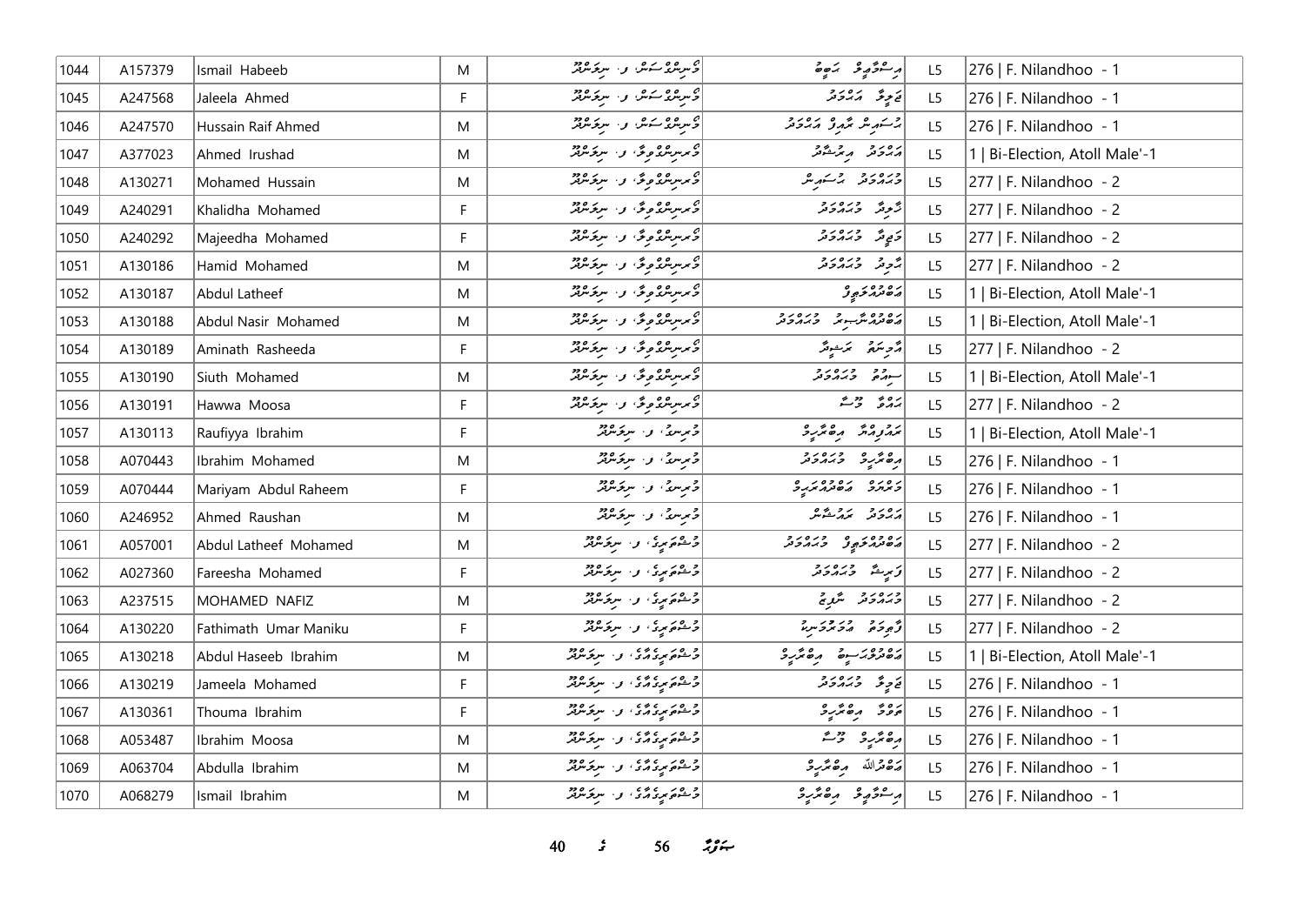| 1071 | A094053 | Hawwa Ibrahim        | F            | د ده د بره ده و . سرگرماند                      | بروء رەئزېر                     | L <sub>5</sub> | 276   F. Nilandhoo - 1         |
|------|---------|----------------------|--------------|-------------------------------------------------|---------------------------------|----------------|--------------------------------|
| 1072 | A106721 | Fathimath Ibrahim    | F            | و ۱۵ م و و و و د او د برخ مرد و دو              | توجدة مقترع                     | L5             | 276   F. Nilandhoo - 1         |
| 1073 | A113303 | Khadeeja Ibrahim     | F            | و ۵ د ۲۵ د و ۱۰ سرپوس                           | زرة رەئزرۇ                      | L5             | 276   F. Nilandhoo - 1         |
| 1074 | A243837 | Niha Ismail          | $\mathsf F$  | و ۵ د ۲۵ د ۲۰ و ۱۰ سربر ۹۶۵                     | سرشم مرسفتم محمد و              | L5             | 276   F. Nilandhoo - 1         |
| 1075 | A243838 | Shaha Ali Shahid     | F            | و ۵ د ۲۵ د ۲۵<br>  و شوه مرد د د ۲ و ۱ سربوسربر | لمثركا كالمح المشرقر            | L <sub>5</sub> | 276   F. Nilandhoo - 1         |
| 1076 | A245752 | Aminath Sama         | F            | و ۵ د ۲۵ د ۲۰ و۰ سرگرمزند                       | مزهر منتقر                      | L5             | 276   F. Nilandhoo - 1         |
| 1077 | A395078 | Akram Ismail         | M            | ئىرتجەر ئىرى بىر بىر ئىر ئىرلىر                 | رەبرە بەستىۋېرى                 | L5             | 1   Bi-Election, Atoll Male'-1 |
| 1078 | A403600 | Mariyam Wasia        | F            | لترقر برمزق والمسرقر مرقد                       | ويوره ومسهو                     | L5             | 276   F. Nilandhoo - 1         |
| 1079 | A121582 | Shuaib Ismail        | M            | مَتَوَرِيْرُى } و الرقائيل                      | شمكرة رئيمو                     | L5             | 276   F. Nilandhoo - 1         |
| 1080 | A130093 | Ismail Hussain Manik | M            | مَرَكَزِيرُدُّى، و. سِرْكَرْمَلَّذِ             | ر قوم د سامر مرد مرد            | L5             | 276   F. Nilandhoo - 1         |
| 1081 | A130289 | Ubaid Ismail         | M            | مرکز مردم و استر مردم دو                        | دەرىر رەشۇرى                    | L5             | 276   F. Nilandhoo - 1         |
| 1082 | A130294 | Haris Ismail         | M            | پروگروی و سروه پو                               | شعره مرسوشور                    | L5             | 276   F. Nilandhoo - 1         |
| 1083 | A241470 | Fathmath Wahudha     | $\mathsf F$  | ئىرقرىر ئەن سېۋىترلىر                           | وٌموحَمْ وَبَرْتَرُ             | L5             | 1   Bi-Election, Atoll Male'-1 |
| 1084 | A241471 | Hammad Ismail        | M            | پرتوبردی و سرترمین                              | برە بور مەشرىم بو               | L5             | 276   F. Nilandhoo - 1         |
| 1085 | A063510 | Ali Hussain          | M            | شركرے، و. سركرمركز                              | پر پور پر شکر پر                | L5             | 277   F. Nilandhoo - 2         |
| 1086 | A380577 | Azuhaan Ali Hussain  | M            | شرکرے، وسیوکروژ                                 | روم ته که په برگسته په          | L5             | 1   Bi-Election, Atoll Male'-1 |
| 1087 | A002439 | Ahmed Moosa          | M            | يرچري کيمونځا او ا سرپوسرټر                     | رەر دىگ                         | L5             | 1   Bi-Election, Atoll Male'-1 |
| 1088 | A130126 | Shamsunnisa Moosa    | F            | سَمَّرَ سُمُومٌ وَ سَرَوْسَهُ                   | شور وومريد وسم                  | L <sub>5</sub> | 276   F. Nilandhoo - 1         |
| 1089 | A241494 | Abdulla Moosa        | M            | ئىرقما يەھمۇق بەر ئىرقىتىرلىر                   | مَدْهُ قَرْاللّه حَقَّ تَ       | L5             | 276   F. Nilandhoo - 1         |
| 1090 | A241838 | Aishath Naseera      | $\mathsf F$  | شهر سموی و سروسمد                               | أقرم شكرة التكريبونتر           | L5             | 276   F. Nilandhoo - 1         |
| 1091 | A241839 | Abdullah Naseer      | M            | مریز پر شوی و سربر معر                          | أرَّة مَّرَاللَّهُ مَرَسِوِمِرْ | L5             | 276   F. Nilandhoo - 1         |
| 1092 | A241840 | Abdul Azeez Ibrahim  | M            | يرچري کيمونځا او ا سرپوسرټر                     | גפננגים גפתיל                   | L5             | 276   F. Nilandhoo - 1         |
| 1093 | A241842 | Abdul Rasheed Ismail | M            | مریزی کے موثق اور استریکرفتر                    | دەۋە ئەجەد بەستۇر ئو            | L5             | 1   Bi-Election, Atoll Male'-1 |
| 1094 | A130272 | Mohamed Fareed       | M            | برچرى شوى و. بىرىدىق                            | ورەر ئەتەر                      | L5             | 276   F. Nilandhoo - 1         |
| 1095 | A130395 | Abdul Latheef Moosa  | M            | لىرىموگەرى بە سرىكەنلەر                         | دەدەر ۋە دەك                    | L5             | 1   Bi-Election, Atoll Male'-1 |
| 1096 | A130396 | Aishath Waheeda      | $\mathsf{F}$ | ترېژو کومونځ، او، اسریز ترګټر                   | د م شرح کر د د گر               | L5             | 276   F. Nilandhoo - 1         |
| 1097 | A130006 | Fathimath Moosa      | F.           | سَ سِوِيٌّ، وَ سَرِيَتَ مِنْ لَهُمْ             | د پوځو چې                       | L5             | 276   F. Nilandhoo - 1         |

*s* 56 *ig*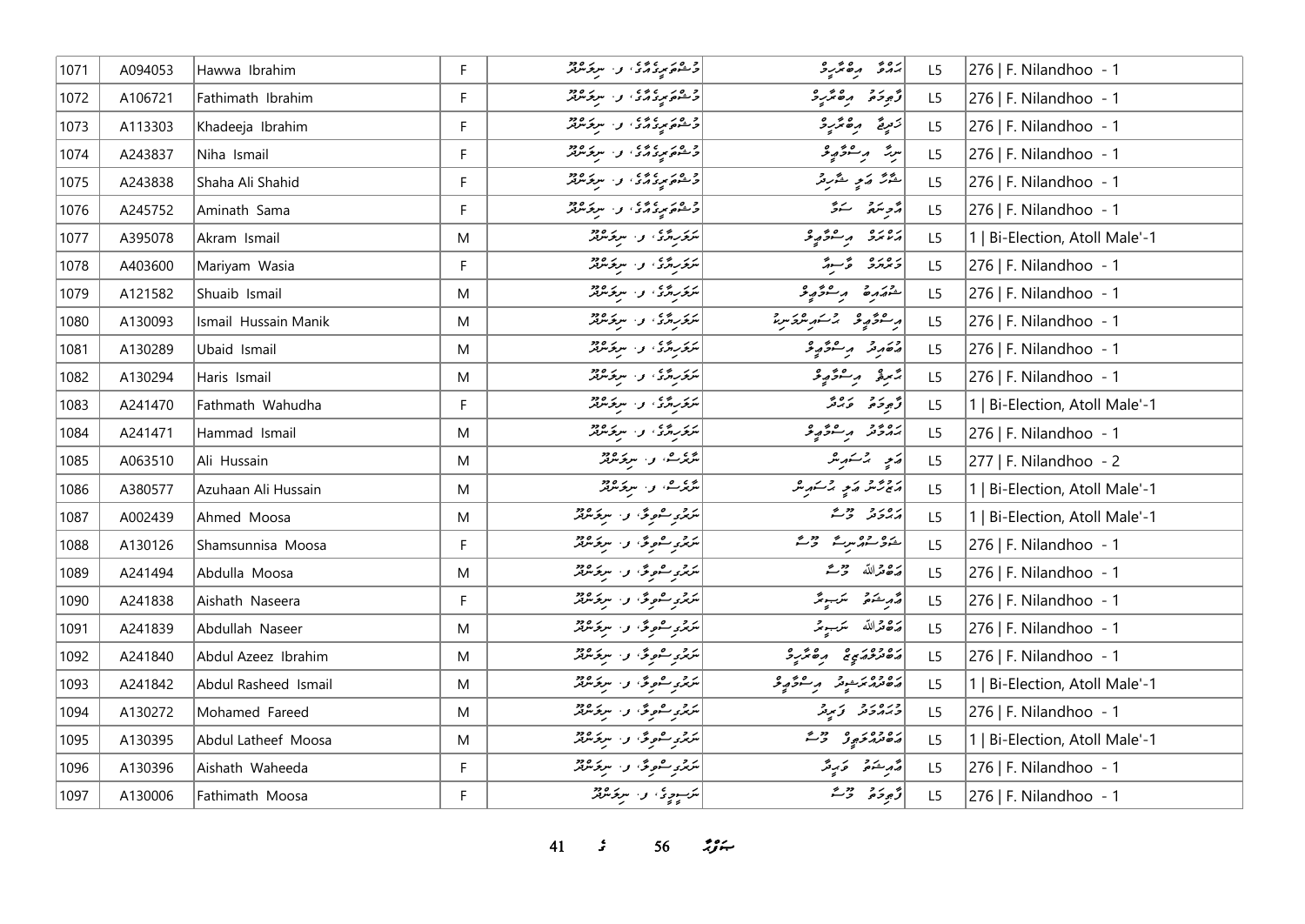| 1098 | A011623 | Ismail Moosa               | M | ىكرسوچ، بەر سركەنلەتتى                                                                                | بر شۇم ئىس ئىست                                          | L <sub>5</sub> | 276   F. Nilandhoo - 1         |
|------|---------|----------------------------|---|-------------------------------------------------------------------------------------------------------|----------------------------------------------------------|----------------|--------------------------------|
| 1099 | A060716 | Mohamed Naseem             | M | شجرحى، و- سرىكرىمىتى                                                                                  | ورەرو شەر                                                | L5             | 276   F. Nilandhoo - 1         |
| 1100 | A130124 | Ibrahim Muaz               | M | بروج، و- سرکرمرکز                                                                                     | ده تدره دوره<br>  ده تدره دوره                           | L5             | 276   F. Nilandhoo - 1         |
| 1101 | A130125 | Zubaidha Abdul Wahhab      | F | سَرِج ح ، و ، سِرجَ سَرْتِهْرٌ                                                                        | ور و ده وه ده وه                                         | L5             | 276   F. Nilandhoo - 1         |
| 1102 | A149961 | AHMED MURUSHID             | M | سَرِجْ حِ، وَ، سِرْجَامَرْتُمْرِ                                                                      | أرور ويرشور                                              | L5             | 1   Bi-Election, Atoll Male'-1 |
| 1103 | A249585 | Ali Raihan                 | M | ئىرج ئە بىر سىرىكە ئەر                                                                                | رَمِي سَمَدِيَّتْرُ                                      | L5             | 1   Bi-Election, Atoll Male'-1 |
| 1104 | A249590 | Fathimath Reesha           | F | ىردۇ، بەر سرىرىدىگە                                                                                   | وَجرِدَة لِ سِنَّة                                       | L5             | 1   Bi-Election, Atoll Male'-1 |
| 1105 | A249593 | Aminath Suha               | F | ىترىمى ئەسترىھىر                                                                                      | رژح سر مشرقه                                             | L5             | 276   F. Nilandhoo - 1         |
| 1106 | A243776 | Ilham Ahmed                | M | سرگرمرگی و سرکرمیٹر                                                                                   | برورو برەر د                                             | L <sub>5</sub> | 277   F. Nilandhoo - 2         |
| 1107 | A237297 | Raihana Ahmed              | F | سرگرموگر، و اسرکرمورد                                                                                 | بزرگر مهرور و                                            | L <sub>5</sub> | 276   F. Nilandhoo - 1         |
| 1108 | A130208 | Aminath Ismail             | F | سرچمونځا وا سرچمند                                                                                    | دوسمه رواد ويو                                           | L <sub>5</sub> | 276   F. Nilandhoo - 1         |
| 1109 | A111666 | Ahmed Hassan               | M | سرقروق واسرقرمرتز                                                                                     | رەرد برىكە                                               | L <sub>5</sub> | 276   F. Nilandhoo - 1         |
| 1110 | A235342 | Leena Abdul Latheef Hameed | F | سرمگر، وسیر سربر شرقتر                                                                                | وِیتَر ماه وه دَو وَ آرام و تَدَ                         | L5             | 276   F. Nilandhoo - 1         |
| 1111 | A130091 | Aminath Ibrahim            | F | سرم می او سرمح مرفق                                                                                   | أأزويتهم وقاريره                                         | L <sub>5</sub> | 276   F. Nilandhoo - 1         |
| 1112 | A000685 | Abdul Latheef Hameed       | M | سرمانی، وسیر سربر شرفتر                                                                               | رەۋە ئەچ ئەچ ئىكەن                                       | L5             | 276   F. Nilandhoo - 1         |
| 1113 | A048019 | Moosa Ahmed                | M | شرحی، و استِکرشویژ                                                                                    | وقت كەندونى                                              | L5             | 1   Bi-Election, Atoll Male'-1 |
| 1114 | A240570 | Ahmed Zamil Moosa          | M | شریح، و اسرنج مرکز                                                                                    | دەرە پەرو ۋە                                             | L <sub>5</sub> | 1   Bi-Election, Atoll Male'-1 |
| 1115 | A088876 | Ismail Naseer Ibrahim      | M | شرمز مرد مع المسر من المسر من المسر من المسر من المسر من المسر من المسر من المسر من المسر من المسر من | أرجع ويؤيد المستر المتحديد                               | L <sub>5</sub> | 276   F. Nilandhoo - 1         |
| 1116 | A091742 | Abdul Ganee Ibrahim        | M |                                                                                                       | פיניק הסתקיב                                             | L <sub>5</sub> | 276   F. Nilandhoo - 1         |
| 1117 | A130090 | Ibrahim Hussain Manik      | M | شهرسر دیم. و سرخسد                                                                                    | أرە ئەر ئەسەر شەھرىدە                                    | L5             | 276   F. Nilandhoo - 1         |
| 1118 | A130082 | Jameela Moosa              | F | شهر سرزمر والمسروجين                                                                                  | $\begin{bmatrix} 2 & 2 & 3 \\ -2 & 2 & 5 \end{bmatrix}$  | L5             | 276   F. Nilandhoo - 1         |
| 1119 | A130083 | Ahmed Naseer               | M |                                                                                                       | پرورو سکیلومر                                            | L <sub>5</sub> | 276   F. Nilandhoo - 1         |
| 1120 | A122187 | Badhoora Ibrahim           | F | شمرسر مرکز میں اس کا مرکز میں ہوتا ہے                                                                 | 200 مرے محرر د                                           | L5             | 1   Bi-Election, Atoll Male'-1 |
| 1121 | A111722 | Hussain Rasheed Ibrahim    | M | مریم سر بر مریم میکرد و در<br>  سریم سربر بر مرگ سر مریم مریم                                         | پر سکر مر شونر ارده تر رو<br>  پر سکر مر شوند ارده تر رو | L5             | 1   Bi-Election, Atoll Male'-1 |
| 1122 | A246090 | Shahula Ibrahim            | F | پیرسر بر ده ۱۰ و ۱۰ سربر ۱۶۵۵<br>  سربر سربر سربر اسربر سربر                                          | شركرقى مرەكرىرى                                          | L <sub>5</sub> | Bi-Election, Atoll Male'-1     |
| 1123 | A305345 | Eanas Abdul Gany           | F | تربر سرز برگ و . سربر مرد                                                                             | أريثر شاه معاملاته المعنى                                | L5             | 276   F. Nilandhoo - 1         |
| 1124 | A243832 | Najeela Moosa Naeem        | F | شهرسرمرق و سرقرمرش                                                                                    | سَمِعٌ وَ سَمَ سَمِهِ وَ                                 | L5             | 1   Bi-Election, Atoll Male'-1 |

*42 s* 56 *zg*<sub>2</sub>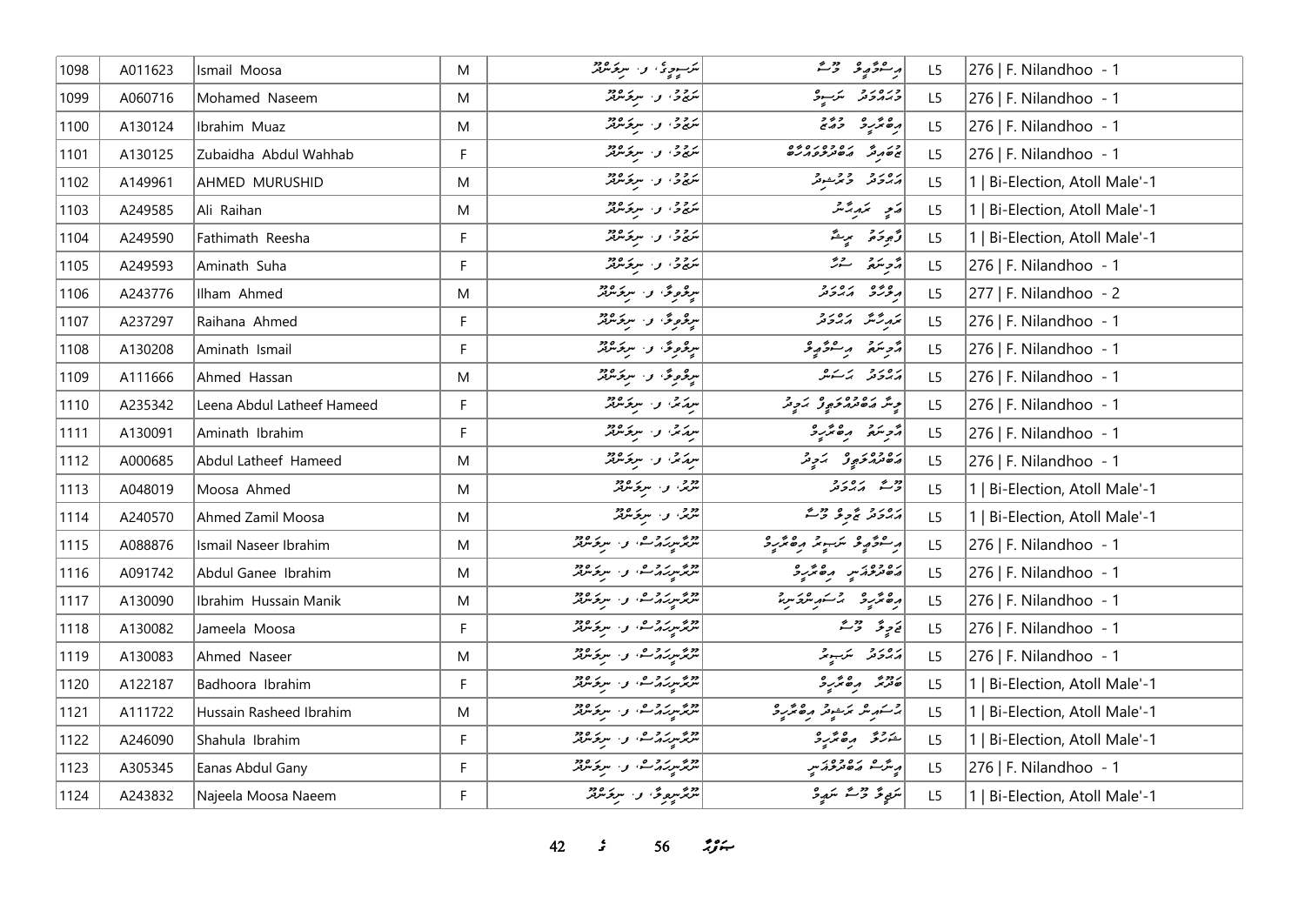| 1125           | A130036 | Aminath Naseera            | F           | مر پر <sub>سر ک</sub> ور مرکز میں مقرر میں مقرر میں مقرر میں مقرر میں مقرر میں مقرر میں مقرر میں مقرر میں مقرر میں مقرر م<br>مقرر مقرر میں مقرر میں مقرر میں مقرر میں مقرر میں مقرر میں مقرر میں مقرر میں مقرر میں مقرر میں مقرر میں مقرر | أقرمتكم التهبوشر                                                                               | L <sub>5</sub> | 1   Bi-Election, Atoll Male'-1 |
|----------------|---------|----------------------------|-------------|-------------------------------------------------------------------------------------------------------------------------------------------------------------------------------------------------------------------------------------------|------------------------------------------------------------------------------------------------|----------------|--------------------------------|
| 1126           | A078807 | Ali Rasheed                | M           | شگېرمونځا وا سرنځ شتر                                                                                                                                                                                                                     | پر سي سي پر شوند                                                                               | L5             | 276   F. Nilandhoo - 1         |
| 1127           | A130284 | Aishath Rasheeda           | F           | شگەرموگە: 1. سرگرىقتر                                                                                                                                                                                                                     | أَمَّهُ مِشْتُمَ مَنْ يَشْتَمَّةٌ                                                              | L5             | 276   F. Nilandhoo - 1         |
| 1128           | A239927 | Neesha Abdulla             | F           | سرچرسوی، و. سرچرمرفتر                                                                                                                                                                                                                     | سِيشٌ صَهْقَراللَّه                                                                            | L5             | 1   Bi-Election, Atoll Male'-1 |
| 1129           | A076128 | Ibrahim Naseer             | M           | شرمزسری، و اسرمحامرتز                                                                                                                                                                                                                     | أرە ئۇر ئىسىر ئىسىر                                                                            | L <sub>5</sub> | 276   F. Nilandhoo - 1         |
| 1130           | A007308 | Abdulla Naseer             | M           | شهرسی، و سرفرمرفتر                                                                                                                                                                                                                        | رَصْحْرَاللّهُ تَرَسِعِيمُ                                                                     | L <sub>5</sub> | 276   F. Nilandhoo - 1         |
| 1131           | A243821 | Lahufaan Abdulla           | M           | شرمگرسیدگی و استروکلیند                                                                                                                                                                                                                   | ترويوه ره والله                                                                                | L5             | 276   F. Nilandhoo - 1         |
| 1132           | A402824 | Leesha Abdulla             | F           | مرگر سرگر بر سرگر مرکز<br>مرگر سرگر سرگر مرکز                                                                                                                                                                                             | يوِينَة كَ صَفْرَاللَّهِ                                                                       | L <sub>5</sub> | 276   F. Nilandhoo - 1         |
| 1133           | A346576 | Wasiu Naseer               | M           | شرمح سرور، وسربر عرفته                                                                                                                                                                                                                    | قرسور سندسور                                                                                   | L5             | 1   Bi-Election, Atoll Male'-1 |
| 1134           | A243817 | Hassan Waseem              | M           | شمرسروین و سربرمدیند                                                                                                                                                                                                                      | پرستمبر کا کار کے حاصرت                                                                        | L <sub>5</sub> | 276   F. Nilandhoo - 1         |
| 1135           | A092342 | Mohamed Naseer             | M           | شمرسوکرین و سربر مرکز                                                                                                                                                                                                                     | دبره بر دبر سربر بر                                                                            | L5             | 276   F. Nilandhoo - 1         |
| 1136           | A130076 | Fathimath Hameeda          | F           | شرمح سرور المسروك المركز                                                                                                                                                                                                                  | ژَّجِرَةَ جَنَّ جَدَّ                                                                          | L5             | 276   F. Nilandhoo - 1         |
| 1137           | A130077 | Mauroof Mohamed            | M           | شرمگیریزب و سرفرمرفتر                                                                                                                                                                                                                     | ני פנים יכנים ניבי<br>המינות הממיכות                                                           | L <sub>5</sub> | 276   F. Nilandhoo - 1         |
| 1138           | A130078 | Jeeza Mohamed              | F           | شرمخ سریکریس و اسر بحر شرقته                                                                                                                                                                                                              | يې تنځ د جره رح                                                                                | L5             | 276   F. Nilandhoo - 1         |
| 1139           | A111721 | Ismail Ashraf              | M           | شمرسروین و سربرمدیند                                                                                                                                                                                                                      | ر شۇر ئەشمەر                                                                                   | L <sub>5</sub> | 1   Bi-Election, Atoll Male'-1 |
| $ 1140\rangle$ | A239499 | Mausoom Naseer             | M           | شرمح سرور، وسربر عرفته                                                                                                                                                                                                                    | د د دوه په پېړۍ په د                                                                           | L5             | 1   Bi-Election, Atoll Male'-1 |
| 1141           | A239494 | Mariyam Saeedha            | F           | شرم میکرد و سر <i>کار</i> میکرد.<br>مسیح سر کار میکرد که میکرد و میکرد                                                                                                                                                                    | د ۱۳ په شر شر ش                                                                                | L5             | 276   F. Nilandhoo - 1         |
| 1142           | A239496 | Aishath Enaz               | F           | شرمح سرع مرکز مرکز مرکز                                                                                                                                                                                                                   | قەرشىقى يېشى                                                                                   | L <sub>5</sub> | 276   F. Nilandhoo - 1         |
| 1143           | A071869 | Ali Waheed                 | M           | پیرسری، و ا سرخسرفتر                                                                                                                                                                                                                      | ړی تر پر                                                                                       | L5             | 1   Bi-Election, Atoll Male'-1 |
| 1144           | A235542 | Abdul Rasheed Abdul Razzaq | M           | شروقى: والسرىح سركة وفر                                                                                                                                                                                                                   | <br>  پره تر پر سوتر در ه تر پر تر پر تو تو ه<br>  پره تر پر تر تو تر است تر بر تر تر تو تو تو | L <sub>5</sub> | 276   F. Nilandhoo - 1         |
| 1145           | A113338 | Abdul Azeez Ahmed          | M           | در ۱۶۵ و. سرومبرد                                                                                                                                                                                                                         | رە دەرىپى مەدد                                                                                 | L <sub>5</sub> | $ 277 $ F. Nilandhoo - 2       |
| 1146           | A122197 | Abdul Jaleel Ahmed         | M           | در ۱۶۵ و. سرومبرد                                                                                                                                                                                                                         | دەۋەر بەر ئەرەر د                                                                              | L5             | 277   F. Nilandhoo - 2         |
| 1147           | A122192 | Jaleela Ahmed              | F           | م ده ده د سرگرماند.<br>مربع څک و سرگرماند                                                                                                                                                                                                 | فَاحٍ فِرَّ أَمَدُونَ لَهُ أَ                                                                  | L5             | 1   Bi-Election, Atoll Male'-1 |
| 1148           | A130162 | Azeeza Ahmed               | $\mathsf F$ | ا در ۱۶۵ و سربر دور<br>امر د بر د سربر مرکز                                                                                                                                                                                               | دَيِيحٌ دَرُورٌ                                                                                | L5             | 277   F. Nilandhoo - 2         |
| 1149           | A130163 | Rasheedha Ahmed            | F           | ا در دود .<br>او در دو . سربر مرکز مرکز                                                                                                                                                                                                   | پرېشونژ د پرونر                                                                                | L5             | 277   F. Nilandhoo - 2         |
| 1150           | A130164 | Ahmed Ali                  | M           | اړ <i>نا ووی و سرفرمان</i> د                                                                                                                                                                                                              | پروژ په په                                                                                     | L5             | 277   F. Nilandhoo - 2         |
| 1151           | A246062 | Mujeeba Ahmed              | F           | ا در دور از مرکز دور است.<br>او در دور است در مرکز دور در ایران                                                                                                                                                                           | دَمٍ صَدَر در م                                                                                | L5             | $ 277 $ F. Nilandhoo - 2       |

*s* 56 *ig*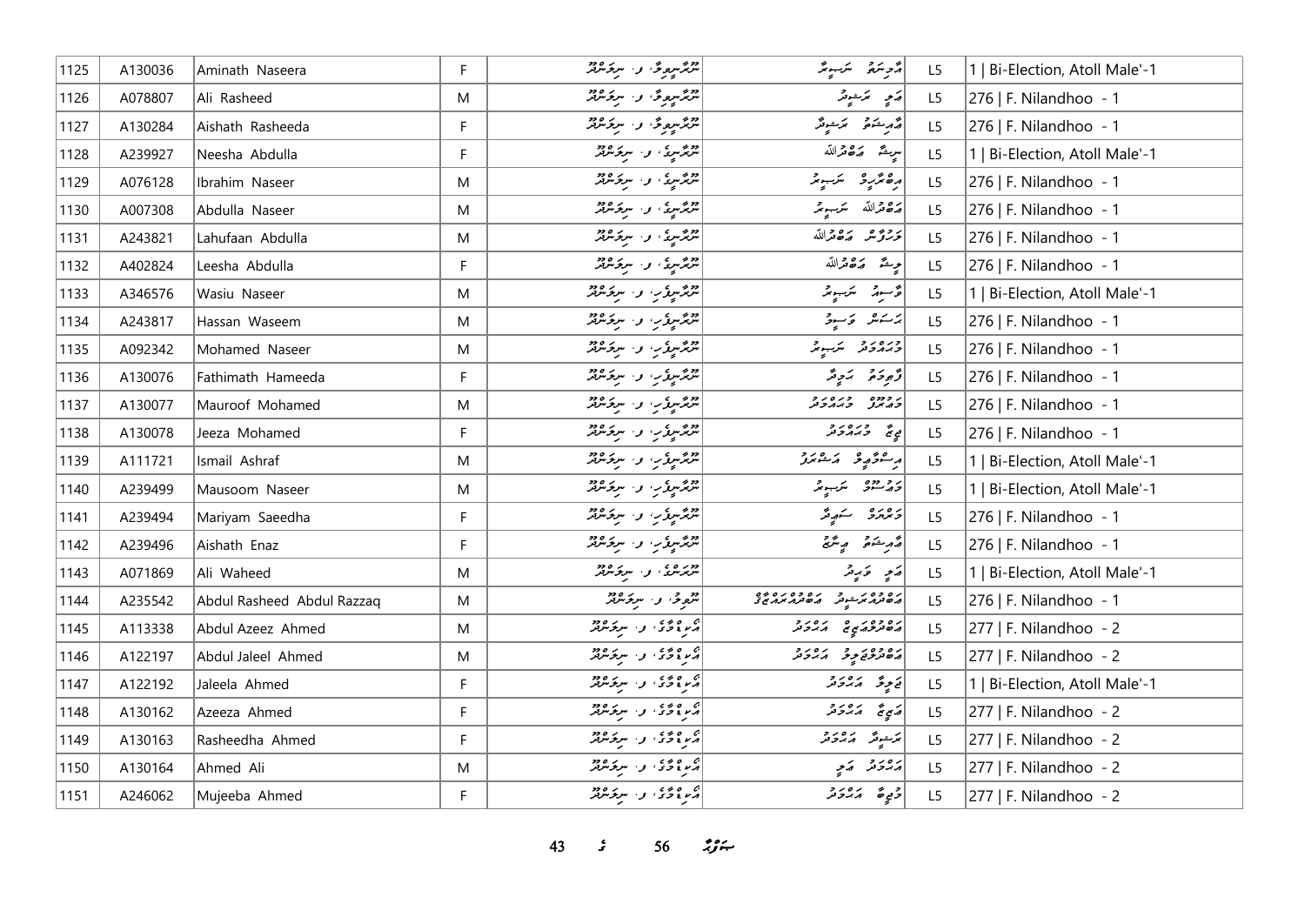| 1152 | A250193 | Sameea Ahmed         | F.        | دراع ویخ، و- سربختاند                    | سكورة المترونر             | L5             | 277   F. Nilandhoo - 2         |
|------|---------|----------------------|-----------|------------------------------------------|----------------------------|----------------|--------------------------------|
| 1153 | A250195 | Ashiya Ahmed         | F         | م ديموگر، و <sub>اس</sub> تر ميوه<br>م   | پیشور کرد در د             | L <sub>5</sub> | 277   F. Nilandhoo - 2         |
| 1154 | A130177 | Aishath Moosa        | F         | دىر؟ <sub>قو</sub> ى ن-س <i>رى ئاڭ</i> ر | أَمَّ مِرْ شَمَّعَ وَسَمَّ | L5             | $ 277 $ F. Nilandhoo - 2       |
| 1155 | A122331 | Ahmed Ali            | M         | دەيدە ، د سرىكىنىڭ                       | پروژو کامچ                 | L5             | $ 277 $ F. Nilandhoo - 2       |
| 1156 | A079122 | Athifa Ali           | F         | د مونی و سرکرمرد                         | مَّ جو تَرَ ج              | L <sub>5</sub> | $ 277 $ F. Nilandhoo - 2       |
| 1157 | A080193 | Aishath Ali          | F.        | دەيدە ، ئ سرىر دود                       | أقرم شنقى أقرمي            | L5             | 1   Bi-Election, Atoll Male'-1 |
| 1158 | A022598 | Ali Ahmed            | M         | دەيدە، بەر سېۋىترلىر                     | پر پر پر د                 | L5             | 277   F. Nilandhoo - 2         |
| 1159 | A058668 | Anwar Ali            | M         | دەيدە ، ر. سىزىدە :                      | أرعدته أركمي               | L <sub>5</sub> | 1   Bi-Election, Atoll Male'-1 |
| 1160 | A055516 | Amjad Ali            | M         | د مده . د . سرکرمه                       | پروړو کمي                  | L5             | 277   F. Nilandhoo - 2         |
| 1161 | A248148 | Shaufa Amjad         | F.        | دەپىرە، بەر سېڭەشلەر                     | شەرق كەھرىر                | L <sub>5</sub> | 277   F. Nilandhoo - 2         |
| 1162 | A309075 | Aminath Rashfa       | F.        | د مده . د . سرکرمه                       | دوسمة - مَشْرٌ             | L <sub>5</sub> | 277   F. Nilandhoo - 2         |
| 1163 | A370718 | Jaleela Hanaa        | F         | ژوسمه ؟ ، و سرخسره:                      | نے پی پی تر تر             | L5             | $ 277 $ F. Nilandhoo - 2       |
| 1164 | A243834 | Mohamed Ghalib       | M         | ژوئيم دي، وسرع عرفتر                     | ورەرو ئۇچ                  | L <sub>5</sub> | $ 277 $ F. Nilandhoo - 2       |
| 1165 | A243835 | Naswa Ibrahim        | F.        | ژوستهره ، و سرقرمرژ                      | يرجعُ مِنْ يُرْجَدِ        | L5             | 277   F. Nilandhoo - 2         |
| 1166 | A406188 | Mohamed Jaabiru      | ${\sf M}$ | ژوسمه ؟ ، و سرخسره:                      | قَصِرُ رَصْرُ رَحْ         | L5             | 277   F. Nilandhoo - 2         |
| 1167 | A094915 | Ibrahim Ahmed        | M         | ژوستهره ، و سرقرمرژ                      | رە ئرىرو بەردىر            | L5             | 277   F. Nilandhoo - 2         |
| 1168 | A241486 | Ahmed Jaaweed        | M         | ژوستههای و سرپر ۱۳۶۵                     | دەر د ق ق ق قر             | L5             | 277   F. Nilandhoo - 2         |
| 1169 | A241487 | Abdulla Ajwad        | M         | ژوئىم دەستى ئارىخى ئىشل                  | أشڪ مخرالله مقصوص          | L <sub>5</sub> | 1   Bi-Election, Atoll Male'-1 |
| 1170 | A130332 | Azmeera Ibrahim      | F.        | ژوستهره ، و سروندند                      | پر چاپه په پر پار د        | L5             | $ 277 $ F. Nilandhoo - 2       |
| 1171 | A130333 | Zameera Ibrahim      | F         | ژوسته یې و سرختنګر                       | پَرچِنَدَ مِرە مَرْرِدْ    | L5             | 277   F. Nilandhoo - 2         |
| 1172 | A130334 | Zunaira Ibrahim      | F         | ژوئىم دە، بەر سرىزىدىز                   | لتحتنيه وهقرة              | L5             | 277   F. Nilandhoo - 2         |
| 1173 | A130202 | Azeeza Ali           | F.        | ژوئيم دي، وسرع مرفر                      | أرجاح أربح                 | L <sub>5</sub> | 277   F. Nilandhoo - 2         |
| 1174 | A130203 | Fathimath Ahmed      | F         | بُدَّبِ وَ سِرْحَسْنِدْ                  | أوجود برەبرد               | L <sub>5</sub> | 1   Bi-Election, Atoll Male'-1 |
| 1175 | A132536 | Sazna Abdul Hameed   | F.        | پژب و سرپر مربع                          | ره و پره ده د د            | L5             | 1   Bi-Election, Atoll Male'-1 |
| 1176 | A045151 | Abdul Hameed Mohamed | M         | برس و سروموند                            | رەدەر دەر درەرد            | L5             | 1   Bi-Election, Atoll Male'-1 |
| 1177 | A023129 | Iqbal Hameed         | M         | مرَّرٍ، و· سربحَ عرفمَّ                  | پر چ چې د کمبر چې په ک     | L5             | 277   F. Nilandhoo - 2         |
| 1178 | A119759 | Ikram Hameed         | M         | بڈر، وسویروژ                             | مرغ محمد محمد محمد حمد     | L5             | 1   Bi-Election, Atoll Male'-1 |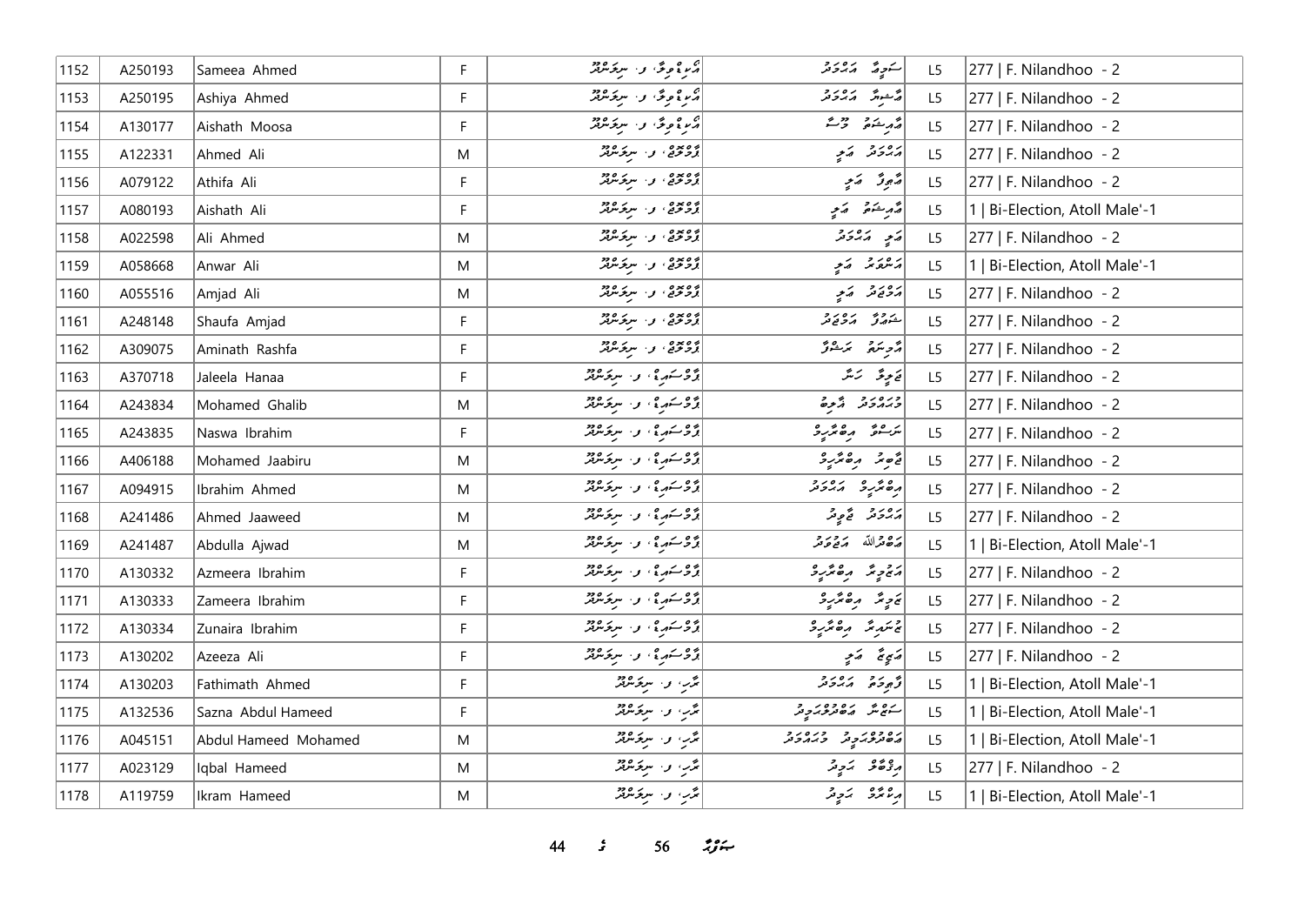| 1179 | A130153 | Izyan Abdul Hameed   | M | قدير، و- سرقاندفتر                       | مع مر شه ماه موجه کرد و م                      | L <sub>5</sub> | 1   Bi-Election, Atoll Male'-1 |
|------|---------|----------------------|---|------------------------------------------|------------------------------------------------|----------------|--------------------------------|
| 1180 | A247506 | Mohamed Misbaah      | M | بژر، و- سربر مردد                        |                                                | L <sub>5</sub> | Bi-Election, Atoll Male'-1     |
| 1181 | A247546 | Shiuna Hameed        | F | مرَّرٍ، و- سروَسْرَتْدُ                  | شورممنگ محرم کر                                | L <sub>5</sub> | 1   Bi-Election, Atoll Male'-1 |
| 1182 | A247547 | Akram Abdul Hameed   | M | برگبار و استرکزده                        | روره ده ده ده د                                | L <sub>5</sub> | 1   Bi-Election, Atoll Male'-1 |
| 1183 | A243946 | Aaidha Hassan Zareer | F | پُرْسُومُ ، و البربورود                  | مەر قىر ئەسەمىر ئى ئېرىتى                      | L5             | 277   F. Nilandhoo - 2         |
| 1184 | A250258 | Fathimath Inaya      | F | پُرْسُومُ ، و البریز مربر                | د پوځو په پښتر                                 | L5             | 277   F. Nilandhoo - 2         |
| 1185 | A250259 | Ahmed Wafir          | M | ره ده د سرو ده.<br>مرسومي و سروسربر      | دەر د گەرچە                                    | L <sub>5</sub> | 1   Bi-Election, Atoll Male'-1 |
| 1186 | A250261 | Aishath Ibaadha      | F | ېژگونه و سربر دو.<br>مرسومي و سربر سربر  | الأم شَوَمَ مِنْ مَمْ                          | L <sub>5</sub> | 1   Bi-Election, Atoll Male'-1 |
| 1187 | A130209 | Abdulla Asjad        | M | پُرْسُومُ ، و البربورود                  | أشكام ترعيق                                    | L <sub>5</sub> | 277   F. Nilandhoo - 2         |
| 1188 | A130210 | Hassan Zareer        | M | ترت په ورسرپر ورد                        | پرسکس نمی پر پر                                | L <sub>5</sub> | 277   F. Nilandhoo - 2         |
| 1189 | A130211 | Aminath Rasheedha    | F | پُرْسُومُ و سربر معر                     | أمزح تكرم ترجيقه                               | L <sub>5</sub> | 277   F. Nilandhoo - 2         |
| 1190 | A144943 | Ahusan Abdul Muhusin | M | برَجهُ"، و- سِرْتَسْهُرٌ                 | روبرو برەوەوولىر                               | L <sub>5</sub> | 1   Bi-Election, Atoll Male'-1 |
| 1191 | A235486 | Anwar Abdul Muhsin   | M | برّەتى، و، سرىرىدىش                      | ر مرد ده دوده در به در                         | L <sub>5</sub> | 1   Bi-Election, Atoll Male'-1 |
| 1192 | A067918 | Abdul Muhsin Ali     | M | مَهِمٌ، و سرفه معه                       | رەپ دەپ ھەم ئەي                                | L5             | Bi-Election, Atoll Male'-1     |
| 1193 | A374964 | Zaffan Abdul Muhsin  | M | برَمٍ مُ الله والله والله والله عليه الس | ره ۶ و بره وه وه<br>  بروز ش مان تر و و بر سوش | L <sub>5</sub> | 1   Bi-Election, Atoll Male'-1 |
| 1194 | A247426 | Hassan Siraj         | M | پروگروگران سرگرموټر                      | پرستان سے سرچھتے                               | L5             | 1   Bi-Election, Atoll Male'-1 |
| 1195 | A247427 | Mohamed Muneer       | M | بروړو وی. و. سرومرټر                     | ورەرو وسرچ                                     | L <sub>5</sub> | 276   F. Nilandhoo - 1         |
| 1196 | A130365 | Ziyadha Ali          | F | بروتروموس والسرقر مرقد                   | بر پڑ تھ کیا ہے                                | L <sub>5</sub> | 276   F. Nilandhoo - 1         |
| 1197 | A235785 | Ali Ismail           | M | ع دکھوٹ و سرگرمیٹر                       | أەَمِ رەشۇرۇ                                   | L <sub>5</sub> | 276   F. Nilandhoo - 1         |
| 1198 | A235788 | Ziyaad Ali           | M | تروز دوره و سرد الله                     | ى ئۇنىڭ كەيپ                                   | L <sub>5</sub> | 276   F. Nilandhoo - 1         |
| 1199 | A130213 | Fathimath Ali        | F | بموضوع والترقيص                          | د څو خو په کړې                                 | L <sub>5</sub> | 277   F. Nilandhoo - 2         |
| 1200 | A079467 | Ibrahim Ali          | M | ع ره ع .<br>مرد مرکزی او استر مرکز مرکز  | رەئزىر ئەير                                    | L <sub>5</sub> | 1   Bi-Election, Atoll Male'-1 |
| 1201 | A114296 | Abdul Rasheed Ali    | M | ع ره ع در سرگرم در د                     | ده وه ترجوتر کمی                               | L5             | 277   F. Nilandhoo - 2         |
| 1202 | A114297 | Ahmed Ali            | M | تموزه وسرومين                            | پروژو کام په                                   | L5             | 1   Bi-Election, Atoll Male'-1 |
| 1203 | A129982 | Khadeeja Ali         | F | تموزه والرقرمة                           | زَمِرِيَّ   رَمِّ                              | L <sub>5</sub> | 277   F. Nilandhoo - 2         |
| 1204 | A247447 | Ahmed Raazee         | M | تروم ده د سرومبرد                        | دەر د پژىنې                                    | L <sub>5</sub> | 1   Bi-Election, Atoll Male'-1 |
| 1205 | A247442 | Hawwa Reesha         | F | تروتروی و سرپرمر                         | رەۋ برىق                                       | L5             | 277   F. Nilandhoo - 2         |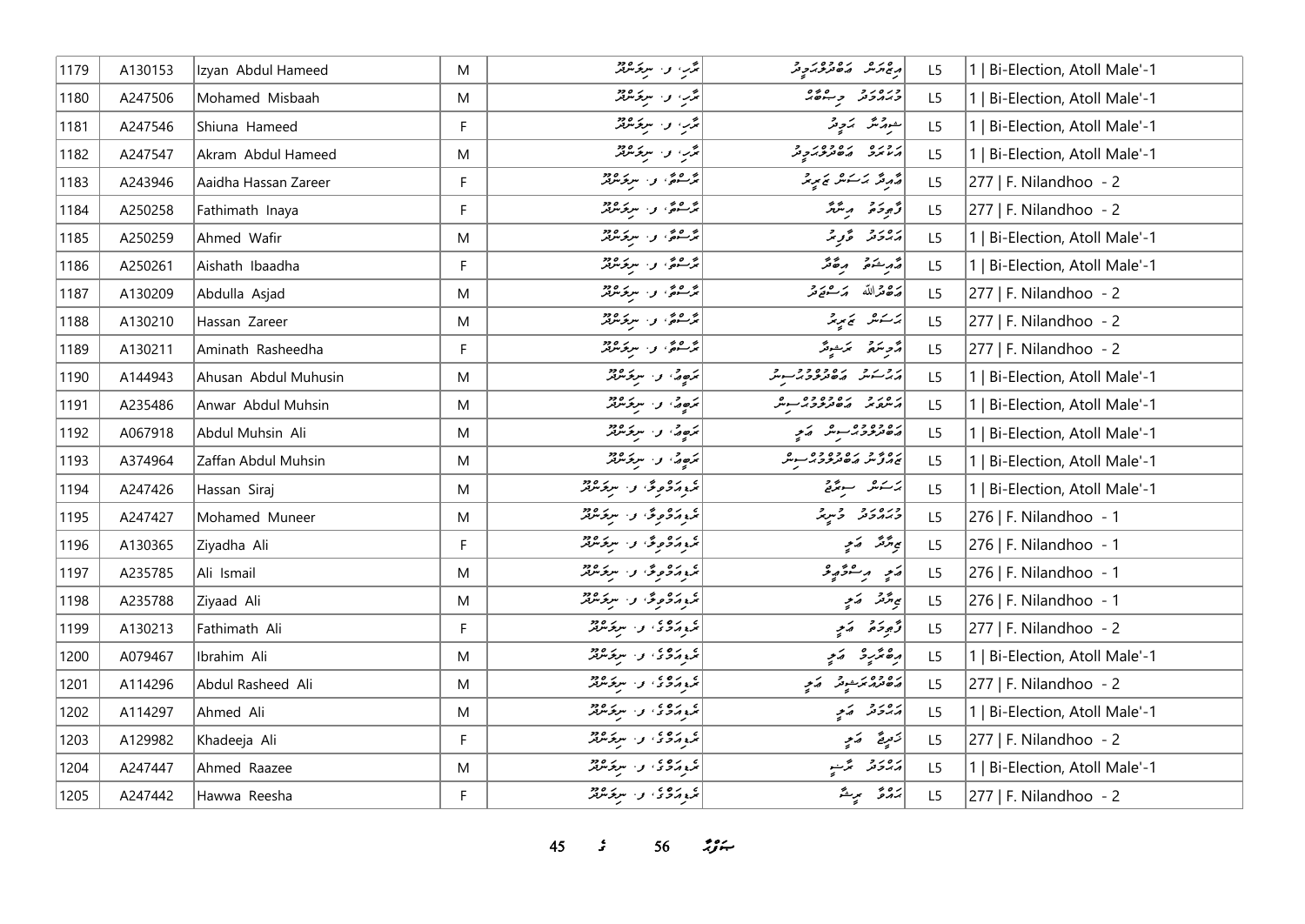| 1206 | A247439 | Aminath Raziyaa                  | F. | ه ده ، و سرگرمه                           | رمحمة المستقرر                                                                                    | L5             | 277   F. Nilandhoo - 2         |
|------|---------|----------------------------------|----|-------------------------------------------|---------------------------------------------------------------------------------------------------|----------------|--------------------------------|
| 1207 | A247435 | Aishath Riyaazaa                 | F  | پر ده ، او استره دو                       | أقمر شكوته مرتزعج                                                                                 | L5             | 277   F. Nilandhoo - 2         |
| 1208 | A243863 | Rishfa Ibrahim                   | F. | پره ده و سروه دو                          | برشن رەپرىي                                                                                       | L5             | 277   F. Nilandhoo - 2         |
| 1209 | A130040 | Hawwa                            | F. | براده ده برو، او بروه دود                 | ر ه و<br>برد و                                                                                    | L <sub>5</sub> | 277   F. Nilandhoo - 2         |
| 1210 | A130041 | Saud Mohamed                     | M  | براده ده برگران مرکز مرکز                 | سکه تر وره د و                                                                                    | L5             | 277   F. Nilandhoo - 2         |
| 1211 | A130381 | Aminath Mohamed                  | F. | بروه مره و سرو مرو                        | أأرو المرور وردور                                                                                 | L5             | 277   F. Nilandhoo - 2         |
| 1212 | A130382 | Zainab Mohamed                   | F  | برمرده بری و سرومبرد                      | محمد سكرة المحمد والمحمد المحمد                                                                   | L5             | 277   F. Nilandhoo - 2         |
| 1213 | A130783 | Aishath Ismail                   | F  | بره و ۵۵، و ۱۰ سربر ۹۶۵                   | أقهر شئتم وستتوريخ                                                                                | L5             | 277   F. Nilandhoo - 2         |
| 1214 | A235767 | Salah Ismail                     | M  | بره و مړي او . سرچسرچر                    | ينوته رئيوهو                                                                                      | L <sub>5</sub> | 277   F. Nilandhoo - 2         |
| 1215 | A243730 | Aishath Rimsha Mohamed           | F. | بره و د د ، او برد و د                    | أقهر يشم برويقة وبرورو                                                                            | L <sub>5</sub> | 277   F. Nilandhoo - 2         |
| 1216 | A235631 | Hidhaya Mohamed                  | F  | بره وی. و. سروسرد                         | ری وره دو                                                                                         | L5             | 277   F. Nilandhoo - 2         |
| 1217 | A235634 | Aishath Maisha                   | F  | بره و د به سرد مرد م                      | مەرشىق ئورىقى                                                                                     | L5             | 1   Bi-Election, Atoll Male'-1 |
| 1218 | A235637 | <b>Fathimath Rishmee Mohamed</b> | F. | بَرْءُ وِ تَرَىٰ ۚ وَ ۚ سِرْتَرْمَيْتُرْ  | توجد من الله الله الله الله الله الله الله عليه الله الله عليه الله الله الله الله الله الله الله | L <sub>5</sub> | 1   Bi-Election, Atoll Male'-1 |
| 1219 | A235640 | Fathimath Neena                  | F  | برەرگە، ن- سركەنلەر                       | د پوځو پېښتر                                                                                      | L5             | 1   Bi-Election, Atoll Male'-1 |
| 1220 | A095894 | Mariyam Ibrahim                  | F. | بره و د بحر الله الله الله بره در الله به | ويرمزو مصريرو                                                                                     | L <sub>5</sub> | 277   F. Nilandhoo - 2         |
| 1221 | A098429 | Nahidha Ibrahim                  | F  | برهوردگان از سرد مرکز                     | بتربید مقدیره                                                                                     | L5             | 277   F. Nilandhoo - 2         |
| 1222 | A023203 | Mohamed Thaufeeq                 | M  | بره و د به سرد ۱۶۵                        | ورەر در دوپى<br>دىرمرىر مەمۇر                                                                     | L5             | 277   F. Nilandhoo - 2         |
| 1223 | A024821 | Ahmed Ibrahim                    | M  | بَرْءُو دُّدُ وَ سِرْدَ الْزَيْرَ         | ג' ג' בי הופי גיב                                                                                 | L <sub>5</sub> | 277   F. Nilandhoo - 2         |
| 1224 | A402825 | Ismail Mohamed                   | M  | بَرْءُو دُّدُ وَ سِرْدَ الْزَيْرَ         | د عرض د دره د د                                                                                   | L5             | 1   Bi-Election, Atoll Male'-1 |
| 1225 | A031892 | Hussain Rasheed                  | M  | بروج، و البرتر مردم                       | 2سكىرىش ئىزىشونى                                                                                  | L5             | 276   F. Nilandhoo - 1         |
| 1226 | A233430 | Ali Rashwan                      | M  | بروچ، و، سربر سرگ                         | رَمِ يَرَ يُرُوَيْر                                                                               | L5             | 1   Bi-Election, Atoll Male'-1 |
| 1227 | A233431 | Abdulla Shammoon                 | M  | بروج، و البرتر مردم                       | رە قراللە خەرج مر                                                                                 | L5             | 1   Bi-Election, Atoll Male'-1 |
| 1228 | A233433 | Aminath Siyaza                   | F. | بروچ، وسيرتورو                            | رمحمد مسترقيم                                                                                     | L <sub>5</sub> | 276   F. Nilandhoo - 1         |
| 1229 | A233434 | Mariyam Sharoona                 | F. | بروچ، و البری مرکز م                      | رەرە شەھ                                                                                          | L5             | 1   Bi-Election, Atoll Male'-1 |
| 1230 | A144284 | Ramiza Aboobakuru                | F. | برەچ، پەسىر ئىرود                         | $z = \begin{vmatrix} 2 & 2 & 2 \\ 2 & 2 & 3 \\ 3 & 4 & 6 \end{vmatrix}$                           | L <sub>5</sub> | 276   F. Nilandhoo - 1         |
| 1231 | A132090 | Aishath Fazna                    | F  | بروج، و- سربر مردم                        | قەرىشىقى ئۇنجانتى                                                                                 | L5             | 276   F. Nilandhoo - 1         |
| 1232 | A150548 | Fathimath Vikasha                | F. | بروج، و- سربۇشۇر                          | أزَّوِدَهُ وِتَنْشَرُ                                                                             | L <sub>5</sub> | 1   Bi-Election, Atoll Male'-1 |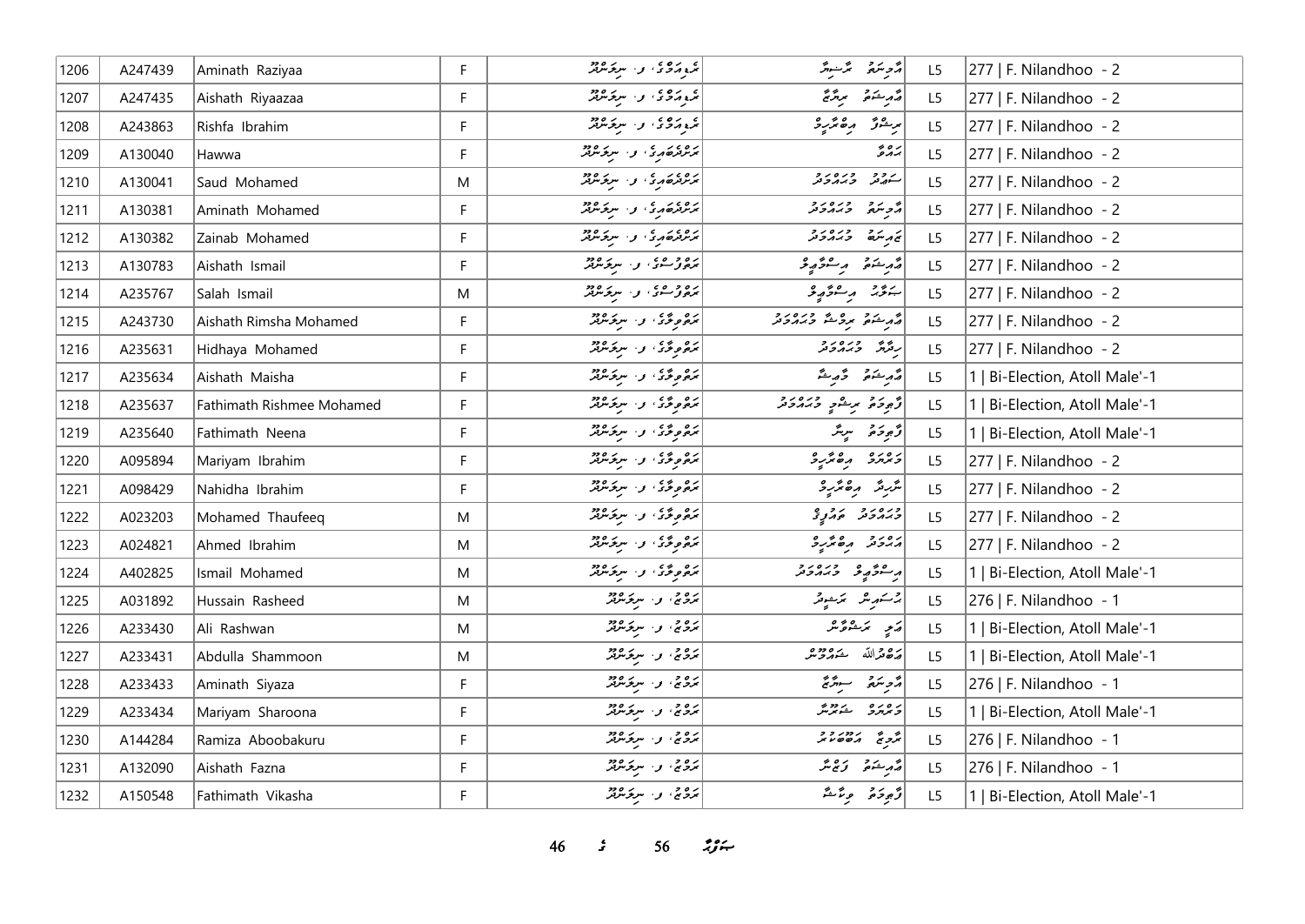| 1233 | A072219 | Jameela Abdulla       | F           | بَرَسْرَةَرْسِ وَ﴿ سِرَعَتِهِ رَبِّرَ                                                             | ق حرٍ قَمَّ صَ مَّ صَ اللَّهُ                 | L5 | 276   F. Nilandhoo - 1         |
|------|---------|-----------------------|-------------|---------------------------------------------------------------------------------------------------|-----------------------------------------------|----|--------------------------------|
| 1234 | A330721 | Abdulla Janaah Jaleel | M           | بَدَعْدِتْرْسِ وَ الْمُرْجَمَّةِيْرْ                                                              | رەقمەاللە ق شرىر قىچە قى                      | L5 | 276   F. Nilandhoo - 1         |
| 1235 | A332906 | Ismail Jaahu Jaleel   | M           | بَرْسْرْتْرْسِ و . سِرْقَسْرْتْدْ                                                                 | پر عوص په ده سي کامو پوځه                     | L5 | 276   F. Nilandhoo - 1         |
| 1236 | A247078 | Mohamed Navaz Ahmed   | M           | پُرسُمَدُو، واستِرَسْرَتْدُ                                                                       | وره رو د پرو ده دو<br>د بربروتر شهرتر بربروتر | L5 | 277   F. Nilandhoo - 2         |
| 1237 | A247070 | Jumeyla Ahmed         | F           | بَدَشْدَمٍ، وَ سِرْمَشْهُرٌ                                                                       | ا دي دي بره بر د<br>ان ديگر ديگر ديگر         | L5 | 277   F. Nilandhoo - 2         |
| 1238 | A247064 | Safaz Ahmed           | M           | بَدَشْدَى ن سِرَسْرَةَ                                                                            | ستؤنج أرور و                                  | L5 | 1   Bi-Election, Atoll Male'-1 |
| 1239 | A132853 | Hafsa Abdul Razzaq    | $\mathsf F$ | برعريخوا الاسترام المعرفة                                                                         | ره به ره ده ره ده<br>بروب شهر مهر مهرس        | L5 | 277   F. Nilandhoo - 2         |
| 1240 | A132945 | Ahmed Ibrahim         | M           | بَدَشْدَمِ وَاسْتِدْشَرْتَمْدَ                                                                    | أرور وه محدد                                  | L5 | 277   F. Nilandhoo - 2         |
| 1241 | A130323 | Mausooma Ibrahim      | F           | پر ۱۳۵۵ و. سربر ۹۶۵                                                                               | دو دوه ده محرر و                              | L5 | 277   F. Nilandhoo - 2         |
| 1242 | A130316 | Ihusan Ibrahim        | M           | پر ۱۳۳۵ و سرگر ۱۳۵                                                                                | ر مشر رەمرىر                                  | L5 | 277   F. Nilandhoo - 2         |
| 1243 | A236869 | Abdul Rafiu Ibrahim   | M           | پر ۱۳۵۵ و. سربر ۱۳۵                                                                               | ره ده د ده ندرو                               | L5 | 277   F. Nilandhoo - 2         |
| 1244 | A236888 | Ashwaq Ibrahim        | M           | پر ۱۳۳۵ و سربر ۱۳۶۰                                                                               | أرشوة وه محرج                                 | L5 | 1   Bi-Election, Atoll Male'-1 |
| 1245 | A130017 | Hawwa Hassan          | $\mathsf F$ | بره بیرش، و ا سربر مرفتر                                                                          | بروو برسكس                                    | L5 | 277   F. Nilandhoo - 2         |
| 1246 | A122186 | Ihusana Ibrahim       | F           | پرهغه و سرکرمین                                                                                   | ر مشتر رەئرى                                  | L5 | 277   F. Nilandhoo - 2         |
| 1247 | A113299 | Aishath Ibrahim       | F           | پرهندي و سرکرموړ                                                                                  | م شرقه مصر و                                  | L5 | 277   F. Nilandhoo - 2         |
| 1248 | A377056 | Mohamed Rabeeu        | M           | پر ۱۳۵۵ و. سربر ۱۳۵۵                                                                              | כנסנכ תפת                                     | L5 | 277   F. Nilandhoo - 2         |
| 1249 | A130080 | Abdulla Fahmy         | M           | برحكوم، واسترحمته                                                                                 | رَصْحْرَاللّهُ وَرَحِي                        | L5 | 276   F. Nilandhoo - 1         |
| 1250 | A097323 | Mausooma Ali          | F           | برعهور والبرقر عرق                                                                                | د د دو په کم                                  | L5 | 276   F. Nilandhoo - 1         |
| 1251 | A095220 | Aminath Waseema       | F.          | بَرْسْمَوَسٍ وَ سِرْمَسْمَدْ                                                                      | دوسرة - ءَ سوءًا                              | L5 | 276   F. Nilandhoo - 1         |
| 1252 | A130169 | Hawwa Abdul Rahman    | $\mathsf F$ | مَرْشِيقَرْدَ مْرْبِعِ فْنَ الْمَرْمَوْشْرَ مْرَةَ مِنْ مْرَةَ مِنْ مْرَةَ مِنْ                   | נים ניסיפים ניסיבית<br>גרגים השינוגיגובית     | L5 | 277   F. Nilandhoo - 2         |
| 1253 | A122196 | Ibrahim Ahmed         | M           | بَرَحْوِتَرَكَرْ شَهْوَ، و الرّبَرْ مَرْثَرَ                                                      | ده ند پره در د                                | L5 | 1   Bi-Election, Atoll Male'-1 |
| 1254 | A235954 | Abdhulla Ahmed        | M           | برَحْبِتَرْدَ تَرْبِعِ فِي الْمَرْارِ وَلَهُ لِهِ الْمُرْسَرَةِ لِ                                | مَصْعَرَاللّه مَ مَرْحَ مَرْ                  | L5 | 277   F. Nilandhoo - 2         |
| 1255 | A235957 | Sibgathulla Ahmed     | M           | بَرَحْوِتَرَى تَرْبُوعِى ﴾ و السِرْقَائِرَيْتَرَ                                                  | جودة الله برورد                               | L5 | 277   F. Nilandhoo - 2         |
| 1256 | A130353 | Mohamed Ahmed         | M           | ترشيقركرىقىمو2، و- سركرىققر                                                                       | כנסנכ נסנכ<br>כממכת המכת                      | L5 | 277   F. Nilandhoo - 2         |
| 1257 | A130354 | Ismail Ahmed          | M           | بَرَحْوِتَرَكْرَ شَهْرِي ۚ وَ الْمُرْكَرِيْتِرْ                                                   | پر شو په په پر در د                           | L5 | 1   Bi-Election, Atoll Male'-1 |
| 1258 | A130355 | Mariyam Rasheeda      | $\mathsf F$ | بَرَشِيتَرَى شَرْبِعِ فِي الْوَاسِرِ فَرَسِرِ فَرَسِرِ فَرَسِرِ فَرَسِرِ فَرَسِرِ فَرَسِرِ فَرَسِ | و دره الاستراگر                               | L5 | 277   F. Nilandhoo - 2         |
| 1259 | A351204 | Aishath Rasheedha     | F.          | بَرَشِيتَرَى شَرْبِعِ فِي الْوَاسِرِ فَرَسِرِ فَرَسِرِ فَرَسِرِ فَرَسِرِ فَرَسِرِ فَرَسِرِ فَرَسِ | أمر شكافته المحمد المحمد المحمد               | L5 | 277   F. Nilandhoo - 2         |

*47 s* 56 *i*<sub>3</sub> *i*<sub>4</sub>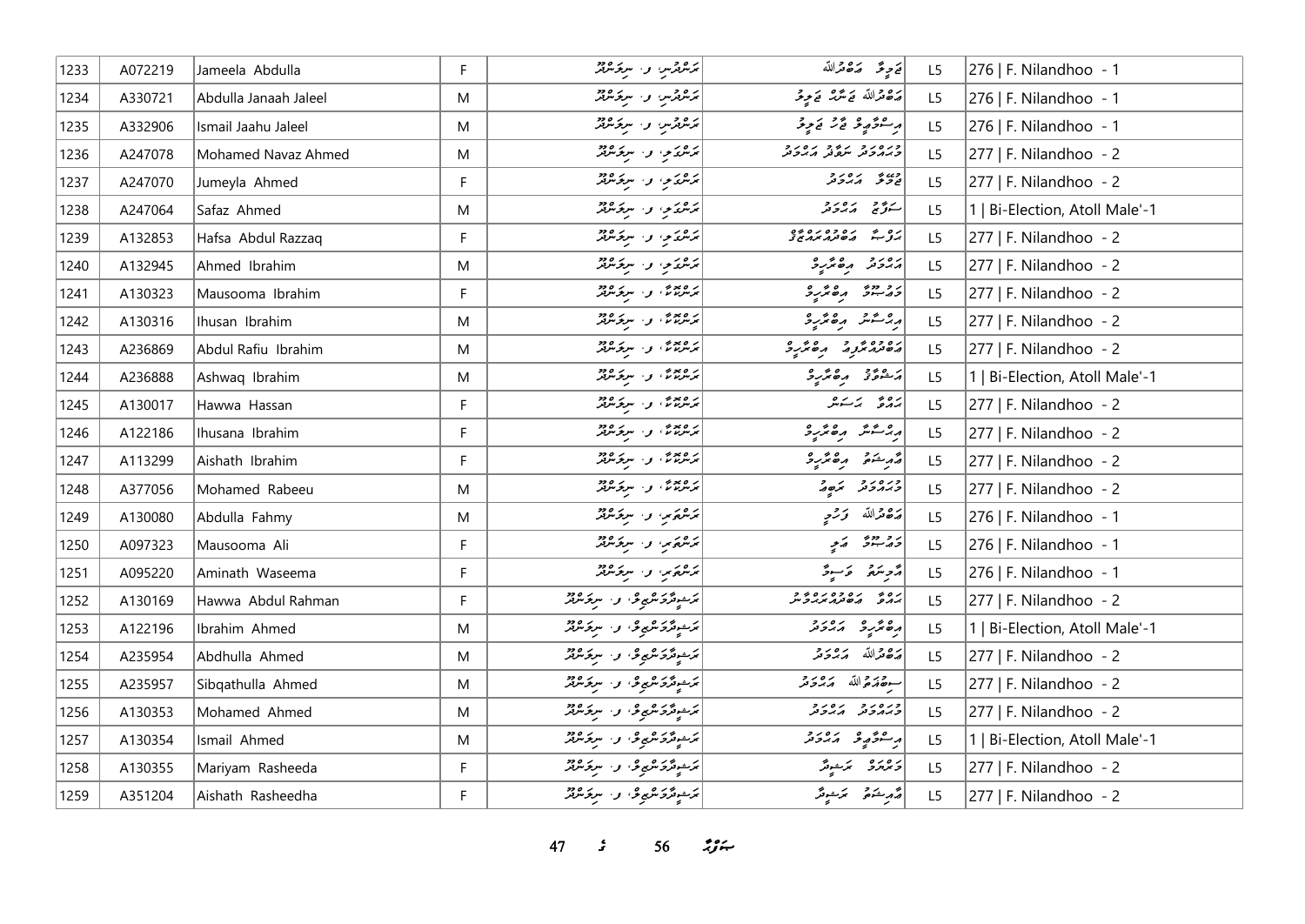| 1260 | A362489 | Mohamed Naail        | M  | پر <sub>و</sub> ی کشتر ری او از سربر مورد<br>  پروی کشتر ری | ورەر د شهر و                                  | L <sub>5</sub> | 276   F. Nilandhoo - 1         |
|------|---------|----------------------|----|-------------------------------------------------------------|-----------------------------------------------|----------------|--------------------------------|
| 1261 | A122198 | Abdul Razzaq Ismail  | M  | پرچ ک صوفی او است کلیده دو                                  | גם כסגם כם הם כבים                            | L5             | 276   F. Nilandhoo - 1         |
| 1262 | A105254 | Rugiyya Abdul Rahman | F  | <br>  بره و ساترىرى، و ، سربۇسرېر<br>  په د                 | و ه و مره وه مره و ه                          | L <sub>5</sub> | 276   F. Nilandhoo - 1         |
| 1263 | A130136 | Naila Ismail         | F. | پره د کشتورن او استروپه                                     | شَدِقَ دِسْقَةٍ وِ                            | L5             | 276   F. Nilandhoo - 1         |
| 1264 | A071905 | Abdul Jaleel Ismail  | M  | پره د کشور ده د سرو سره د                                   | دەدەر دە بەر ئەۋر                             | L5             | 1   Bi-Election, Atoll Male'-1 |
| 1265 | A078935 | Ibrahim Ismail       | M  | بره د سوره د .<br>  بره د سور در . و . سرد سرد              | أرەندىر ئىستىدۇ                               | L5             | 1   Bi-Election, Atoll Male'-1 |
| 1266 | A042451 | Ali Ismail           | M  | پره د کشور ده ده است د ۱۶۵                                  | رَمِ رِ مِرْ دُورِ د                          | L5             | 1   Bi-Election, Atoll Male'-1 |
| 1267 | A241485 | Nazeera Ibrahim      | F. | پروگوی و سروکروژ                                            | ىتىرىتى مەھترىرى                              | L <sub>5</sub> | 276   F. Nilandhoo - 1         |
| 1268 | A121519 | Mohamed Ismail       | M  | پرووگان سرگرمین                                             | ورەرو بەسۇر ئو                                | L <sub>5</sub> | 1   Bi-Election, Atoll Male'-1 |
| 1269 | A057998 | Ibrahim Mohamed      | M  | بررؤوا والبروكري                                            | ده عربه در در در د                            | L5             | 277   F. Nilandhoo - 2         |
| 1270 | A058001 | Aishath Umar         | F  | بربرة وسيرتده                                               | أقمر شده ورو                                  | L5             | 277   F. Nilandhoo - 2         |
| 1271 | A075183 | Fareeda Ibrahim      | F. | بربرهٔ موسود المریخه مردم                                   | زَىبِدَ رِهْتَرِ دِ                           | L5             | 277   F. Nilandhoo - 2         |
| 1272 | A141854 | Thoha Ibrahim        | M  | بربرهٔ موسود المربر میکند                                   | پژ په موسره                                   | L <sub>5</sub> | 277   F. Nilandhoo - 2         |
| 1273 | A157593 | Ahmed Mujthaba       | M  | بربرة مع المستخدم المستخدم                                  | נים כיני ביני<br>הגבית כיביקים                | L5             | 277   F. Nilandhoo - 2         |
| 1274 | A248766 | Hafiyya Ibrahim      | F  | بررؤو، و- بروکرد                                            | برورش رەشرى                                   | L5             | 1   Bi-Election, Atoll Male'-1 |
| 1275 | A243939 | Nazuha Mansoor       | F  | برةوٍ و سرة عند                                             | يترج كالمرجع                                  | L5             | 277   F. Nilandhoo - 2         |
| 1276 | A250247 | Aishath Sofaa        | F  | برة و، و، سرة عرقر                                          | لەر ئىستىم بىز                                | L5             | 1   Bi-Election, Atoll Male'-1 |
| 1277 | A250250 | Aminath Asfa         | F  | برةوا والبرقائة                                             | أرتجه ستره ومستر                              | L <sub>5</sub> | 277   F. Nilandhoo - 2         |
| 1278 | A154821 | Mansoor Mohamed      | M  | برة والبرة معند                                             | נים מרך רנים ניק                              | L5             | 277   F. Nilandhoo - 2         |
| 1279 | A237517 | Fathimath Safoora    | F  | برة والمستقبلة                                              | ژ <sub>مو</sub> ځه سردونو                     | L5             | 277   F. Nilandhoo - 2         |
| 1280 | A238980 | Hassan Nashid        | M  | ټرېږي، و. سرځشند                                            | ىرىكىش ئىگرىغانقر                             | L5             | 1   Bi-Election, Atoll Male'-1 |
| 1281 | A238981 | Ali Nahid            | M  | ټرېب وسروموټر                                               | رَمِي مَدْرِنْدُ                              | L <sub>5</sub> | 1   Bi-Election, Atoll Male'-1 |
| 1282 | A238982 | Nashida Naeem        | F  | ټرېږي، و. سروکلنډ                                           | شَرْشِيشٌ سَهْدٍ وَ                           | L <sub>5</sub> | 277   F. Nilandhoo - 2         |
| 1283 | A238983 | Naaif Naeem          | M  | تررير، و- سرتر معمد                                         | شَهرتر سَمَدٍ حَ                              | L5             | 1   Bi-Election, Atoll Male'-1 |
| 1284 | A243804 | Aminath Naaifa Naeem | F. | ټرېبو، و٠ سرځشند                                            | أُرْحِ سَمْ اللَّهُ إِنَّ اللَّهُ عَلَيْهِ وَ | L5             | 1   Bi-Election, Atoll Male'-1 |
| 1285 | A147878 | Ahmed Naeem          | M  | ټرېږ، و. سرق شرقه                                           | رەر د سمدۇ                                    | L5             | 1   Bi-Election, Atoll Male'-1 |
| 1286 | A094500 | Aishath Ali          | F. | ټربر، و سروکرند                                             | مەر شىمۇ ھىمىي                                | L <sub>5</sub> | 1   Bi-Election, Atoll Male'-1 |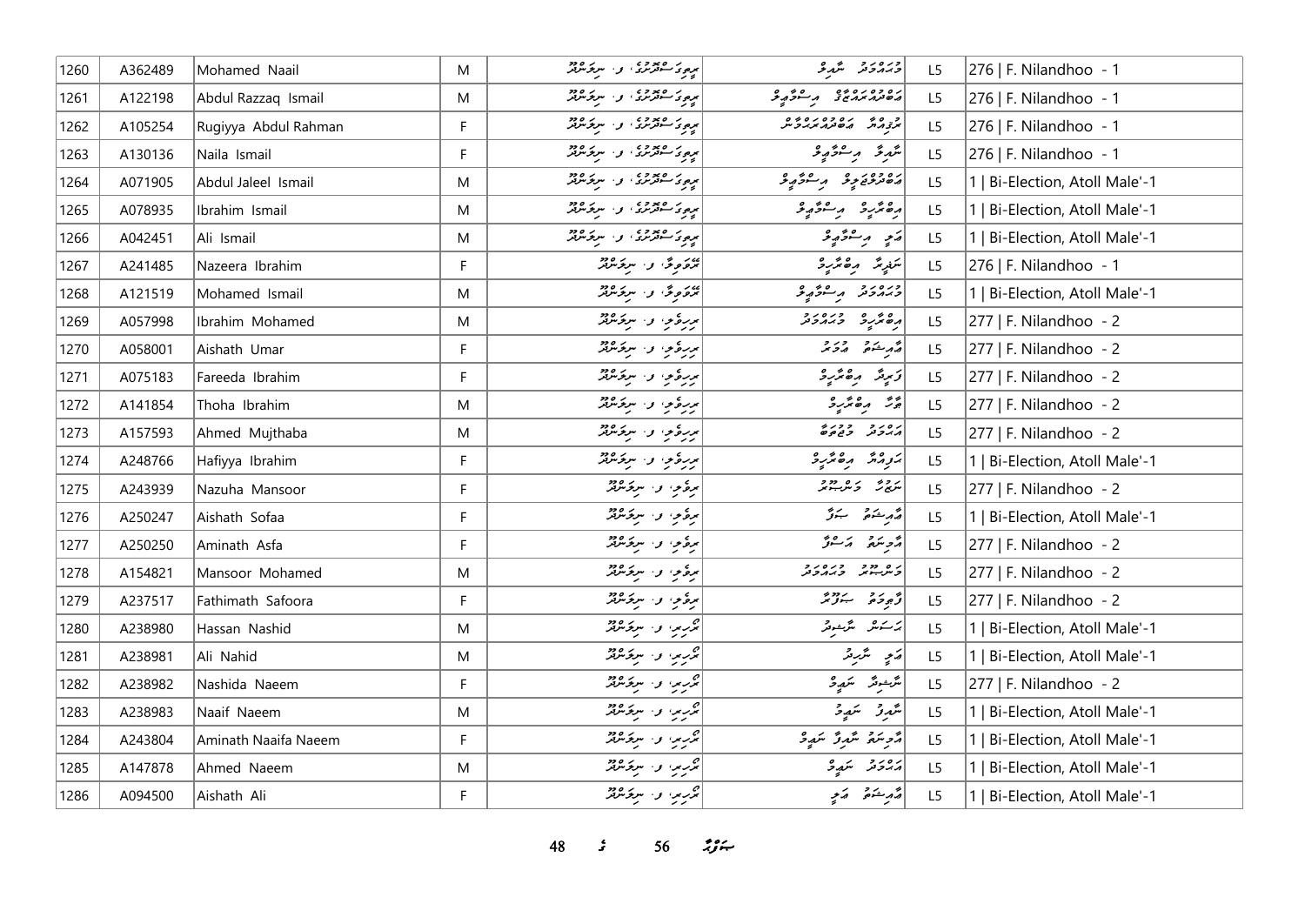| 1287 | A047538 | Mohamed Naeem         | M  | ټرېږي. و. سرځنګټر             | ورەر د سمدۇ                       | L <sub>5</sub> | 1   Bi-Election, Atoll Male'-1 |
|------|---------|-----------------------|----|-------------------------------|-----------------------------------|----------------|--------------------------------|
| 1288 | A055795 | Ibrahim Shareef       | M  | پژخکاری از سرکر میتر          | رەڭرو شېرۇ                        | L5             | 277   F. Nilandhoo - 2         |
| 1289 | A127718 | Ismail Naseer         | M  | ئۇينىڭ بى س <i>ېۋىترنى</i> ر  | أرجع في مرتبونر                   | L5             | $ 277 $ F. Nilandhoo - 2       |
| 1290 | A130253 | Shadiya Abdul Hakeem  | F. | پرڪس، تر سرگرمريز             | أشوره مەمرىرى                     | L5             | 277   F. Nilandhoo - 2         |
| 1291 | A237463 | Nasra Naseer          | F  | برخەش بى سرىزىدىز             | للركائك الكرسونكى                 | L5             | 1   Bi-Election, Atoll Male'-1 |
| 1292 | A237467 | Nihaan Naseer         | M  | پژخکاش او ، سربوکلوټو         | سرگانگر اسکیلیونگر                | L5             | 277   F. Nilandhoo - 2         |
| 1293 | A407700 | Niusha Naseer         | F  | برخەش تەسىر ئىردى             | أسرم مشتر الكرسبومر               | L5             | 1   Bi-Election, Atoll Male'-1 |
| 1294 | A243301 | Thiham Ahmed          | M  | شموه ی و سروسرتر              | پرو ده دور                        | L5             | 276   F. Nilandhoo - 1         |
| 1295 | A243633 | Samaahath Mohamed     | F  | سەرەرى نەسىرىقلا              | ر دور وره دو                      | L5             | 1   Bi-Election, Atoll Male'-1 |
| 1296 | A243634 | Siham Ahmed           | M  | شمره و به سرو معرفته          | سرژو ړی ده د                      | L <sub>5</sub> | 276   F. Nilandhoo - 1         |
| 1297 | A243635 | Zeeshaan Ibrahim      | M  | ستورگ و سرکرمنڈ               | پیشکر میگرد                       | L5             | 1   Bi-Election, Atoll Male'-1 |
| 1298 | A243287 | Ibrahim Zahid Mohamed | M  | ستورگ و سرکرمنڈ               | و و در و در ورد و                 | L5             | 1   Bi-Election, Atoll Male'-1 |
| 1299 | A130250 | Saheeha Mohamed       | F  | سەرەق و سرىرىقد               | شرر میده در د                     | L <sub>5</sub> | 1   Bi-Election, Atoll Male'-1 |
| 1300 | A130360 | Mariyam Adhiya        | F  | سەرەرى نەسىرىقىد              | د ۱۵ د می په په په                | L5             | 276   F. Nilandhoo - 1         |
| 1301 | A111680 | Adhila Mohamed        | F  | شمیره ش سروسید                | د د د د د د                       | L5             | 1   Bi-Election, Atoll Male'-1 |
| 1302 | A111695 | Sabeeha Mohamed       | F  | شمیره ش و سروسر <del>ور</del> | ستهد وره دو                       | L5             | 276   F. Nilandhoo - 1         |
| 1303 | A111696 | Afeefa Mohamed        | F. | شورونق والبرنومين             | ړ وره ده.                         | L5             | 276   F. Nilandhoo - 1         |
| 1304 | A051678 | Ahmed Siyam           | M  | سەرەرى نەسىر سىرە             | دەر دەسەر ئە                      | L5             | 276   F. Nilandhoo - 1         |
| 1305 | A038279 | Mohamed Ibrahim       | M  | سەرەرى نەسىرىدى ئ             | ورەرو مەھرى                       | L5             | 276   F. Nilandhoo - 1         |
| 1306 | A091805 | Ibrahim Athif         | M  | روروه کا سرگرمانی             | أرەنئەر ئەبور                     | L5             | 277   F. Nilandhoo - 2         |
| 1307 | A091806 | Ismail Waheedh        | M  | روزه ده و سرومه               | أراع ومحمد وأراد                  | L5             | 1   Bi-Election, Atoll Male'-1 |
| 1308 | A091064 | Athifa Ali            | F. | روروه کا سرورود               | ړ پور کام                         | L <sub>5</sub> | 277   F. Nilandhoo - 2         |
| 1309 | A130129 | Hawwa Ibrahim         | F. | شوه ده ده و سروس              | ره ده مرگ                         | L5             | $ 277 $ F. Nilandhoo - 2       |
| 1310 | A130052 | Ismail Rasheed        | M  | سېرمرگونځان سرکونګرګر         | أبر سائر أبر في مركز المحرر المحر | L5             | 277   F. Nilandhoo - 2         |
| 1311 | A091066 | Ahmed Ismail          | M  | سېرترونخا وا سرنځنګټر         | رەرە بەر ئەۋەپى                   | L5             | 277   F. Nilandhoo - 2         |
| 1312 | A130340 | Zuhura Ismail         | F  | سېسترونخا وا سرخانتن          | لمجرجر المسترجم والمحمد           | L5             | 277   F. Nilandhoo - 2         |
| 1313 | A130341 | Amira Ismail          | F. | سېسترونخا وا سرنځنګر          | د پر په د په د د په               | L5             | 277   F. Nilandhoo - 2         |

*49 s* 56 *i*<sub>S</sub> $\approx$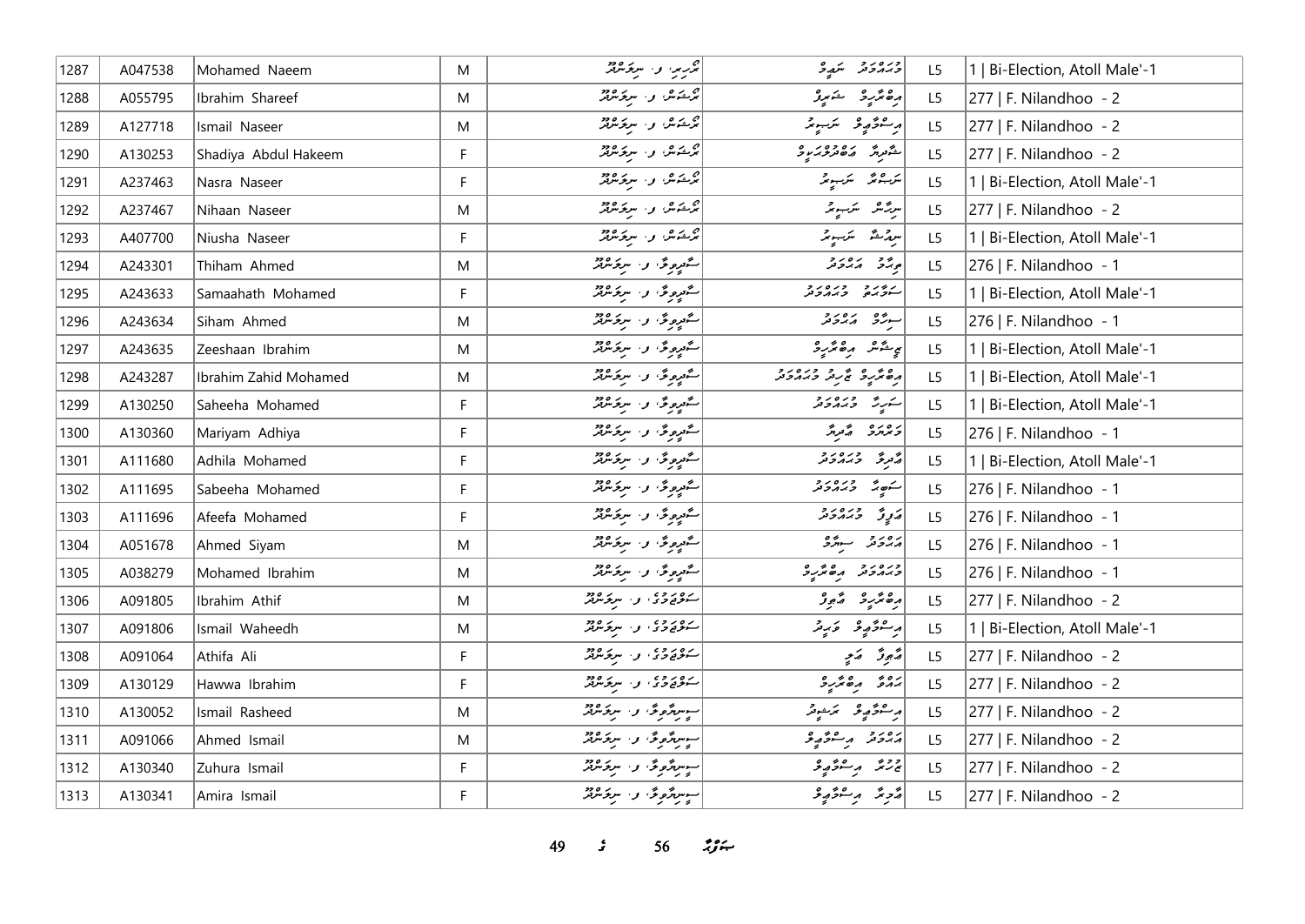| 1314 | A155732 | Ahmed Ihusaan         | M  | سوسرده والسرد عدد المعنى المستقر                                                                    | أمهومر مهر عمر                       | L <sub>5</sub> | 277   F. Nilandhoo - 2         |
|------|---------|-----------------------|----|-----------------------------------------------------------------------------------------------------|--------------------------------------|----------------|--------------------------------|
| 1315 | A236005 | Zuhaira Ismail        | F. | سوسرمحوځ، و اسرخسرم                                                                                 | پر پر پر پر پر چی                    | L <sub>5</sub> | 277   F. Nilandhoo - 2         |
| 1316 | A371507 | Zaheera Ismail        | F  | سوسرتموتى والسرتماتين                                                                               | ئەستىر مەستىھ يوقىيە                 | L5             | 277   F. Nilandhoo - 2         |
| 1317 | A352759 | Dhunya Ismail         | F. | سوسرد موقع المعرض معرض من المراجع المراجع المراجع المراجع المراجع المراجع المراجع المراجع المراجع ا | قرمتر مراشرة مربح                    | L5             | 1   Bi-Election, Atoll Male'-1 |
| 1318 | A352757 | Zahira Ismail         | F  | سوسردهوی و سرد عدد                                                                                  | ئۇرىئە بەستۇپ ئو                     | L5             | 1   Bi-Election, Atoll Male'-1 |
| 1319 | A367092 | Badhurunnisa Ibrahim  | F. | شەھ سۈرى كەرەم                                                                                      | - دور مرت مقتررة                     | L5             | 277   F. Nilandhoo - 2         |
| 1320 | A237319 | Abdulla Ibrahim       | M  | ۵۶۵ مروی کی سرخ مرکز                                                                                | أرَةَ مِرْاللَّهُ مِنْ مِرْسِرْدَ    | L5             | 277   F. Nilandhoo - 2         |
| 1321 | A130307 | Mariyam Rasheedha     | F. | شەھ سەدە بەر سىزىس                                                                                  | و وره پرشینگر                        | L5             | 277   F. Nilandhoo - 2         |
| 1322 | A130308 | Aishath Ibrahim       | F  | شەھ سۈرى كەرەم                                                                                      | أقرم شوقو المره قريرة                | L5             | 277   F. Nilandhoo - 2         |
| 1323 | A130309 | Aminath Ibrahim       | F  | شەھ سەرە، بەر سېۋىترىتە                                                                             | أأزجر ستركو المتحصر والمحمد والمحتفر | L <sub>5</sub> | 277   F. Nilandhoo - 2         |
| 1324 | A130019 | Hawwa Moosa           | F. | دەبرە، بەسكەن                                                                                       | برە ئەستە                            | L5             | 277   F. Nilandhoo - 2         |
| 1325 | A130096 | Ibrahim Hussain       | M  | شەھ سرورى بىل سېزىس قادى                                                                            | رەنزىرو برىسىر                       | L5             | 277   F. Nilandhoo - 2         |
| 1326 | A125832 | Abdul Jaleel Ibrahim  | M  | ر ده بروه .<br>  شوه مرد ی او ا مرومبرتر                                                            | رەدورى پە ئەھەر ئار                  | L <sub>5</sub> | 277   F. Nilandhoo - 2         |
| 1327 | A096325 | Abdul Azeez Mohamed   | M  | شەشھۇ، ر. سرىمىتىر                                                                                  | رە دور پە دىرەر د                    | L5             | 276   F. Nilandhoo - 1         |
| 1328 | A047396 | Abdul Ganee Mohamed   | M  | 2ىكىرى ن سرىرىقى                                                                                    | رەدەنە دىرەرد                        | L5             | 276   F. Nilandhoo - 1         |
| 1329 | A241466 | Mariyam Rasheeda      | F  | کے کے شوٹی، وسیر سرتی شرقتر                                                                         | د ۱۳ په تر شونگر                     | L5             | 276   F. Nilandhoo - 1         |
| 1330 | A243771 | Maeesha Ahmed         | F. | جوړې و. سرومبرټر                                                                                    | كەمىگە كەندىر                        | L5             | 277   F. Nilandhoo - 2         |
| 1331 | A236050 | Ali Fahumee           | M  | مەكەنگە كەر س <b>ېرىرى</b> تىرلىق                                                                   | ړی دری                               | L <sub>5</sub> | 1   Bi-Election, Atoll Male'-1 |
| 1332 | A236063 | Naasih Ahmed          | M  | میں شرکت و سربر مربعہ م                                                                             | أنثر برورد                           | L <sub>5</sub> | 1   Bi-Election, Atoll Male'-1 |
| 1333 | A236057 | Aminath Mauroosha     | F  | میں شرکت و سربر مربعہ م                                                                             | أأزويتهم والمعتصر                    | L <sub>5</sub> | 277   F. Nilandhoo - 2         |
| 1334 | A236059 | Fathimath Mauroofa    | F  | شرکته در سرگرمزند                                                                                   | د پوځو په دورو                       | L5             | 277   F. Nilandhoo - 2         |
| 1335 | A236061 | Nasma Ahmed           | F. | شەشق، بەسىر ھەدد                                                                                    | يتربء كالمرورة                       | L <sub>5</sub> | 277   F. Nilandhoo - 2         |
| 1336 | A130322 | Aishath Idrees        | F. | میرسوی، ب <del>ر، سربر مرب</del> ر                                                                  | قەربىئەق بەيرىمىيەت                  | L <sub>5</sub> | 277   F. Nilandhoo - 2         |
| 1337 | A130296 | Ahmed Mansoor         | M  | کے کے نگری اور اسریکو نگرانی                                                                        | أرورو وهدوو                          | L5             | 277   F. Nilandhoo - 2         |
| 1338 | A130107 | Abdulla Idrees        | M  | شەشق، بەسىر ئەرە                                                                                    | رەقمەللە مەقرىبەت                    | L <sub>5</sub> | 1   Bi-Election, Atoll Male'-1 |
| 1339 | A130028 | Mariyam Mohamed Manik | F  | شرکته در سرگرمزند                                                                                   | במתכ כממכנקבית                       | L5             | 277   F. Nilandhoo - 2         |
| 1340 | A130015 | Fathimath Idrees      | F. | شەشق، بەسىر ئەرە                                                                                    | ژّەد خۇ بەر ئېرىت                    | L5             | 277   F. Nilandhoo - 2         |

*s*  $56$  *n***<sub>3</sub>**  $\frac{1}{2}$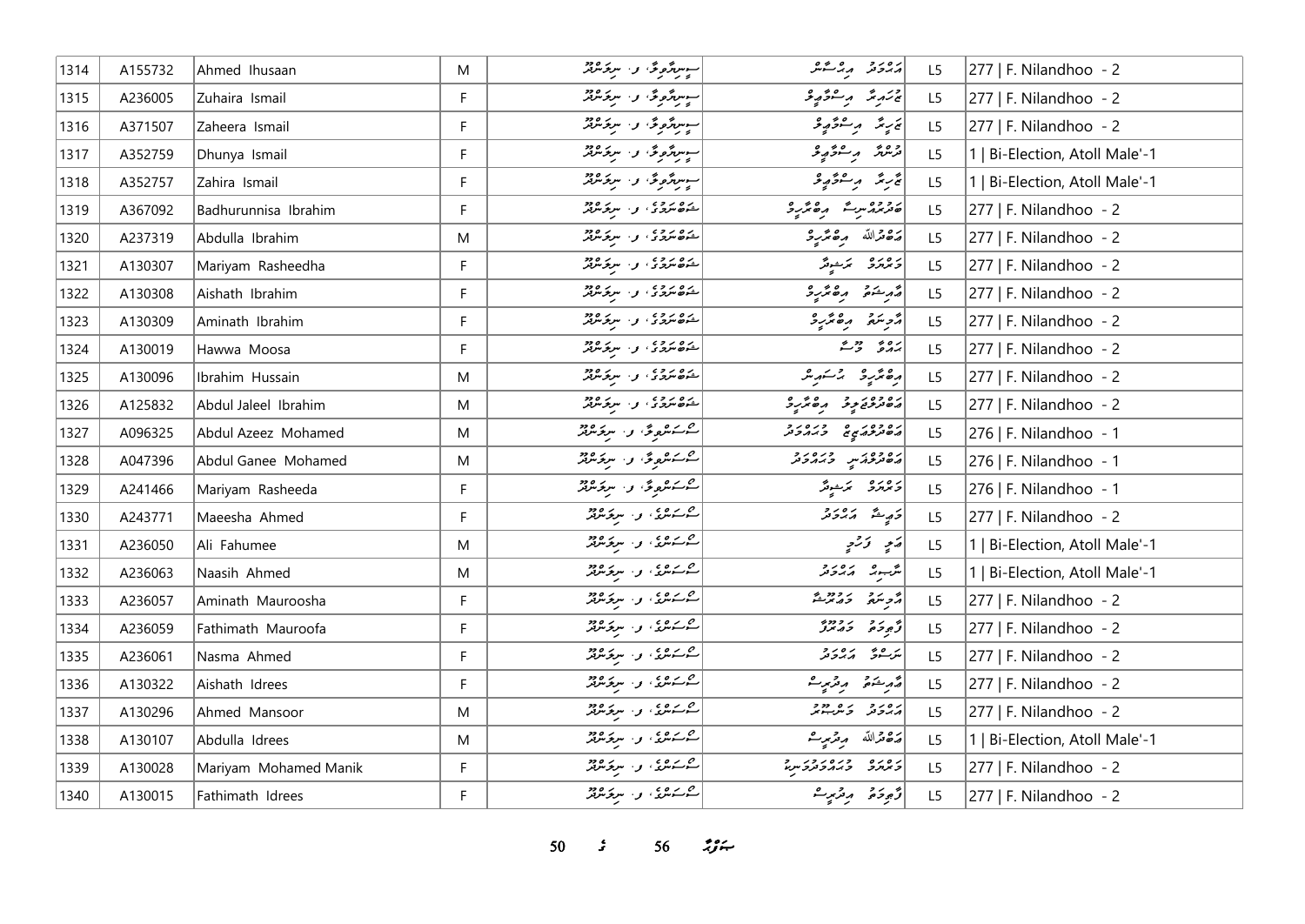| 1341 | A130264 | Rugiyya Hussain       | F. | سرویر، و سروسرفر                           | مرتومە ئەسكىرىش                    | L <sub>5</sub> | 277   F. Nilandhoo - 2         |
|------|---------|-----------------------|----|--------------------------------------------|------------------------------------|----------------|--------------------------------|
| 1342 | A157003 | Abdul Mueen Ibrahim   | M  | روی، و سروسرد                              | رە دە دە ئەر ئەر                   | L <sub>5</sub> | $277$   F. Nilandhoo - 2       |
| 1343 | A237864 | Mohamed Visal         | M  | _22، والبرىمبر                             | ورەر د م عو                        | L5             | 277   F. Nilandhoo - 2         |
| 1344 | A237868 | Inaash Ibrahim        | M  | جوړ، وسروموټر                              | أرتثر شه مره تربر                  | L5             | 1   Bi-Election, Atoll Male'-1 |
| 1345 | A237810 | Ahmed Sanoon          | M  | جوړ، وسرومبر                               | رەرە سەھەر                         | L <sub>5</sub> | 277   F. Nilandhoo - 2         |
| 1346 | A246965 | Ali Haasim            | M  | روی و سروسر                                | رَبِي بِرْسِيرْ                    | L5             | 1   Bi-Election, Atoll Male'-1 |
| 1347 | A235607 | Aishath Shaziyya      | F  | ستس و. سرقرمرتز                            | أقرم شكافها الشكوم والمر           | L5             | 276   F. Nilandhoo - 1         |
| 1348 | A235608 | Ali Shaamee           | M  | سەس، و. سرىۋىنىڭر                          | رَمِ شَّمَ                         | L <sub>5</sub> | 1   Bi-Election, Atoll Male'-1 |
| 1349 | A130347 | Saniyya Ibrahim       | F. | سَمسٍ و. سِرَقَسِمَّتِر                    | سكسرور وهتر و                      | L5             | 276   F. Nilandhoo - 1         |
| 1350 | A130156 | Shamsunnisa Ahmed     | F  | کسي و. سرقرمرټر                            | شوو حوم سره بره د و                | L5             | 276   F. Nilandhoo - 1         |
| 1351 | A068278 | Ibrahim Rasheed       | M  | سَمَسٍ وَ- سَرَقَاشِيْتُرُ                 | رەڭرىۋە ئەشوتر                     | L <sub>5</sub> | 276   F. Nilandhoo - 1         |
| 1352 | A092976 | Moosa Ahmed           | M  | د ده ده د سرکردود                          | دی پره د د                         | L5             | 1   Bi-Election, Atoll Male'-1 |
| 1353 | A122183 | Abdul Gadir           | M  | د ده ده د سرد ۱۶۵<br>  د د سرد د د سرد سرد | رە دە ئەبرىر                       | L <sub>5</sub> | 1   Bi-Election, Atoll Male'-1 |
| 1354 | A111693 | Abdul Salaam          | M  | د ره وه د سروه دو<br>  د د سروری او سروس   | ړه وه ريږه                         | L5             | 1   Bi-Election, Atoll Male'-1 |
| 1355 | A239052 | Nasiha Ahmed          | F  | د بره ده و البرده دد                       | برّىب بر بر بر بر بر بر ا          | L5             | 276   F. Nilandhoo - 1         |
| 1356 | A397044 | Ahmed Shaifaan        | M  | پر پره وي او ا سرپر مردد                   | أمهادة المشهرونين                  | L5             | 1   Bi-Election, Atoll Male'-1 |
| 1357 | A063265 | Ahmed Shafeeg Ali     | M  | پرس و سرگرمریز                             | روح د حکولي او کام                 | L5             | 276   F. Nilandhoo - 1         |
| 1358 | A084262 | Abdul Azeez Moosa     | M  | قامرا الأستر محركة المر                    | בסינק ברי ברי                      | L <sub>5</sub> | 276   F. Nilandhoo - 1         |
| 1359 | A056395 | Easa Khaleel          | M  | ەَمەمەتگە، ئەسىر ئىشتر                     | پرے ترینی                          | L <sub>5</sub> | 277   F. Nilandhoo - 2         |
| 1360 | A012180 | Mohamed Khaleel       | M  | پروتری و سرترماند                          | دبره برد تر تر تر تر               | L5             | 1   Bi-Election, Atoll Male'-1 |
| 1361 | A113844 | Nasheeda Abdul Raheem | F. | پروتری و سرترماند                          | <br> س شونگر در ۱۹۵۵ مخرچر کرد کرد | L5             | 277   F. Nilandhoo - 2         |
| 1362 | A237448 | Ahmed Affan           | M  | پر پر پر پر سربر پر پر                     | أرور وروم و                        | L <sub>5</sub> | 1   Bi-Election, Atoll Male'-1 |
| 1363 | A237429 | Fathmath Afa          | F  | ەَمْرُونْدُى ، دا سِرْمَانْدْنْدْ          | توجد حرق                           | L <sub>5</sub> | 277   F. Nilandhoo - 2         |
| 1364 | A130240 | Mariyam Moosa         | F  | پروژی، وسروسرد                             | دەرە دوغ                           | L <sub>5</sub> | 277   F. Nilandhoo - 2         |
| 1365 | A130383 | Amir Rasheed          | M  | ئەبرونژی، و. سرىزىنزنژ                     | مُرْحِرِ مُرْشِيْرُ                | L5             | 277   F. Nilandhoo - 2         |
| 1366 | A130373 | Hussain Rasheed       | M  | توپرونژی، و ا سربرندنژ                     | جستهریش مختصوص                     | L <sub>5</sub> | 277   F. Nilandhoo - 2         |
| 1367 | A235028 | Hamshiyya Moosa       | F. | جوءٌ، و- سريَحسِرْتِرْ                     | روشه وه دو م                       | L5             | 276   F. Nilandhoo - 1         |

*s*  $56$  *i***<sub>s</sub>** $\frac{2}{5}$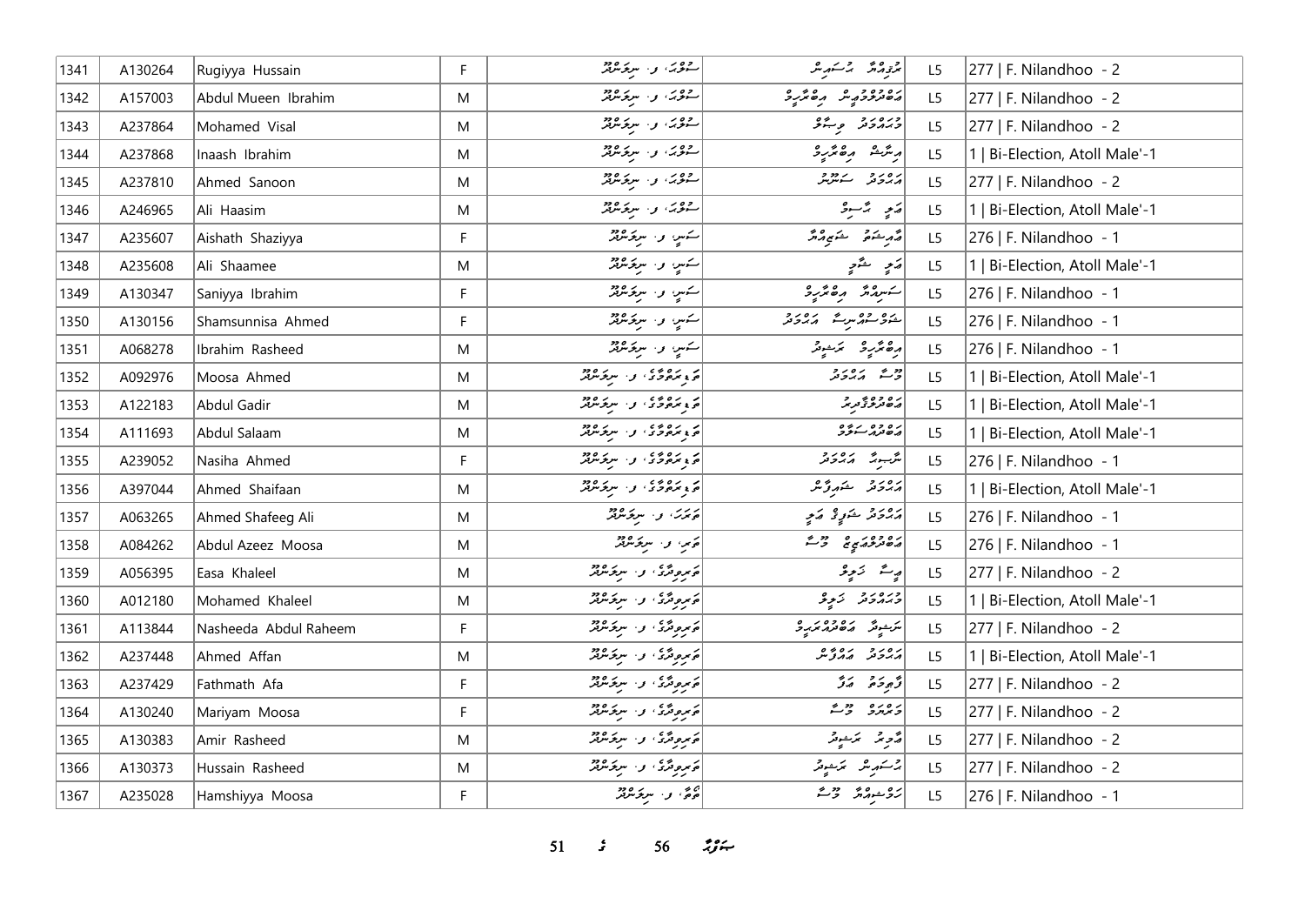| 1368 | A235029 | Zidan Moosa        | M         | جمع و سرومبر<br>  حرم و سرومبر                                           | پروگرنگر سنگر استر                                                                                                                                                                                                                                                                                                        | L <sub>5</sub> | 276   F. Nilandhoo - 1         |
|------|---------|--------------------|-----------|--------------------------------------------------------------------------|---------------------------------------------------------------------------------------------------------------------------------------------------------------------------------------------------------------------------------------------------------------------------------------------------------------------------|----------------|--------------------------------|
| 1369 | A130315 | Azeeza Ibrahim     | F.        | جۇ ئەر سىرىكى قال                                                        | لصيحيح<br>برە ئۆرۈ                                                                                                                                                                                                                                                                                                        | L5             | 276   F. Nilandhoo - 1         |
| 1370 | A238732 | Moosa Ahmed        | M         | جاء مستوفر المعرض<br>  جاء مستقبل المستوفر                               | دی پره رو                                                                                                                                                                                                                                                                                                                 | L5             | 276   F. Nilandhoo - 1         |
| 1371 | A391346 | Ahmed Moosa        | ${\sf M}$ | جۇ ئەر سىرىكى قال                                                        | برەر دەپ                                                                                                                                                                                                                                                                                                                  | L5             | 276   F. Nilandhoo - 1         |
| 1372 | A248150 | Fathimath Sameeha  | F         | تحرين والسرقر مرتقر                                                      | ر موځو ځې                                                                                                                                                                                                                                                                                                                 | L5             | $ 277 $ F. Nilandhoo - 2       |
| 1373 | A130320 | Suwaidha Ali       | F.        | ترسَ و سرکرمرکز                                                          | لشؤرقر الأمر                                                                                                                                                                                                                                                                                                              | L5             | 277   F. Nilandhoo - 2         |
| 1374 | A051569 | Aminath Ismail     | F         | پوس و سرگرم مع                                                           | أقرجتهم وسفوقة وعمر                                                                                                                                                                                                                                                                                                       | L5             | 277   F. Nilandhoo - 2         |
| 1375 | A091914 | Najuma Ahmed       | F         | ه پرځ و ه، و سروسربر                                                     | يتزج وكالمرور                                                                                                                                                                                                                                                                                                             | L5             | 276   F. Nilandhoo - 1         |
| 1376 | A130285 | Moosa Hussain      | ${\sf M}$ | موسيقة مشارق سربر معرضه<br>  موسيقة مشارق سربر معرضه                     | دیم دیگر مگر مگر                                                                                                                                                                                                                                                                                                          | L <sub>5</sub> | 276   F. Nilandhoo - 1         |
| 1377 | A130371 | Rilwan Moosa       | M         |                                                                          | ىر شۇرگەن ئۇڭ                                                                                                                                                                                                                                                                                                             | L5             | 276   F. Nilandhoo - 1         |
| 1378 | A238434 | Aminath Nahuza     | F         | ه مرگه می می از سربر ۱۶۵ مربع بر ایران<br>  هرمیرگاه می می از سربر سربرد | أمجم وسنرجي                                                                                                                                                                                                                                                                                                               | L5             | 276   F. Nilandhoo - 1         |
| 1379 | A238435 | Fathimath Nadheema | F         | موسط مع معها و السر محر مربعد<br>  موسط معها و السر مربع مربعد           | ژَهِ دَمْ دَ سَرَمِرِ دَّ                                                                                                                                                                                                                                                                                                 | L5             | 276   F. Nilandhoo - 1         |
| 1380 | A238436 | Aishath Nauma      | F         | موسطى مى، بى سرىر موجد                                                   | د مشتور سمدة                                                                                                                                                                                                                                                                                                              | L5             | 276   F. Nilandhoo - 1         |
| 1381 | A091772 | Mohamed Umar       | ${\sf M}$ | ه د ی و سرخشم                                                            | כנסנכ כנכ                                                                                                                                                                                                                                                                                                                 | L5             | 1   Bi-Election, Atoll Male'-1 |
| 1382 | A067291 | Shamsunnisa Umar   | F         | ه وي و سروسرو                                                            | شوشهرية المولا                                                                                                                                                                                                                                                                                                            | L5             | 1   Bi-Election, Atoll Male'-1 |
| 1383 | A023121 | Dr. Hassan Umar    | ${\sf M}$ | ه وي و سروسره.                                                           | پره بر بر کشور مرکز بر                                                                                                                                                                                                                                                                                                    | L5             | 277   F. Nilandhoo - 2         |
| 1384 | A023122 | Abdulla Umar       | M         | ج ء ي السر المستقبل المستقبل                                             | أرەقمەاللە مەدىر                                                                                                                                                                                                                                                                                                          | L5             | 1   Bi-Election, Atoll Male'-1 |
| 1385 | A023124 | Ahmed Umar         | M         | جي ي و سرچمريز                                                           | ر ور و در و                                                                                                                                                                                                                                                                                                               | L5             | 1   Bi-Election, Atoll Male'-1 |
| 1386 | A111730 | Jameela Umar       | F         | در دی. و سرد میر                                                         | ق حرٍ حَمْدَ مِنْ حَمْدَ مِنْ                                                                                                                                                                                                                                                                                             | L5             | 276   F. Nilandhoo - 1         |
| 1387 | A060531 | Ibrahim Dhon Manik | ${\sf M}$ | در پرې و سرگرموړ                                                         | أرەشرە بوەرس                                                                                                                                                                                                                                                                                                              | L5             | 276   F. Nilandhoo - 1         |
| 1388 | A243828 | Aiman Ibrahim      | M         | در پرې و سرگرموړ                                                         | $\begin{vmatrix} 0 & 0 & 0 & 0 & 0 & 0 \\ 0 & 0 & 0 & 0 & 0 & 0 \\ 0 & 0 & 0 & 0 & 0 & 0 \\ 0 & 0 & 0 & 0 & 0 & 0 \\ 0 & 0 & 0 & 0 & 0 & 0 \\ 0 & 0 & 0 & 0 & 0 & 0 \\ 0 & 0 & 0 & 0 & 0 & 0 \\ 0 & 0 & 0 & 0 & 0 & 0 \\ 0 & 0 & 0 & 0 & 0 & 0 \\ 0 & 0 & 0 & 0 & 0 & 0 & 0 \\ 0 & 0 & 0 & 0 & 0 & 0 & 0 \\ 0 & 0 & 0 & $ | L5             | 276   F. Nilandhoo - 1         |
| 1389 | A065636 | Zakariyya Hameed   | ${\sf M}$ | دوموگی و سرگرمهر                                                         | ئەسىر ئەھر ئىسى ئىر ئەر                                                                                                                                                                                                                                                                                                   | L5             | 1   Bi-Election, Atoll Male'-1 |
| 1390 | A092559 | Sharmeela Ibrahim  | F         | دومۇق، ر. سۆسىد                                                          | شركرديۇ مەھرىرد                                                                                                                                                                                                                                                                                                           | L5             | 276   F. Nilandhoo - 1         |
| 1391 | A099362 | Mohamed Azeez      | ${\sf M}$ | دومۇق، ر. سرۇس                                                           | دره د د پرېږ                                                                                                                                                                                                                                                                                                              | L5             | 276   F. Nilandhoo - 1         |
| 1392 | A130003 | Ibrahim Mohamed    | ${\sf M}$ | دیموگری و سرکرمرفتر                                                      | أرە ئۇرە ئەدەر د                                                                                                                                                                                                                                                                                                          | L5             | 276   F. Nilandhoo - 1         |
| 1393 | A129995 | Aishath Moosa      | F         | دومۇق را سرىگەنگە                                                        | د مرشو ه د ح                                                                                                                                                                                                                                                                                                              | L5             | 276   F. Nilandhoo - 1         |
| 1394 | A332907 | Rana Hameed        | F.        | دوم گری و سرگرموژ                                                        | ىكەنگە ئەيرىگە                                                                                                                                                                                                                                                                                                            | L5             | 276   F. Nilandhoo - 1         |

 $52$  *s*  $56$  *n***<sub>3</sub>** *n***<sub>3</sub>**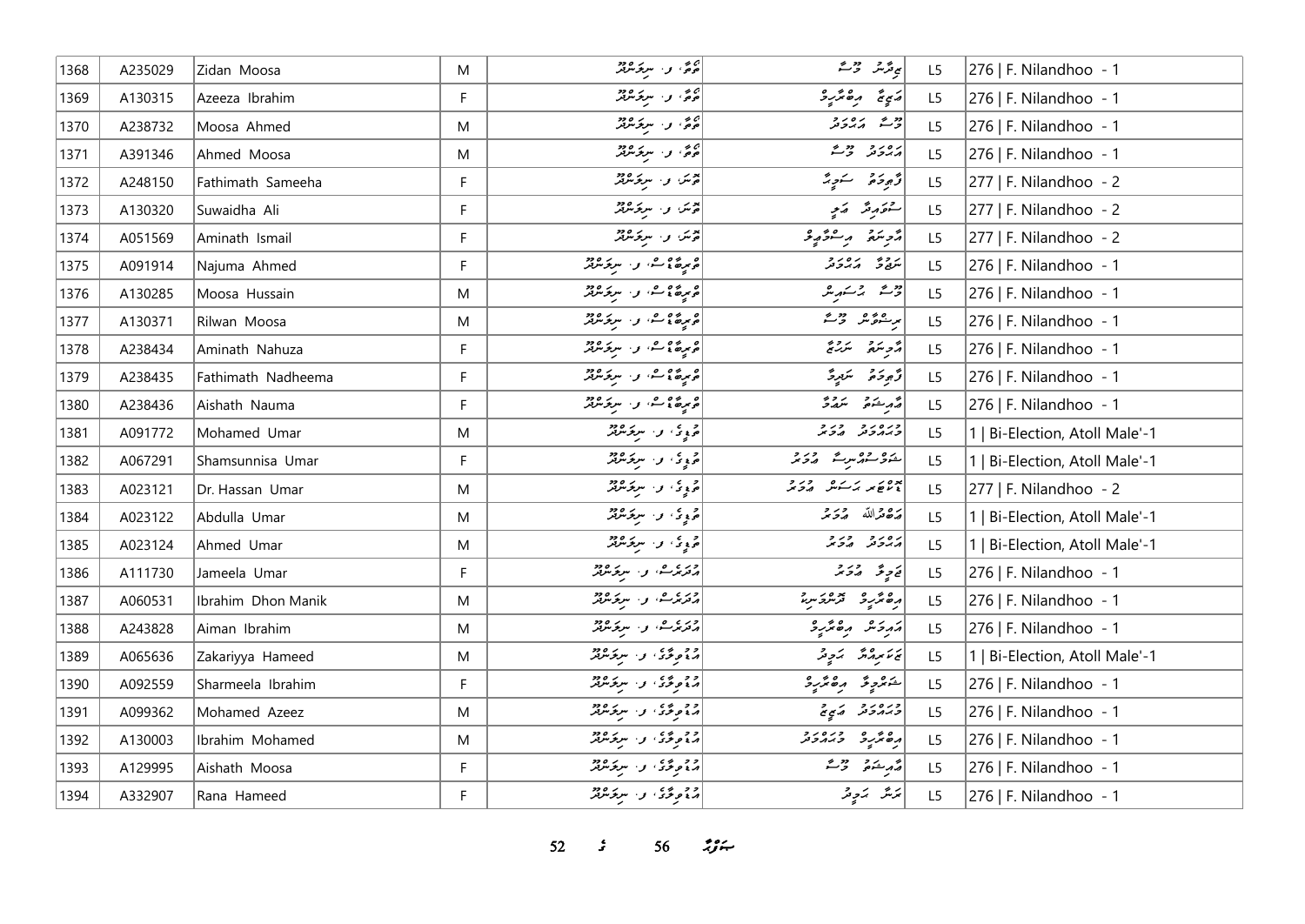| 1395 | A077565 | Moosa Ali            | M           | دوم ده، و اسروکرد          | روشہ ایکمی                                                                                     | L <sub>5</sub> | 277   F. Nilandhoo - 2         |
|------|---------|----------------------|-------------|----------------------------|------------------------------------------------------------------------------------------------|----------------|--------------------------------|
| 1396 | A077566 | Fathmath Ahmed       | F           | روم په د سروسرټر           | د بر د بره بر د                                                                                | L5             | 277   F. Nilandhoo - 2         |
| 1397 | A235611 | Ahmed Ameen          | M           | رود پر سر پر مرکز مرکز     | رەر د كەچ مى                                                                                   | L5             | 277   F. Nilandhoo - 2         |
| 1398 | A235612 | Aishath Aamaal       | F           | روم په واسرو مرد           | د مشتور او دو د                                                                                | L5             | 277   F. Nilandhoo - 2         |
| 1399 | A235613 | Aminath Amanee       | F           | 20 وقرا والسرقاندين        | رمحو سَنَعْ الْمَرْسِي                                                                         | L <sub>5</sub> | 277   F. Nilandhoo - 2         |
| 1400 | A166365 | Hussain Miruhaan Ali | M           | د سرگان و سرگرمهر          | پر سکر شر حرید تر تر پر پر                                                                     | L5             | 276   F. Nilandhoo - 1         |
| 1401 | A130329 | Moosa Ismail         | M           | المسردة كالمحاسبة والمحمدة | روم پر مؤرد و                                                                                  | L5             | 276   F. Nilandhoo - 1         |
| 1402 | A239117 | Ali Moosa            | M           | المسردة كالمحاسبة والمحمدة | $\begin{array}{ c c }\n\hline\n2 & 3 & 5 \\ 5 & 6 & 6\n\end{array}$                            | L5             | 276   F. Nilandhoo - 1         |
| 1403 | A239150 | Hassan Nashid        | M           | د سرگان و سرگر معمد        | برسكانكرا الترسفونقر                                                                           | L5             | 276   F. Nilandhoo - 1         |
| 1404 | A239157 | Thohira Ismail       | F           | دسردی و سردسرد             | پۇرىئە بەستىق پوشى                                                                             | L <sub>5</sub> | 276   F. Nilandhoo - 1         |
| 1405 | A239159 | Thasneema Ali        | F.          | د سرد د . سرد مهر          | پر شهرچ پر کمبر                                                                                | L <sub>5</sub> | 276   F. Nilandhoo - 1         |
| 1406 | A239162 | Fathimath Muniya     | $\mathsf F$ | المرتكى والرقائع           | رَّمِودَهُ دُسِرٌ                                                                              | L5             | 276   F. Nilandhoo - 1         |
| 1407 | A243812 | Naisham Ibrahim      | M           | المرتكى والبرقر مرتد       | $\begin{array}{cc} \circ & \circ & \circ & \circ \\ \circ & \circ & \circ & \circ \end{array}$ | L5             | 276   F. Nilandhoo - 1         |
| 1408 | A243815 | Makhthoom Ali        | ${\sf M}$   | دسردی و سردسرد             | د ۱۳۵ ق. م. م.                                                                                 | L <sub>5</sub> | 276   F. Nilandhoo - 1         |
| 1409 | A091741 | Ibrahim Nasir        | M           | المرتكى، واسترقائيل        | رەئزىرو ئىزىبىر                                                                                | L5             | 276   F. Nilandhoo - 1         |
| 1410 | A130058 | Ummu Kulsoom         | F           | د سرد د . سرد مهر          | د ه د د ه دده<br>مهر د <i>بر</i> خور                                                           | L5             | 276   F. Nilandhoo - 1         |
| 1411 | A130059 | Khadeeja Moosa       | F           | پر پر په سرپر ورد          | رَمرِجٌ - حٌ کُ                                                                                | L <sub>5</sub> | 276   F. Nilandhoo - 1         |
| 1412 | A130073 | Mariyam Moosa        | F           | پرسردگی، وجسرد مرکز        | د ه ده د « گ                                                                                   | L <sub>5</sub> | 276   F. Nilandhoo - 1         |
| 1413 | A406033 | Mohamed Reehaan      | M           | المرتكى والبرقر مرقر مرتكز | دره رو پرچمر                                                                                   | L <sub>5</sub> | 1   Bi-Election, Atoll Male'-1 |
| 1414 | A405281 | Gafoora Abdulla      | F           | پرترن، وسیع ترکیز          | أزدوم روورالله                                                                                 | L5             | 276   F. Nilandhoo - 1         |
| 1415 | A246962 | Mohamed Riswan       | M           | پرترن، وسیوترین            | دره رو برسور مر                                                                                | L5             | 276   F. Nilandhoo - 1         |
| 1416 | A243849 | Ahmed Abdulla        | M           | دىرى ئەسىرىمىدىن           | أروره روقرالله                                                                                 | L <sub>5</sub> | 276   F. Nilandhoo - 1         |
| 1417 | A113358 | Husna Ibrahim        | F           | دیمرت و سروکرد             | پر شش مەھەر بە                                                                                 | L5             | 276   F. Nilandhoo - 1         |
| 1418 | A041501 | Abdulla Abdul Raheem | M           | دیمرس و سرومبرد            | ده قرالله مص <i>حرم تربي</i><br>  مصر الله مص <i>حرم تربي</i>                                  | L5             | 276   F. Nilandhoo - 1         |
| 1419 | A000654 | Ali Hussain          | M           | دې ترگ، به سرکرموند        | مَعٍ بِرْسَهِ بِرْ                                                                             | L5             | 276   F. Nilandhoo - 1         |
| 1420 | A000719 | Ahmed Aslam          | M           | د پرسرے، و . سربرمربر      | پروته پر عرو                                                                                   | L5             | 276   F. Nilandhoo - 1         |
| 1421 | A113350 | Mohamed Aslam        | M           | د ، بر ۱۵ و۰ سربر ۹۶۵      | ورەرو پەرەرە                                                                                   | L5             | 276   F. Nilandhoo - 1         |

 $53$   $\frac{2}{3}$   $56$   $\frac{29}{3}$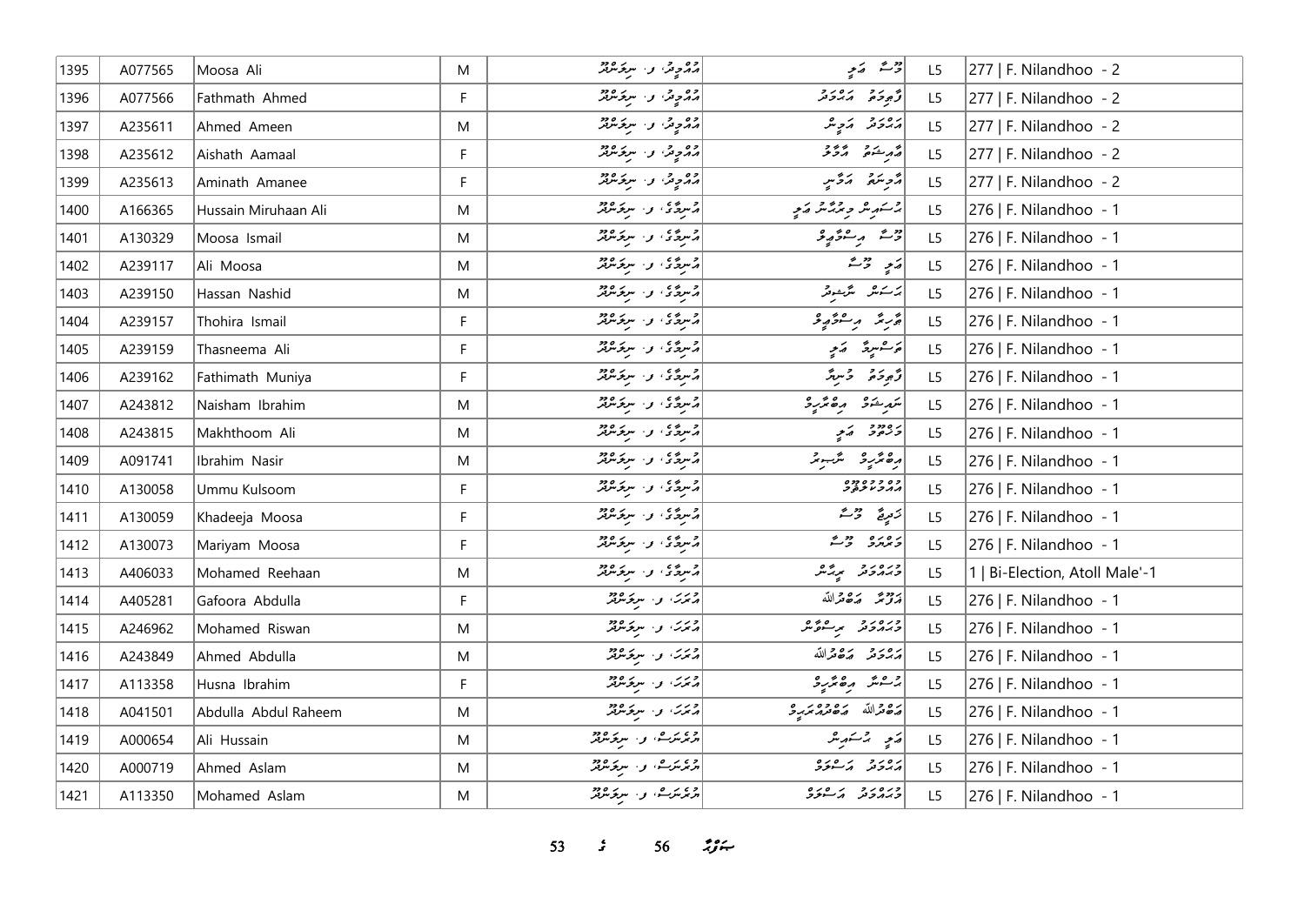| 1422 | A238960 | Fathimath Afaa        | F           | وی رہے، وی سروکرفر                                       | د پوځنو په ډکر                                                                                        | L <sub>5</sub> | 1   Bi-Election, Atoll Male'-1 |
|------|---------|-----------------------|-------------|----------------------------------------------------------|-------------------------------------------------------------------------------------------------------|----------------|--------------------------------|
| 1423 | A238974 | Aminath Zeenath       | F           | ا د ، مرگ، و ا سربر ۹۶۵                                  | مزوینده پی تنده                                                                                       | L <sub>5</sub> | 276   F. Nilandhoo - 1         |
| 1424 | A238975 | Mariyam Zaina         | F           | د ، مرت، و . سربر ۹۶۵                                    | دەرە ئەرش                                                                                             | L5             | 276   F. Nilandhoo - 1         |
| 1425 | A238977 | Ismail Asfaq          | M           | دېمرس و سرکرمونو                                         | رەۋرو كەرەپ                                                                                           | L5             | 1   Bi-Election, Atoll Male'-1 |
| 1426 | A130369 | Seema Ali             | F           | د ، برگ، و ا سربر مرد                                    | سېۋە كەمپە                                                                                            | L <sub>5</sub> | 276   F. Nilandhoo - 1         |
| 1427 | A351873 | Affan Ali             | M           | دی مرت، و اسر نورد د                                     | پروژند   پرتو                                                                                         | L <sub>5</sub> | 1   Bi-Election, Atoll Male'-1 |
| 1428 | A243873 | Rana Ibrahim          | F           | وَتَرَوِدُّ، وَ سَرِدَ مَرْتَدُ                          | بَدَینَر رِهِ بَدْرِ دِ                                                                               | L5             | 277   F. Nilandhoo - 2         |
| 1429 | A243877 | Rifaau Ibrahim        | M           | وَتَرْوِقُ و ِ سِرْقَائِدٌ                               | برؤم مقترع                                                                                            | L5             | 1   Bi-Election, Atoll Male'-1 |
| 1430 | A244681 | Rageeb Ibrahim        | M           | وَتَرْوِيَّ وَ سِرَوْسُهُ                                | يَرَدٍ صَلَّى اللَّهُ عَنْ يَرْدُ                                                                     | L5             | 277   F. Nilandhoo - 2         |
| 1431 | A130233 | Hawwa Mohamed Maniku  | F           | وَتَرُوِيَّ ۚ وَ ۚ سِرَوَسْرَتَرُ                        | גם בינסגרגית                                                                                          | L <sub>5</sub> | 277   F. Nilandhoo - 2         |
| 1432 | A079345 | Ibrahim Ismail        | M           | دېمونځ، وا سرنځ شتر                                      | أرەندىر بەستۇرغ                                                                                       | L <sub>5</sub> | 277   F. Nilandhoo - 2         |
| 1433 | A130008 | Saudiyya Ahmed        | F           | در ۲۰۵۰ و سرومبرد                                        | ה בנות הפני                                                                                           | L5             | 277   F. Nilandhoo - 2         |
| 1434 | A130024 | Fathimath Mohamed     | F           | تەمەم تەرەپ سىۋىتوللا                                    | توجوحوا المراجع                                                                                       | L <sub>5</sub> | 277   F. Nilandhoo - 2         |
| 1435 | A237301 | Jamna Moosa Naeem     | F           | دره عده و استره دود                                      | پرونګر ترثــه انگهای                                                                                  | L <sub>5</sub> | 277   F. Nilandhoo - 2         |
| 1436 | A243789 | Jamsheeda Naeem       | $\mathsf F$ | تەرەپىرى بىر سىزىسىد                                     | ئەۋىسىگە سەر ئ                                                                                        | L5             | 277   F. Nilandhoo - 2         |
| 1437 | A380895 | Aminath Jumana        | F           | توروسی: و استحاشه                                        | أأترجم فأتحم                                                                                          | L5             | 277   F. Nilandhoo - 2         |
| 1438 | A396696 | Maimoona Abdul Razzaq | F           | در عصری او ۱۰ سربر ۱۶۵ و                                 | ג מי גם בסגם ביב                                                                                      | L5             | 277   F. Nilandhoo - 2         |
| 1439 | A236576 | Abdul Basith          | M           | قەرىمى ئەسىر قىرىش                                       | رە دو ۋىبوتە                                                                                          | L <sub>5</sub> | 277   F. Nilandhoo - 2         |
| 1440 | A236580 | Aminath Muna          | F           | تەرەپرى بىر سرىمىتىگە                                    | رژوپرو دیگر                                                                                           | L <sub>5</sub> | 1   Bi-Election, Atoll Male'-1 |
| 1441 | A128334 | Abdul Razzaq Ibrahim  | ${\sf M}$   | تاریخ تری او ۱۰ سربر ۱۳۶۵<br>  تاریخ تری او ۱۰ سربر ۱۳۶۰ | ره ده ره ده و مرو                                                                                     | L5             | 277   F. Nilandhoo - 2         |
| 1442 | A119849 | Ahmed Reehan Waheed   | M           | ئۇسرگەنگە بەر سركىشلەر                                   | پروژو برگرگر وَبرِوْ                                                                                  | L5             | 1   Bi-Election, Atoll Male'-1 |
| 1443 | A120015 | Aishath Hussain       | F           | ئۇسىۋى نەسىر ئىشلار                                      | قەرشنى ئەسكىرىش                                                                                       | L <sub>5</sub> | 277   F. Nilandhoo - 2         |
| 1444 | A130171 | Latheefa Abdul Rahman | F           | ئۇستۇتى، بىر سىترىتىرلىر                                 | كم مع مده وه مده و د                                                                                  | L5             | 277   F. Nilandhoo - 2         |
| 1445 | A130165 | Sofiyya Abdul Rahman  | F           | قُسِرَقَرْ، و. سَرَقَرْمَةَرْ                            |                                                                                                       | L <sub>5</sub> | 277   F. Nilandhoo - 2         |
| 1446 | A130166 | Ibrahim Abdul Rahman  | M           | د سرگری، و ا سرگرمزند                                    | 04010201020101                                                                                        | L5             | 277   F. Nilandhoo - 2         |
| 1447 | A130167 | Ismail Waheed         | M           | ئۇسىرگە ئەسىر ئىرىشلەر                                   | أر شو الله علم الله عن الله الله عن الله الله عن الله عن الله عن الله عن الله عن الله عن الله عن الله | L5             | 277   F. Nilandhoo - 2         |
| 1448 | A001162 | Ali Waheed            | M           | ئۇنىرقۇق بىر سىر <i>قىتىرلىر</i>                         | ړَی دَرِیز                                                                                            | L5             | 277   F. Nilandhoo - 2         |

*s*  $56$  *i***<sub>s</sub>** $\frac{2}{5}$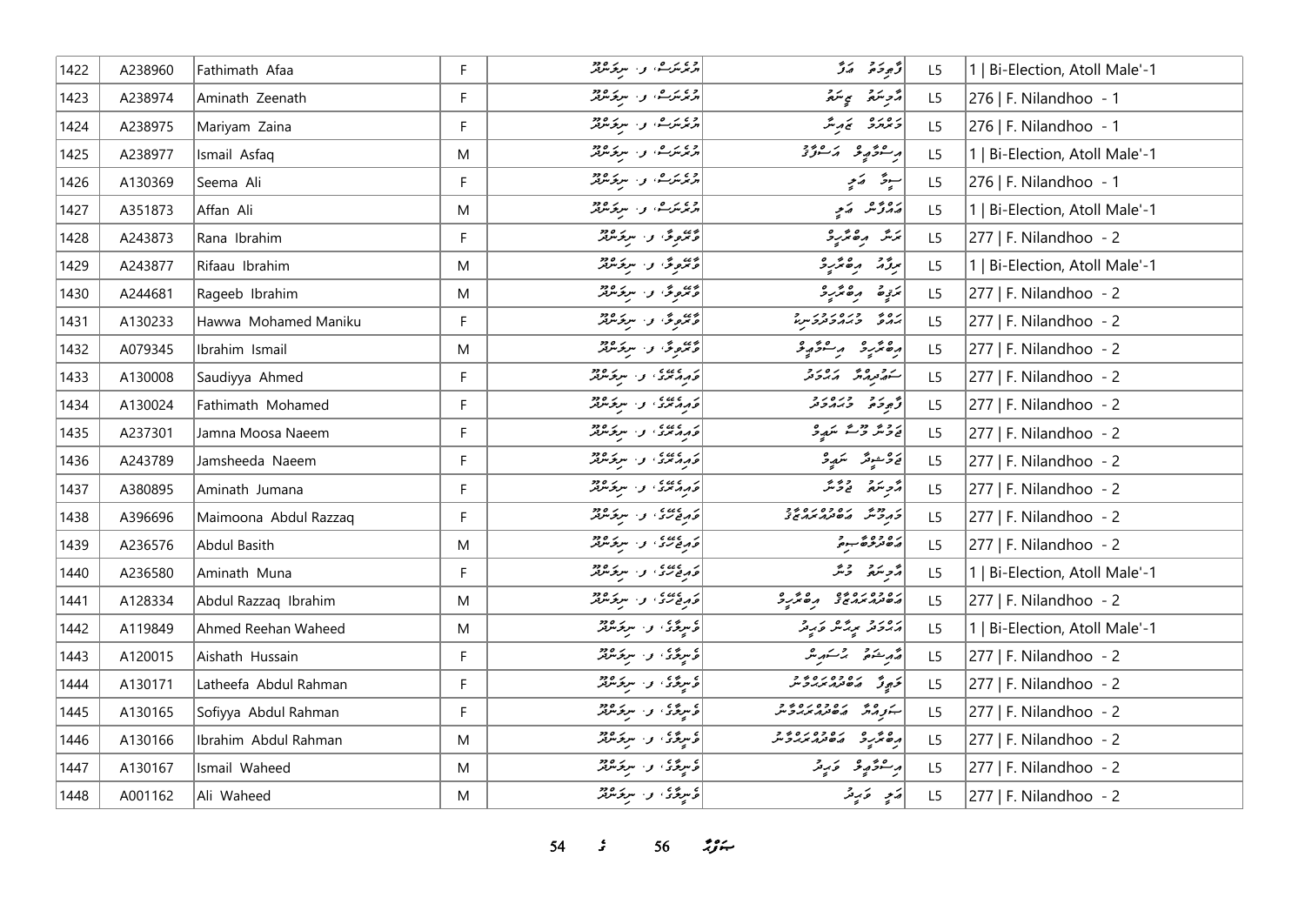| 1449 | A130865 | Abdul Ghanee             | M  | ع سرگری، و اسرکر میں<br>افراد میں اسرک                     | ړه وه پر سر                                                                                                                                                                                                        | L <sub>5</sub> | 277   F. Nilandhoo - 2         |
|------|---------|--------------------------|----|------------------------------------------------------------|--------------------------------------------------------------------------------------------------------------------------------------------------------------------------------------------------------------------|----------------|--------------------------------|
| 1450 | A152768 | Shafeega Abdul Rahman    | F  | ئۇس <sub>ى</sub> تىرى سەر سىرتىرلىر                        | شروتخ مكافر مده و د                                                                                                                                                                                                | L5             | 1   Bi-Election, Atoll Male'-1 |
| 1451 | A361282 | Fathimath Rabsha Waheedh | F  | ۇسرگۇكا لار سرگرىدىگر                                      | أَزْمُ وَمَعْ مَرْهَ شُوَّ مَ رِ وَ                                                                                                                                                                                | L5             | 1   Bi-Election, Atoll Male'-1 |
| 1452 | A249800 | Mohamed Naseer           | M  | ئۇس ئۇتى، بەر سىرىتىرلىر                                   | ورەرو شبەر                                                                                                                                                                                                         | L5             | 277   F. Nilandhoo - 2         |
| 1453 | A249801 | Fathimath Rauna          | F  | ئۇسرىگى، بىر سىرىكىنىڭ                                     | وَجوحَع تَمَدَّسَ                                                                                                                                                                                                  | L <sub>5</sub> | 277   F. Nilandhoo - 2         |
| 1454 | A249802 | Aishath Maeesha Waheed   | F. | ئۇستۇتى، بىر سىترىشتىر                                     | أقهر شدة وكها والمحارية                                                                                                                                                                                            | L5             | 1   Bi-Election, Atoll Male'-1 |
| 1455 | A249804 | Ali Nazan                | M  | ۇسرگرى، و. سرگرىقلا                                        | $\begin{vmatrix} \frac{\partial}{\partial y} & \frac{\partial}{\partial z} & \frac{\partial}{\partial z} \\ \frac{\partial}{\partial z} & \frac{\partial}{\partial z} & \frac{\partial}{\partial z} \end{vmatrix}$ | L <sub>5</sub> | 277   F. Nilandhoo - 2         |
| 1456 | A243803 | Nabaha Ibrahim           | F. | ؤر، و- بروکرټر                                             | شقر " مقدرة                                                                                                                                                                                                        | L5             | 276   F. Nilandhoo - 1         |
| 1457 | A092063 | Aishath Naeema           | F  | قرب او البریخ نگرفتر                                       | مەركىتى ئىمىر ئ                                                                                                                                                                                                    | L <sub>5</sub> | 276   F. Nilandhoo - 1         |
| 1458 | A099341 | Ibrahim Hassan           | M  | قريبا والمستروجين                                          | دەنگرىز ئەسكىر                                                                                                                                                                                                     | L <sub>5</sub> | 276   F. Nilandhoo - 1         |
| 1459 | A011047 | Ahmed Khaleel            | M  | ا <sub>ھي</sub> ترت، و <sub>س</sub> سرير ميڊ               | پروتر - زیرو                                                                                                                                                                                                       | L <sub>5</sub> | 277   F. Nilandhoo - 2         |
| 1460 | A250283 | Habeeba Ali              | F  | ا <sub>ھ</sub> يترے، و <sub>ن</sub> سربر م <sup>ور</sup> د | پَهِ صَبَح مَدَمٍ                                                                                                                                                                                                  | L5             | 277   F. Nilandhoo - 2         |
| 1461 | A250284 | Mariyam Lahufa           | F  | ویترک، و سرویترنتر                                         | و ه ده و ده و                                                                                                                                                                                                      | L5             | 1   Bi-Election, Atoll Male'-1 |
| 1462 | A250285 | Fathmath Shahufa         | F  | ویترے، و. سرقرمرتز                                         | ژُهِ دَمَ شَرْرٌ                                                                                                                                                                                                   | L5             | 1   Bi-Election, Atoll Male'-1 |
| 1463 | A130380 | Haseeba Abdul Ganee      | F  | وقدة من والسرقر عديمة                                      | د سره ده ده در سر                                                                                                                                                                                                  | L5             | 277   F. Nilandhoo - 2         |
| 1464 | A158810 | Nadhiya Ibrahim          | F. | ویژگرو، و سرقرمرگز                                         | شرمر مقترد                                                                                                                                                                                                         | L5             | 277   F. Nilandhoo - 2         |
| 1465 | A148329 | Abdul Majeed Ibrahim     | M  | <i>و فقرق و سرفرمان</i> د                                  | دەدەر دە ئەھەرد                                                                                                                                                                                                    | L <sub>5</sub> | 277   F. Nilandhoo - 2         |
| 1466 | A130260 | Mariyam Naeema           | F. | ویخزیا و سربخترند                                          | دەرە شەر                                                                                                                                                                                                           | L <sub>5</sub> | 277   F. Nilandhoo - 2         |
| 1467 | A130279 | Abdul Rasheed Ibrahim    | M  | وقتروا والبرقانين                                          | <br>  הסנג הייני הסתיב                                                                                                                                                                                             | L5             | 277   F. Nilandhoo - 2         |
| 1468 | A096899 | Nazim                    | M  | ویخترین و سربخشند                                          | متزمرقر                                                                                                                                                                                                            | L5             | 277   F. Nilandhoo - 2         |
| 1469 | A130105 | Ibrahim Idrees           | M  | ویخزیا و سربخنده                                           | أرە ئەرە بەر ئەر                                                                                                                                                                                                   | L5             | 277   F. Nilandhoo - 2         |
| 1470 | A104226 | Samiya Ibrahim           | F. | <i>و فقرق و سرفرمان</i> د                                  | كرورش وكالحريرة                                                                                                                                                                                                    | L <sub>5</sub> | 277   F. Nilandhoo - 2         |
| 1471 | A250186 | Shahiya Ibrahim          | F  | وقتربا والبرقانير                                          | شرير رەئزىر                                                                                                                                                                                                        | L <sub>5</sub> | 1   Bi-Election, Atoll Male'-1 |
| 1472 | A250188 | Abdul Jaleel             | M  | وقترب والبرقرمة                                            | ړه وه پر چه                                                                                                                                                                                                        | L5             | 1   Bi-Election, Atoll Male'-1 |
| 1473 | A250190 | Abdul Hameed Ibrahim     | M  | ویخزیا و سربخندند                                          | دەورىي ھەترى                                                                                                                                                                                                       | L5             | 277   F. Nilandhoo - 2         |
| 1474 | A250191 | Abdul Aleem Ibrahim      | M  | ویژنژو، و سربر عربز                                        | رە دور دە ئەر ئ                                                                                                                                                                                                    | L5             | 1   Bi-Election, Atoll Male'-1 |
| 1475 | A250192 | Fathimath Aaliya         | F. | وقترب و سرقرماند                                           | وتجوحه المزمر                                                                                                                                                                                                      | L <sub>5</sub> | 1   Bi-Election, Atoll Male'-1 |

 $\frac{1}{5}$   $56$   $\frac{10}{5}$